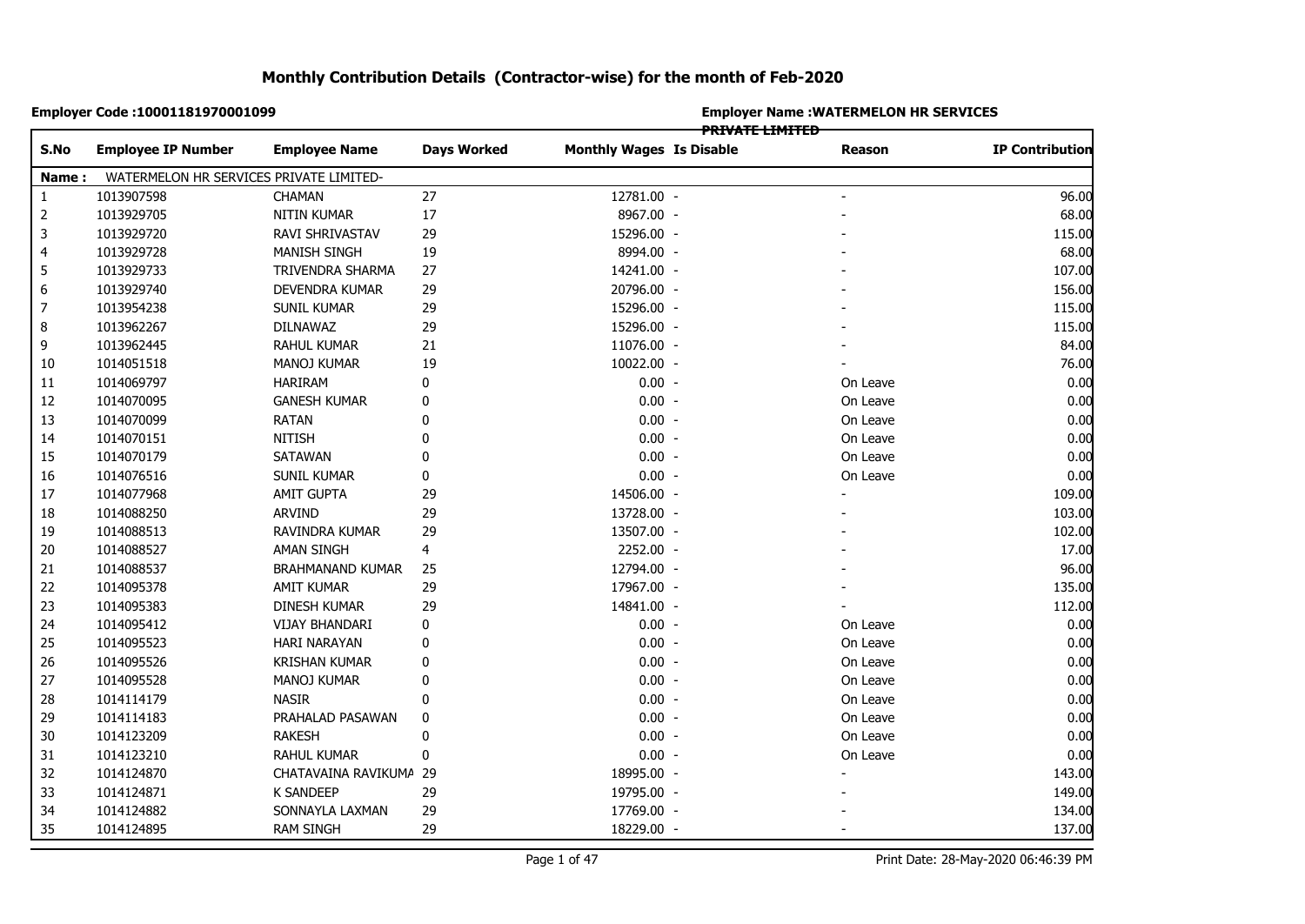|      | Employer Code: 10001181970001099 |                          |                    | <b>Employer Name: WATERMELON HR SERVICES</b><br><b>PRIVATE LIMITED</b> |  |                |                        |  |  |
|------|----------------------------------|--------------------------|--------------------|------------------------------------------------------------------------|--|----------------|------------------------|--|--|
| S.No | <b>Employee IP Number</b>        | <b>Employee Name</b>     | <b>Days Worked</b> | <b>Monthly Wages Is Disable</b>                                        |  | <b>Reason</b>  | <b>IP Contribution</b> |  |  |
| 36   | 1014124896                       | DHANU KUMAR RAM          | 29                 | 15445.00 -                                                             |  |                | 116.00                 |  |  |
| 37   | 1014125151                       | MUBARAK MOMIN            | 29                 | 18730.00 -                                                             |  |                | 141.00                 |  |  |
| 38   | 1014125152                       | MUNNA ANSARI             | 29                 | 18730.00 -                                                             |  |                | 141.00                 |  |  |
| 39   | 1014125157                       | SHAKEEL AHMAD            | 29                 | 24050.00 -                                                             |  |                | 181.00                 |  |  |
|      | 1014125361                       | RAMBACHAN RAMLAOUT 29    |                    | 22050.00 -                                                             |  |                | 166.00                 |  |  |
|      | 1014125365                       | <b>MAHENDRA KUMAR</b>    | 29                 | 23210.00 -                                                             |  |                | 175.00                 |  |  |
|      | 1014125370                       | <b>BALA BABAN RODAGE</b> | 0                  | $0.00 -$                                                               |  | Left Service   | 0.00                   |  |  |
|      | 1014125375                       | HANUMANT DNYANDEO 0      |                    | $0.00 -$                                                               |  | Left Service   | 0.00                   |  |  |
|      | 1014125381                       | KASIM CHANDSAHAB PA 0    |                    | $0.00 -$                                                               |  | Left Service   | 0.00                   |  |  |
|      | 1014125388                       | RAJESH SARJERAO JADI 0   |                    | $0.00 -$                                                               |  | Left Service   | 0.00                   |  |  |
|      | 1014125418                       | NAMO NARAYAN             | 29                 | 18316.00 -                                                             |  | $\blacksquare$ | 138.00                 |  |  |
|      | 1014125428                       | <b>GANGA PRASAD</b>      | 29                 | 18411.00 -                                                             |  |                | 139.00                 |  |  |
|      | 1014125435                       | <b>BALUD</b>             | 29                 | 18829.00 -                                                             |  |                | 142.00                 |  |  |
|      | 1014125448                       | MUTHUKUMARAN U           | 29                 | 19629.00 -                                                             |  |                | 148.00                 |  |  |
|      | 1014125455                       | KUMARAVEL DURAI          | 29                 | 18829.00 -                                                             |  |                | 142.00                 |  |  |
|      | 1014125464                       | AJAY KUMAR PRASAD        | 7                  | 4194.00 -                                                              |  |                | 32.00                  |  |  |
|      | 1014125465                       | CHHATISH CHANDRA BE 0    |                    | $0.00 -$                                                               |  | On Leave       | 0.00                   |  |  |
|      | 1014125475                       | PRADIP CHAKRABORTY 29    |                    | 18575.00 -                                                             |  |                | 140.00                 |  |  |
|      | 1014125483                       | SHUBRATA BOSE            | 29                 | 18575.00 -                                                             |  |                | 140.00                 |  |  |
|      | 1014125504                       | MANOJ MARUTI PAWAR 29    |                    | 19036.00 -                                                             |  |                | 143.00                 |  |  |
|      | 1014125506                       | VISHVANATH G SAWAN1 29   |                    | 19036.00 -                                                             |  |                | 143.00                 |  |  |
|      | 1014137724                       | MUNEESH KUMAR            | 29                 | 13728.00 -                                                             |  |                | 103.00                 |  |  |
|      | 1014137811                       | YOGESH KUMAR             | $\pmb{0}$          | $0.00 -$                                                               |  | On Leave       | 0.00                   |  |  |
|      | 1014137814                       | RINKU KUMAR              | 0                  | $0.00 -$                                                               |  | On Leave       | 0.00                   |  |  |
|      | 1014138009                       | SIVAJIRAJAN S            | 29                 | 19229.00 -                                                             |  |                | 145.00                 |  |  |
|      | 1014157141                       | <b>GUNTELLA SATEESH</b>  | 27                 | 16545.00 -                                                             |  |                | 125.00                 |  |  |
|      | 1014157146                       | AJAY HUGAR               | 0                  | $0.00 -$                                                               |  | Left Service   | 0.00                   |  |  |
|      | 1014157149                       | VISHAL GANGAWANE         | 0                  | $0.00 -$                                                               |  | Left Service   | 0.00                   |  |  |
|      | 1014187681                       | MANISHA YADAV            | 29                 | 20000.00 -                                                             |  | $\blacksquare$ | 150.00                 |  |  |
|      | 1014188077                       | <b>VIPIN KUMAR</b>       | 0                  | $0.00 -$                                                               |  | On Leave       | 0.00                   |  |  |
|      | 1014188078                       | PRADEEP KUMAR THAKL 0    |                    | $0.00 -$                                                               |  | On Leave       | 0.00                   |  |  |
|      | 1014200994                       | <b>SUKHU</b>             | 29                 | 11198.00 -                                                             |  |                | 84.00                  |  |  |
|      | 1014211409                       | KULDEEP SINGH            | 29                 | 11193.00 -                                                             |  |                | 84.00                  |  |  |
|      | 1014211436                       | <b>GURUDIN</b>           | 29                 | 10324.00 -                                                             |  |                | 78.00                  |  |  |
|      | 1014211439                       | MITHLESH KUMAR YADA 29   |                    | 16100.00 -                                                             |  |                | 121.00                 |  |  |
|      | 1014211443                       | PANKAJ MEHTO             | 29                 | 16300.00 -                                                             |  |                | 123.00                 |  |  |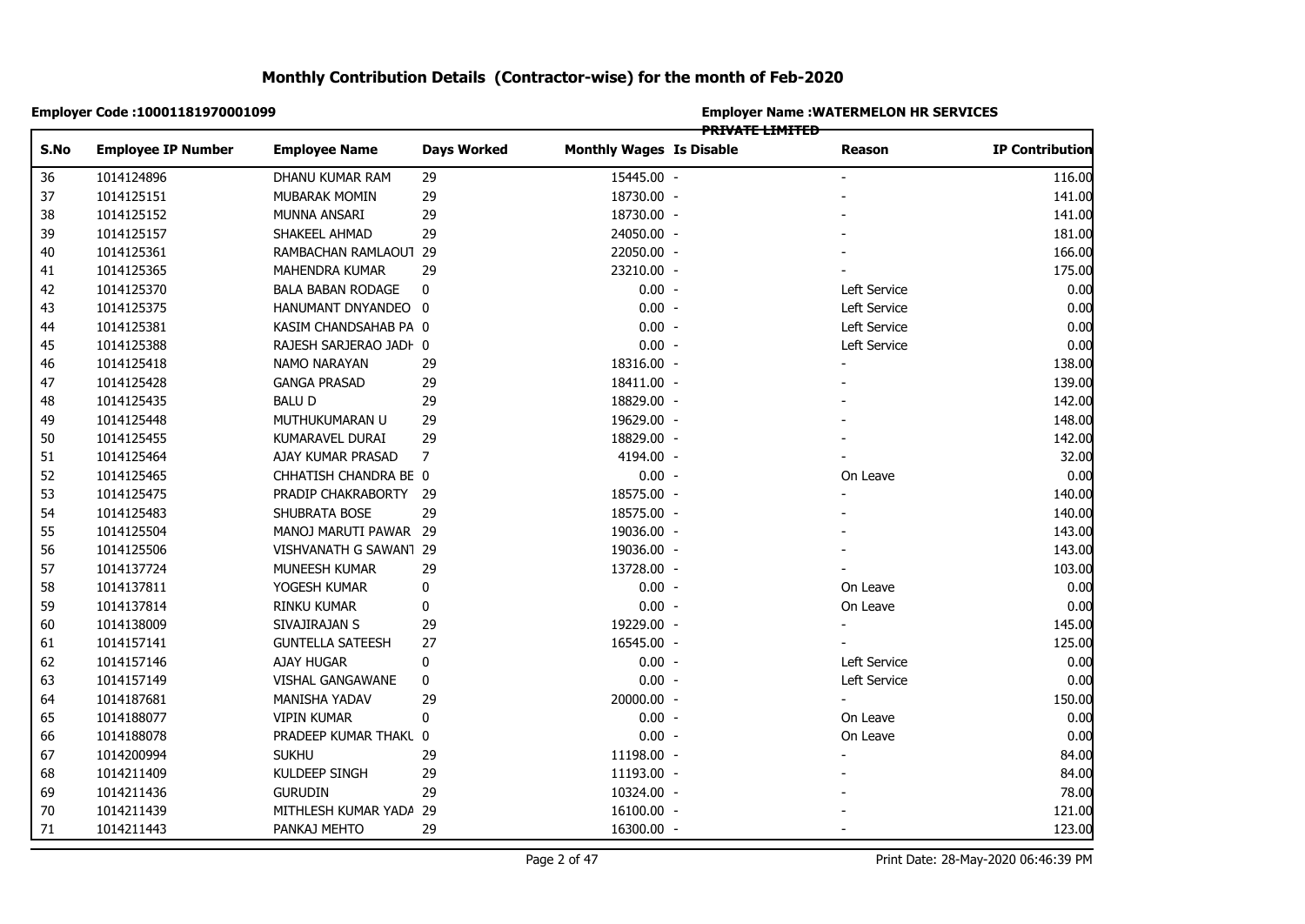|      | Employer Code: 10001181970001099 |                          |                    | <b>Employer Name : WATERMELON HR SERVICES</b><br><b>PRIVATE LIMITED</b> |  |                          |                        |  |  |
|------|----------------------------------|--------------------------|--------------------|-------------------------------------------------------------------------|--|--------------------------|------------------------|--|--|
| S.No | <b>Employee IP Number</b>        | <b>Employee Name</b>     | <b>Days Worked</b> | <b>Monthly Wages Is Disable</b>                                         |  | Reason                   | <b>IP Contribution</b> |  |  |
| 72   | 1014211447                       | AJAY KUMAR KASHYAP       | 29                 | 15030.00 -                                                              |  |                          | 113.00                 |  |  |
|      | 1014211452                       | AMAN BANSAL              | 28                 | 15670.00 -                                                              |  |                          | 118.00                 |  |  |
|      | 1014211458                       | NARESH KUMAR             | 29                 | 13424.00 -                                                              |  |                          | 101.00                 |  |  |
|      | 1014211467                       | SUDARSHAN KUMAR          | 29                 | 18000.00 -                                                              |  |                          | 135.00                 |  |  |
|      | 1014211471                       | AMIT OJHA                | 29                 | 17000.00 -                                                              |  |                          | 128.00                 |  |  |
|      | 1014211477                       | LAKSHMI PRASAD UPAD 0    |                    | $0.00 -$                                                                |  | On Leave                 | 0.00                   |  |  |
|      | 1014211479                       | MUKESH KUMAR             | 29                 | 13974.00 -                                                              |  |                          | 105.00                 |  |  |
|      | 1014215745                       | <b>RAVI ITKAL</b>        | 0                  | $0.00 -$                                                                |  | Left Service             | 0.00                   |  |  |
|      | 1014215754                       | <b>BASAVRAJ CHOUGULE</b> | 0                  | $0.00 -$                                                                |  | Left Service             | 0.00                   |  |  |
|      | 1014229139                       | <b>ANISH AHMED</b>       | 16                 | 11778.00 -                                                              |  | $\overline{\phantom{0}}$ | 89.00                  |  |  |
|      | 1014229141                       | ANIL TARACHAND CHAV 29   |                    | 17710.00 -                                                              |  |                          | 133.00                 |  |  |
|      | 1014229143                       | <b>SACHIN</b>            | 29                 | 17710.00 -                                                              |  |                          | 133.00                 |  |  |
|      | 1014229152                       | AHMED ANWAR SHAIKH 29    |                    | 17710.00 -                                                              |  |                          | 133.00                 |  |  |
|      | 1014229154                       | SUNIL VISHNU KUMBHA 29   |                    | 17710.00 -                                                              |  |                          | 133.00                 |  |  |
|      | 1014229155                       | RAJMANGAL VISHWAKAI 0    |                    | $0.00 -$                                                                |  | On Leave                 | 0.00                   |  |  |
|      | 1014231005                       | <b>CHARAN SINGH</b>      | 28                 | 15760.00 -                                                              |  |                          | 119.00                 |  |  |
|      | 1014235839                       | ARVIND KUMAR             | 0                  | $0.00 -$                                                                |  | On Leave                 | 0.00                   |  |  |
|      | 1014237406                       | DEEPAK TIWARI            | 28                 | 14703.00 -                                                              |  |                          | 111.00                 |  |  |
|      | 1014237408                       | SUNIL TIWARI             | 29                 | 13728.00 -                                                              |  |                          | 103.00                 |  |  |
|      | 1014243577                       | VINOD RATNAKAR KASB 17   |                    | 13480.00 -                                                              |  |                          | 102.00                 |  |  |
|      | 1014243583                       | MUKESH PHOOLCHAND 29     |                    | 17710.00 -                                                              |  |                          | 133.00                 |  |  |
|      | 1014243586                       | PRAKASH R                | 29                 | 18210.00 -                                                              |  |                          | 137.00                 |  |  |
|      | 1014252663                       | <b>VIKAS YADAV</b>       | 29                 | 19500.00 -                                                              |  |                          | 147.00                 |  |  |
|      | 1014252696                       | <b>RAVINDER</b>          | 29                 | 18000.00 -                                                              |  |                          | 135.00                 |  |  |
|      | 1014252702                       | NAMA ADARSHINI           | 29                 | 18000.00 -                                                              |  |                          | 135.00                 |  |  |
|      | 1014252706                       | RAKESH THAKRAN           | 29                 | 17700.00 -                                                              |  |                          | 133.00                 |  |  |
|      | 1014264230                       | <b>CHARAN SINGH</b>      | 17                 | 8047.00 -                                                               |  |                          | 61.00                  |  |  |
|      | 1014270642                       | <b>CHHATAR SINGH</b>     | 29                 | 12289.00 -                                                              |  |                          | 93.00                  |  |  |
|      | 1014277657                       | ARJUN KUMAR SHARMA 29    |                    | 17781.00 -                                                              |  |                          | 134.00                 |  |  |
|      | 1014278710                       | MADA HYMAVATHI           | 29                 | 17800.00 -                                                              |  |                          | 134.00                 |  |  |
|      | 1014278712                       | CHITHALOORI VENU         | 29                 | 14500.00 -                                                              |  |                          | 109.00                 |  |  |
|      | 1014279104                       | RAUNAK PANDEY            | 26                 | 13306.00 -                                                              |  |                          | 100.00                 |  |  |
|      | 1014279143                       | HARENDRA KUMAR SHAI 29   |                    | 14841.00 -                                                              |  |                          | 112.00                 |  |  |
|      | 1014279151                       | AKHILESH KUMAR           | 29                 | 16323.00 -                                                              |  |                          | 123.00                 |  |  |
|      | 1014282129                       | <b>VINOD</b>             | 29                 | 17000.00 -                                                              |  |                          | 128.00                 |  |  |
|      | 1014288701                       | <b>NAVEEN KUMAR</b>      | 28                 | 14329.00 -                                                              |  |                          | 108.00                 |  |  |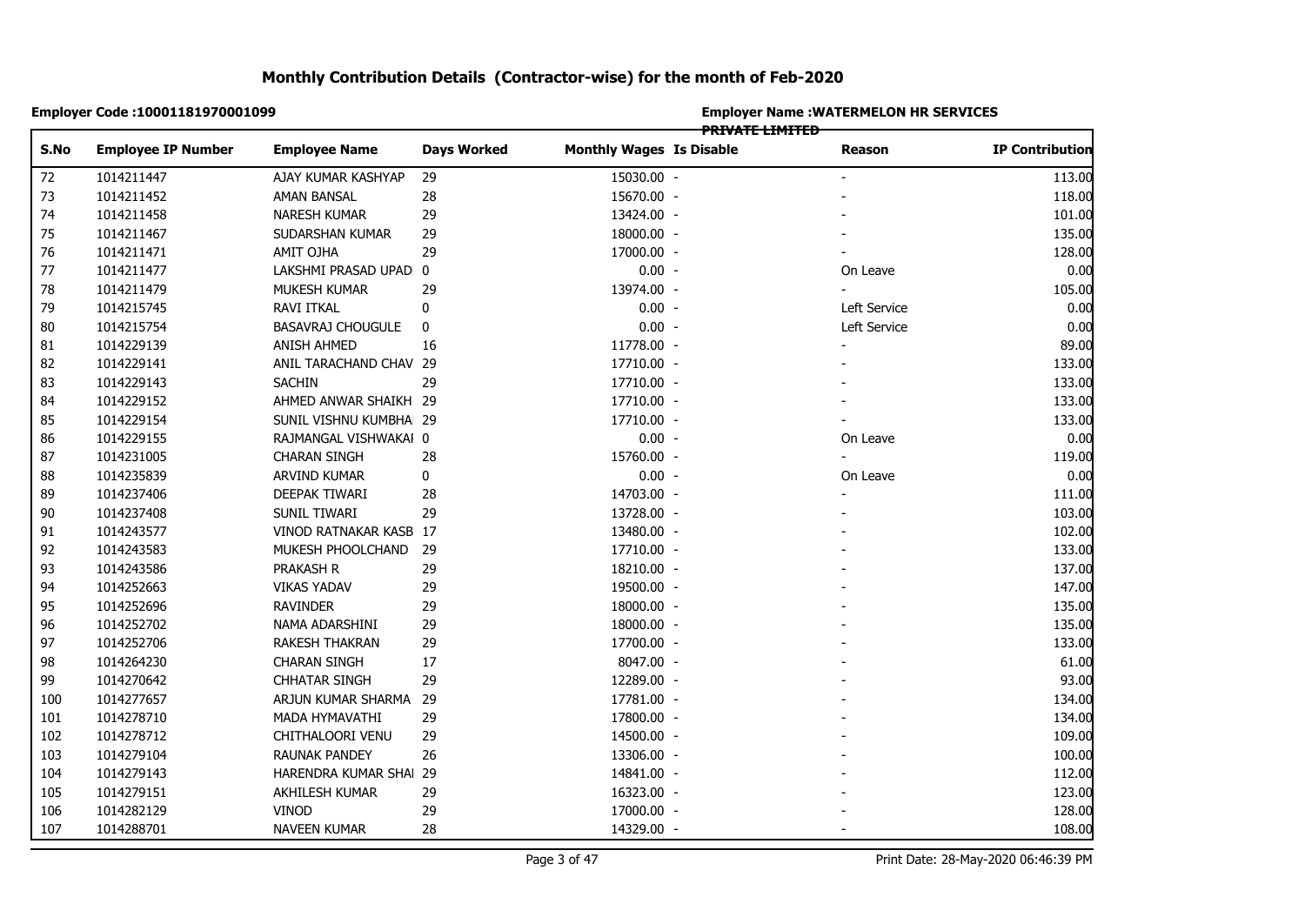|      | Employer Code: 10001181970001099 |                        |                    |                                 | <b>Employer Name: WATERMELON HR SERVICES</b><br>PRIVATE LIMITED |                |                        |  |  |
|------|----------------------------------|------------------------|--------------------|---------------------------------|-----------------------------------------------------------------|----------------|------------------------|--|--|
| S.No | <b>Employee IP Number</b>        | <b>Employee Name</b>   | <b>Days Worked</b> | <b>Monthly Wages Is Disable</b> |                                                                 | <b>Reason</b>  | <b>IP Contribution</b> |  |  |
| 108  | 1014288706                       | RAMASAHAY              | 25                 | 12794.00 -                      |                                                                 |                | 96.00                  |  |  |
| 109  | 1014288716                       | CHANCHAL SINGH         | 29                 | 15341.00 -                      |                                                                 |                | 116.00                 |  |  |
| 110  | 1014288726                       | <b>JEETU</b>           | 29                 | 14841.00 -                      |                                                                 |                | 112.00                 |  |  |
|      | 1014288747                       | ANMOL SINGH            | 29                 | 15341.00 -                      |                                                                 |                | 116.00                 |  |  |
|      | 1014288993                       | RAJU KUMAR             | 29                 | 15341.00 -                      |                                                                 |                | 116.00                 |  |  |
|      | 1014289010                       | SACHIN KUMAR           | 29                 | 16323.00 -                      |                                                                 |                | 123.00                 |  |  |
|      | 1014289083                       | JITENDER SINGH         | 0                  | $0.00 -$                        |                                                                 | On Leave       | 0.00                   |  |  |
|      | 1014297996                       | AMIT BAITHA            | 0                  | $0.00 -$                        |                                                                 | On Leave       | 0.00                   |  |  |
|      | 1014297999                       | <b>SAMEER</b>          | $\pmb{0}$          | $0.00 -$                        |                                                                 | On Leave       | 0.00                   |  |  |
|      | 1014298034                       | SUNIL VAGH             | 29                 | 17778.00 -                      |                                                                 |                | 134.00                 |  |  |
|      | 1014298052                       | <b>DINESH NAYAK</b>    | 29                 | 15341.00 -                      |                                                                 |                | 116.00                 |  |  |
|      | 1014298085                       | RANJEET KUMAR          | 29                 | 17323.00 -                      |                                                                 |                | 130.00                 |  |  |
|      | 1014298096                       | <b>VIJAY BAHADUR</b>   | 29                 | 17323.00 -                      |                                                                 |                | 130.00                 |  |  |
|      | 1014298116                       | MOHIT KUMAR            | 23                 | 11771.00 -                      |                                                                 |                | 89.00                  |  |  |
|      | 1014298119                       | ROHIT TIWARI           | 29                 | 14841.00 -                      |                                                                 |                | 112.00                 |  |  |
|      | 1014298121                       | DHEERAJ TRIPATHI       | 29                 | 17967.00 -                      |                                                                 |                | 135.00                 |  |  |
|      | 1014298124                       | <b>BABLU KUMAR SAH</b> | 24                 | 12283.00 -                      |                                                                 |                | 93.00                  |  |  |
|      | 1014299303                       | AKASH KUMAR            | 26                 | 12308.00 -                      |                                                                 |                | 93.00                  |  |  |
|      | 1014299315                       | <b>BRIJESH</b>         | 0                  | $0.00 -$                        |                                                                 | On Leave       | 0.00                   |  |  |
|      | 1014299337                       | <b>BISWAJIT</b>        | 22                 | 10414.00 -                      |                                                                 |                | 79.00                  |  |  |
|      | 1014299353                       | SUSHIL KUMAR           | 28                 | 14703.00 -                      |                                                                 |                | 111.00                 |  |  |
|      | 1014299371                       | NITIN KUMAR            | 28                 | 14769.00 -                      |                                                                 |                | 111.00                 |  |  |
|      | 1014300515                       | TIRATH RAM             | 28                 | 13255.00 -                      |                                                                 |                | 100.00                 |  |  |
|      | 1014309109                       | <b>CHUNMUN</b>         | 29                 | 16323.00 -                      |                                                                 |                | 123.00                 |  |  |
|      | 1014309119                       | SUJEET KUMAR           | 0                  | $0.00 -$                        |                                                                 | On Leave       | 0.00                   |  |  |
|      | 1014309125                       | <b>SUMIT KUMAR</b>     | 29                 | 14841.00 -                      |                                                                 |                | 112.00                 |  |  |
|      | 1014309126                       | PARBHAT                | 29                 | 15341.00 -                      |                                                                 |                | 116.00                 |  |  |
|      | 1014309134                       | VIJAY KUMAR YADAV      | 28                 | 14679.00 -                      |                                                                 |                | 111.00                 |  |  |
|      | 1014309690                       | <b>BIKESH KUMAR</b>    | 0                  | $0.00 -$                        |                                                                 | On Leave       | 0.00                   |  |  |
|      | 1014309704                       | <b>KAMARE ALAM</b>     | 0                  | $0.00 -$                        |                                                                 | On Leave       | 0.00                   |  |  |
|      | 1014309709                       | <b>RAJESH</b>          | 0                  | $0.00 -$                        |                                                                 | On Leave       | 0.00                   |  |  |
|      | 1014309713                       | <b>SHIV KUMAR</b>      | 0                  | $0.00 -$                        |                                                                 | On Leave       | 0.00                   |  |  |
|      | 1014309741                       | MUNASALA GOVINDA R/ 29 |                    | 17778.00 -                      |                                                                 | $\blacksquare$ | 134.00                 |  |  |
|      | 1014309742                       | <b>MURUGAN S</b>       | 29                 | 15640.00 -                      |                                                                 |                | 118.00                 |  |  |
|      | 1014320624                       | SANJAY                 | 0                  | $0.00 -$                        |                                                                 | On Leave       | 0.00                   |  |  |
|      | 1014320627                       | <b>UMAKANT RAY</b>     | 0                  | $0.00 -$                        |                                                                 | On Leave       | 0.00                   |  |  |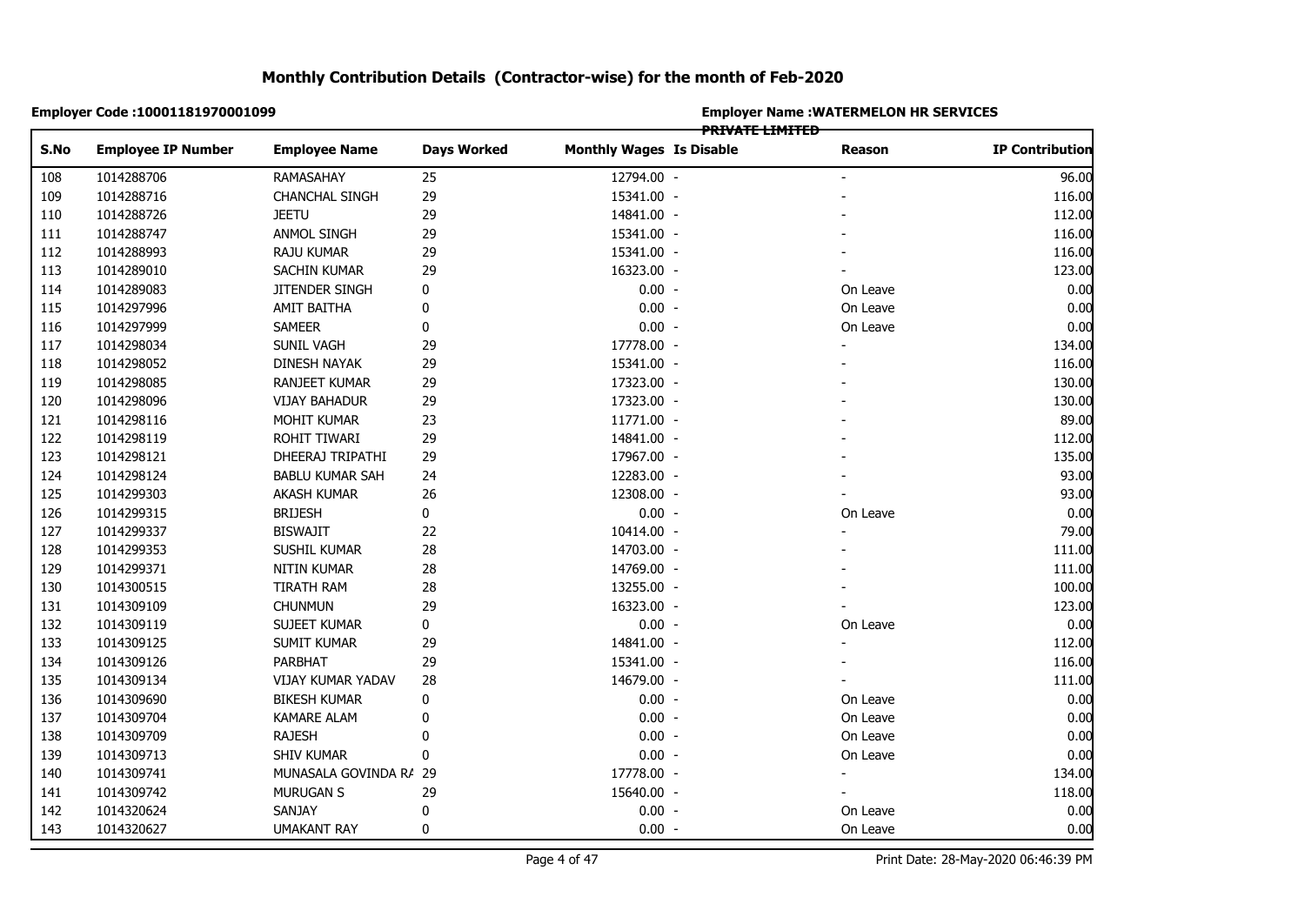|            | Employer Code : 10001181970001099 |                        |                    | <b>Employer Name : WATERMELON HR SERVICES</b><br><b>PRIVATE LIMITED</b> |  |                |                        |  |  |
|------------|-----------------------------------|------------------------|--------------------|-------------------------------------------------------------------------|--|----------------|------------------------|--|--|
| S.No       | <b>Employee IP Number</b>         | <b>Employee Name</b>   | <b>Days Worked</b> | <b>Monthly Wages Is Disable</b>                                         |  | Reason         | <b>IP Contribution</b> |  |  |
|            | 1014320643                        | JITENDRA KUMAR         | 0                  | $0.00 -$                                                                |  | On Leave       | 0.00                   |  |  |
| 144<br>145 | 1014320652                        | SAJAN                  | $\pmb{0}$          | $0.00 -$                                                                |  | On Leave       | 0.00                   |  |  |
|            | 1014322920                        | NAGANULU VISHNU        | 29                 | 17975.00 -                                                              |  |                | 135.00                 |  |  |
|            | 1014322927                        | GOVINDARAJ V           | $\pmb{0}$          | $0.00 -$                                                                |  | On Leave       | 0.00                   |  |  |
|            | 1014323447                        | TSHERING SHERPA        | 0                  | $0.00 -$                                                                |  | On Leave       | 0.00                   |  |  |
|            | 1014323453                        | SUDIL RAI              | 29                 | 12098.00 -                                                              |  |                | 91.00                  |  |  |
|            | 1014323460                        | MD AMJAD KHAN          | 24                 | 12283.00 -                                                              |  |                | 93.00                  |  |  |
|            | 1014323467                        | ADARSH KUMAR SINGH     | 29                 | 16401.00 -                                                              |  |                | 123.00                 |  |  |
|            | 1014323471                        | ASIF ANSARI            | 25                 | 12794.00 -                                                              |  |                | 96.00                  |  |  |
|            | 1014324229                        | RAVI YADAV             | 0                  | $0.00 -$                                                                |  | On Leave       | 0.00                   |  |  |
|            | 1014324230                        | <b>GAURAV KUMAR</b>    | 29                 | 15296.00 -                                                              |  | $\blacksquare$ | 115.00                 |  |  |
|            | 1014329606                        | KUNDAN KUMAR MEHTC 0   |                    | $0.00 -$                                                                |  | On Leave       | 0.00                   |  |  |
|            | 1014329955                        | <b>NAVEEN SINGH</b>    | 0                  | $0.00 -$                                                                |  | On Leave       | 0.00                   |  |  |
|            | 1014329968                        | <b>RAJDEV</b>          | 29                 | 15341.00 -                                                              |  |                | 116.00                 |  |  |
|            | 1014339647                        | ARUL KUMAR G           | 21                 | 11325.00 -                                                              |  |                | 85.00                  |  |  |
|            | 1014339651                        | M SAIKUMAR             | 28                 | 17128.00 -                                                              |  |                | 129.00                 |  |  |
|            | 1014339653                        | SHIVA RAMAKRISHNA      | 29                 | 19763.00 -                                                              |  |                | 149.00                 |  |  |
|            | 1014340723                        | AMARJEET PASWAN        | 0                  | $0.00 -$                                                                |  | On Leave       | 0.00                   |  |  |
|            | 1014341161                        | DEEPAK KUMAR           | 29                 | 15096.00 -                                                              |  |                | 114.00                 |  |  |
|            | 1014341176                        | <b>VIKAS KUMAR</b>     | 26                 | 14634.00 -                                                              |  |                | 110.00                 |  |  |
|            | 1014341192                        | VIJAY KUMAR PRASAD     | 29                 | 14841.00 -                                                              |  |                | 112.00                 |  |  |
|            | 1014341678                        | G SATHYANAND           | 29                 | 20000.00 -                                                              |  |                | 150.00                 |  |  |
|            | 1014351662                        | SHER BDR BANIYA        | 0                  | $0.00 -$                                                                |  | On Leave       | 0.00                   |  |  |
|            | 1014352629                        | <b>KUNDAN</b>          | 0                  | $0.00 -$                                                                |  | On Leave       | 0.00                   |  |  |
|            | 1014352636                        | BHISM SHEKHAR PARAS 0  |                    | $0.00 -$                                                                |  | On Leave       | 0.00                   |  |  |
|            | 1014352640                        | SALVAJI DHEERAJ        | 0                  | $0.00 -$                                                                |  | On Leave       | 0.00                   |  |  |
|            | 1014354061                        | THARANGINI             | $\pmb{0}$          | $0.00 -$                                                                |  | On Leave       | 0.00                   |  |  |
|            | 1014359405                        | SHIVA GARITIGALLA      | 29                 | 15599.00 -                                                              |  |                | 117.00                 |  |  |
|            | 1014359563                        | NIDADAVOLU VENKATES 29 |                    | 18963.00 -                                                              |  |                | 143.00                 |  |  |
|            | 1014359573                        | DYMANNA KUMMAR         | 29                 | 17649.00 -                                                              |  |                | 133.00                 |  |  |
|            | 1014359577                        | DINESH KUMAR S         | 29                 | 17102.00 -                                                              |  |                | 129.00                 |  |  |
|            | 1014361531                        | DEEPAK PANDIT          | 0                  | $0.00 -$                                                                |  | On Leave       | 0.00                   |  |  |
|            | 1014361532                        | KAMAL KUMAR            | 0                  | $0.00 -$                                                                |  | On Leave       | 0.00                   |  |  |
|            | 1014361534                        | MUKESH KUMAR RAM       | 0                  | $0.00 -$                                                                |  | On Leave       | 0.00                   |  |  |
|            | 1014361536                        | <b>LALIT KUMAR</b>     | $\mathbf 0$        | $0.00 -$                                                                |  | On Leave       | 0.00                   |  |  |
|            | 1014361539                        | <b>KUNDAN KUMAR</b>    | 0                  | $0.00 -$                                                                |  | On Leave       | 0.00                   |  |  |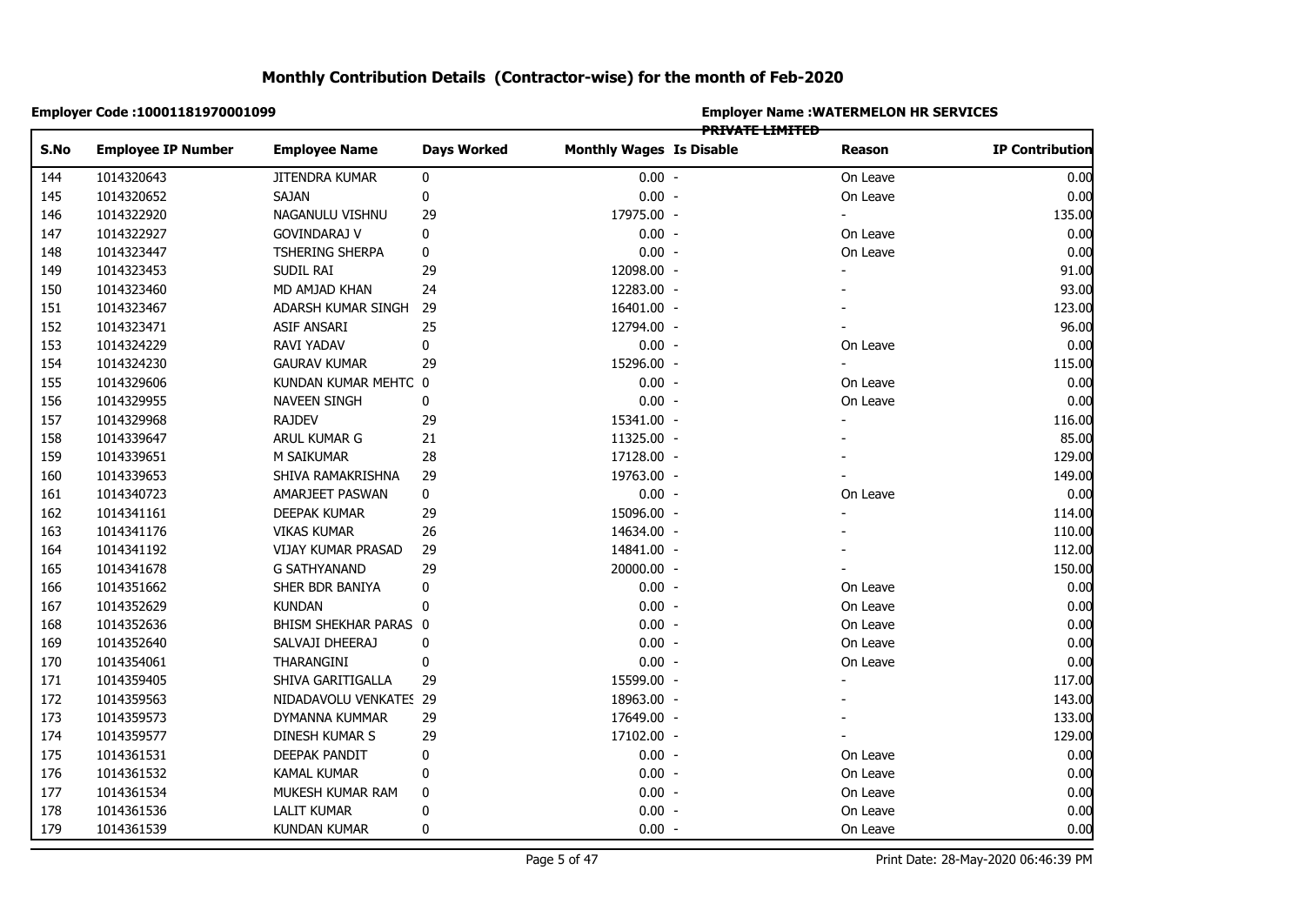| Employer Code : 10001181970001099 |                         |                    | <b>Employer Name: WATERMELON HR SERVICES</b><br><b>PRIVATE LIMITED</b> |  |          |                        |  |  |
|-----------------------------------|-------------------------|--------------------|------------------------------------------------------------------------|--|----------|------------------------|--|--|
| S.No<br><b>Employee IP Number</b> | <b>Employee Name</b>    | <b>Days Worked</b> | <b>Monthly Wages Is Disable</b>                                        |  | Reason   | <b>IP Contribution</b> |  |  |
| 1014361540                        | SONU KUMAR              | 0                  | $0.00 -$                                                               |  | On Leave | 0.00                   |  |  |
| 180<br>181<br>1014361541          | <b>SALMAN</b>           | $\pmb{0}$          | $0.00 -$                                                               |  | On Leave | 0.00                   |  |  |
| 1014361543                        | TAHIR HUSSAIN           | 0                  | $0.00 -$                                                               |  | On Leave | 0.00                   |  |  |
| 1014361544                        | AMIT KUMAR              | 0                  | $0.00 -$                                                               |  | On Leave | 0.00                   |  |  |
| 1014361545                        | KANHAIYA LAL            | 0                  | $0.00 -$                                                               |  | On Leave | 0.00                   |  |  |
| 1014361692                        | ARVIND KUMAR            | 29                 | 14841.00 -                                                             |  |          | 112.00                 |  |  |
| 1014361694                        | KHUSHWINDER SINGH       | 29                 | 14841.00 -                                                             |  |          | 112.00                 |  |  |
| 1014361695                        | PAWAN KUMAR             | 29                 | 15341.00 -                                                             |  |          | 116.00                 |  |  |
| 1014361705                        | KASHMIR PASWAN          | 29                 | 15341.00 -                                                             |  |          | 116.00                 |  |  |
| 1014361706                        | <b>MANOJ KUMAR</b>      | 29                 | 15341.00 -                                                             |  |          | 116.00                 |  |  |
| 1014361708                        | MANORANJAN DAS          | 29                 | 15341.00 -                                                             |  |          | 116.00                 |  |  |
| 1014361717                        | RAJU                    | 0                  | $0.00 -$                                                               |  | On Leave | 0.00                   |  |  |
| 1014361875                        | KOTESHWAR RAO           | 0                  | $0.00 -$                                                               |  | On Leave | 0.00                   |  |  |
| 1014369670                        | KATHI NAVEEN            | 0                  | $0.00 -$                                                               |  | On Leave | 0.00                   |  |  |
| 1014370776                        | RAHUL SHARMA            | 0                  | $0.00 -$                                                               |  | On Leave | 0.00                   |  |  |
| 1014370850                        | BATUKESHWAR BAN         | 28                 | 12554.00 -                                                             |  |          | 95.00                  |  |  |
| 1014370937                        | LAXMAN CHIKLEKAR        | 0                  | $0.00 -$                                                               |  | On Leave | 0.00                   |  |  |
| 1014370941                        | DATTATARAY MESTRY       | 0                  | $0.00 -$                                                               |  | On Leave | 0.00                   |  |  |
| 1014370946                        | KOLLA SANJAY SRINIVA: 0 |                    | $0.00 -$                                                               |  | On Leave | 0.00                   |  |  |
| 1014372929                        | NAYEEM KHAN             | 0                  | $0.00 -$                                                               |  | On Leave | 0.00                   |  |  |
| 1014372953                        | VASANTHAKUMARI          | 0                  | $0.00 -$                                                               |  | On Leave | 0.00                   |  |  |
| 1014379128                        | MO RIYAZ BASHIR SHAI 17 |                    | 9630.00 -                                                              |  |          | 73.00                  |  |  |
| 1014379139                        | <b>B SHIRISHA</b>       | 23                 | 19431.00 -                                                             |  |          | 146.00                 |  |  |
| 1014379142                        | PYDALA MANEESHA RED 21  |                    | 14719.00 -                                                             |  |          | 111.00                 |  |  |
| 1014379143                        | CHANDRAKANT SHUKLA 0    |                    | $0.00 -$                                                               |  | On Leave | 0.00                   |  |  |
| 1014379147                        | SHAIK MUBASHIR          | 27                 | 18924.00 -                                                             |  |          | 142.00                 |  |  |
| 1014379148                        | MADAVARAM ANIL KUM/ 0   |                    | $0.00 -$                                                               |  | On Leave | 0.00                   |  |  |
| 1014379150                        | VELAGAPUDI SRINIVASA 29 |                    | 18839.00 -                                                             |  |          | 142.00                 |  |  |
| 1014382524                        | <b>VIKASH</b>           | 29                 | 12400.00 -                                                             |  |          | 93.00                  |  |  |
| 1014384420                        | <b>NARESH KUMAR</b>     | 29                 | 14400.00 -                                                             |  |          | 108.00                 |  |  |
| 1014384423                        | <b>HARIOM</b>           | 28                 | 11006.00 -                                                             |  |          | 83.00                  |  |  |
| 1014384431                        | JAGBIR                  | 27                 | 10045.00 -                                                             |  |          | 76.00                  |  |  |
| 1014384543                        | <b>SENTHIL R</b>        | 0                  | $0.00 -$                                                               |  | On Leave | 0.00                   |  |  |
| 1014384546                        | <b>RAM KUMAR S</b>      | 0                  | $0.00 -$                                                               |  | On Leave | 0.00                   |  |  |
| 1014384548                        | MURUGAN S               | $\pmb{0}$          | $0.00 -$                                                               |  | On Leave | 0.00                   |  |  |
| 1014384555                        | <b>MANI M</b>           | $\mathbf 0$        | $0.00 -$                                                               |  | On Leave | 0.00                   |  |  |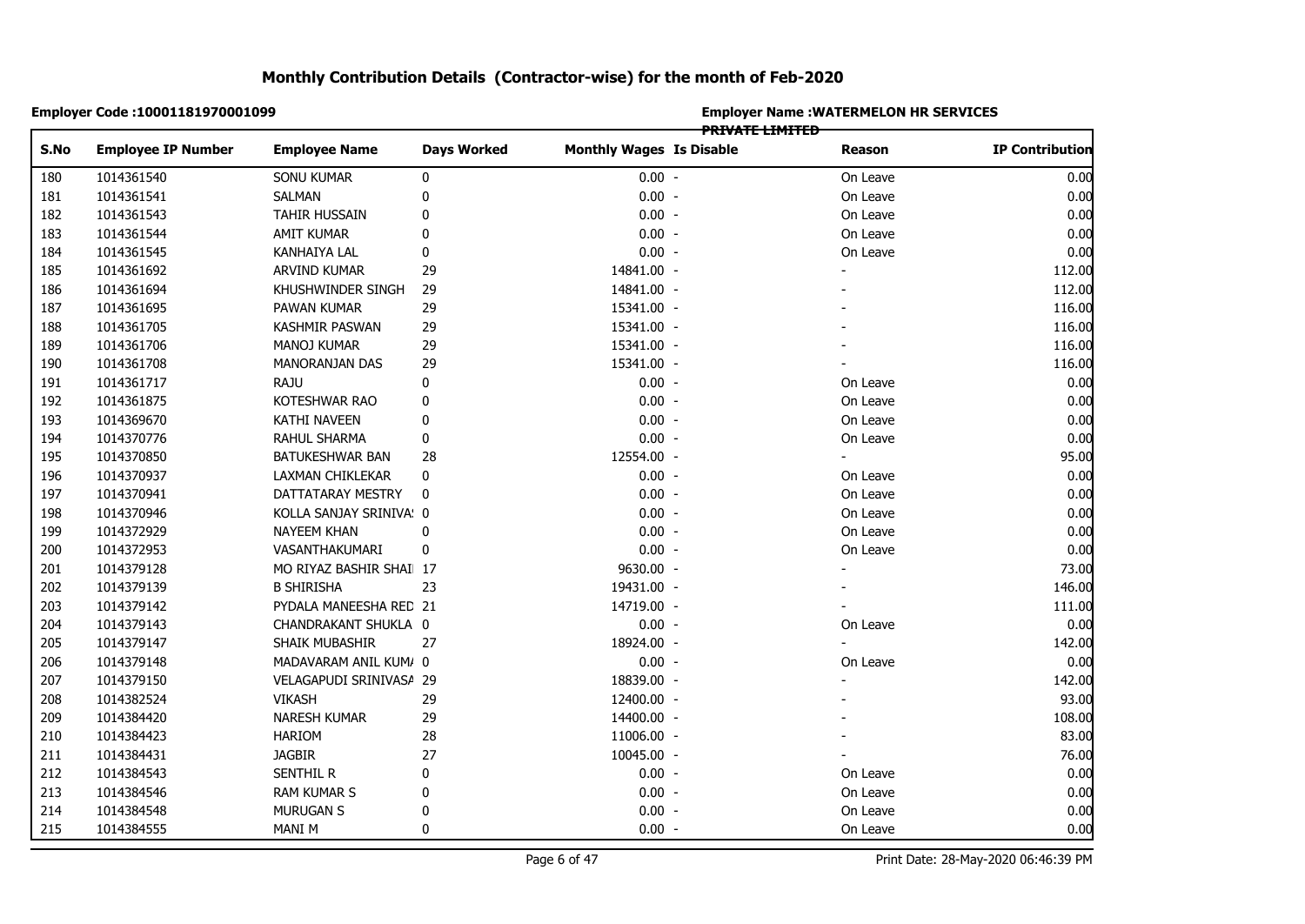|            | Employer Code: 10001181970001099 |                        |                    | <b>Employer Name : WATERMELON HR SERVICES</b><br>PRIVATE LIMITED |  |                |                        |  |  |
|------------|----------------------------------|------------------------|--------------------|------------------------------------------------------------------|--|----------------|------------------------|--|--|
| S.No       | <b>Employee IP Number</b>        | <b>Employee Name</b>   | <b>Days Worked</b> | <b>Monthly Wages Is Disable</b>                                  |  | Reason         | <b>IP Contribution</b> |  |  |
| 216        | 1014384558                       | <b>VIGNESH B</b>       | 0                  | $0.00 -$                                                         |  | On Leave       | 0.00                   |  |  |
| 217        | 1014384570                       | <b>DHANAPAL R</b>      | 0                  | $0.00 -$                                                         |  | On Leave       | 0.00                   |  |  |
| 218        | 1014384597                       | <b>KARTHIK G</b>       | 0                  | $0.00 -$                                                         |  | On Leave       | 0.00                   |  |  |
| 219        | 1014384602                       | THIRUMALAI J           | 0                  | $0.00 -$                                                         |  | On Leave       | 0.00                   |  |  |
| 220        | 1014384917                       | <b>VIJAY KUMAR</b>     | 27                 | 16037.00 -                                                       |  |                | 121.00                 |  |  |
| 221        | 1014391017                       | PAWAN KUMAR GIRI       | 0                  | $0.00 -$                                                         |  | On Leave       | 0.00                   |  |  |
| 222        | 1014391021                       | SANJAY                 | 0                  | $0.00 -$                                                         |  | On Leave       | 0.00                   |  |  |
| 223        | 1014391024                       | BHUNESH KUMAR SAHU 0   |                    | $0.00 -$                                                         |  | On Leave       | 0.00                   |  |  |
| 224        | 1014391025                       | ROHIT KUMAR            | $\mathbf 0$        | $0.00 -$                                                         |  | On Leave       | 0.00                   |  |  |
| 225        | 1014391030                       | DAMARU                 | 0                  | $0.00 -$                                                         |  | On Leave       | 0.00                   |  |  |
| 226        | 1014391058                       | KHURMISHETTI RAJKUM 29 |                    | 18738.00 -                                                       |  | $\blacksquare$ | 141.00                 |  |  |
| 227        | 1014392051                       | A SATHISHKUMAR         | 0                  | $0.00 -$                                                         |  | On Leave       | 0.00                   |  |  |
| 228        | 1014392062                       | M BABU                 | 0                  | $0.00 -$                                                         |  | On Leave       | 0.00                   |  |  |
|            | 1014392089                       | E DILLIBABU            | $\mathbf 0$        | $0.00 -$                                                         |  | On Leave       | 0.00                   |  |  |
|            | 1014396869                       | VADLA PRAVEEN KUMAR 29 |                    | 20592.00 -                                                       |  |                | 155.00                 |  |  |
|            | 1014400950                       | <b>LAKHAN</b>          | 0                  | $0.00 -$                                                         |  | On Leave       | 0.00                   |  |  |
|            | 1014407962                       | SURYAKANTA GOCHHAY 29  |                    | 20165.00 -                                                       |  | $\sim$         | 152.00                 |  |  |
|            | 1014407964                       | MD KAMAL HASSAN        | 29                 | 17465.00 -                                                       |  |                | 131.00                 |  |  |
|            | 1014408478                       | DHARMENDRA RAVIDAS 0   |                    | $0.00 -$                                                         |  | On Leave       | 0.00                   |  |  |
|            | 1014408501                       | <b>JANNU ARAVIND</b>   | 0                  | $0.00 -$                                                         |  | On Leave       | 0.00                   |  |  |
|            | 1014408717                       | SARAVANAN              | 29                 | 16506.00 -                                                       |  |                | 124.00                 |  |  |
|            | 1014408719                       | GOWRISHANKAR           | 29                 | 16506.00 -                                                       |  |                | 124.00                 |  |  |
|            | 1014408731                       | PRITHIVIRAJ S          | 0                  | $0.00 -$                                                         |  | On Leave       | 0.00                   |  |  |
|            | 1014409953                       | <b>VIKASH KUMAR</b>    | 26                 | 12308.00 -                                                       |  |                | 93.00                  |  |  |
|            | 1014409955                       | CHANDAN KUMAR          | 0                  | $0.00 -$                                                         |  | On Leave       | 0.00                   |  |  |
|            | 1014410099                       | K KESAVAN              | 29                 | 19501.00 -                                                       |  |                | 147.00                 |  |  |
|            | 1014410105                       | KRISHNA MOORTHI        | 0                  | $0.00 -$                                                         |  | On Leave       | 0.00                   |  |  |
|            | 1014410108                       | MENAGAN M              | 0                  | $0.00 -$                                                         |  | On Leave       | 0.00                   |  |  |
|            | 1014410111                       | LOGESH M               | 0                  | $0.00 -$                                                         |  | On Leave       | 0.00                   |  |  |
|            | 1014410153                       | RAJASEKARAN C          | $\mathbf 0$        | $0.00 -$                                                         |  | On Leave       | 0.00                   |  |  |
|            | 1014410158                       | <b>OMPRAKASH S</b>     | 0                  | $0.00 -$                                                         |  | On Leave       | 0.00                   |  |  |
|            | 1014413095                       | SIMHADRI ANIL KUMAR 29 |                    | 20992.00 -                                                       |  |                | 158.00                 |  |  |
|            | 1014417394                       | <b>VICKEY KUMAR</b>    | 0                  | $0.00 -$                                                         |  | On Leave       | 0.00                   |  |  |
| 248<br>249 | 1014417396                       | ROHIT KUMAR            | 0                  | $0.00 -$                                                         |  | On Leave       | 0.00                   |  |  |
| 250        | 1014417400                       | RAJESH KUMAR           | $\mathbf 0$        | $0.00 -$                                                         |  | On Leave       | 0.00                   |  |  |
|            | 1014417404                       | <b>MUKUL GUPTA</b>     | 0                  | $0.00 -$                                                         |  | On Leave       | 0.00                   |  |  |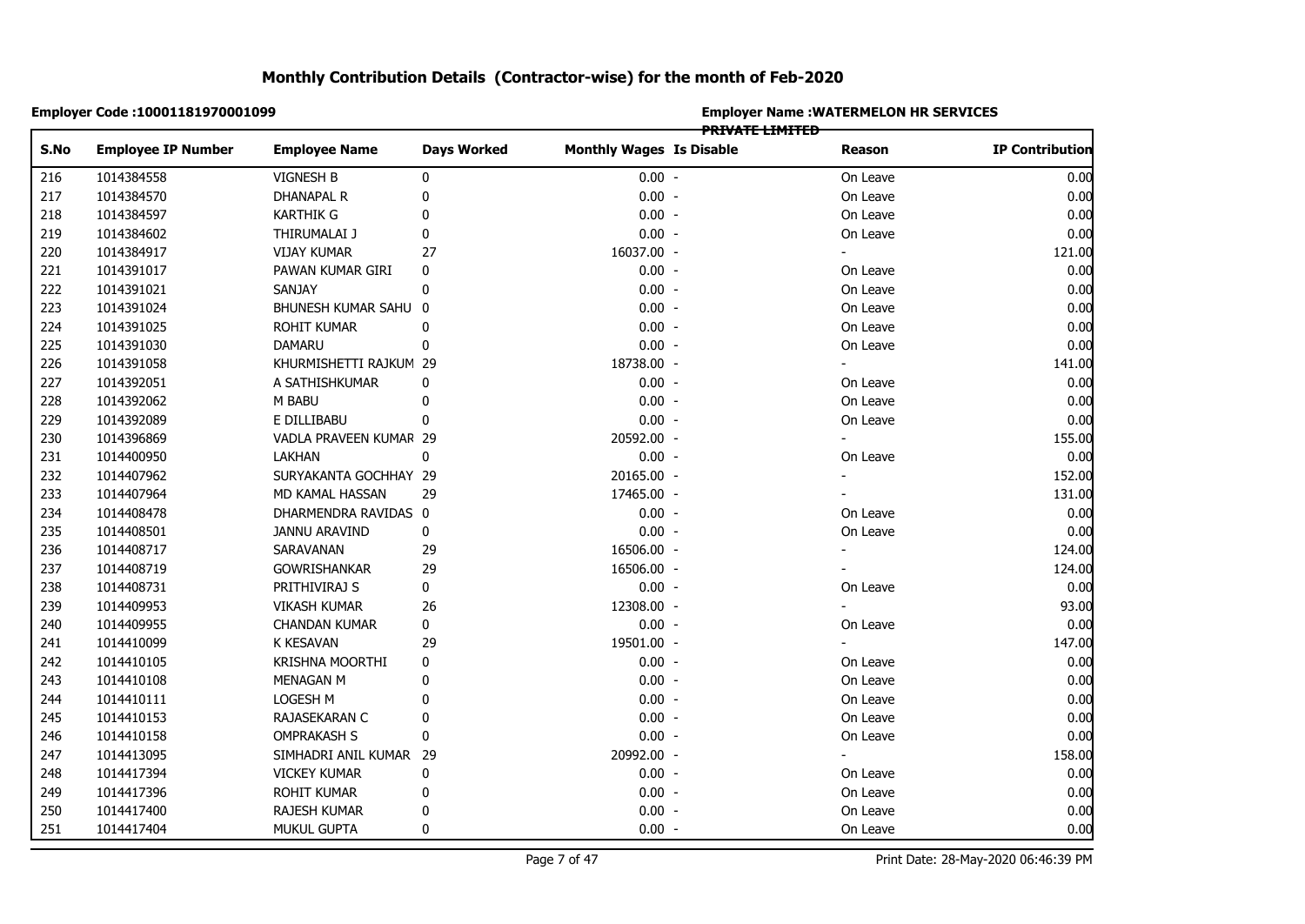|            | Employer Code: 10001181970001099 |                         |                    | <b>Employer Name: WATERMELON HR SERVICES</b><br><b>PRIVATE LIMITED</b> |  |                |                        |  |  |
|------------|----------------------------------|-------------------------|--------------------|------------------------------------------------------------------------|--|----------------|------------------------|--|--|
| S.No       | <b>Employee IP Number</b>        | <b>Employee Name</b>    | <b>Days Worked</b> | <b>Monthly Wages Is Disable</b>                                        |  | Reason         | <b>IP Contribution</b> |  |  |
| 252        | 1014417424                       | <b>KARTHIK KUMAR</b>    | 0                  | $0.00 -$                                                               |  | On Leave       | 0.00                   |  |  |
| 253        | 1014417425                       | SELVAKUMAR              | 0                  | $0.00 -$                                                               |  | On Leave       | 0.00                   |  |  |
| 254        | 1014417429                       | <b>MANI KANDAN</b>      | 0                  | $0.00 -$                                                               |  | On Leave       | 0.00                   |  |  |
| 255        | 1014417430                       | VIGNESH R               | $\pmb{0}$          | $0.00 -$                                                               |  | On Leave       | 0.00                   |  |  |
| 256        | 1014417443                       | KISHANSINH RAJPUT       | 0                  | $0.00 -$                                                               |  | On Leave       | 0.00                   |  |  |
| 257        | 1014417686                       | ROCKY KUMAR GUPTA       | 29                 | 13698.00 -                                                             |  |                | 103.00                 |  |  |
| 258        | 1014417689                       | <b>AMAL MAHATO</b>      | 29                 | 9504.00 -                                                              |  |                | 72.00                  |  |  |
|            | 1014417695                       | <b>AKASH MAHATO</b>     | 29                 | 8504.00 -                                                              |  |                | 64.00                  |  |  |
|            | 1014417698                       | PRINCE ORAON            | 29                 | 8504.00 -                                                              |  |                | 64.00                  |  |  |
| 260<br>261 | 1014417702                       | <b>BINOD RAY</b>        | 29                 | 9504.00 -                                                              |  |                | 72.00                  |  |  |
| 262        | 1014417704                       | <b>ASLAM RAZA</b>       | 29                 | 9504.00 -                                                              |  |                | 72.00                  |  |  |
| 263        | 1014417708                       | BIMAL KUMAR MAHATO      | 29                 | 9504.00 -                                                              |  |                | 72.00                  |  |  |
|            | 1014417710                       | <b>JANMENJAY MAHATO</b> | 29                 | 9504.00 -                                                              |  |                | 72.00                  |  |  |
|            | 1014418910                       | <b>SEKAR</b>            | 29                 | 16506.00 -                                                             |  |                | 124.00                 |  |  |
|            | 1014424106                       | <b>TOMCHA SINGHA</b>    | 29                 | 20380.00 -                                                             |  |                | 153.00                 |  |  |
|            | 1014426191                       | ROHIT SHARMA            | $\pmb{0}$          | $0.00 -$                                                               |  | On Leave       | 0.00                   |  |  |
|            | 1014426321                       | DEVANAND SHARMA         | 0                  | $0.00 -$                                                               |  | On Leave       | 0.00                   |  |  |
|            | 1014426323                       | <b>RAJEEV</b>           | 0                  | $0.00 -$                                                               |  | On Leave       | 0.00                   |  |  |
|            | 1014426327                       | RADHESYAM               | 0                  | $0.00 -$                                                               |  | On Leave       | 0.00                   |  |  |
|            | 1014426472                       | RAJESH LAKRA            | 28                 | 8211.00 -                                                              |  | $\blacksquare$ | 62.00                  |  |  |
|            | 1014426511                       | <b>SAGAR</b>            | 0                  | $0.00 -$                                                               |  | On Leave       | 0.00                   |  |  |
|            | 1014426527                       | S KARTHIK               | 0                  | $0.00 -$                                                               |  | On Leave       | 0.00                   |  |  |
|            | 1014426795                       | S ARAVIND               | 0                  | $0.00 -$                                                               |  | On Leave       | 0.00                   |  |  |
|            | 1014426830                       | <b>VETRIVEL</b>         | $\mathbf{0}$       | $0.00 -$                                                               |  | On Leave       | 0.00                   |  |  |
|            | 1014426837                       | R HARISH                | $\mathbf 0$        | $0.00 -$                                                               |  | On Leave       | 0.00                   |  |  |
|            | 1014426838                       | NIVAS RAJAN             | $\mathbf 0$        | $0.00 -$                                                               |  | On Leave       | 0.00                   |  |  |
|            | 1014427361                       | N TAMILARASAN           | $\mathbf{0}$       | $0.00 -$                                                               |  | On Leave       | 0.00                   |  |  |
|            | 1014432097                       | <b>FAEEM ALAM</b>       | 0                  | $0.00 -$                                                               |  | On Leave       | 0.00                   |  |  |
|            | 1014432099                       | VIPIN KUMAR PANDEY      | 0                  | $0.00 -$                                                               |  | On Leave       | 0.00                   |  |  |
|            | 1014432104                       | <b>GUDURI VIKAS</b>     | 0                  | $0.00 -$                                                               |  | On Leave       | 0.00                   |  |  |
|            | 1014432111                       | SUPRIYA S               | $\mathbf 0$        | $0.00 -$                                                               |  | On Leave       | 0.00                   |  |  |
|            | 1014432115                       | PARAMESH T              | 0                  | $0.00 -$                                                               |  | On Leave       | 0.00                   |  |  |
|            | 1014432117                       | SAVALAM VAMSI           | $\mathbf 0$        | $0.00 -$                                                               |  | On Leave       | 0.00                   |  |  |
|            | 1014432126                       | M SURESH BABU           | 0                  | $0.00 -$                                                               |  | On Leave       | 0.00                   |  |  |
|            | 1014432127                       | SAI RAM BOLLUKONDA      | 0                  | $0.00 -$                                                               |  | On Leave       | 0.00                   |  |  |
|            | 1014432281                       | SIRISHA M               | $\mathbf{0}$       | $0.00 -$                                                               |  | On Leave       | 0.00                   |  |  |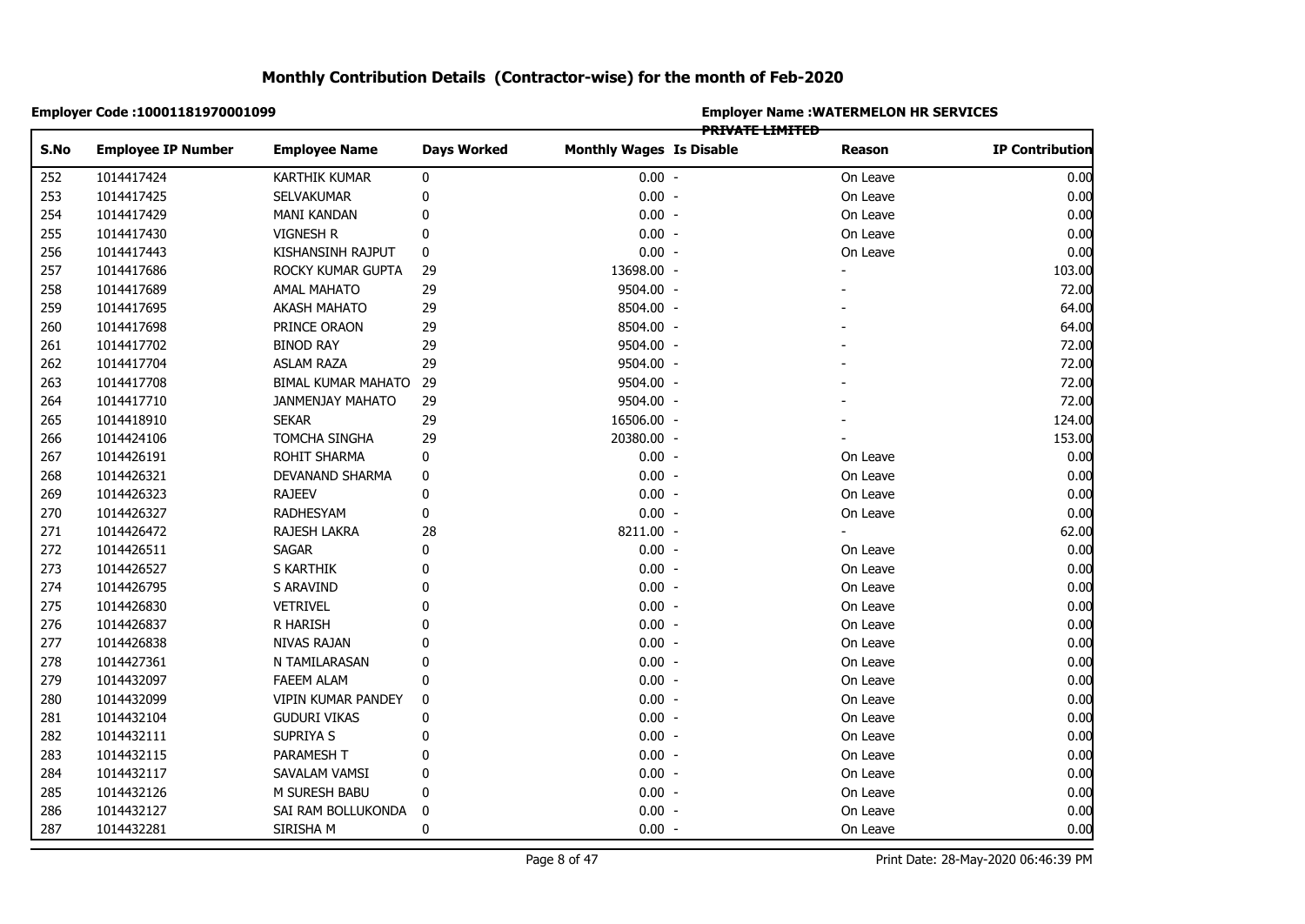|      | Employer Code: 10001181970001099 |                          |                    | <b>Employer Name: WATERMELON HR SERVICES</b><br><del>PRIVATE LIMITED</del> |  |                          |                        |  |  |
|------|----------------------------------|--------------------------|--------------------|----------------------------------------------------------------------------|--|--------------------------|------------------------|--|--|
| S.No | <b>Employee IP Number</b>        | <b>Employee Name</b>     | <b>Days Worked</b> | <b>Monthly Wages Is Disable</b>                                            |  | Reason                   | <b>IP Contribution</b> |  |  |
| 288  | 1014432282                       | REPAKA SRIKANTH          | 0                  | $0.00 -$                                                                   |  | On Leave                 | 0.00                   |  |  |
| 289  | 1014432283                       | <b>BDIPALLY RAJKUMAR</b> | $\pmb{0}$          | $0.00 -$                                                                   |  | On Leave                 | 0.00                   |  |  |
| 290  | 1014435106                       | <b>MEGHRAJ</b>           | 29                 | 15724.00 -                                                                 |  |                          | 118.00                 |  |  |
| 291  | 1014435110                       | AMIT KUMAR               | 0                  | $0.00 -$                                                                   |  | On Leave                 | 0.00                   |  |  |
| 292  | 1014435453                       | ALYANA VIJAY KUMAR       | 29                 | 16786.00 -                                                                 |  |                          | 126.00                 |  |  |
| 293  | 1014435538                       | <b>GARIBAN KUMAR</b>     | 29                 | 11592.00 -                                                                 |  |                          | 87.00                  |  |  |
| 294  | 1014435541                       | DEEPAK KUMAR             | 29                 | 11592.00 -                                                                 |  |                          | 87.00                  |  |  |
| 295  | 1014435614                       | SANDEEP KUMAR            | 0                  | $0.00 -$                                                                   |  | On Leave                 | 0.00                   |  |  |
| 296  | 1014436093                       | SHASWAT SINGH            | 0                  | $0.00 -$                                                                   |  | On Leave                 | 0.00                   |  |  |
| 297  | 1014436097                       | AKSHAY SHARMA            | 0                  | $0.00 -$                                                                   |  | On Leave                 | 0.00                   |  |  |
| 298  | 1014436112                       | UMESH VASHISTH           | 0                  | $0.00 -$                                                                   |  | On Leave                 | 0.00                   |  |  |
| 299  | 1014436984                       | PRITHAVI VATSYA KUM/ 17  |                    | 8047.00 -                                                                  |  | $\overline{\phantom{0}}$ | 61.00                  |  |  |
| 300  | 1014436989                       | HIMANSHU KASHYAP         | 24                 | 11361.00 -                                                                 |  |                          | 86.00                  |  |  |
| 301  | 1014437058                       | VAKITI ANIL KUMAR        | 29                 | 9544.00 -                                                                  |  |                          | 72.00                  |  |  |
| 302  | 1014437064                       | CHAVALAM BULLI DORA 0    |                    | $0.00 -$                                                                   |  | On Leave                 | 0.00                   |  |  |
| 303  | 1014439823                       | VIKRAMJI VIDUJI THAK(29  |                    | 17972.00 -                                                                 |  |                          | 135.00                 |  |  |
| 304  | 1014439826                       | PRAJAPATI HARESHBHA 29   |                    | 17972.00 -                                                                 |  |                          | 135.00                 |  |  |
| 305  | 1014439828                       | LANKADA MANIKANTA S 29   |                    | 17000.00 -                                                                 |  |                          | 128.00                 |  |  |
| 306  | 1014439830                       | PAWAN KUMAR JATAV        | 17                 | $9000.00 -$                                                                |  |                          | 68.00                  |  |  |
| 307  | 1014439833                       | DEVARAGUPTAPU NARE! 28   |                    | 16449.00 -                                                                 |  |                          | 124.00                 |  |  |
| 308  | 1014439838                       | PRAJAPATI NITESH JAGI 0  |                    | $0.00 -$                                                                   |  | On Leave                 | 0.00                   |  |  |
| 309  | 1014439839                       | JAGDISHSINH BHARATR 29   |                    | 17885.00 -                                                                 |  |                          | 135.00                 |  |  |
| 310  | 1014443274                       | PRADEEP KUMAR            | 29                 | 17593.00 -                                                                 |  |                          | 132.00                 |  |  |
| 311  | 1014444530                       | <b>GUGULOTHU RAJU</b>    | 4                  | 1289.00 -                                                                  |  |                          | 10.00                  |  |  |
| 312  | 1014444560                       | PARSAPOGU SAROJANI   29  |                    | 9544.00 -                                                                  |  |                          | 72.00                  |  |  |
| 313  | 1014444568                       | <b>BUDI NARESH</b>       | 0                  | $0.00 -$                                                                   |  | On Leave                 | 0.00                   |  |  |
| 314  | 1014444651                       | RAMBA SATYANARAYAN, 0    |                    | $0.00 -$                                                                   |  | On Leave                 | 0.00                   |  |  |
| 315  | 1014444665                       | NARALA VARAPRASAD        | 0                  | $0.00 -$                                                                   |  | On Leave                 | 0.00                   |  |  |
| 316  | 1014444673                       | MANGUDI ROOPESH          | 0                  | $0.00 -$                                                                   |  | On Leave                 | 0.00                   |  |  |
| 317  | 1014444674                       | KOTLA BHASKARARAO        | 0                  | $0.00 -$                                                                   |  | On Leave                 | 0.00                   |  |  |
| 318  | 1014444684                       | SIGIREDDY DURGA PRA! 0   |                    | $0.00 -$                                                                   |  | On Leave                 | 0.00                   |  |  |
| 319  | 1014445201                       | SAURAV CHAUDHARY         | 0                  | $0.00 -$                                                                   |  | On Leave                 | 0.00                   |  |  |
| 320  | 1014445203                       | JITIN INDAURA            | 0                  | $0.00 -$                                                                   |  | On Leave                 | 0.00                   |  |  |
| 321  | 1014445215                       | <b>PAWAN</b>             | 0                  | $0.00 -$                                                                   |  | On Leave                 | 0.00                   |  |  |
| 322  | 1014445233                       | RAHUL KUMAR              | 0                  | $0.00 -$                                                                   |  | On Leave                 | 0.00                   |  |  |
| 323  | 1014445244                       | <b>VIKRAM PAL</b>        | 29                 | 22890.00 -                                                                 |  | $\blacksquare$           | 172.00                 |  |  |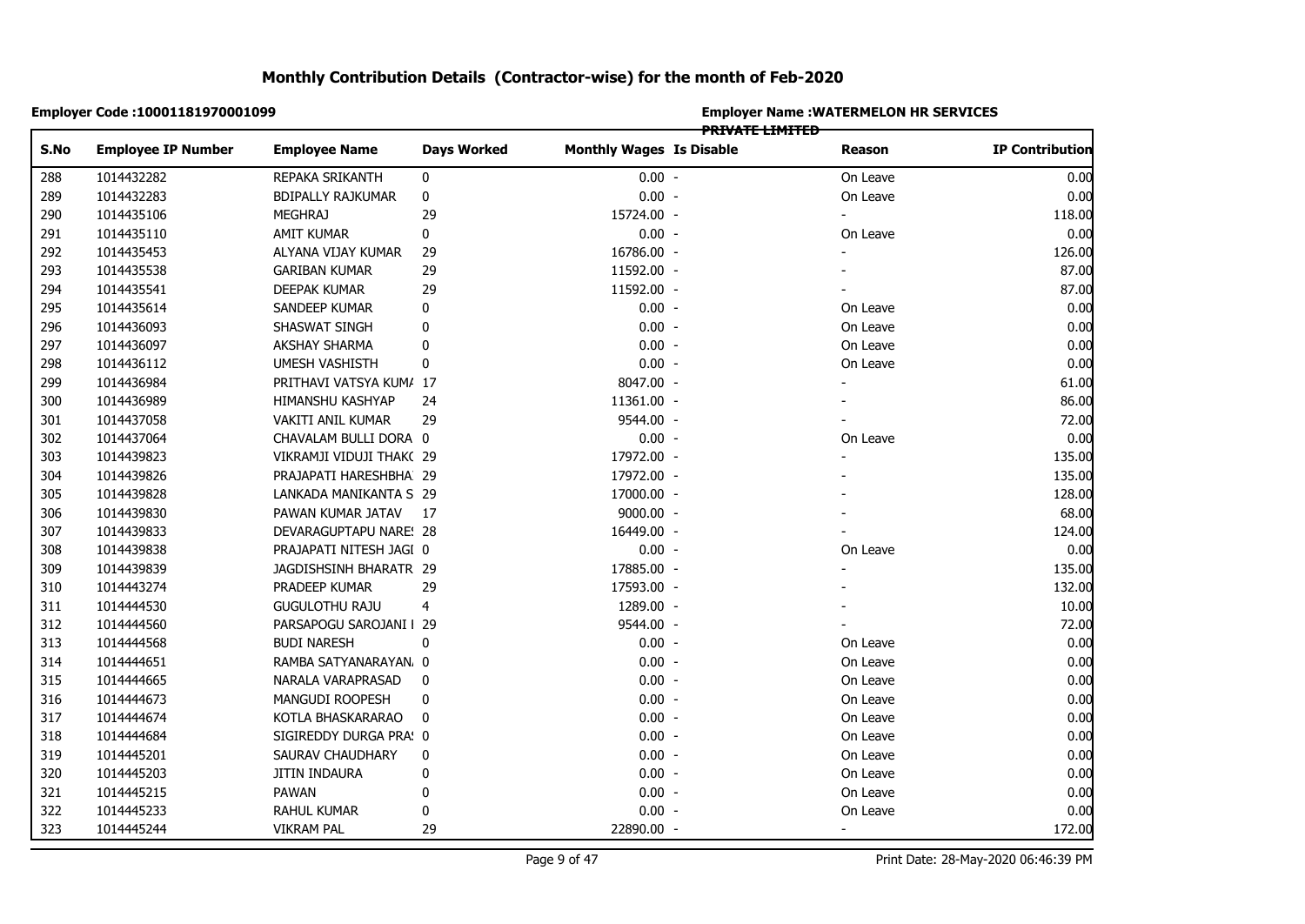|            | Employer Code: 10001181970001099 |                         |                    | <b>Employer Name : WATERMELON HR SERVICES</b><br><b>PRIVATE LIMITED</b> |  |                |                        |  |  |
|------------|----------------------------------|-------------------------|--------------------|-------------------------------------------------------------------------|--|----------------|------------------------|--|--|
| S.No       | <b>Employee IP Number</b>        | <b>Employee Name</b>    | <b>Days Worked</b> | <b>Monthly Wages Is Disable</b>                                         |  | Reason         | <b>IP Contribution</b> |  |  |
| 324        | 1014453145                       | HARI PRASAD VISHWAK 29  |                    | 16746.00 -                                                              |  |                | 126.00                 |  |  |
| 325        | 1014453149                       | GOHEL HITENDRABHAI   17 |                    | 9807.00 -                                                               |  |                | 74.00                  |  |  |
| 326        | 1014453150                       | SHEKH JAFARHUSEN BA: 29 |                    | 16740.00 -                                                              |  |                | 126.00                 |  |  |
| 327        | 1014453152                       | VAJIR JITENDRA          | 0                  | $0.00 -$                                                                |  | On Leave       | 0.00                   |  |  |
| 328        | 1014453153                       | KHANAMA LALUBHAI        | 29                 | 16740.00 -                                                              |  |                | 126.00                 |  |  |
| 329        | 1014453160                       | SYED ISMAIL             | 29                 | 18656.00 -                                                              |  |                | 140.00                 |  |  |
| 330        | 1014453163                       | ANKOJI SAI KRISHNA      | 29                 | 18256.00 -                                                              |  |                | 137.00                 |  |  |
| 331        | 1014453577                       | ROHIT KUMAR             | 29                 | 35414.00 -                                                              |  |                | 266.00                 |  |  |
| 332        | 1014453581                       | PRIYANSHU JHA           | 0                  | $0.00 -$                                                                |  | On Leave       | 0.00                   |  |  |
| 333        | 1014453587                       | <b>GUNTI RUPESH</b>     | 0                  | $0.00 -$                                                                |  | On Leave       | 0.00                   |  |  |
| 334        | 1014453593                       | MADISHETTI VAMSHI       | 0                  | $0.00 -$                                                                |  | On Leave       | 0.00                   |  |  |
| 335        | 1014453612                       | DANDU SUNIL KUMAR       | 29                 | 16585.00 -                                                              |  | $\blacksquare$ | 125.00                 |  |  |
| 336        | 1014454170                       | <b>VIKASH SHARMA</b>    | 0                  | $0.00 -$                                                                |  | On Leave       | 0.00                   |  |  |
| 337        | 1014454180                       | NARESH SHARMA           | 0                  | $0.00 -$                                                                |  | On Leave       | 0.00                   |  |  |
| 338        | 1014454189                       | MAHESH KUMAR            | 0                  | $0.00 -$                                                                |  | On Leave       | 0.00                   |  |  |
| 339        | 1014454197                       | DEEPAK RAM              | $\mathbf{0}$       | $0.00 -$                                                                |  | On Leave       | 0.00                   |  |  |
| 340        | 1014454491                       | SHOAIB                  | $\mathbf{0}$       | $0.00 -$                                                                |  | On Leave       | 0.00                   |  |  |
|            | 1014454600                       | <b>MANISH KUMAR</b>     | $\mathbf{0}$       | $0.00 -$                                                                |  | On Leave       | 0.00                   |  |  |
|            | 1014454606                       | AASHISH CHAUHAN         | 0                  | $0.00 -$                                                                |  | On Leave       | 0.00                   |  |  |
|            | 1014454614                       | VISHU CHAUHAN           | 0                  | $0.00 -$                                                                |  | On Leave       | 0.00                   |  |  |
|            | 1014454897                       | <b>KESHAB MANTHO</b>    | 29                 | 11592.00 -                                                              |  |                | 87.00                  |  |  |
|            | 1014454899                       | <b>SITENDER</b>         | 26                 | 14634.00 -                                                              |  |                | 110.00                 |  |  |
|            | 1014456205                       | NAND KISHORE SINGH      | 29                 | 16500.00 -                                                              |  |                | 124.00                 |  |  |
|            | 1014456212                       | <b>RASMEET SINGH</b>    | 0                  | $0.00 -$                                                                |  | On Leave       | 0.00                   |  |  |
|            | 1014456216                       | KAPIL SHARMA            | 29                 | 20490.00 -                                                              |  |                | 154.00                 |  |  |
| 348<br>349 | 1014456221                       | RAKHI                   | 29                 | 20000.00 -                                                              |  |                | 150.00                 |  |  |
| 350        | 1014456230                       | ASHUTOSH KUMAR SINC 29  |                    | 16500.00 -                                                              |  |                | 124.00                 |  |  |
| 351        | 1014456234                       | <b>JYOTI RAWAT</b>      | 28                 | 16806.00 -                                                              |  |                | 127.00                 |  |  |
| 352        | 1014456236                       | <b>JYOTI</b>            | 24                 | 14234.00 -                                                              |  |                | 107.00                 |  |  |
| 353        | 1014456241                       | SANJEEV KHATANA         | 24                 | 16052.00 -                                                              |  |                | 121.00                 |  |  |
|            | 1014456246                       | MUKESH KUMAR            | 0                  | $0.00 -$                                                                |  | On Leave       | 0.00                   |  |  |
| 354<br>355 | 1014456263                       | SAKSHI SHARMA           | 29                 | 17600.00 -                                                              |  | $\blacksquare$ | 132.00                 |  |  |
| 356        | 1014456268                       | SARITA SINGH            | 29                 | 18000.00 -                                                              |  |                | 135.00                 |  |  |
| 357        | 1014456435                       | KAMPALLY PRANAY KUM 0   |                    | $0.00 -$                                                                |  | On Leave       | 0.00                   |  |  |
| 358        | 1014456436                       | SIRIPURAM RAJU          | 29                 | 16000.00 -                                                              |  |                | 120.00                 |  |  |
| 359        | 1014456490                       | <b>HUKAM CHAND</b>      | 0                  | $0.00 -$                                                                |  | On Leave       | 0.00                   |  |  |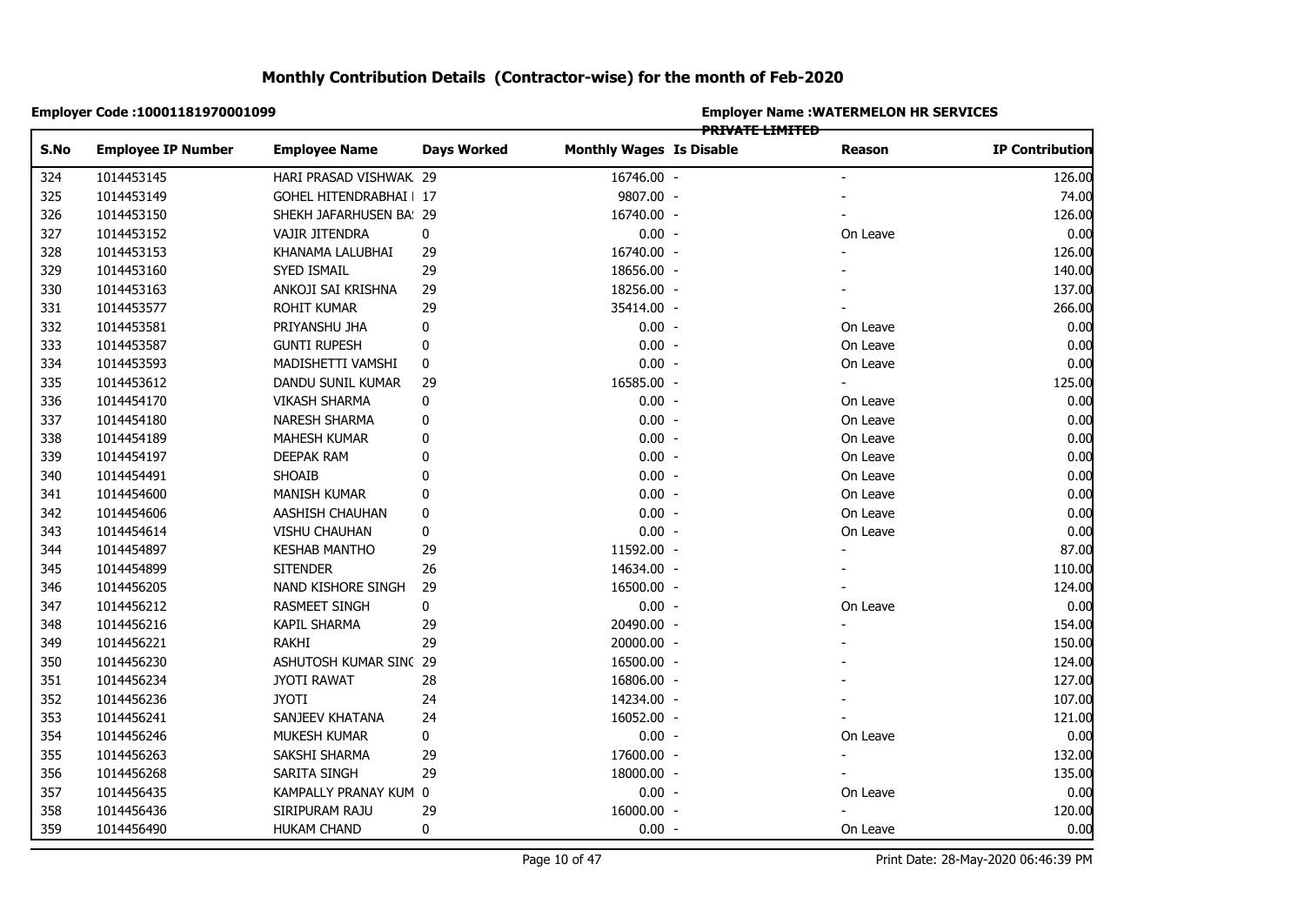|      | Employer Code: 10001181970001099 |                               |                    | <b>Employer Name: WATERMELON HR SERVICES</b><br>PRIVATE LIMITED |  |                          |                        |  |  |
|------|----------------------------------|-------------------------------|--------------------|-----------------------------------------------------------------|--|--------------------------|------------------------|--|--|
| S.No | <b>Employee IP Number</b>        | <b>Employee Name</b>          | <b>Days Worked</b> | <b>Monthly Wages Is Disable</b>                                 |  | Reason                   | <b>IP Contribution</b> |  |  |
| 360  | 1014456559                       | VISHAL PANDITA                | 0                  | $0.00 -$                                                        |  | On Leave                 | 0.00                   |  |  |
| 361  | 1014456605                       | SANJAY KUMAR                  | $\pmb{0}$          | $0.00 -$                                                        |  | On Leave                 | 0.00                   |  |  |
| 362  | 1014456615                       | PARVEEN KUMAR SHARN 0         |                    | $0.00 -$                                                        |  | On Leave                 | 0.00                   |  |  |
| 363  | 1014456616                       | JASBINDER SINGH               | 0                  | $0.00 -$                                                        |  | On Leave                 | 0.00                   |  |  |
| 364  | 1014456620                       | SHIVAM DUTTA                  | 0                  | $0.00 -$                                                        |  | On Leave                 | 0.00                   |  |  |
| 365  | 1014456629                       | <b>SAGAR SHARMA</b>           | 0                  | $0.00 -$                                                        |  | On Leave                 | 0.00                   |  |  |
| 366  | 1014456753                       | SIMRANJEET SINGH              | 29                 | 20153.00 -                                                      |  |                          | 152.00                 |  |  |
| 367  | 1014456806                       | AMAN                          | 29                 | 19499.00 -                                                      |  |                          | 147.00                 |  |  |
| 368  | 1014456811                       | <b>GOURI SHANKER MISHR 29</b> |                    | 19499.00 -                                                      |  |                          | 147.00                 |  |  |
| 369  | 1014456817                       | <b>SANTOSH</b>                | 29                 | 19499.00 -                                                      |  |                          | 147.00                 |  |  |
| 370  | 1014456819                       | NETRAPAL CHAUDHARY 0          |                    | $0.00 -$                                                        |  | On Leave                 | 0.00                   |  |  |
| 371  | 1014456859                       | NARENDERA SINGH               | 29                 | 19499.00 -                                                      |  | $\overline{\phantom{0}}$ | 147.00                 |  |  |
| 372  | 1014457455                       | JANMEJAY                      | 0                  | $0.00 -$                                                        |  | On Leave                 | 0.00                   |  |  |
| 373  | 1014457472                       | SANJAY SHARMA                 | 29                 | 19499.00 -                                                      |  |                          | 147.00                 |  |  |
| 374  | 1014457477                       | ARUN SOLANKI                  | 29                 | 19499.00 -                                                      |  |                          | 147.00                 |  |  |
| 375  | 1014457498                       | <b>VIKASH KUMAR</b>           | 29                 | 19499.00 -                                                      |  |                          | 147.00                 |  |  |
| 376  | 1014457527                       | SONU KUMAR                    | 29                 | 19499.00 -                                                      |  |                          | 147.00                 |  |  |
| 377  | 1014458554                       | RAHUL SINGH MANHAS            | 29                 | 18786.00 -                                                      |  |                          | 141.00                 |  |  |
| 378  | 1014458556                       | <b>ABISHEK</b>                | 29                 | 20958.00 -                                                      |  |                          | 158.00                 |  |  |
| 379  | 1014458569                       | <b>SAMARTH</b>                | 29                 | 16690.00 -                                                      |  |                          | 126.00                 |  |  |
| 380  | 1014462229                       | BALUSUKURI SHIVAKRIS 0        |                    | $0.00 -$                                                        |  | On Leave                 | 0.00                   |  |  |
| 381  | 1014462231                       | HARI CHAITANYA                | $\mathbf 0$        | $0.00 -$                                                        |  | On Leave                 | 0.00                   |  |  |
| 382  | 1014462233                       | <b>GUGULOTH BHARATH</b>       | 29                 | 16585.00 -                                                      |  |                          | 125.00                 |  |  |
| 383  | 1014462471                       | MUKESH KUMAR DUBEY 29         |                    | 18608.00 -                                                      |  |                          | 140.00                 |  |  |
| 384  | 1014462477                       | AVINASH KUMAR OJHA 29         |                    | 19782.00 -                                                      |  |                          | 149.00                 |  |  |
| 385  | 1014462480                       | PRAKASH KANUBHAI JAI 29       |                    | 18093.00 -                                                      |  |                          | 136.00                 |  |  |
| 386  | 1014462500                       | N SAI KUMAR                   | 0                  | $0.00 -$                                                        |  | On Leave                 | 0.00                   |  |  |
| 387  | 1014462518                       | THANDARI SONI                 | 0                  | $0.00 -$                                                        |  | On Leave                 | 0.00                   |  |  |
| 388  | 1014462526                       | SANGAMESHWAR M                | 0                  | $0.00 -$                                                        |  | On Leave                 | 0.00                   |  |  |
| 389  | 1014462528                       | <b>ASHOK A</b>                | 0                  | $0.00 -$                                                        |  | On Leave                 | 0.00                   |  |  |
| 390  | 1014462532                       | SRIKANTH BANAIAH              | 0                  | $0.00 -$                                                        |  | On Leave                 | 0.00                   |  |  |
| 391  | 1014462534                       | S DEVENDER                    | 0                  | $0.00 -$                                                        |  | On Leave                 | 0.00                   |  |  |
| 392  | 1014462544                       | SAIBABU A                     | 0                  | $0.00 -$                                                        |  | On Leave                 | 0.00                   |  |  |
| 393  | 1014462668                       | SANJAY SINGH                  | 0                  | $0.00 -$                                                        |  | On Leave                 | 0.00                   |  |  |
| 394  | 1014462713                       | PRADEEP KUMAR                 | 0                  | $0.00 -$                                                        |  | On Leave                 | 0.00                   |  |  |
| 395  | 1014463663                       | N DINESH                      | 0                  | $0.00 -$                                                        |  | On Leave                 | 0.00                   |  |  |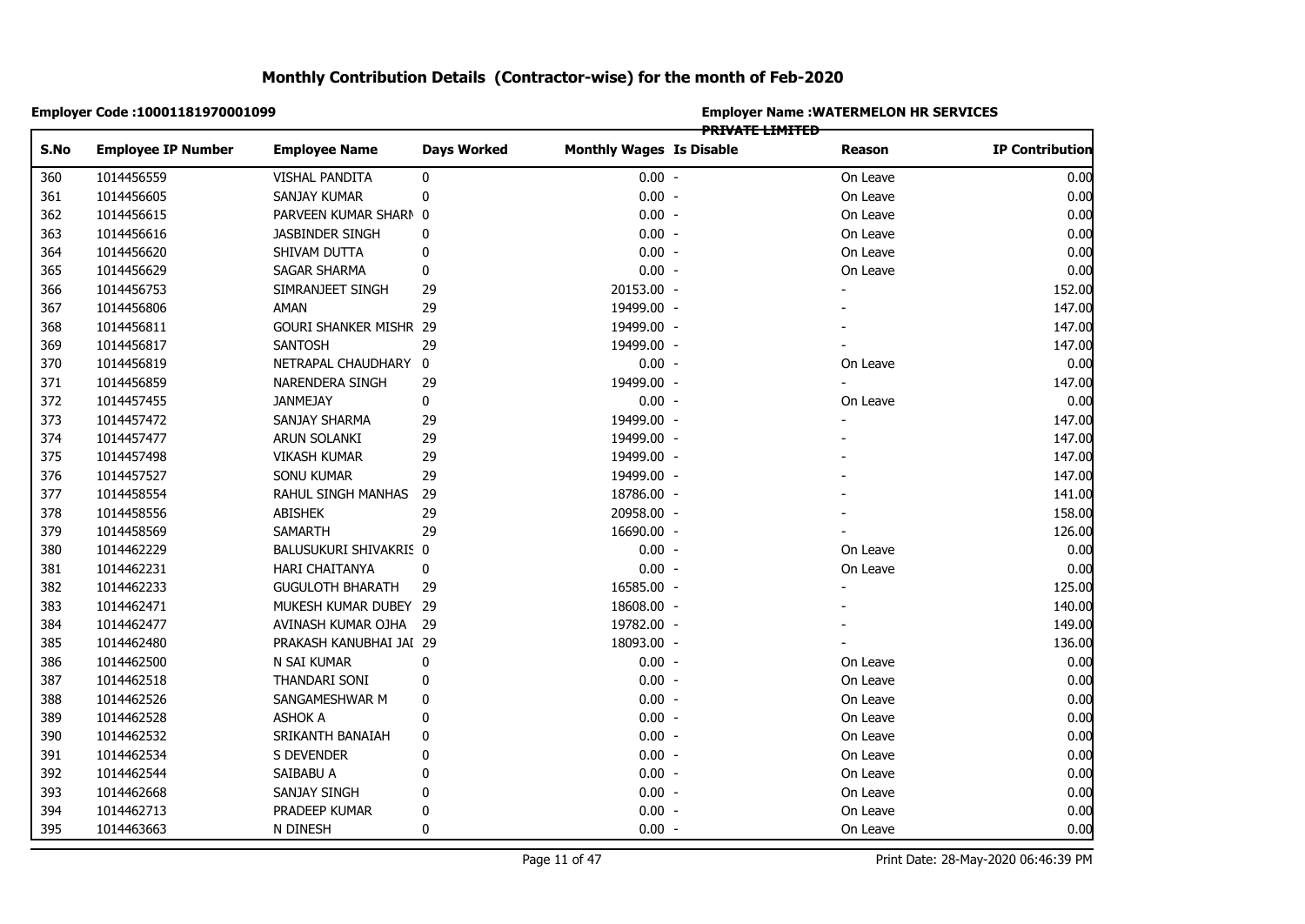|      | Employer Code: 10001181970001099 |                        |                    | <b>Employer Name: WATERMELON HR SERVICES</b> |                        |          |                        |  |  |
|------|----------------------------------|------------------------|--------------------|----------------------------------------------|------------------------|----------|------------------------|--|--|
|      |                                  |                        |                    |                                              | <b>PRIVATE LIMITED</b> |          |                        |  |  |
| S.No | <b>Employee IP Number</b>        | <b>Employee Name</b>   | <b>Days Worked</b> | <b>Monthly Wages Is Disable</b>              |                        | Reason   | <b>IP Contribution</b> |  |  |
| 396  | 1014463665                       | CHERLA N SAI KRISHNA 0 |                    | $0.00 -$                                     |                        | On Leave | 0.00                   |  |  |
| 397  | 1014463668                       | G G THIRUPATHI SAI     | 0                  | $0.00 -$                                     |                        | On Leave | 0.00                   |  |  |
| 398  | 1014463673                       | KOLTHURU NARSIMHA      | 0                  | $0.00 -$                                     |                        | On Leave | 0.00                   |  |  |
| 399  | 1014464379                       | RAJESH THAKUR          | 0                  | $0.00 -$                                     |                        | On Leave | 0.00                   |  |  |
| 400  | 1014464381                       | LONKESWAR ROY          | 0                  | $0.00 -$                                     |                        | On Leave | 0.00                   |  |  |
|      | 1014464385                       | <b>PANKAJ</b>          | 0                  | $0.00 -$                                     |                        | On Leave | 0.00                   |  |  |
|      | 1014464387                       | ANIL KUMAR             | 0                  | $0.00 -$                                     |                        | On Leave | 0.00                   |  |  |
|      | 1014464531                       | KUNTALA VIJAYA LAKSH 0 |                    | $0.00 -$                                     |                        | On Leave | 0.00                   |  |  |
|      | 1014464534                       | VIGNESWARI P           | 0                  | $0.00 -$                                     |                        | On Leave | 0.00                   |  |  |
|      | 1014464538                       | MUNAGA RENUKA          | 0                  | $0.00 -$                                     |                        | On Leave | 0.00                   |  |  |
|      | 1014465496                       | <b>GAVADANI KAMAL</b>  | 0                  | $0.00 -$                                     |                        | On Leave | 0.00                   |  |  |
|      | 1014465498                       | NURUKURTHI NAGESWA 0   |                    | $0.00 -$                                     |                        | On Leave | 0.00                   |  |  |
|      | 1014465557                       | CHAVITANA RAMANA       | 29                 | 9237.00 -                                    |                        |          | 70.00                  |  |  |
|      | 1014465560                       | OMMI VENKATA APPARA 0  |                    | $0.00 -$                                     |                        | On Leave | 0.00                   |  |  |
|      | 1014465562                       | BEVARA SRINIVASARAO 0  |                    | $0.00 -$                                     |                        | On Leave | 0.00                   |  |  |
|      | 1014465565                       | VARANASI SANTHOSH K 8  |                    | 2463.00 -                                    |                        | ÷,       | 19.00                  |  |  |
|      | 1014465930                       | RAHUL KUMAR            | 28                 | 14769.00 -                                   |                        |          | 111.00                 |  |  |
|      | 1014465933                       | <b>BALJEET SINGH</b>   | 29                 | 15296.00 -                                   |                        |          | 115.00                 |  |  |
|      | 1014465941                       | SUNIL KUMAR            | 22                 | 11604.00 -                                   |                        |          | 88.00                  |  |  |
|      | 1014465945                       | SAGAR KUMAR            | 0                  | $0.00 -$                                     |                        | On Leave | 0.00                   |  |  |
|      | 1014465947                       | <b>VISHAL</b>          | 25                 | 12307.00 -                                   |                        |          | 93.00                  |  |  |
|      | 1014465949                       | <b>MAHINDER</b>        | 28                 | 13784.00 -                                   |                        |          | 104.00                 |  |  |
|      | 1014466075                       | PRASHANTAM SONKER      | 29                 | 19500.00 -                                   |                        |          | 147.00                 |  |  |
|      | 1014466078                       | AMIT KUMAR             | 29                 | 19000.00 -                                   |                        |          | 143.00                 |  |  |
|      | 1014466082                       | RAHUL KUMAR            | 29                 | 15500.00 -                                   |                        |          | 117.00                 |  |  |
|      | 1014466086                       | RAHUL KISHORE          | 5                  | 3509.00 -                                    |                        |          | 27.00                  |  |  |
|      | 1014466090                       | ROHIT KUMAR RAWAL      | 0                  | $0.00 -$                                     |                        | On Leave | 0.00                   |  |  |
|      | 1014466207                       | POSAPALLI GANESH       | 0                  | $0.00 -$                                     |                        | On Leave | 0.00                   |  |  |
|      | 1014466208                       | MULUGALA PRADEEP KU 0  |                    | $0.00 -$                                     |                        | On Leave | 0.00                   |  |  |
|      | 1014466212                       | AYINAMPUDI SURESH      | 0                  | $0.00 -$                                     |                        | On Leave | 0.00                   |  |  |
|      | 1014466215                       | NAVIRI JAYARAM         | 0                  | $0.00 -$                                     |                        | On Leave | 0.00                   |  |  |
|      | 1014466216                       | PAKKI DHARMENDRA       | 0                  | $0.00 -$                                     |                        | On Leave | 0.00                   |  |  |
|      | 1014466219                       | YERNAGULA SURYA SAN 0  |                    | $0.00 -$                                     |                        | On Leave | 0.00                   |  |  |
|      | 1014466223                       | VALLU NOOKA ESWARAF 0  |                    | $0.00 -$                                     |                        | On Leave | 0.00                   |  |  |
|      | 1014466226                       | RASAMSHETTI SRINU      | 0                  | $0.00 -$                                     |                        | On Leave | 0.00                   |  |  |
|      | 1014466229                       | TELLAKULA BALASUBRAI 0 |                    | $0.00 -$                                     |                        | On Leave | 0.00                   |  |  |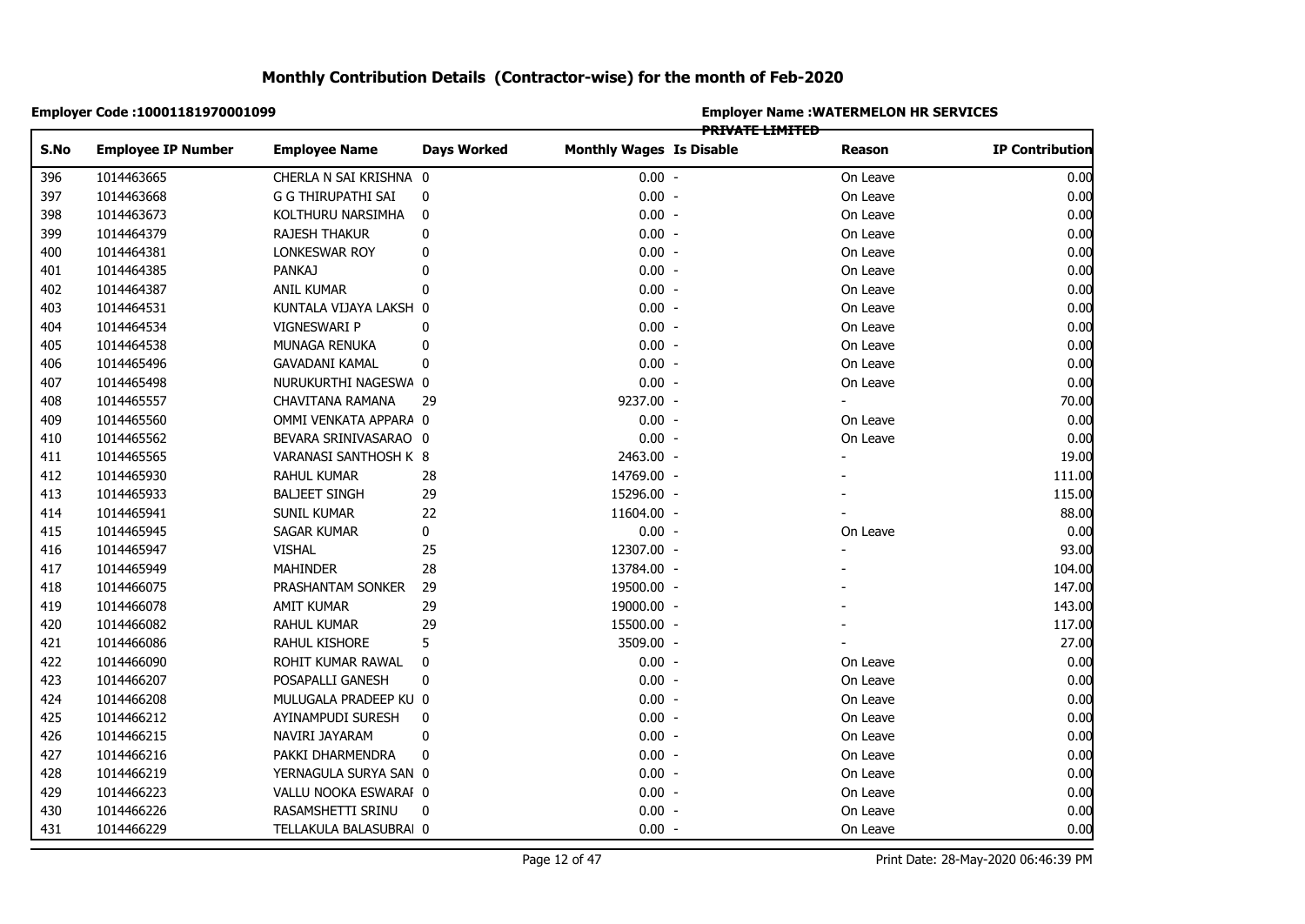| <b>PRIVATE LIMITED</b><br><b>Employee Name</b><br><b>Days Worked</b><br><b>Monthly Wages Is Disable</b><br><b>IP Contribution</b><br><b>Employee IP Number</b><br>Reason<br>1014466233<br>7697.00 -<br>58.00<br>SOMIREDDY KESAVARA(25<br>$0.00 -$<br>1014466236<br>DONKA SAIKUMAR<br>0<br>0.00<br>On Leave<br>9544.00 -<br>72.00<br>1014466241<br>PENUMUCCHI LAKSHMAI 29<br>9544.00 -<br>72.00<br>1014466246<br>BATTULA MANIKANTA<br>29<br>$0.00 -$<br>1014466248<br>0.00<br>PATI BALAMURALI KRISI 0<br>On Leave<br>1014466251<br>$0.00 -$<br>0.00<br>CHIKKALA APPARAO<br>0<br>On Leave<br>1014466255<br>SUNDARAPU NAGA PRAE 0<br>$0.00 -$<br>On Leave<br>0.00 |
|----------------------------------------------------------------------------------------------------------------------------------------------------------------------------------------------------------------------------------------------------------------------------------------------------------------------------------------------------------------------------------------------------------------------------------------------------------------------------------------------------------------------------------------------------------------------------------------------------------------------------------------------------------------|
|                                                                                                                                                                                                                                                                                                                                                                                                                                                                                                                                                                                                                                                                |
|                                                                                                                                                                                                                                                                                                                                                                                                                                                                                                                                                                                                                                                                |
|                                                                                                                                                                                                                                                                                                                                                                                                                                                                                                                                                                                                                                                                |
|                                                                                                                                                                                                                                                                                                                                                                                                                                                                                                                                                                                                                                                                |
|                                                                                                                                                                                                                                                                                                                                                                                                                                                                                                                                                                                                                                                                |
|                                                                                                                                                                                                                                                                                                                                                                                                                                                                                                                                                                                                                                                                |
|                                                                                                                                                                                                                                                                                                                                                                                                                                                                                                                                                                                                                                                                |
|                                                                                                                                                                                                                                                                                                                                                                                                                                                                                                                                                                                                                                                                |
|                                                                                                                                                                                                                                                                                                                                                                                                                                                                                                                                                                                                                                                                |
| $0.00 -$<br>1014466256<br>0.00<br>ANTIGELA MANOJ KUMA 0<br>On Leave                                                                                                                                                                                                                                                                                                                                                                                                                                                                                                                                                                                            |
| 9544.00 -<br>72.00<br>1014466265<br>VADAMA KHAGESWARAF 29<br>$\overline{\phantom{0}}$                                                                                                                                                                                                                                                                                                                                                                                                                                                                                                                                                                          |
| $0.00 -$<br>1014466266<br>On Leave<br>0.00<br><b>GUNDUPALLI RAMESH B 0</b>                                                                                                                                                                                                                                                                                                                                                                                                                                                                                                                                                                                     |
| 1014466280<br>$0.00 -$<br>0.00<br>YARLAGADDA SURYA KII 0<br>On Leave                                                                                                                                                                                                                                                                                                                                                                                                                                                                                                                                                                                           |
| 9237.00 -<br>1014466282<br>70.00<br>KANDIPALLI MADHUSUD 29<br>$\overline{\phantom{0}}$                                                                                                                                                                                                                                                                                                                                                                                                                                                                                                                                                                         |
| $0.00 -$<br>1014466285<br>0.00<br>AJAY KUMAR<br>0<br>On Leave                                                                                                                                                                                                                                                                                                                                                                                                                                                                                                                                                                                                  |
| $0.00 -$<br>0.00<br>1014466287<br><b>AKSHAY GUPTA</b><br>On Leave<br>0                                                                                                                                                                                                                                                                                                                                                                                                                                                                                                                                                                                         |
| $0.00 -$<br>1014466290<br>0<br>On Leave<br>0.00<br><b>GAGANDEEP SINGH</b>                                                                                                                                                                                                                                                                                                                                                                                                                                                                                                                                                                                      |
| 1014466294<br>0<br>$0.00 -$<br>0.00<br>KAWALDEEP SINGH<br>On Leave                                                                                                                                                                                                                                                                                                                                                                                                                                                                                                                                                                                             |
| $0.00 -$<br>1014466295<br>0<br>On Leave<br>0.00<br>ASHWANI KUMAR                                                                                                                                                                                                                                                                                                                                                                                                                                                                                                                                                                                               |
| 0<br>$0.00 -$<br>0.00<br>1014466297<br>HARPREET SINGH<br>On Leave                                                                                                                                                                                                                                                                                                                                                                                                                                                                                                                                                                                              |
| $0.00 -$<br>On Leave<br>1014466298<br><b>VINOD KUMAR</b><br>0<br>0.00                                                                                                                                                                                                                                                                                                                                                                                                                                                                                                                                                                                          |
| $0.00 -$<br>1014466302<br>0<br>On Leave<br>0.00<br><b>JAGMEET SINGH</b>                                                                                                                                                                                                                                                                                                                                                                                                                                                                                                                                                                                        |
| $0.00 -$<br>1014466306<br><b>ANKIT GORI</b><br>On Leave<br>0.00<br>0                                                                                                                                                                                                                                                                                                                                                                                                                                                                                                                                                                                           |
| $0.00 -$<br>1014466308<br><b>AJAY SHARMA</b><br>On Leave<br>0.00<br>0                                                                                                                                                                                                                                                                                                                                                                                                                                                                                                                                                                                          |
| $0.00 -$<br>1014466314<br>On Leave<br>0.00<br>ANEETPAL SINGH<br>0                                                                                                                                                                                                                                                                                                                                                                                                                                                                                                                                                                                              |
| 1014466316<br>0<br>$0.00 -$<br>On Leave<br>0.00<br>PALLAPU SANDEEP                                                                                                                                                                                                                                                                                                                                                                                                                                                                                                                                                                                             |
| 0<br>$0.00 -$<br>0.00<br>1014466319<br><b>BONTHA RAJU</b><br>On Leave                                                                                                                                                                                                                                                                                                                                                                                                                                                                                                                                                                                          |
| 19950.00 -<br>1014466402<br>MOHD UMAR<br>29<br>150.00                                                                                                                                                                                                                                                                                                                                                                                                                                                                                                                                                                                                          |
| 0.00<br>$0.00 -$<br>1014466408<br>ARVIND KUMAR YADAV<br>0<br>On Leave                                                                                                                                                                                                                                                                                                                                                                                                                                                                                                                                                                                          |
| 19950.00 -<br>150.00<br>1014466430<br>HIRA KUMAR<br>29                                                                                                                                                                                                                                                                                                                                                                                                                                                                                                                                                                                                         |
| 1014466436<br>29<br>17712.00 -<br>133.00<br>DEEPAK KUMAR                                                                                                                                                                                                                                                                                                                                                                                                                                                                                                                                                                                                       |
| 150.00<br>1014466444<br><b>TARUN RASTOGI</b><br>29<br>19950.00 -                                                                                                                                                                                                                                                                                                                                                                                                                                                                                                                                                                                               |
| 150.00<br>1014466573<br>29<br>19950.00 -<br>MANOJ SHARMA                                                                                                                                                                                                                                                                                                                                                                                                                                                                                                                                                                                                       |
| 1014466587<br>RAJESH KUMAR<br>29<br>17712.00 -<br>133.00                                                                                                                                                                                                                                                                                                                                                                                                                                                                                                                                                                                                       |
| VIRENDRA KUMAR MEEN 29<br>133.00<br>1014466594<br>17712.00 -                                                                                                                                                                                                                                                                                                                                                                                                                                                                                                                                                                                                   |
| 1014466598<br>29<br>133.00<br>MOHD KASIM<br>17712.00 -                                                                                                                                                                                                                                                                                                                                                                                                                                                                                                                                                                                                         |
| 147.00<br>1014466609<br><b>BABLU YADAV</b><br>29<br>19499.00 -                                                                                                                                                                                                                                                                                                                                                                                                                                                                                                                                                                                                 |
| 28<br>142.00<br>1014466628<br><b>ANKIT YADAV</b><br>18826.00 -                                                                                                                                                                                                                                                                                                                                                                                                                                                                                                                                                                                                 |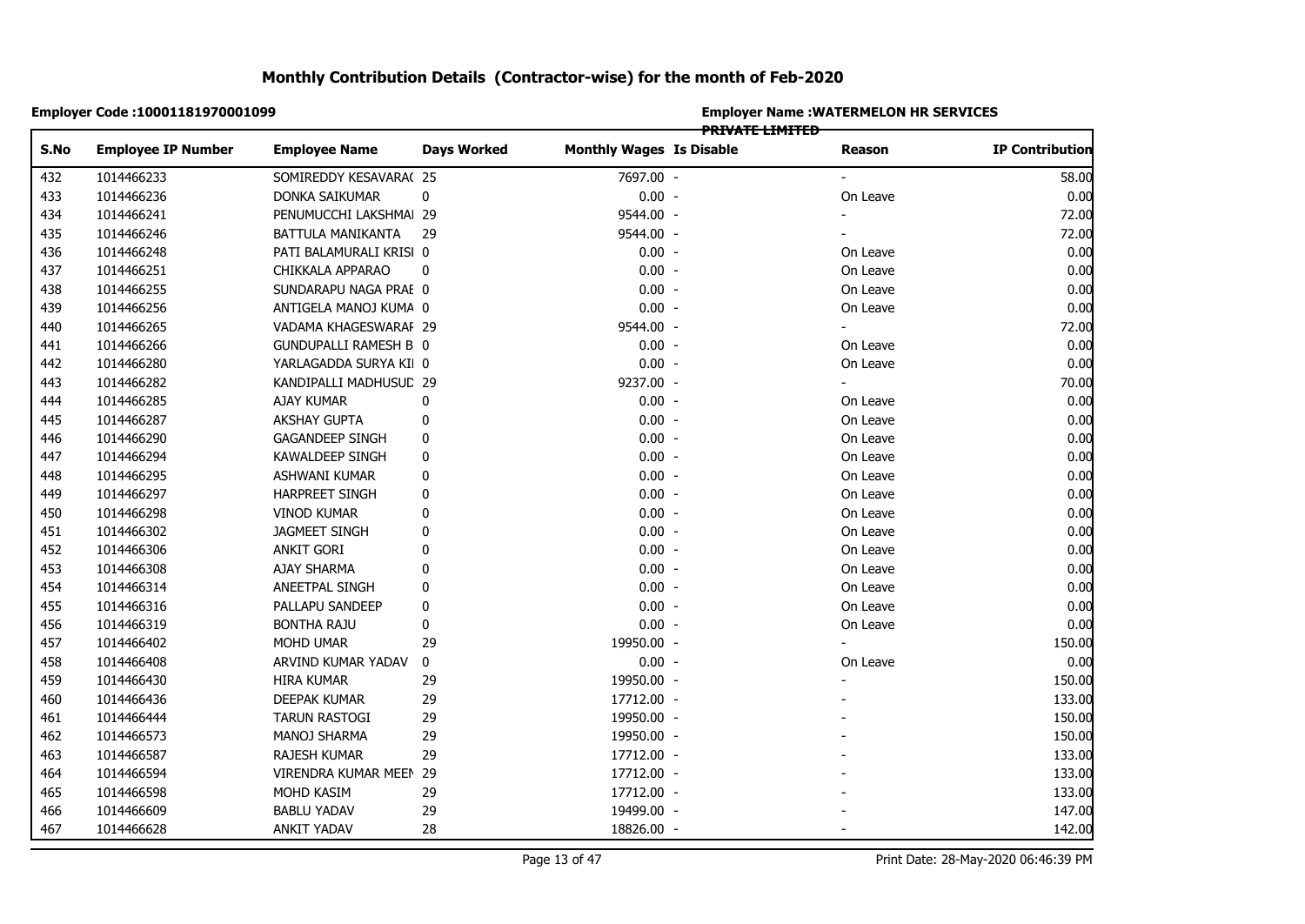|            | Employer Code: 10001181970001099 |                          |                    | <b>Employer Name: WATERMELON HR SERVICES</b> |                 |                |                        |  |  |
|------------|----------------------------------|--------------------------|--------------------|----------------------------------------------|-----------------|----------------|------------------------|--|--|
| S.No       | <b>Employee IP Number</b>        | <b>Employee Name</b>     | <b>Days Worked</b> | <b>Monthly Wages Is Disable</b>              | PRIVATE LIMITED | Reason         | <b>IP Contribution</b> |  |  |
| 468        | 1014466697                       | HEMANT KUMAR PANDE 0     |                    | $0.00 -$                                     |                 | On Leave       | 0.00                   |  |  |
| 469        | 1014466700                       | SAURABH KUMAR            | 25                 | 12795.00 -                                   |                 |                | 96.00                  |  |  |
| 470        | 1014466703                       | <b>YOGENDER</b>          | 21                 | 10748.00 -                                   |                 |                | 81.00                  |  |  |
| 471        | 1014466705                       | <b>ATUL</b>              | 25                 | 12795.00 -                                   |                 |                | 96.00                  |  |  |
| 472        | 1014466706                       | <b>AWADHESH</b>          | 27                 | 13818.00 -                                   |                 |                | 104.00                 |  |  |
| 473        | 1014466709                       | YOGESH                   | 22                 | 11259.00 -                                   |                 |                | 85.00                  |  |  |
|            | 1014466711                       | RAJESH YADAV             | 0                  | $0.00 -$                                     |                 | On Leave       | 0.00                   |  |  |
| 474<br>475 | 1014466713                       | MOHIT YADAV              | 0                  | $0.00 -$                                     |                 | On Leave       | 0.00                   |  |  |
|            | 1014466715                       | LOKESH                   | 0                  | $0.00 -$                                     |                 | On Leave       | 0.00                   |  |  |
|            | 1014466721                       | <b>SANJAY GAUR</b>       | 0                  | $0.00 -$                                     |                 | On Leave       | 0.00                   |  |  |
|            | 1014466722                       | <b>SATVEER</b>           | 0                  | $0.00 -$                                     |                 | On Leave       | 0.00                   |  |  |
| 478<br>479 | 1014467688                       | SHAMEEM                  | 29                 | 19950.00 -                                   |                 | ÷.             | 150.00                 |  |  |
| 480        | 1014473029                       | <b>ANAND VISHAL</b>      | 0                  | $0.00 -$                                     |                 | On Leave       | 0.00                   |  |  |
|            | 1014473040                       | ABHISHEK KUMAR           | 0                  | $0.00 -$                                     |                 | On Leave       | 0.00                   |  |  |
|            |                                  |                          |                    | $0.00 -$                                     |                 |                |                        |  |  |
|            | 1014473041                       | RAJAN PAL<br><b>MONU</b> | 0<br>0             | $0.00 -$                                     |                 | On Leave       | 0.00<br>0.00           |  |  |
|            | 1014473046                       |                          | 0                  |                                              |                 | On Leave       |                        |  |  |
|            | 1014473048                       | RAHUL SHARMA             |                    | $0.00 -$                                     |                 | On Leave       | 0.00                   |  |  |
|            | 1014473051                       | <b>JAY PRAKASH</b>       | 0                  | $0.00 -$                                     |                 | On Leave       | 0.00                   |  |  |
|            | 1014473054                       | RAVI KUMAR               | 0                  | $0.00 -$                                     |                 | On Leave       | 0.00                   |  |  |
|            | 1014473057                       | SIDDHARTH SHARMA         | 0                  | $0.00 -$                                     |                 | On Leave       | 0.00                   |  |  |
|            | 1014473062                       | <b>K KALYAN</b>          | 0                  | $0.00 -$                                     |                 | On Leave       | 0.00                   |  |  |
|            | 1014473066                       | PABBA ANVESH             | 0                  | $0.00 -$                                     |                 | On Leave       | 0.00                   |  |  |
|            | 1014473067                       | <b>BOYA RUPA</b>         | 0                  | $0.00 -$                                     |                 | On Leave       | 0.00                   |  |  |
|            | 1014473069                       | <b>GANDAM SHEKAR</b>     | 0                  | $0.00 -$                                     |                 | On Leave       | 0.00                   |  |  |
|            | 1014473071                       | <b>HAPPY SINGH</b>       | 0                  | $0.00 -$                                     |                 | On Leave       | 0.00                   |  |  |
|            | 1014473086                       | ANOOP CHANDRAN           | 0                  | $0.00 -$                                     |                 | On Leave       | 0.00                   |  |  |
|            | 1014473087                       | <b>JITHU RAVI</b>        | 0                  | $0.00 -$                                     |                 | On Leave       | 0.00                   |  |  |
|            | 1014473089                       | HARIKRISHNAN K M         | $\pmb{0}$          | $0.00 -$                                     |                 | On Leave       | 0.00                   |  |  |
|            | 1014473090                       | AJAY KUMAR P R           | 29                 | 11684.00 -                                   |                 | ÷.             | 88.00                  |  |  |
|            | 1014473091                       | <b>CHARLS P MATHEW</b>   | 0                  | $0.00 -$                                     |                 | On Leave       | 0.00                   |  |  |
|            | 1014473093                       | SADU JOHNSON             | 0                  | $0.00 -$                                     |                 | On Leave       | 0.00                   |  |  |
|            | 1014473094                       | MUHAMMED HASEEB B I 0    |                    | $0.00 -$                                     |                 | On Leave       | 0.00                   |  |  |
|            | 1014473095                       | SARATH SIVAN             | 14                 | 5300.00 -                                    |                 |                | 40.00                  |  |  |
| 501<br>502 | 1014473097                       | MIDHUN PRADEEP           | 0                  | $0.00 -$                                     |                 | On Leave       | 0.00                   |  |  |
|            | 1014473098                       | MUNAWAR KM               | 0                  | $0.00 -$                                     |                 | On Leave       | 0.00                   |  |  |
|            | 1014473099                       | <b>AKHIL SAJU</b>        | 29                 | 11684.00 -                                   |                 | $\blacksquare$ | 88.00                  |  |  |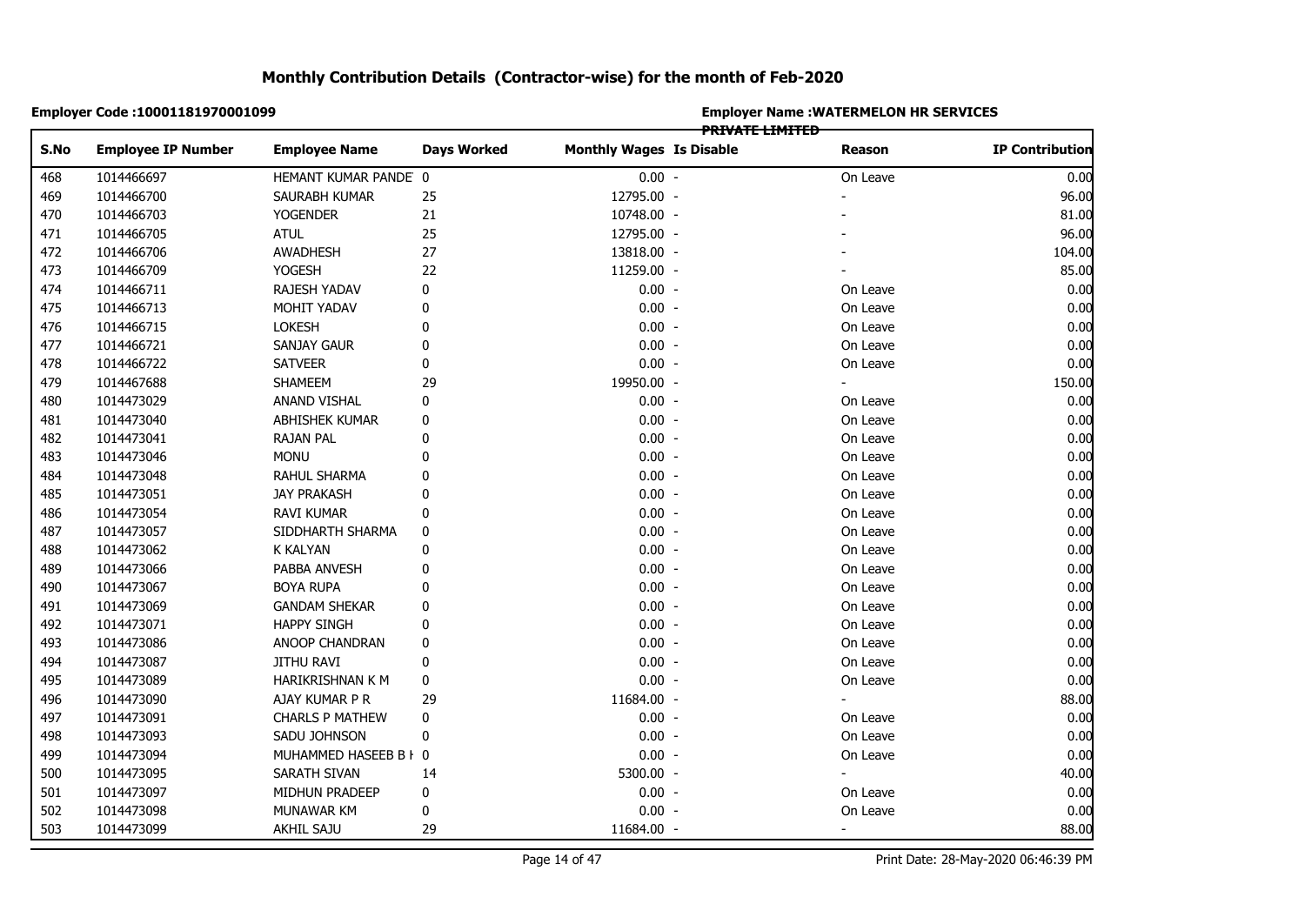|            | Employer Code: 10001181970001099 |                       |                    |                                 | <b>PRIVATE LIMITED</b> | <b>Employer Name: WATERMELON HR SERVICES</b> |                        |
|------------|----------------------------------|-----------------------|--------------------|---------------------------------|------------------------|----------------------------------------------|------------------------|
| S.No       | <b>Employee IP Number</b>        | <b>Employee Name</b>  | <b>Days Worked</b> | <b>Monthly Wages Is Disable</b> |                        | <b>Reason</b>                                | <b>IP Contribution</b> |
| 504        | 1014473100                       | AMESH MON             | 0                  | $0.00 -$                        |                        | On Leave                                     | 0.00                   |
| 505        | 1014473101                       | JITHIN K J            | 4                  | 1805.00 -                       |                        | ÷.                                           | 14.00                  |
| 506        | 1014473102                       | AMESH MON             | 0                  | $0.00 -$                        |                        | On Leave                                     | 0.00                   |
| 507        | 1014473103                       | NITHIN KUMAR G        | 0                  | $0.00 -$                        |                        | On Leave                                     | 0.00                   |
| 508        | 1014473104                       | RAJESH N              | 0                  | $0.00 -$                        |                        | On Leave                                     | 0.00                   |
| 509        | 1014473106                       | AL AMEEN S            | 0                  | $0.00 -$                        |                        | On Leave                                     | 0.00                   |
| 510        | 1014473108                       | ANANDHU NANDANAN      | 29                 | 12443.00 -                      |                        |                                              | 94.00                  |
| 511        | 1014473110                       | ANSARI T A            | 5                  | 1999.00 -                       |                        |                                              | 15.00                  |
| 512        | 1014473111                       | DHANEESH RAJ          | 0                  | $0.00 -$                        |                        | On Leave                                     | 0.00                   |
| 513        | 1014473113                       | SHAM S S              | 0                  | $0.00 -$                        |                        | On Leave                                     | 0.00                   |
| 514        | 1014473115                       | MIDHUN BOSE           | 0                  | $0.00 -$                        |                        | On Leave                                     | 0.00                   |
| 515        | 1014473116                       | VINODKUMAR T B        | 0                  | $0.00 -$                        |                        | On Leave                                     | 0.00                   |
| 516        | 1014473118                       | MANUMOHAN P M         | 0                  | $0.00 -$                        |                        | On Leave                                     | 0.00                   |
| 517        | 1014473119                       | MILAN THOMAS          | 0                  | $0.00 -$                        |                        | On Leave                                     | 0.00                   |
| 518        | 1014473121                       | ANDREWS K J           | 0                  | $0.00 -$                        |                        | On Leave                                     | 0.00                   |
|            | 1014473122                       | <b>VISHNU PRAKASH</b> | 0                  | $0.00 -$                        |                        | On Leave                                     | 0.00                   |
| 519<br>520 | 1014473123                       | ARSHAD S              | 29                 | 12214.00 -                      |                        |                                              | 92.00                  |
|            | 1014473125                       | ABHINANDH PRADEEP     | 0                  | $0.00 -$                        |                        | On Leave                                     | 0.00                   |
| 521<br>522 | 1014473127                       | PRAVEEN MC            | 0                  | $0.00 -$                        |                        | On Leave                                     | 0.00                   |
|            | 1014473128                       | VISHNU KUMAR H        | 0                  | $0.00 -$                        |                        | On Leave                                     | 0.00                   |
|            | 1014473129                       | MUHAMMED SAJID        | 0                  | $0.00 -$                        |                        | On Leave                                     | 0.00                   |
| 524<br>525 | 1014473130                       | VIJIN.V.K             | 0                  | $0.00 -$                        |                        | On Leave                                     | 0.00                   |
|            | 1014473131                       | AJO FRANCIS           | 0                  | $0.00 -$                        |                        | On Leave                                     | 0.00                   |
|            | 1014473132                       | ABIN JOSEPH           | 0                  | $0.00 -$                        |                        | On Leave                                     | 0.00                   |
| 528        | 1014473136                       | VISHNU M U            | 0                  | $0.00 -$                        |                        | On Leave                                     | 0.00                   |
| 529        | 1014473138                       | PRABHU S S            | 0                  | $0.00 -$                        |                        | On Leave                                     | 0.00                   |
| 530        | 1014473142                       | JAISON KURIAKOSE      | 0                  | $0.00 -$                        |                        | On Leave                                     | 0.00                   |
| 531        | 1014473143                       | <b>AKSHAY KV</b>      | 0                  | $0.00 -$                        |                        | On Leave                                     | 0.00                   |
| 532        | 1014473145                       | SYAM KUMAR D          | 0                  | $0.00 -$                        |                        | On Leave                                     | 0.00                   |
|            | 1014473146                       | FAISAL MA             | 0                  | $0.00 -$                        |                        | On Leave                                     | 0.00                   |
| 533<br>534 | 1014473147                       | AJMAL KHAN            | 0                  | $0.00 -$                        |                        | On Leave                                     | 0.00                   |
| 535        | 1014473151                       | RAJEESH K R           | 0                  | $0.00 -$                        |                        | On Leave                                     | 0.00                   |
| 536        | 1014473152                       | MAXWELL RAJU          | 17                 | 6578.00 -                       |                        |                                              | 50.00                  |
| 537        | 1014473154                       | ARUN ASHOKAN          | 29                 | 11684.00 -                      |                        |                                              | 88.00                  |
| 538        | 1014473155                       | VISHNU REJI           | 4                  | 1507.00 -                       |                        |                                              | 12.00                  |
| 539        | 1014473157                       | KIRAN PRABHAKARAN     | $\mathbf 0$        | $0.00 -$                        |                        | On Leave                                     | 0.00                   |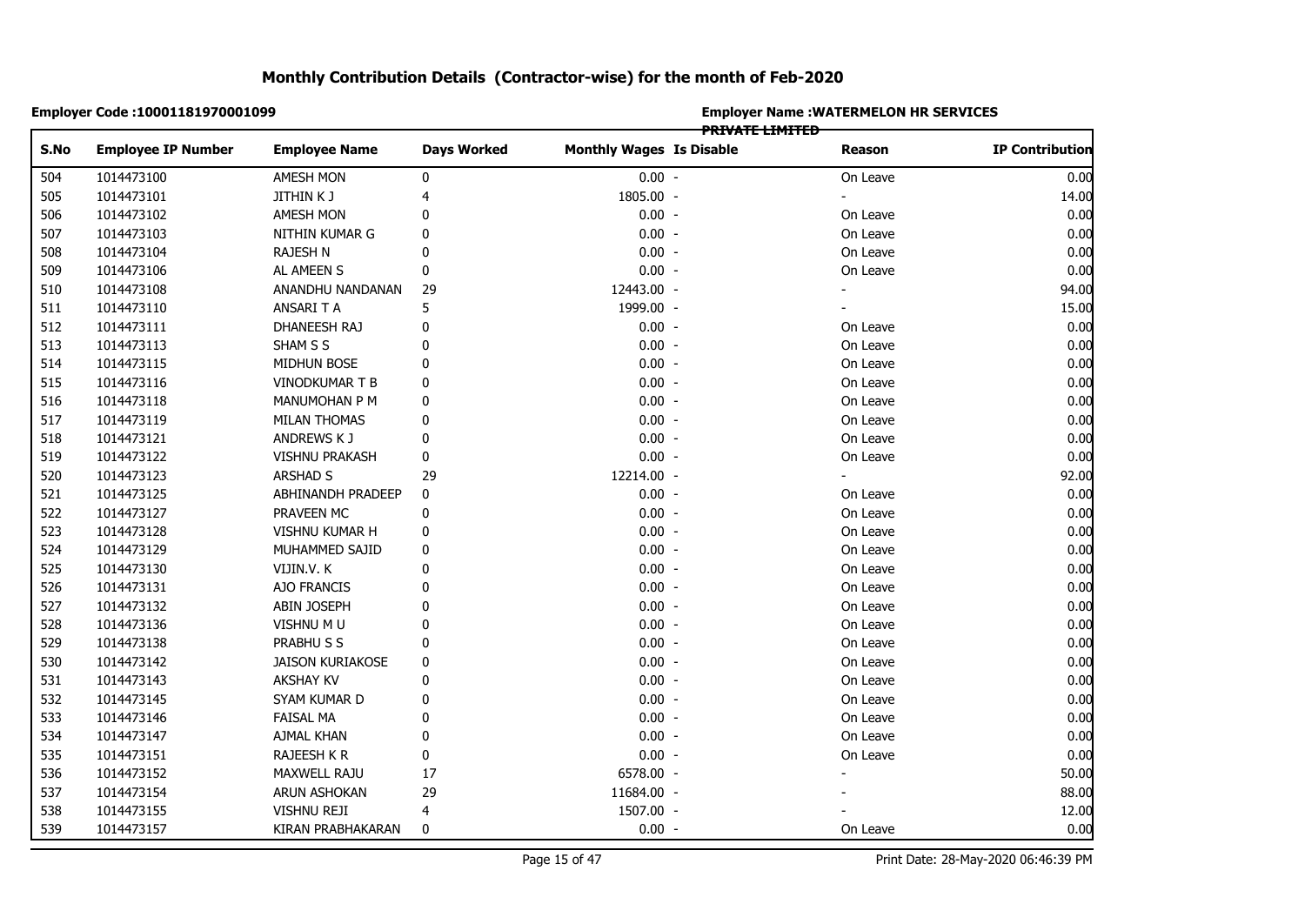|            | Employer Code: 10001181970001099 |                       |                    | <b>Employer Name: WATERMELON HR SERVICES</b><br>PRIVATE LIMITED |  |          |                        |  |  |
|------------|----------------------------------|-----------------------|--------------------|-----------------------------------------------------------------|--|----------|------------------------|--|--|
| S.No       | <b>Employee IP Number</b>        | <b>Employee Name</b>  | <b>Days Worked</b> | <b>Monthly Wages Is Disable</b>                                 |  | Reason   | <b>IP Contribution</b> |  |  |
| 540        | 1014473160                       | NITHIN KURIACHAN      | 0                  | $0.00 -$                                                        |  | On Leave | 0.00                   |  |  |
| 541        | 1014473161                       | <b>RAFCAL C N</b>     | $\pmb{0}$          | $0.00 -$                                                        |  | On Leave | 0.00                   |  |  |
| 542        | 1014473163                       | ABHIJITH MOHAN        | 0                  | $0.00 -$                                                        |  | On Leave | 0.00                   |  |  |
| 543        | 1014473164                       | VAISHAK S.S           | 19                 | 7810.00 -                                                       |  |          | 59.00                  |  |  |
| 544        | 1014473165                       | MUHAMMED ANSEER A     | 0                  | $0.00 -$                                                        |  | On Leave | 0.00                   |  |  |
| 545        | 1014473167                       | SHAHIN S M            | $\mathbf 0$        | $0.00 -$                                                        |  | On Leave | 0.00                   |  |  |
| 546        | 1014473171                       | JOJO K JOSEPH         | 0                  | $0.00 -$                                                        |  | On Leave | 0.00                   |  |  |
| 547        | 1014473172                       | ABRAHAM JOSEPH        | 0                  | $0.00 -$                                                        |  | On Leave | 0.00                   |  |  |
|            | 1014473173                       | PRAVIN P              | 29                 | 11996.00 -                                                      |  |          | 90.00                  |  |  |
| 548<br>549 | 1014473175                       | SHANU S SALIM         | 10                 | 4204.00 -                                                       |  |          | 32.00                  |  |  |
| 550        | 1014473176                       | AJAS V YOOSUF         | 0                  | $0.00 -$                                                        |  | On Leave | 0.00                   |  |  |
| 551        | 1014473178                       | <b>BEN RAJU KOSHY</b> | 0                  | $0.00 -$                                                        |  | On Leave | 0.00                   |  |  |
| 552        | 1014473181                       | MOHAMMED SHAFI T S    | 0                  | $0.00 -$                                                        |  | On Leave | 0.00                   |  |  |
|            | 1014473183                       | AMAL PRADHAN          | 0                  | $0.00 -$                                                        |  | On Leave | 0.00                   |  |  |
|            | 1014473185                       | AMEEN MA              | 0                  | $0.00 -$                                                        |  | On Leave | 0.00                   |  |  |
|            | 1014473188                       | ANAS A                | 0                  | $0.00 -$                                                        |  | On Leave | 0.00                   |  |  |
|            | 1014473191                       | ANILJOSES P           | 17                 | 6808.00 -                                                       |  |          | 52.00                  |  |  |
|            | 1014473194                       | ARUN V KUMAR          | 0                  | $0.00 -$                                                        |  | On Leave | 0.00                   |  |  |
|            | 1014473198                       | SURAJISH S            | 0                  | $0.00 -$                                                        |  | On Leave | 0.00                   |  |  |
|            | 1014473202                       | AJEESH P S            | 29                 | 11358.00 -                                                      |  |          | 86.00                  |  |  |
|            | 1014473203                       | GINU MONCY VARGHESI 0 |                    | $0.00 -$                                                        |  | On Leave | 0.00                   |  |  |
|            | 1014473205                       | ARUN K JACOB          | 0                  | $0.00 -$                                                        |  | On Leave | 0.00                   |  |  |
|            | 1014473207                       | <b>JISHNU MOHANAN</b> | 29                 | 11684.00 -                                                      |  |          | 88.00                  |  |  |
|            | 1014473208                       | SARUN RAJAN           | 29                 | 11684.00 -                                                      |  |          | 88.00                  |  |  |
|            | 1014473212                       | <b>GOKUL S PRASAD</b> | 0                  | $0.00 -$                                                        |  | On Leave | 0.00                   |  |  |
|            | 1014473213                       | SAJITH K SURESH       | 0                  | $0.00 -$                                                        |  | On Leave | 0.00                   |  |  |
|            | 1014473215                       | SHARUKH M S           | 0                  | $0.00 -$                                                        |  | On Leave | 0.00                   |  |  |
|            | 1014473217                       | SIDHARTH S            | $\mathbf{0}$       | $0.00 -$                                                        |  | On Leave | 0.00                   |  |  |
|            | 1014473219                       | AKHIL GEORGE          | 0                  | $0.00 -$                                                        |  | On Leave | 0.00                   |  |  |
|            | 1014473222                       | RAKESH RAJAN          | 0                  | $0.00 -$                                                        |  | On Leave | 0.00                   |  |  |
|            | 1014473224                       | VISHNU V              | $\mathbf{0}$       | $0.00 -$                                                        |  | On Leave | 0.00                   |  |  |
|            | 1014473225                       | LIBIN PAUL            | 0                  | $0.00 -$                                                        |  | On Leave | 0.00                   |  |  |
|            | 1014473228                       | VINEETH KUMAR S       | 0                  | $0.00 -$                                                        |  | On Leave | 0.00                   |  |  |
| 573        | 1014473229                       | <b>AKHIL THOMAS</b>   | 0                  | $0.00 -$                                                        |  | On Leave | 0.00                   |  |  |
| 574        | 1014473231                       | <b>VISHNU P</b>       | $\mathbf 0$        | $0.00 -$                                                        |  | On Leave | 0.00                   |  |  |
| 575        | 1014473233                       | SARATH RAJAN          | $\mathbf{0}$       | $0.00 -$                                                        |  | On Leave | 0.00                   |  |  |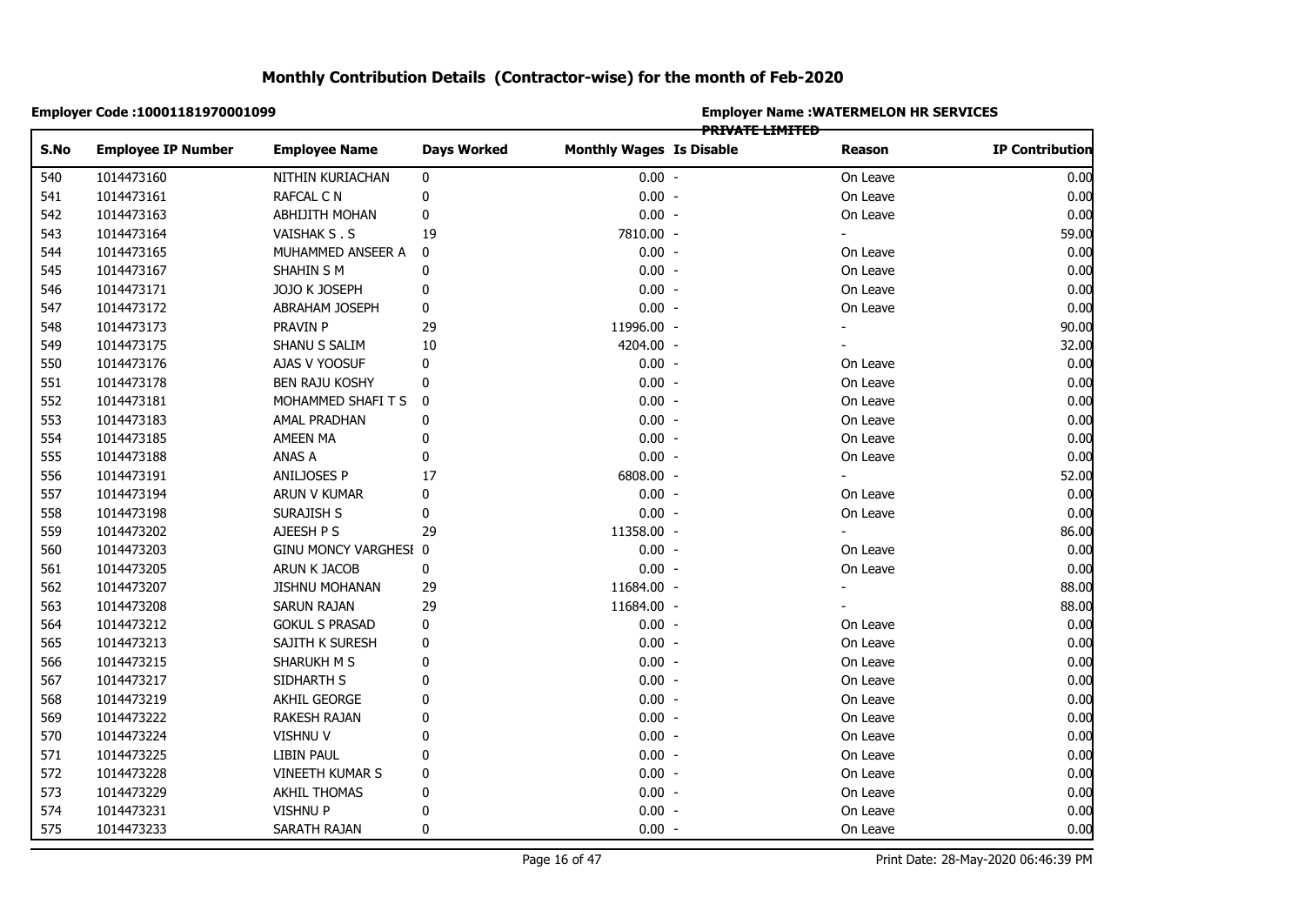|            | Employer Code: 10001181970001099 |                        |                    | <b>Employer Name: WATERMELON HR SERVICES</b><br><b>PRIVATE LIMITED</b> |  |          |                        |  |  |
|------------|----------------------------------|------------------------|--------------------|------------------------------------------------------------------------|--|----------|------------------------|--|--|
| S.No       | <b>Employee IP Number</b>        | <b>Employee Name</b>   | <b>Days Worked</b> | <b>Monthly Wages Is Disable</b>                                        |  | Reason   | <b>IP Contribution</b> |  |  |
| 576        | 1014473237                       | GIRISH KRISHNANKUTT 0  |                    | $0.00 -$                                                               |  | On Leave | 0.00                   |  |  |
| 577        | 1014473239                       | <b>AMAL THOMAS</b>     | $\pmb{0}$          | $0.00 -$                                                               |  | On Leave | 0.00                   |  |  |
| 578        | 1014473241                       | HARISHKUMAR VS         | 0                  | $0.00 -$                                                               |  | On Leave | 0.00                   |  |  |
| 579        | 1014473243                       | AJITH G S              | 11                 | 4404.00 -                                                              |  |          | 34.00                  |  |  |
| 580        | 1014473245                       | AKHIL BABU             | 0                  | $0.00 -$                                                               |  | On Leave | 0.00                   |  |  |
| 581        | 1014473248                       | MIDHUN JOSE            | 0                  | $0.00 -$                                                               |  | On Leave | 0.00                   |  |  |
|            | 1014473249                       | SHAMEER M              | 29                 | 12464.00 -                                                             |  |          | 94.00                  |  |  |
| 582<br>583 | 1014473252                       | <b>JISMON P</b>        | 0                  | $0.00 -$                                                               |  | On Leave | 0.00                   |  |  |
| 584        | 1014473254                       | ARUN KUMAR V L         | 0                  | $0.00 -$                                                               |  | On Leave | 0.00                   |  |  |
| 585        | 1014473258                       | JAYARAJ R              | 0                  | $0.00 -$                                                               |  | On Leave | 0.00                   |  |  |
| 586        | 1014473260                       | AKHIL K R              | 0                  | $0.00 -$                                                               |  | On Leave | 0.00                   |  |  |
| 587        | 1014473261                       | SYAMKUMAR P.S          | 0                  | $0.00 -$                                                               |  | On Leave | 0.00                   |  |  |
| 588        | 1014473264                       | <b>VISHNU A A</b>      | 0                  | $0.00 -$                                                               |  | On Leave | 0.00                   |  |  |
|            | 1014473267                       | MICHAEL THOMAS         | 29                 | 11684.00 -                                                             |  |          | 88.00                  |  |  |
|            | 1014473269                       | <b>BICHU THOMAS</b>    | 0                  | $0.00 -$                                                               |  | On Leave | 0.00                   |  |  |
|            | 1014473272                       | ANILKUMAR .A.A         | 0                  | $0.00 -$                                                               |  | On Leave | 0.00                   |  |  |
|            | 1014473275                       | SIVA P                 | 0                  | $0.00 -$                                                               |  | On Leave | 0.00                   |  |  |
|            | 1014473277                       | <b>MANEESH MOHAN</b>   | 29                 | 11996.00 -                                                             |  |          | 90.00                  |  |  |
|            | 1014473280                       | SWAROOP SIMON          | 0                  | $0.00 -$                                                               |  | On Leave | 0.00                   |  |  |
|            | 1014473283                       | VISHNU UNNIKRISHNAN 0  |                    | $0.00 -$                                                               |  | On Leave | 0.00                   |  |  |
|            | 1014473286                       | MAHESH KUMAR S         | 0                  | $0.00 -$                                                               |  | On Leave | 0.00                   |  |  |
|            | 1014473300                       | SYED REHAN             | 0                  | $0.00 -$                                                               |  | On Leave | 0.00                   |  |  |
|            | 1014473696                       | MD ASLAM               | 29                 | 17707.00 -                                                             |  |          | 133.00                 |  |  |
|            | 1014473699                       | <b>AKASH SHARMA</b>    | 0                  | $0.00 -$                                                               |  | On Leave | 0.00                   |  |  |
|            | 1014473701                       | GONDALIYA RAHUL BHA 0  |                    | $0.00 -$                                                               |  | On Leave | 0.00                   |  |  |
|            | 1014473702                       | <b>BHUPENDRA</b>       | 0                  | $0.00 -$                                                               |  | On Leave | 0.00                   |  |  |
|            | 1014473703                       | <b>RAM SINGH</b>       | $\mathbf{0}$       | $0.00 -$                                                               |  | On Leave | 0.00                   |  |  |
|            | 1014473709                       | <b>DEEPAK</b>          | 0                  | $0.00 -$                                                               |  | On Leave | 0.00                   |  |  |
|            | 1014473711                       | PRADEEP SHARMA         | 0                  | $0.00 -$                                                               |  | On Leave | 0.00                   |  |  |
|            | 1014473713                       | SHAHVEZ ALAM           | 0                  | $0.00 -$                                                               |  | On Leave | 0.00                   |  |  |
|            | 1014473715                       | <b>JITENDER</b>        | 0                  | $0.00 -$                                                               |  | On Leave | 0.00                   |  |  |
|            | 1014473735                       | <b>SUNIL</b>           | 0                  | $0.00 -$                                                               |  | On Leave | 0.00                   |  |  |
|            | 1014473771                       | DEEPAK GUPTA           | 0                  | $0.00 -$                                                               |  | On Leave | 0.00                   |  |  |
|            | 1014473772                       | MOHAMMAD FAZIL SIDC 29 |                    | 17707.00 -                                                             |  |          | 133.00                 |  |  |
| 610        | 1014473776                       | ROHIT KUMAR JHA        | 0                  | $0.00 -$                                                               |  | On Leave | 0.00                   |  |  |
|            | 1014473779                       | VIKAS KUMAR YADAV      | $\mathbf 0$        | $0.00 -$                                                               |  | On Leave | 0.00                   |  |  |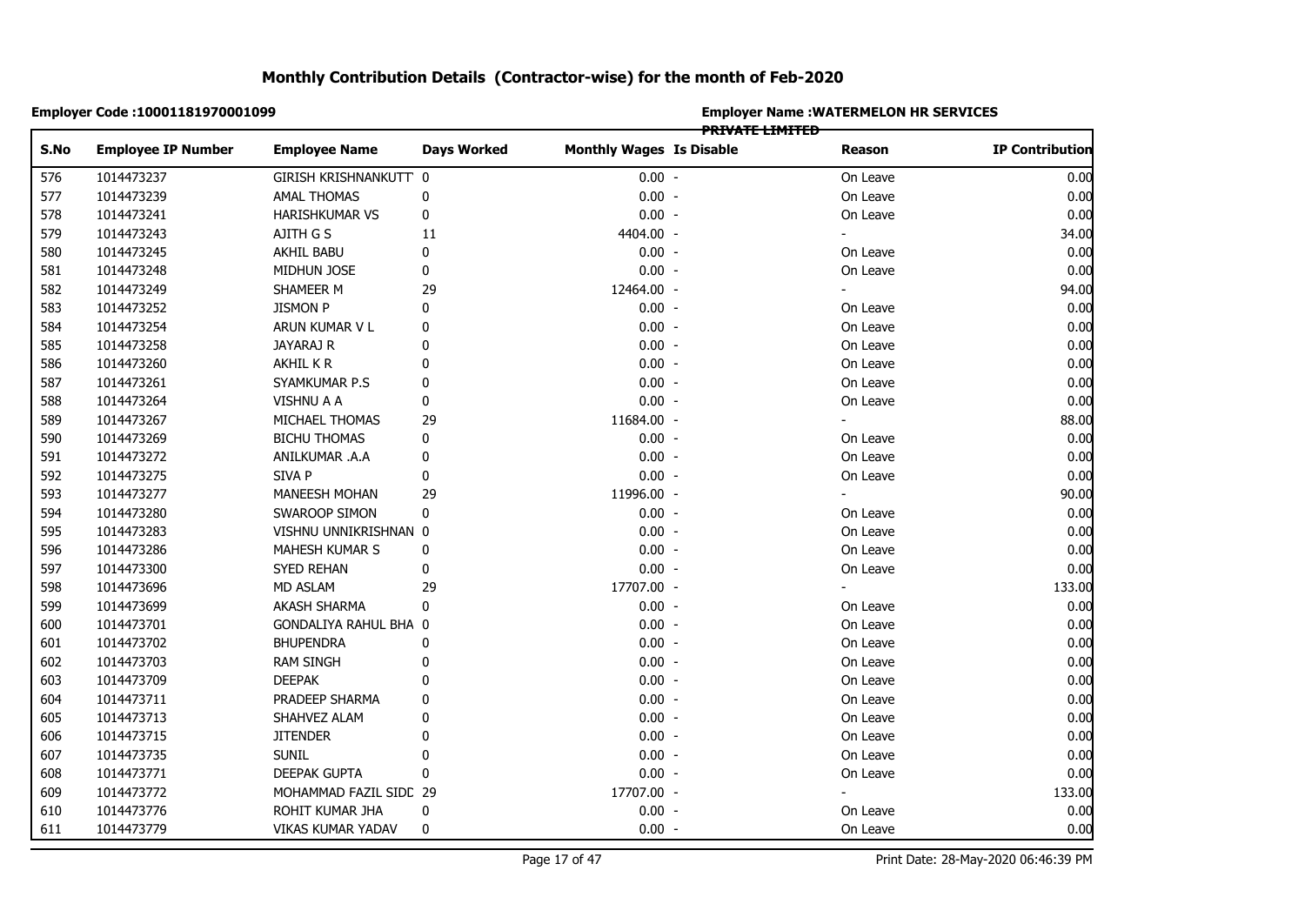|      | Employer Code: 10001181970001099 |                         |                    | <b>Employer Name : WATERMELON HR SERVICES</b><br>PRIVATE LIMITED |  |                          |                        |  |  |
|------|----------------------------------|-------------------------|--------------------|------------------------------------------------------------------|--|--------------------------|------------------------|--|--|
| S.No | <b>Employee IP Number</b>        | <b>Employee Name</b>    | <b>Days Worked</b> | <b>Monthly Wages Is Disable</b>                                  |  | Reason                   | <b>IP Contribution</b> |  |  |
| 612  | 1014473781                       | MADARAVENI SRIRAM       | 29                 | 19094.00 -                                                       |  |                          | 144.00                 |  |  |
|      | 1014473783                       | <b>DEEPAK</b>           | 0                  | $0.00 -$                                                         |  | On Leave                 | 0.00                   |  |  |
|      | 1014473784                       | MOHAMMAD DAWOOD E 29    |                    | 19094.00 -                                                       |  |                          | 144.00                 |  |  |
|      | 1014473785                       | <b>ROHIT KUMAR</b>      | 0                  | $0.00 -$                                                         |  | On Leave                 | 0.00                   |  |  |
|      | 1014473786                       | VALLALA VENKATESHW/ 29  |                    | 19094.00 -                                                       |  |                          | 144.00                 |  |  |
|      | 1014473787                       | PAPPU KUMAR             | $\pmb{0}$          | $0.00 -$                                                         |  | On Leave                 | 0.00                   |  |  |
|      | 1014473789                       | PULIYALA SHARATH REL 29 |                    | 19094.00 -                                                       |  |                          | 144.00                 |  |  |
|      | 1014473790                       | PUTTA NAVEEN            | 29                 | 19094.00 -                                                       |  |                          | 144.00                 |  |  |
|      | 1014473791                       | METTU NARESH            | 29                 | 20152.00 -                                                       |  |                          | 152.00                 |  |  |
|      | 1014473792                       | CHINTHALA SAI DURGA 0   |                    | $0.00 -$                                                         |  | On Leave                 | 0.00                   |  |  |
|      | 1014473793                       | GOPALCHETI ARUN KUM 29  |                    | 16830.00 -                                                       |  | $\blacksquare$           | 127.00                 |  |  |
|      | 1014473798                       | <b>BARRE RAKESH</b>     | 3                  | 1742.00 -                                                        |  |                          | 14.00                  |  |  |
|      | 1014473802                       | SHAIKH MOHAMMEDSH/ 0    |                    | $0.00 -$                                                         |  | On Leave                 | 0.00                   |  |  |
|      | 1014473805                       | MAULIKKUMAR C THAKK 4   |                    | 2780.00 -                                                        |  |                          | 21.00                  |  |  |
|      | 1014473807                       | KIRTIGAR JIVANGAR GU 29 |                    | 20655.00 -                                                       |  |                          | 155.00                 |  |  |
|      | 1014473810                       | KOVVURU PRAVEEN KUN 0   |                    | $0.00 -$                                                         |  | On Leave                 | 0.00                   |  |  |
|      | 1014473816                       | R K BALAJI              | 29                 | 12772.00 -                                                       |  |                          | 96.00                  |  |  |
|      | 1014473817                       | PEDA SRINIVAS           | 29                 | 12772.00 -                                                       |  |                          | 96.00                  |  |  |
|      | 1014473819                       | NARSHIMHA CHITYAL       | 29                 | 12772.00 -                                                       |  |                          | 96.00                  |  |  |
|      | 1014473820                       | BUKSHALA BHARATAMM 15   |                    | 7586.00 -                                                        |  |                          | 57.00                  |  |  |
|      | 1014473821                       | RAJKUMAR RAM            | 29                 | 12772.00 -                                                       |  |                          | 96.00                  |  |  |
|      | 1014473823                       | HIRA MAN RAM            | 29                 | 12772.00 -                                                       |  |                          | 96.00                  |  |  |
|      | 1014473825                       | KASULA PAVAN KUMAR      | 0                  | $0.00 -$                                                         |  | On Leave                 | 0.00                   |  |  |
|      | 1014473826                       | SANJAY KUMAR            | 29                 | 12772.00 -                                                       |  |                          | 96.00                  |  |  |
|      | 1014473829                       | KAJA SRIRAM KUMAR       | 0                  | $0.00 -$                                                         |  | On Leave                 | 0.00                   |  |  |
|      | 1014473830                       | VASAMSETTI DURGA PR 0   |                    | $0.00 -$                                                         |  | On Leave                 | 0.00                   |  |  |
|      | 1014473831                       | SANJU KUMAR             | $\mathbf 0$        | $0.00 -$                                                         |  | On Leave                 | 0.00                   |  |  |
|      | 1014473832                       | ANIL KUMAR SONI         | 0                  | $0.00 -$                                                         |  | On Leave                 | 0.00                   |  |  |
|      | 1014473834                       | SHRISH SINGH            | $\mathbf 0$        | $0.00 -$                                                         |  | On Leave                 | 0.00                   |  |  |
|      | 1014473836                       | MOHAMMAD ANAS           | 0                  | $0.00 -$                                                         |  | On Leave                 | 0.00                   |  |  |
|      | 1014473837                       | <b>DINKAR</b>           | 0                  | $0.00 -$                                                         |  | On Leave                 | 0.00                   |  |  |
|      | 1014473841                       | SONIYA                  | 29                 | 17707.00 -                                                       |  | $\overline{\phantom{a}}$ | 133.00                 |  |  |
|      | 1014473844                       | <b>ARUN KUMAR</b>       | 29                 | 17707.00 -                                                       |  |                          | 133.00                 |  |  |
|      | 1014473850                       | PANKAJ KUMAR            | 0                  | $0.00 -$                                                         |  | On Leave                 | 0.00                   |  |  |
|      | 1014473853                       | MAHESH CHHILLAR         | 0                  | $0.00 -$                                                         |  | On Leave                 | 0.00                   |  |  |
|      | 1014473857                       | PALLEBOINA NAGARAJU 29  |                    | 16585.00 -                                                       |  | $\blacksquare$           | 125.00                 |  |  |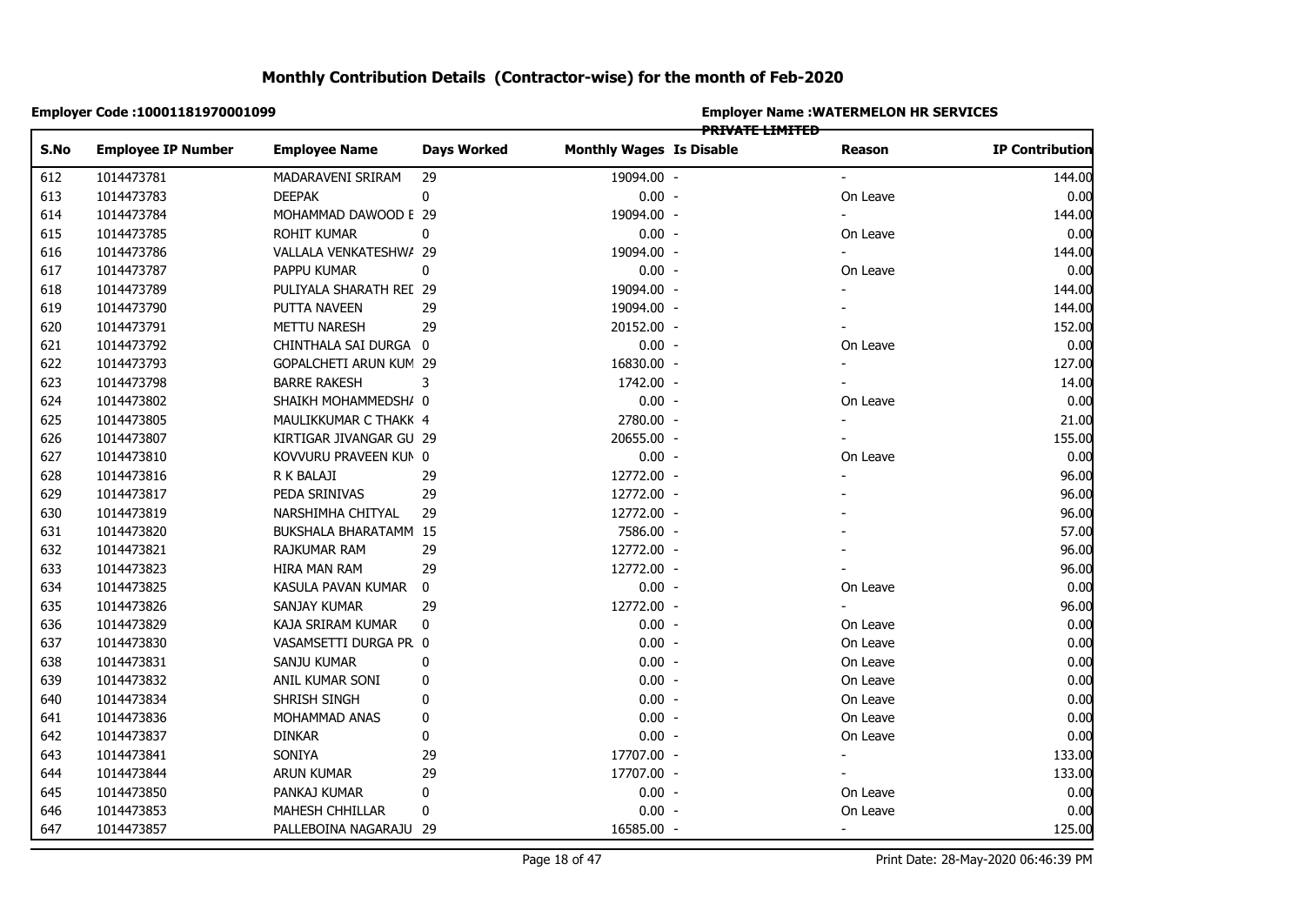| Employer Code: 10001181970001099  |                      |                         |                                 | <b>Employer Name: WATERMELON HR SERVICES</b> |                |                        |  |  |  |
|-----------------------------------|----------------------|-------------------------|---------------------------------|----------------------------------------------|----------------|------------------------|--|--|--|
| <b>Employee IP Number</b><br>S.No | <b>Employee Name</b> | <b>Days Worked</b>      | <b>Monthly Wages Is Disable</b> | <b>PRIVATE LIMITED</b>                       | Reason         | <b>IP Contribution</b> |  |  |  |
| 1014473858                        | MOHAMMAD ABEED       | 29                      | 16585.00 -                      |                                              |                | 125.00                 |  |  |  |
| 648<br>649                        |                      |                         |                                 |                                              |                | 0.00                   |  |  |  |
| 1014473859                        | <b>GADDAM DEEPAK</b> | $\bf{0}$                | $0.00 -$                        |                                              | On Leave       |                        |  |  |  |
| 1014473864                        | <b>DIMPLE</b>        | 29                      | 19950.00 -                      |                                              |                | 150.00                 |  |  |  |
| 1014473865                        | PARMINDER SINGH      | 27                      | 18105.00 -                      |                                              |                | 136.00                 |  |  |  |
| 1014473869                        | <b>SUBEDAR</b>       | 29                      | 17772.00 -                      |                                              |                | 134.00                 |  |  |  |
| 1014473870                        | <b>VISHAL KUMAR</b>  | 29                      | 17812.00 -                      |                                              |                | 134.00                 |  |  |  |
| 1014473871                        | <b>RAKESH KUMAR</b>  | 25                      | 15269.00 -                      |                                              |                | 115.00                 |  |  |  |
| 1014473875                        | TUSHAR VERMA         | 4                       | 2690.00 -                       |                                              |                | 21.00                  |  |  |  |
| 1014473876                        | PANKAJ PAL           | 0                       | $0.00 -$                        |                                              | On Leave       | 0.00                   |  |  |  |
| 1014473877                        | HIMANSHU             | 29                      | 16087.00 -                      |                                              | ÷.             | 121.00                 |  |  |  |
| 1014473880                        | DEEPAK KUMAR         | 29                      | 19499.00 -                      |                                              |                | 147.00                 |  |  |  |
| 1014473881                        | ARVIND KUMAR         | 0                       | $0.00 -$                        |                                              | On Leave       | 0.00                   |  |  |  |
| 1014473885                        |                      | SHYAM SHANKAR SHARI 0   | $0.00 -$                        |                                              | On Leave       | 0.00                   |  |  |  |
| 1014473887                        | <b>SUNNY</b>         | 0                       | $0.00 -$                        |                                              | On Leave       | 0.00                   |  |  |  |
| 1014473889                        |                      | AAKASH ANKUR MEHLAV 1   | 10693.00 -                      |                                              |                | 81.00                  |  |  |  |
| 1014473891                        |                      | KAUSHAL KISHORE SHU 0   | $0.00 -$                        |                                              | On Leave       | 0.00                   |  |  |  |
| 1014473895                        | AJAY JARWAL          | 20                      | 12443.00 -                      |                                              | $\blacksquare$ | 94.00                  |  |  |  |
| 1014473896                        |                      | AASHISH KUMAR PATIL 28  | 19383.00 -                      |                                              |                | 146.00                 |  |  |  |
| 1014473899                        | ANKUR RATHORE        | 0                       | $0.00 -$                        |                                              | On Leave       | 0.00                   |  |  |  |
| 1014473900                        | <b>VISHNU EP</b>     | 0                       | $0.00 -$                        |                                              | On Leave       | 0.00                   |  |  |  |
| 1014474603                        | ARROJU ARVIND        | 0                       | $0.00 -$                        |                                              | On Leave       | 0.00                   |  |  |  |
| 1014474605                        |                      | PEDDI ASHWIN KUMAR 29   | 19532.00 -                      |                                              | $\blacksquare$ | 147.00                 |  |  |  |
| 1014474607                        |                      | PANDALA SRIKANTH GO 29  | 18976.00 -                      |                                              |                | 143.00                 |  |  |  |
| 1014474609                        | V SAI CHAITANYA      | 0                       | $0.00 -$                        |                                              | On Leave       | 0.00                   |  |  |  |
| 1014474612                        | AMBATI RAMESH        | 0                       | $0.00 -$                        |                                              | On Leave       | 0.00                   |  |  |  |
| 1014474637                        |                      | SAIKUMAR REDDY LING, 29 | 14313.00 -                      |                                              |                | 108.00                 |  |  |  |
| 1014474639                        |                      | RAJAMREDDYGARI NARI 0   | $0.00 -$                        |                                              | On Leave       | 0.00                   |  |  |  |
| 1014474641                        | <b>MADDE ANIL</b>    | $\pmb{0}$               | $0.00 -$                        |                                              | On Leave       | 0.00                   |  |  |  |
| 1014474706                        | NANI GOPAL DAS       | 29                      | 17754.00 -                      |                                              | $\blacksquare$ | 134.00                 |  |  |  |
| 1014474708                        | AMIT KUMAR SHUKLA    | 0                       | $0.00 -$                        |                                              | On Leave       | 0.00                   |  |  |  |
| 1014474710                        | RAHUL TOMAR          | 0                       | $0.00 -$                        |                                              | On Leave       | 0.00                   |  |  |  |
| 1014474712                        | VICKYRAJ RAJPUT      | 29                      | 20152.00 -                      |                                              | $\blacksquare$ | 152.00                 |  |  |  |
| 1014474719                        | SANTOSH KUMAR JHA    | 29                      | 19950.00 -                      |                                              |                | 150.00                 |  |  |  |
| 1014474721                        | ABHAY PRATAP SINGH   | 19                      | 13731.00 -                      |                                              |                | 103.00                 |  |  |  |
| 1014474723                        | ROHIT CHOUDHARY      | 0                       | $0.00 -$                        |                                              | On Leave       | 0.00                   |  |  |  |
| 1014474724                        | AMIT                 | 0                       | $0.00 -$                        |                                              | On Leave       | 0.00                   |  |  |  |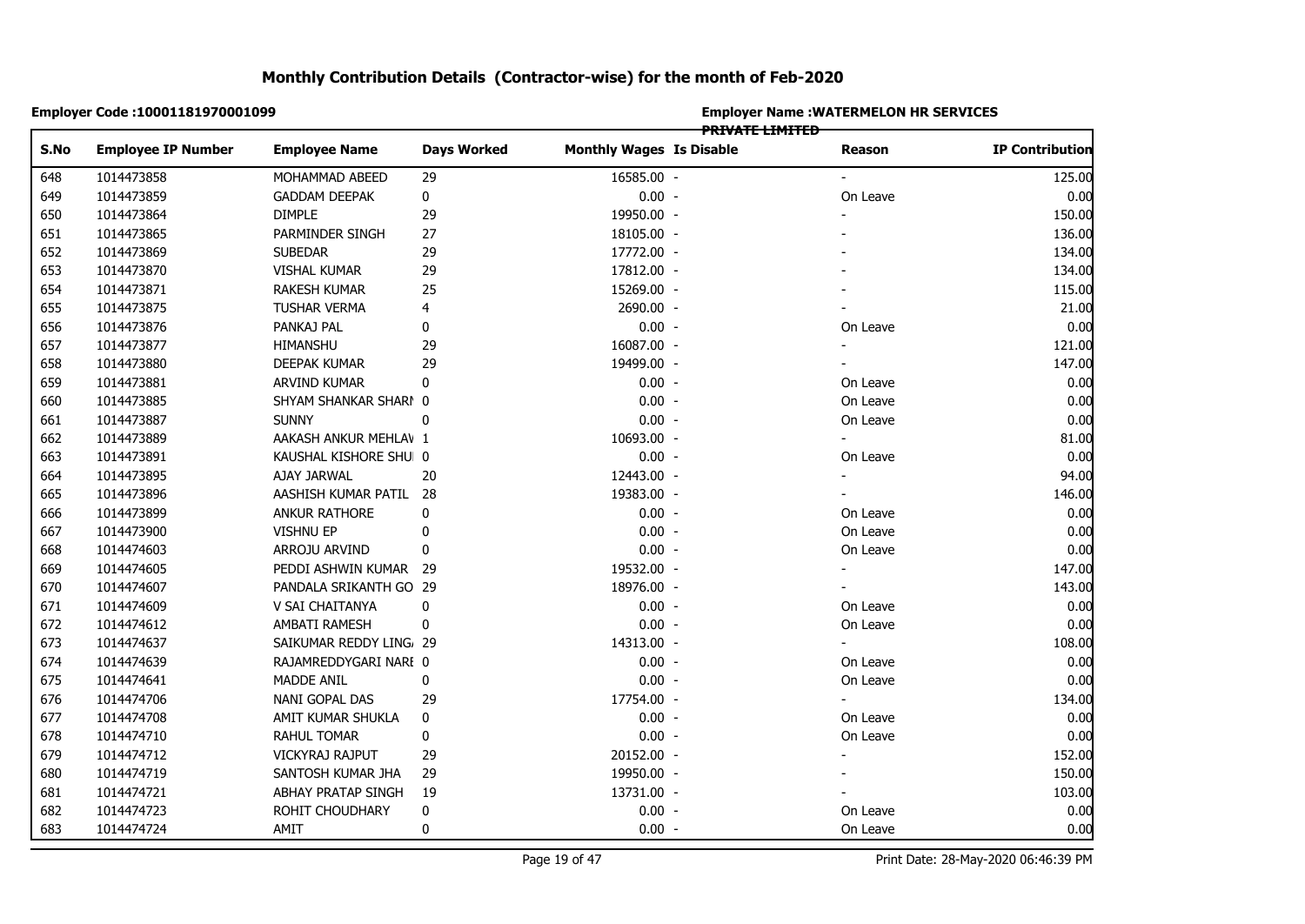|            | <b>Employer Code :10001181970001099</b> |                        |                    |                                 | <b>Employer Name: WATERMELON HR SERVICES</b> |                          |                        |  |  |
|------------|-----------------------------------------|------------------------|--------------------|---------------------------------|----------------------------------------------|--------------------------|------------------------|--|--|
| S.No       | <b>Employee IP Number</b>               | <b>Employee Name</b>   | <b>Days Worked</b> | <b>Monthly Wages Is Disable</b> | <b>PRIVATE LIMITED</b>                       | Reason                   | <b>IP Contribution</b> |  |  |
| 684        |                                         |                        |                    |                                 |                                              |                          |                        |  |  |
|            | 1014474731                              | S JEEVAN               | 0                  | $0.00 -$                        |                                              | On Leave                 | 0.00                   |  |  |
| 685        | 1014474733                              | KADALA DURGAPATHI      | 29                 | 14313.00 -                      |                                              |                          | 108.00                 |  |  |
| 686        | 1014474735                              | YANNAM VIKAS REDDY     | 29                 | 14313.00 -                      |                                              |                          | 108.00                 |  |  |
| 687        | 1014474739                              | <b>JAGAN NORU</b>      | 29                 | 14313.00 -                      |                                              |                          | 108.00                 |  |  |
| 688<br>689 | 1014474744                              | POTTIGINI CHANDU       | 29                 | 14313.00 -                      |                                              |                          | 108.00                 |  |  |
| 690        | 1014474745                              | VELANGANNI GABRIEAL 0  |                    | $0.00 -$                        |                                              | On Leave                 | 0.00                   |  |  |
|            | 1014474746                              | DUDEKULA CHINNA KHA 29 |                    | 14313.00 -                      |                                              | ÷.                       | 108.00                 |  |  |
|            | 1014474748                              | ARRAM SHIRIDINATH      | 0                  | $0.00 -$                        |                                              | On Leave                 | 0.00                   |  |  |
|            | 1014474749                              | CHENNUGARI SAGAR       | 0                  | $0.00 -$                        |                                              | On Leave                 | 0.00                   |  |  |
| 693        | 1014474750                              | NIKALJA AMITH KUMAR 29 |                    | 12772.00 -                      |                                              | $\blacksquare$           | 96.00                  |  |  |
|            | 1014474751                              | KATTA SAI KUMAR        | 5                  | 2203.00 -                       |                                              |                          | 17.00                  |  |  |
| 695        | 1014474752                              | SIDDIPETA SURESH REC 0 |                    | $0.00 -$                        |                                              | On Leave                 | 0.00                   |  |  |
|            | 1014474753                              | SHAIK ANWAR JAHAN      | 0                  | $0.00 -$                        |                                              | On Leave                 | 0.00                   |  |  |
|            | 1014474755                              | DUSARI CHANDRA SHEK 29 |                    | 12772.00 -                      |                                              |                          | 96.00                  |  |  |
|            | 1014474756                              | KAYYA NARESH           | 0                  | $0.00 -$                        |                                              | On Leave                 | 0.00                   |  |  |
|            | 1014474760                              | KONGARI SHRAVAN KUN 29 |                    | 12772.00 -                      |                                              | ٠                        | 96.00                  |  |  |
|            | 1014474761                              | DURGAM PAVITRAVANI 29  |                    | 12772.00 -                      |                                              |                          | 96.00                  |  |  |
|            | 1014474762                              | HUMERA SULTANA         | 0                  | $0.00 -$                        |                                              | On Leave                 | 0.00                   |  |  |
|            | 1014474765                              | SHWETHA TIWARI         | 29                 | 12772.00 -                      |                                              |                          | 96.00                  |  |  |
|            | 1014474769                              | VAGUMARI SAMBU VENI 0  |                    | $0.00 -$                        |                                              | On Leave                 | 0.00                   |  |  |
|            | 1014474770                              | KICHIGARI PRAVEEN      | 0                  | $0.00 -$                        |                                              | On Leave                 | 0.00                   |  |  |
|            | 1014474772                              | <b>GURRALA RAVI</b>    | 29                 | 14313.00 -                      |                                              |                          | 108.00                 |  |  |
|            | 1014474774                              | MOSARLA YASHWANTH 29   |                    | 14313.00 -                      |                                              |                          | 108.00                 |  |  |
|            | 1014474775                              | PRAGNAPUR PRABHUDA 0   |                    | $0.00 -$                        |                                              | On Leave                 | 0.00                   |  |  |
|            | 1014474776                              | KUNTA RAKESH           | 0                  | $0.00 -$                        |                                              | On Leave                 | 0.00                   |  |  |
|            | 1014474777                              | SADALA PANDU REDDY 29  |                    | 14313.00 -                      |                                              |                          | 108.00                 |  |  |
|            | 1014474778                              | SHIVAGALLA PRASHANT 0  |                    | $0.00 -$                        |                                              | On Leave                 | 0.00                   |  |  |
|            | 1014474779                              | PUTNALA SHEKAR         | 0                  | $0.00 -$                        |                                              | On Leave                 | 0.00                   |  |  |
|            | 1014474781                              | DARA SAICHARAN         | 29                 | 14816.00 -                      |                                              | ÷.                       | 112.00                 |  |  |
|            | 1014474783                              | <b>GANDHAM MADHU</b>   | 0                  | $0.00 -$                        |                                              | On Leave                 | 0.00                   |  |  |
|            | 1014474784                              | ENKAMPALLY MAHIPAL 29  |                    | 14313.00 -                      |                                              | $\overline{\phantom{0}}$ | 108.00                 |  |  |
|            | 1014474787                              | PONNAM PRASAD GOUD 0   |                    | $0.00 -$                        |                                              | On Leave                 | 0.00                   |  |  |
|            | 1014474788                              | LINGALA SRIKANTH REC 0 |                    | $0.00 -$                        |                                              | On Leave                 | 0.00                   |  |  |
|            | 1014474793                              | MOHD SOHAIL            | 4                  | 2456.00 -                       |                                              |                          | 19.00                  |  |  |
|            |                                         |                        |                    | $0.00 -$                        |                                              |                          | 0.00                   |  |  |
|            | 1014474794                              | VYAMASANI SATISH       | 0                  |                                 |                                              | On Leave                 | 0.00                   |  |  |
|            | 1014474795                              | PALLPU NAGARAJU        | 0                  | $0.00 -$                        |                                              | On Leave                 |                        |  |  |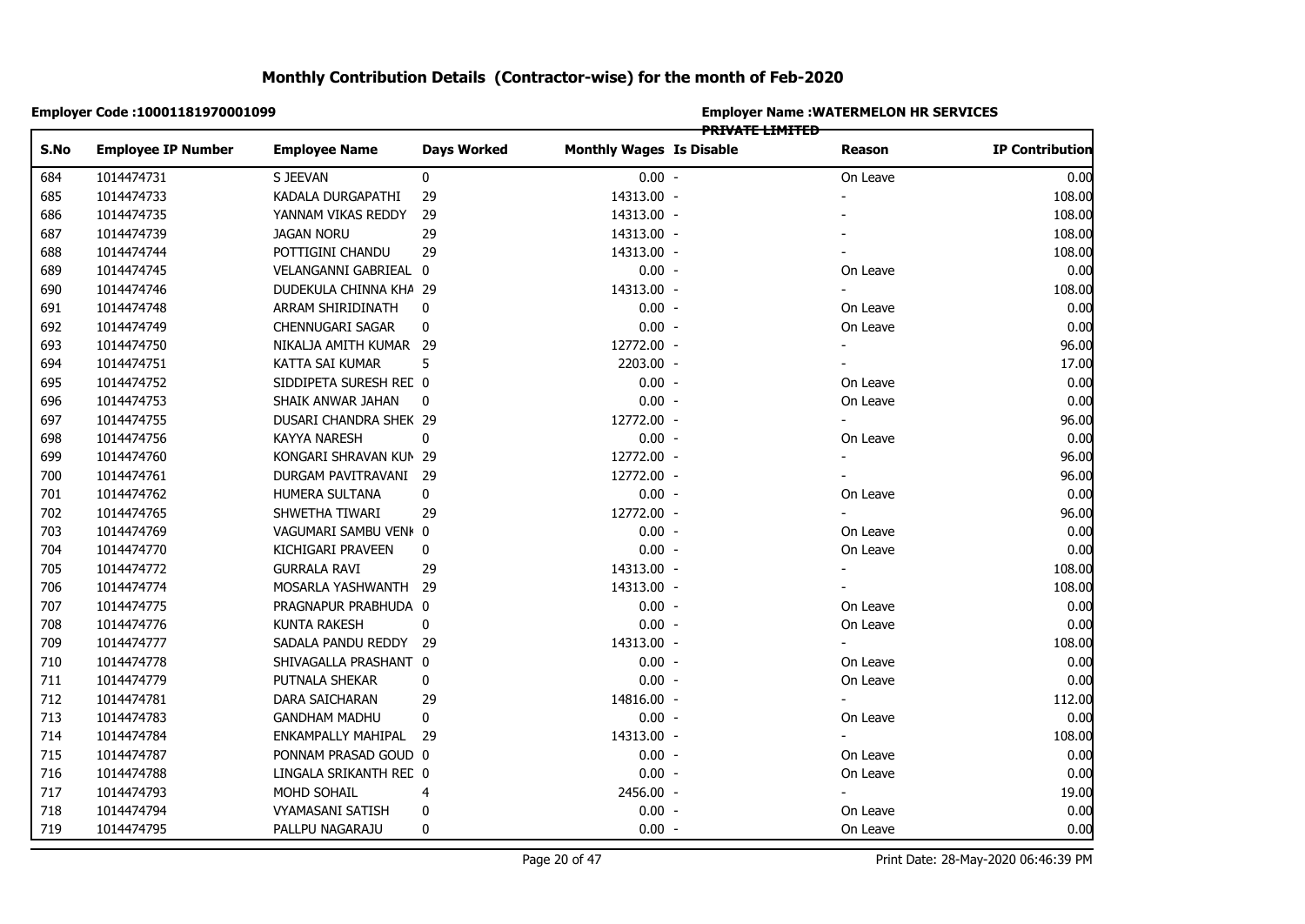|      | Employer Code: 10001181970001099 |                         |                    | <b>Employer Name: WATERMELON HR SERVICES</b><br>PRIVATE LIMITED |  |                |                        |  |  |
|------|----------------------------------|-------------------------|--------------------|-----------------------------------------------------------------|--|----------------|------------------------|--|--|
| S.No | <b>Employee IP Number</b>        | <b>Employee Name</b>    | <b>Days Worked</b> | <b>Monthly Wages Is Disable</b>                                 |  | Reason         | <b>IP Contribution</b> |  |  |
| 720  | 1014474797                       | MUBINDLA PARASHURAI 9   |                    | 5421.00 -                                                       |  |                | 41.00                  |  |  |
| 721  | 1014474798                       | YELALA GANESH           | 29                 | 12772.00 -                                                      |  |                | 96.00                  |  |  |
| 722  | 1014474801                       | MIRYALA SRIKANTH        | 0                  | $0.00 -$                                                        |  | On Leave       | 0.00                   |  |  |
| 723  | 1014474803                       | SHAIK ABDUL KHADAR      | 0                  | $0.00 -$                                                        |  | On Leave       | 0.00                   |  |  |
| 724  | 1014474805                       | N VENKATH LOKESH        | 0                  | $0.00 -$                                                        |  | On Leave       | 0.00                   |  |  |
| 725  | 1014474806                       | SHEELAM RAJU            | 29                 | 12269.00 -                                                      |  |                | 93.00                  |  |  |
|      | 1014474807                       | AROLLA SHIVA KUMAR      | $\mathbf 0$        | $0.00 -$                                                        |  | On Leave       | 0.00                   |  |  |
|      | 1014474808                       | VEERABOINA VENKATES 29  |                    | 12269.00 -                                                      |  |                | 93.00                  |  |  |
|      | 1014474810                       | <b>BORRA BABU</b>       | 28                 | 11846.00 -                                                      |  |                | 89.00                  |  |  |
|      | 1014474811                       | MOHAMMED SADRODDI 29    |                    | 13276.00 -                                                      |  |                | 100.00                 |  |  |
|      | 1014474813                       | MARKANTI PAVAN          | 29                 | 12772.00 -                                                      |  |                | 96.00                  |  |  |
|      | 1014474814                       | <b>BICHALA SAIKIRAN</b> | 25                 | 13464.00 -                                                      |  |                | 101.00                 |  |  |
|      | 1014474815                       | DODLA ARJUN             | 29                 | 13276.00 -                                                      |  |                | 100.00                 |  |  |
|      | 1014474818                       | <b>SHAIK MAJEED</b>     | 0                  | $0.00 -$                                                        |  | On Leave       | 0.00                   |  |  |
|      | 1014474819                       | MARUKUKKU KARTHIK       | 29                 | 19094.00 -                                                      |  |                | 144.00                 |  |  |
|      | 1014474821                       | MOHAMMAD LLIYAZ         | 29                 | 18976.00 -                                                      |  |                | 143.00                 |  |  |
|      | 1014474822                       | NELKONDI SURESH         | 29                 | 18976.00 -                                                      |  |                | 143.00                 |  |  |
|      | 1014474823                       | <b>MOHIT</b>            | 29                 | 12748.00 -                                                      |  |                | 96.00                  |  |  |
|      | 1014474824                       | SHASHANK GUPTA          | 29                 | 16738.00 -                                                      |  |                | 126.00                 |  |  |
|      | 1014474825                       | AJAY MISHRA             | 0                  | $0.00 -$                                                        |  | On Leave       | 0.00                   |  |  |
|      | 1014474826                       | PRAKASH SINGH           | 22                 | 15134.00 -                                                      |  |                | 114.00                 |  |  |
|      | 1014474827                       | SHAILESH YADAV          | 0                  | $0.00 -$                                                        |  | On Leave       | 0.00                   |  |  |
|      | 1014474828                       | AMARDEEP SINGH          | 4                  | 2752.00 -                                                       |  |                | 21.00                  |  |  |
|      | 1014474829                       | SUNIL KUMAR             | 0                  | $0.00 -$                                                        |  | On Leave       | 0.00                   |  |  |
|      | 1014474832                       | AMAN SHARMA             | 0                  | $0.00 -$                                                        |  | On Leave       | 0.00                   |  |  |
|      | 1014474833                       | TIKARAM SAINI           | 29                 | 17712.00 -                                                      |  |                | 133.00                 |  |  |
|      | 1014474836                       | SACHIN KUMAR            | 0                  | $0.00 -$                                                        |  | On Leave       | 0.00                   |  |  |
|      | 1014474837                       | KULDEEP MAURYA          | 29                 | 19499.00 -                                                      |  |                | 147.00                 |  |  |
|      | 1014474840                       | <b>DINESH</b>           | 29                 | 19499.00 -                                                      |  |                | 147.00                 |  |  |
|      | 1014474842                       | <b>SAGAR SWAIN</b>      | 29                 | 12227.00 -                                                      |  |                | 92.00                  |  |  |
|      | 1014474843                       | ANKUSH BALHOTRA         | 0                  | $0.00 -$                                                        |  | On Leave       | 0.00                   |  |  |
|      | 1014474848                       | CHERKUGANTI RAMESH 0    |                    | $0.00 -$                                                        |  | On Leave       | 0.00                   |  |  |
|      | 1014474852                       | GUDIKANDULA SRIKANT 0   |                    | $0.00 -$                                                        |  | On Leave       | 0.00                   |  |  |
|      | 1014474855                       | MEDISETTI NAGENDRA   0  |                    | $0.00 -$                                                        |  | On Leave       | 0.00                   |  |  |
|      | 1014474861                       | K SATHISH KUMAR         | 29                 | 20152.00 -                                                      |  |                | 152.00                 |  |  |
|      | 1014474863                       | SHAIK ASIF              | 29                 | 20152.00 -                                                      |  | $\blacksquare$ | 152.00                 |  |  |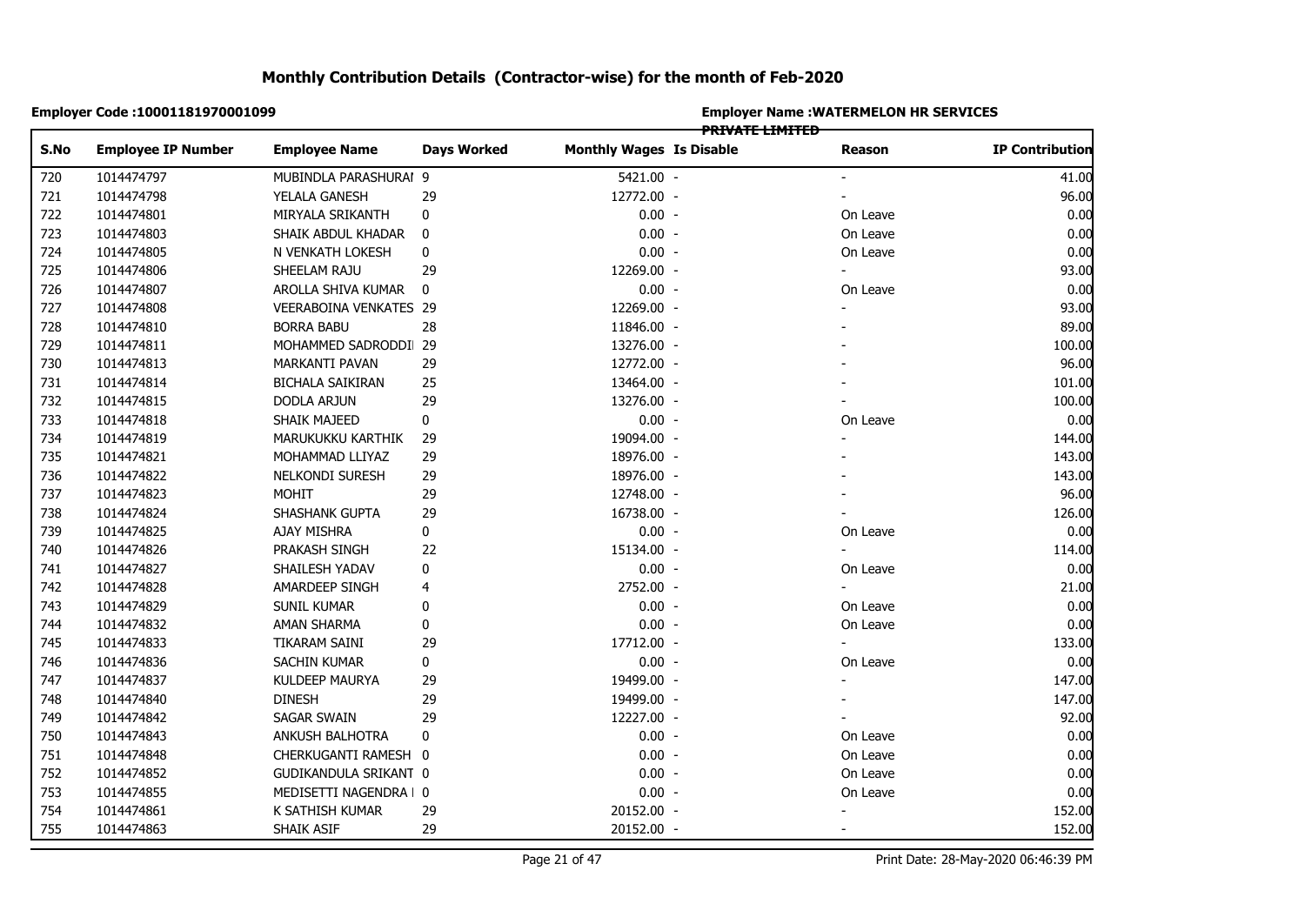|            | Employer Code: 10001181970001099 |                         |                    | <b>Employer Name: WATERMELON HR SERVICES</b> |                 |                |                        |  |  |
|------------|----------------------------------|-------------------------|--------------------|----------------------------------------------|-----------------|----------------|------------------------|--|--|
| S.No       | <b>Employee IP Number</b>        | <b>Employee Name</b>    | <b>Days Worked</b> | <b>Monthly Wages Is Disable</b>              | PRIVATE LIMITED | Reason         | <b>IP Contribution</b> |  |  |
|            |                                  |                         |                    |                                              |                 |                |                        |  |  |
| 756        | 1014474897                       | MRITYUNJAY KUMAR        | 29                 | 9136.00 -                                    |                 |                | 69.00                  |  |  |
| 757<br>758 | 1014475038                       | VINAY KUMAR GOUD MA 29  |                    | 20152.00 -                                   |                 |                | 152.00                 |  |  |
|            | 1014475041                       | BURULINGALA SAIKUMA 0   |                    | $0.00 -$                                     |                 | On Leave       | 0.00                   |  |  |
| 759        | 1014475042                       | SVARATHRI KANKARAJU 0   |                    | $0.00 -$                                     |                 | On Leave       | 0.00                   |  |  |
| 760        | 1014475045                       | BANDI SANDEEP REDDY 29  |                    | 19548.00 -                                   |                 |                | 147.00                 |  |  |
| 761<br>762 | 1014475047                       | SIRRA BHANU             | 29                 | 19032.00 -                                   |                 |                | 143.00                 |  |  |
|            | 1014475048                       | RUDRARAM PRASHANTH 29   |                    | 20101.00 -                                   |                 |                | 151.00                 |  |  |
|            | 1014475051                       | POLU MOHAN              | 29                 | 18804.00 -                                   |                 |                | 142.00                 |  |  |
| 764        | 1014475054                       | VARAHAL SAI KUMAR       | 29                 | 19377.00 -                                   |                 |                | 146.00                 |  |  |
| 765        | 1014476109                       | PANKAJ KUMAR            | 0                  | $0.00 -$                                     |                 | On Leave       | 0.00                   |  |  |
| 766        | 1014476110                       | <b>NARENDRA</b>         | 25                 | 12307.00 -                                   |                 | $\blacksquare$ | 93.00                  |  |  |
| 767        | 1014477927                       | HEMANTA BANERJEE        | 0                  | $0.00 -$                                     |                 | On Leave       | 0.00                   |  |  |
| 768        | 1014477932                       | DILIP KUMAR             | 0                  | $0.00 -$                                     |                 | On Leave       | 0.00                   |  |  |
|            | 1014477933                       | SONU MISHRA             | 0                  | $0.00 -$                                     |                 | On Leave       | 0.00                   |  |  |
|            | 1014477938                       | ABHISHEK                | 29                 | 20958.00 -                                   |                 |                | 158.00                 |  |  |
|            | 1014477944                       | SURESH KUMAR            | 0                  | $0.00 -$                                     |                 | On Leave       | 0.00                   |  |  |
|            | 1014477945                       | AAKASH                  | 29                 | 17772.00 -                                   |                 |                | 134.00                 |  |  |
|            | 1014477952                       | PANKAJ KUMAR            | 29                 | 17712.00 -                                   |                 |                | 133.00                 |  |  |
|            | 1014477955                       | SHIVAM                  | 29                 | 18072.00 -                                   |                 |                | 136.00                 |  |  |
|            | 1014477960                       | MOHAMMED FARAZ UDC 0    |                    | $0.00 -$                                     |                 | On Leave       | 0.00                   |  |  |
|            | 1014478174                       | <b>MANISH KUMAR</b>     | 29                 | 19950.00 -                                   |                 |                | 150.00                 |  |  |
|            | 1014478188                       | ASHWANI PUNDIR          | 4                  | 2690.00 -                                    |                 |                | 21.00                  |  |  |
|            | 1014478352                       | BODAPATHI AKHIL KUM, 29 |                    | 17845.00 -                                   |                 |                | 134.00                 |  |  |
|            | 1014478359                       | <b>ARUN SINGH</b>       | 0                  | $0.00 -$                                     |                 | On Leave       | 0.00                   |  |  |
|            | 1014478367                       | <b>SUMIT JHA</b>        | 0                  | $0.00 -$                                     |                 | On Leave       | 0.00                   |  |  |
|            | 1014478378                       | <b>MANOJ KUMAR</b>      | 29                 | 17574.00 -                                   |                 |                | 132.00                 |  |  |
|            | 1014478379                       | MOHAMMED IMRAN          | 29                 | 19866.00 -                                   |                 |                | 149.00                 |  |  |
|            | 1014478380                       | <b>SHRITIZ</b>          | 29                 | 17574.00 -                                   |                 |                | 132.00                 |  |  |
|            | 1014478382                       | JAGDEEP SHARMA          | 0                  | $0.00 -$                                     |                 | On Leave       | 0.00                   |  |  |
|            | 1014478383                       | <b>GOURAV KALIA</b>     | 29                 | 17574.00 -                                   |                 |                | 132.00                 |  |  |
|            | 1014478384                       | PANKAJ KUMAR            | 29                 | 17574.00 -                                   |                 |                | 132.00                 |  |  |
|            | 1014478452                       | PRINCE KUMAR            | 28                 | 19261.00 -                                   |                 |                | 145.00                 |  |  |
|            | 1014478455                       | RAJENDER SINGH          | 29                 | 17932.00 -                                   |                 |                | 135.00                 |  |  |
| 788        | 1014478457                       | <b>ASHFQ</b>            | 29                 | 17792.00 -                                   |                 |                | 134.00                 |  |  |
| 789<br>790 | 1014478459                       | THADIBOYINA MANIBAB 29  |                    | 16925.00 -                                   |                 |                | 127.00                 |  |  |
| 791        | 1014478469                       | <b>AMAN SHARMA</b>      | $\mathbf{1}$       | 16767.00 -                                   |                 |                | 126.00                 |  |  |
|            |                                  |                         |                    |                                              |                 |                |                        |  |  |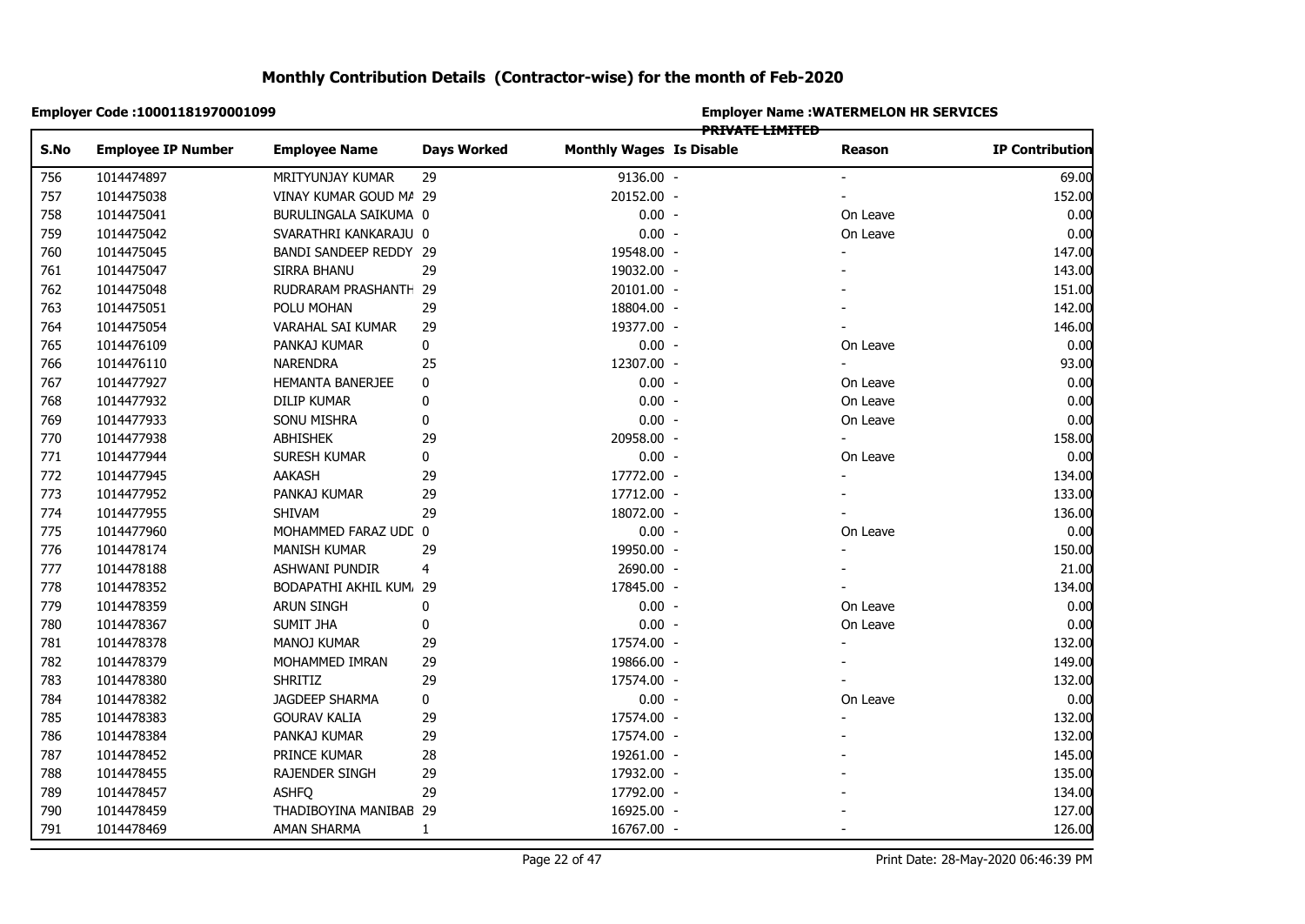|      | Employer Code: 10001181970001099 |                         |                    |                                 |                        | <b>Employer Name : WATERMELON HR SERVICES</b> |                        |
|------|----------------------------------|-------------------------|--------------------|---------------------------------|------------------------|-----------------------------------------------|------------------------|
| S.No | <b>Employee IP Number</b>        | <b>Employee Name</b>    | <b>Days Worked</b> | <b>Monthly Wages Is Disable</b> | <b>PRIVATE LIMITED</b> | <b>Reason</b>                                 | <b>IP Contribution</b> |
| 792  | 1014478525                       | <b>TEEGALA SHEKAR</b>   | 0                  | $0.00 -$                        |                        | On Leave                                      | 0.00                   |
| 793  | 1014478526                       | SAYYAD YOUSUF           | 0                  | $0.00 -$                        |                        | On Leave                                      | 0.00                   |
| 794  | 1014478528                       | KASNABOYINA GANESH      | $\mathbf 0$        | $0.00 -$                        |                        | On Leave                                      | 0.00                   |
| 795  | 1014478529                       | KAMINENI BALREDDY       | 0                  | $0.00 -$                        |                        | On Leave                                      | 0.00                   |
| 796  | 1014478530                       | MANIKWAD ADHINATH       | 0                  | $0.00 -$                        |                        | On Leave                                      | 0.00                   |
| 797  | 1014478531                       | PALVANCHA KRISHNA G 0   |                    | $0.00 -$                        |                        | On Leave                                      | 0.00                   |
| 798  | 1014478532                       | KONDAPURAM MAHESH 0     |                    | $0.00 -$                        |                        | On Leave                                      | 0.00                   |
| 799  | 1014478533                       | CHARLAPALLY RAJU        | 0                  | $0.00 -$                        |                        | On Leave                                      | 0.00                   |
| 800  | 1014478534                       | ALIGETI SRIKANTH        | 0                  | $0.00 -$                        |                        | On Leave                                      | 0.00                   |
| 801  | 1014478535                       | <b>JUKANTI AJAY</b>     | 0                  | $0.00 -$                        |                        | On Leave                                      | 0.00                   |
| 802  | 1014478537                       | <b>VANJARI MAHESH</b>   | 0                  | $0.00 -$                        |                        | On Leave                                      | 0.00                   |
| 803  | 1014478538                       | VIJAY CHAUDHARY         | 0                  | $0.00 -$                        |                        | On Leave                                      | 0.00                   |
| 804  | 1014478539                       | AMIT GARG               | 0                  | $0.00 -$                        |                        | On Leave                                      | 0.00                   |
| 805  | 1014478600                       | MOHD ARBAZ AMEER KH 29  |                    | 22427.00 -                      |                        |                                               | 169.00                 |
| 806  | 1014478602                       | MANDATI VINOD           | 29                 | 17991.00 -                      |                        |                                               | 135.00                 |
| 807  | 1014478627                       | TEJAVATH SATHISH NA\ 0  |                    | $0.00 -$                        |                        | On Leave                                      | 0.00                   |
| 808  | 1014478669                       | <b>BALLA PRIYANKA</b>   | 29                 | 16484.00 -                      |                        |                                               | 124.00                 |
| 809  | 1014478939                       | AJAY KUMAR              | 0                  | $0.00 -$                        |                        | On Leave                                      | 0.00                   |
| 810  | 1014478945                       | DABLOO KUMAR            | 0                  | $0.00 -$                        |                        | On Leave                                      | 0.00                   |
| 811  | 1014478947                       | NITISH KUMAR            | 0                  | $0.00 -$                        |                        | On Leave                                      | 0.00                   |
| 812  | 1014478949                       | RAHUL KUMAR             | 0                  | $0.00 -$                        |                        | On Leave                                      | 0.00                   |
| 813  | 1014478954                       | LAXMI THAKUR            | 0                  | $0.00 -$                        |                        | On Leave                                      | 0.00                   |
| 814  | 1014478957                       | MANOJ KUMAR             | 0                  | $0.00 -$                        |                        | On Leave                                      | 0.00                   |
| 815  | 1014478961                       | RAJU KUMAR              | 0                  | $0.00 -$                        |                        | On Leave                                      | 0.00                   |
| 816  | 1014478963                       | SUBODH KUMAR            | 0                  | $0.00 -$                        |                        | On Leave                                      | 0.00                   |
| 817  | 1014478987                       | PRADEEP KUMAR           | 0                  | $0.00 -$                        |                        | On Leave                                      | 0.00                   |
| 818  | 1014478992                       | SANJAY KUMAR            | 0                  | $0.00 -$                        |                        | On Leave                                      | 0.00                   |
| 819  | 1014479037                       | VICKY KUMAR SINHA       | 0                  | $0.00 -$                        |                        | On Leave                                      | 0.00                   |
| 820  | 1014479142                       | SOLANKI BHARATBHAI S 29 |                    | 18560.00 -                      |                        |                                               | 140.00                 |
| 821  | 1014479190                       | <b>SHIV CHARAN</b>      | 29                 | 17712.00 -                      |                        |                                               | 133.00                 |
| 822  | 1014479359                       | RUPESH KUMAR PANDA\ 0   |                    | $0.00 -$                        |                        | On Leave                                      | 0.00                   |
| 823  | 1014479423                       | AMIT KUMAR YADAV        | 24                 | 16511.00 -                      |                        |                                               | 124.00                 |
| 824  | 1014479432                       | <b>BHARAT</b>           | 4                  | 2891.00 -                       |                        |                                               | 22.00                  |
| 825  | 1014479435                       | SUNIL KUMAR JAIN        | 29                 | 20076.00 -                      |                        |                                               | 151.00                 |
| 826  | 1014479439                       | <b>USHIGARI MAHESH</b>  | 0                  | $0.00 -$                        |                        | On Leave                                      | 0.00                   |
| 827  | 1014479441                       | DANDUGULA SURESH        | 29                 | 18960.00 -                      |                        | $\blacksquare$                                | 143.00                 |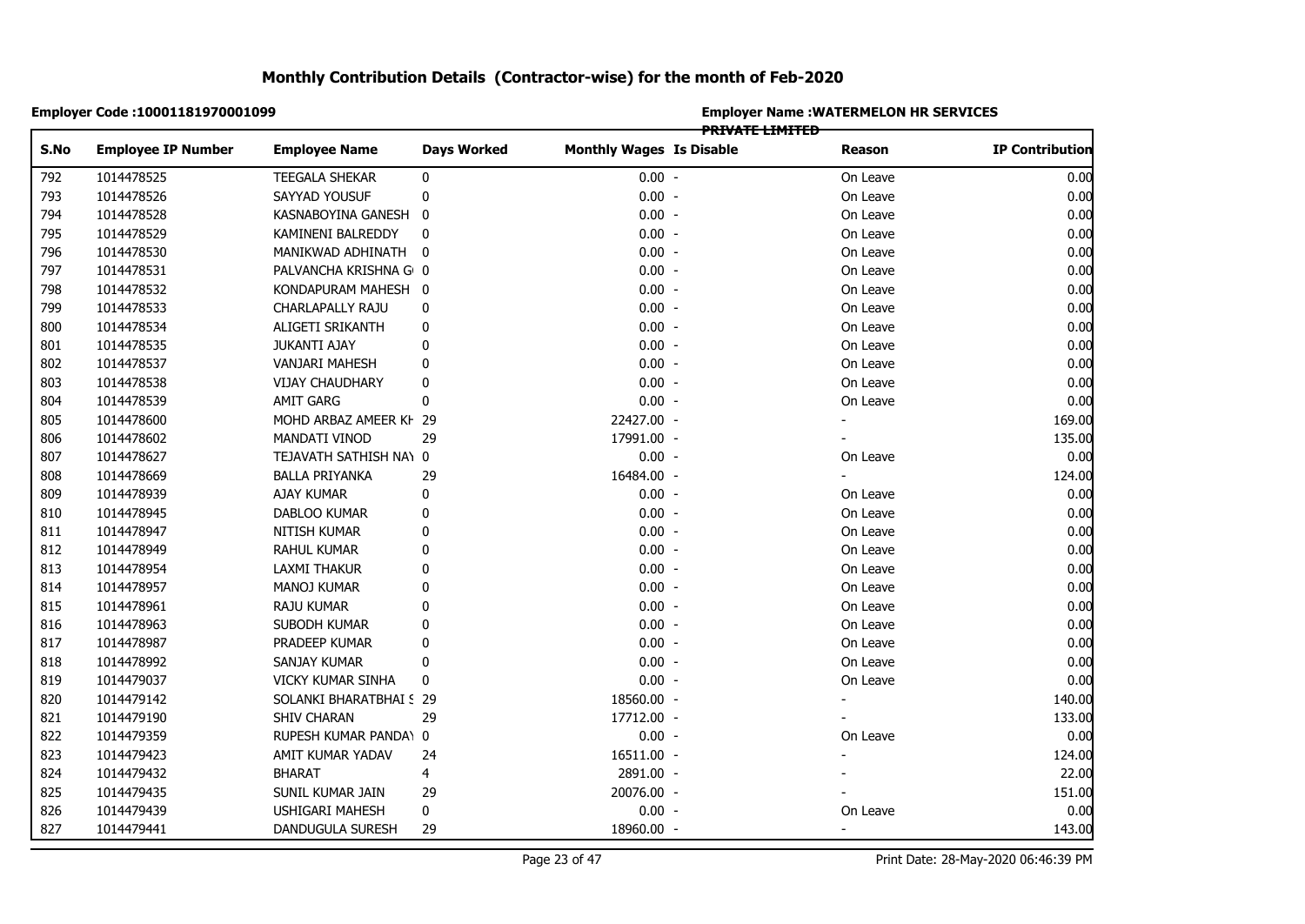|            | Employer Code: 10001181970001099 |                          |                    |                                 |                 | <b>Employer Name: WATERMELON HR SERVICES</b> |                        |
|------------|----------------------------------|--------------------------|--------------------|---------------------------------|-----------------|----------------------------------------------|------------------------|
| S.No       | <b>Employee IP Number</b>        | <b>Employee Name</b>     | <b>Days Worked</b> | <b>Monthly Wages Is Disable</b> | PRIVATE LIMITED | Reason                                       | <b>IP Contribution</b> |
| 828        | 1014479442                       | TANDUR SAI DINESH        | 0                  | $0.00 -$                        |                 | On Leave                                     | 0.00                   |
| 829        | 1014481588                       | PANKAJ CHAUHAN           | $\mathbf 0$        | $0.00 -$                        |                 | On Leave                                     | 0.00                   |
| 830        | 1014481590                       | <b>NAVEEN</b>            | 27                 | 18155.00 -                      |                 |                                              | 137.00                 |
| 831        | 1014481591                       | SHARAD KUMAR             | 29                 | 19499.00 -                      |                 |                                              | 147.00                 |
| 832        | 1014481594                       | RAJA BABU                | 29                 | 19950.00 -                      |                 |                                              | 150.00                 |
| 833        | 1014482105                       | MOHAMMAD SAHIM MOI 0     |                    | $0.00 -$                        |                 | On Leave                                     | 0.00                   |
| 834        | 1014482107                       | ALOK KUMAR PANDEY        | 0                  | $0.00 -$                        |                 | On Leave                                     | 0.00                   |
| 835        | 1014482142                       | D NAVEEN KUMAR           | 0                  | $0.00 -$                        |                 | On Leave                                     | 0.00                   |
| 836        | 1014482143                       | <b>BANDARU VENKATESH</b> | 0                  | $0.00 -$                        |                 | On Leave                                     | 0.00                   |
| 837        | 1014482153                       | <b>KARAN ARORA</b>       | 29                 | 11262.00 -                      |                 |                                              | 85.00                  |
| 838        | 1014482155                       | MUKUL HANDA              | 12                 | 4661.00 -                       |                 |                                              | 35.00                  |
| 839        | 1014482157                       | PURNABRATA PANJA         | 29                 | 11262.00 -                      |                 |                                              | 85.00                  |
| 840        | 1014482161                       | <b>SK MANJAR</b>         | 0                  | $0.00 -$                        |                 | On Leave                                     | 0.00                   |
| 841        | 1014482166                       | ROBIN KUMAR              | 29                 | 11262.00 -                      |                 |                                              | 85.00                  |
|            | 1014482343                       | RAVIKANT NIRALA          | 29                 | 20958.00 -                      |                 |                                              | 158.00                 |
|            | 1014482353                       | SANJAY LAKUM             | 22                 | 9756.00 -                       |                 |                                              | 74.00                  |
|            | 1014482354                       | DILEEPKUMAR G            | 4                  | 2786.00 -                       |                 |                                              | 21.00                  |
|            | 1014482355                       | PRIYANSHU CHATURVEL 0    |                    | $0.00 -$                        |                 | On Leave                                     | 0.00                   |
|            | 1014482357                       | HUSSAIN ANSARI           | 0                  | $0.00 -$                        |                 | On Leave                                     | 0.00                   |
|            | 1014482359                       | <b>KURMA NARESH</b>      | 29                 | 20152.00 -                      |                 |                                              | 152.00                 |
|            | 1014482361                       | VICTORIA GABRIAL         | 29                 | 12772.00 -                      |                 |                                              | 96.00                  |
|            | 1014482363                       | E PADMA                  | 29                 | 12772.00 -                      |                 |                                              | 96.00                  |
|            | 1014482366                       | <b>BARIGELA SOMAKKA</b>  | 13                 | 5725.00 -                       |                 |                                              | 43.00                  |
|            | 1014482369                       | <b>KANTHI SUNIL</b>      | 29                 | 12772.00 -                      |                 |                                              | 96.00                  |
|            | 1014482370                       | RAM DHANRAM              | 29                 | 12772.00 -                      |                 |                                              | 96.00                  |
|            | 1014482376                       | CHANDHAN KUMAR RAM 5     |                    | 3183.00 -                       |                 |                                              | 24.00                  |
|            | 1014482383                       | MUKESH RAM               | 29                 | 12772.00 -                      |                 |                                              | 96.00                  |
| 854<br>855 | 1014482385                       | MADHAVI BAI              | 29                 | 12857.00 -                      |                 |                                              | 97.00                  |
|            | 1014482386                       | T SHARATH                | 0                  | $0.00 -$                        |                 | On Leave                                     | 0.00                   |
|            | 1014482388                       | SIYARAM SINGH            | 29                 | 12772.00 -                      |                 |                                              | 96.00                  |
|            | 1014482391                       | SRILATHA                 | 29                 | 13775.00 -                      |                 |                                              | 104.00                 |
| 858        | 1014482567                       | <b>PRINCE</b>            | 29                 | 20958.00 -                      |                 |                                              | 158.00                 |
| 859<br>860 | 1014482568                       | DEEPAK DASS              | 29                 | 19950.00 -                      |                 |                                              | 150.00                 |
| 861        | 1014482569                       | PRABHAT                  | 29                 | 17712.00 -                      |                 |                                              | 133.00                 |
| 862        | 1014482573                       | SACHIN KUMAR             | 29                 | 17712.00 -                      |                 |                                              | 133.00                 |
| 863        | 1014482574                       | SHIMBHU DAYAL BALAI 29   |                    | 17917.00 -                      |                 |                                              | 135.00                 |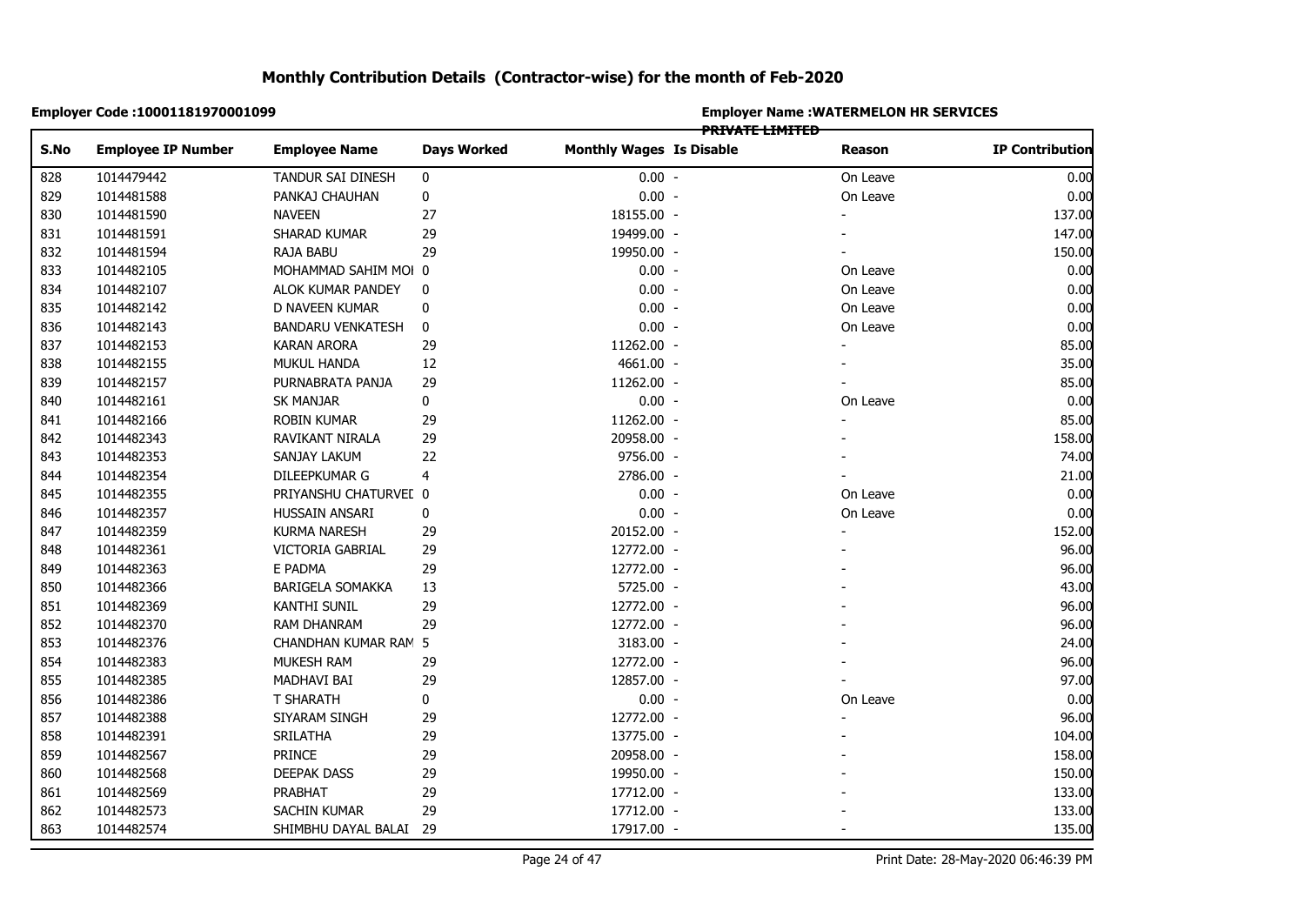|            | Employer Code: 10001181970001099 |                       |                    | <b>Employer Name: WATERMELON HR SERVICES</b><br>PRIVATE LIMITED |  |                          |                        |  |  |
|------------|----------------------------------|-----------------------|--------------------|-----------------------------------------------------------------|--|--------------------------|------------------------|--|--|
| S.No       | <b>Employee IP Number</b>        | <b>Employee Name</b>  | <b>Days Worked</b> | <b>Monthly Wages Is Disable</b>                                 |  | Reason                   | <b>IP Contribution</b> |  |  |
| 864        | 1014482577                       | AJAY KUMAR BHARDWA 29 |                    | 15625.00 -                                                      |  |                          | 118.00                 |  |  |
| 865        | 1014482578                       | <b>LAL CHAND</b>      | 29                 | 15609.00 -                                                      |  |                          | 118.00                 |  |  |
| 866        | 1014482993                       | RAHUL KUMAR           | 0                  | $0.00 -$                                                        |  | On Leave                 | 0.00                   |  |  |
| 867        | 1014483004                       | RAHUL KUMAR           | 0                  | $0.00 -$                                                        |  | On Leave                 | 0.00                   |  |  |
| 868        | 1014483005                       | AMIT KUMAR JHA        | 0                  | $0.00 -$                                                        |  | On Leave                 | 0.00                   |  |  |
| 869        | 1014483006                       | RAHUL KUMAR           | 0                  | $0.00 -$                                                        |  | On Leave                 | 0.00                   |  |  |
| 870        | 1014483010                       | GIRISH KUMAR NIMESH 0 |                    | $0.00 -$                                                        |  | On Leave                 | 0.00                   |  |  |
|            | 1014483012                       | RAHUL KUMAR UPADHY/ 0 |                    | $0.00 -$                                                        |  | On Leave                 | 0.00                   |  |  |
|            | 1014483014                       | SHASHANK DIXIT        | 0                  | $0.00 -$                                                        |  | On Leave                 | 0.00                   |  |  |
| 872<br>873 | 1014483015                       | MOHIT GUPTA           | 0                  | $0.00 -$                                                        |  | On Leave                 | 0.00                   |  |  |
| 874        | 1014483017                       | <b>MANISH GUPTA</b>   | 0                  | $0.00 -$                                                        |  | On Leave                 | 0.00                   |  |  |
| 875        | 1014483018                       | KAMAL SHARMA          | 0                  | $0.00 -$                                                        |  | On Leave                 | 0.00                   |  |  |
| 876        | 1014483022                       | ABHIJEET KUMAR        | 0                  | $0.00 -$                                                        |  | On Leave                 | 0.00                   |  |  |
|            | 1014483024                       | ANIKET                | 0                  | $0.00 -$                                                        |  | On Leave                 | 0.00                   |  |  |
|            | 1014483026                       | SANTOSH KUMAR         | 29                 | 16173.00 -                                                      |  |                          | 122.00                 |  |  |
|            | 1014483029                       | <b>VINIT KUMAR</b>    | 0                  | $0.00 -$                                                        |  | On Leave                 | 0.00                   |  |  |
|            | 1014483034                       | <b>LALIT KUMAR</b>    | 29                 | 14016.00 -                                                      |  | $\overline{\phantom{0}}$ | 106.00                 |  |  |
|            | 1014483065                       | SMRUTIRANJAN ROUT     | 0                  | $0.00 -$                                                        |  | On Leave                 | 0.00                   |  |  |
|            | 1014483066                       | KEDARNATH MAHARANA 0  |                    | $0.00 -$                                                        |  | On Leave                 | 0.00                   |  |  |
|            | 1014484633                       | <b>GUDDU SHAH</b>     | 29                 | 15862.00 -                                                      |  |                          | 119.00                 |  |  |
|            | 1014484636                       | MANU .M. S            | 0                  | $0.00 -$                                                        |  | On Leave                 | 0.00                   |  |  |
|            | 1014484638                       | AKSHAY AJAYAN         | 0                  | $0.00 -$                                                        |  | On Leave                 | 0.00                   |  |  |
|            | 1014484640                       | YADHU KRISHNA         | 7                  | 3010.00 -                                                       |  |                          | 23.00                  |  |  |
|            | 1014484643                       | SREEJITH VIJAYAN      | 5                  | 1920.00 -                                                       |  |                          | 15.00                  |  |  |
|            | 1014484645                       | <b>JISHNU MOHANAN</b> | 0                  | $0.00 -$                                                        |  | On Leave                 | 0.00                   |  |  |
|            | 1014484646                       | <b>BASIL ELDHOSE</b>  | 0                  | $0.00 -$                                                        |  | On Leave                 | 0.00                   |  |  |
|            | 1014484649                       | NISHAD M S            | $\mathbf{0}$       | $0.00 -$                                                        |  | On Leave                 | 0.00                   |  |  |
|            | 1014484652                       | RIFAS M A             | 0                  | $0.00 -$                                                        |  | On Leave                 | 0.00                   |  |  |
|            | 1014484654                       | <b>RISVAN CH</b>      | 0                  | $0.00 -$                                                        |  | On Leave                 | 0.00                   |  |  |
|            | 1014484656                       | MUHAMMED HASHIM       | 0                  | $0.00 -$                                                        |  | On Leave                 | 0.00                   |  |  |
|            | 1014484658                       | MUHAMMED SAGAR. N     | 0                  | $0.00 -$                                                        |  | On Leave                 | 0.00                   |  |  |
|            | 1014484663                       | DIBIN BENNY           | 15                 | 5957.00 -                                                       |  |                          | 45.00                  |  |  |
|            | 1014484664                       | <b>DEEPAK</b>         | 0                  | $0.00 -$                                                        |  | On Leave                 | 0.00                   |  |  |
| 897        | 1014484668                       | <b>RAJ KUMAR</b>      | 0                  | $0.00 -$                                                        |  | On Leave                 | 0.00                   |  |  |
| 898        | 1014484670                       | SAURAV KUMAR          | 0                  | $0.00 -$                                                        |  | On Leave                 | 0.00                   |  |  |
| 899        | 1014484673                       | SHISH PAL             | 29                 | 15550.00 -                                                      |  | $\blacksquare$           | 117.00                 |  |  |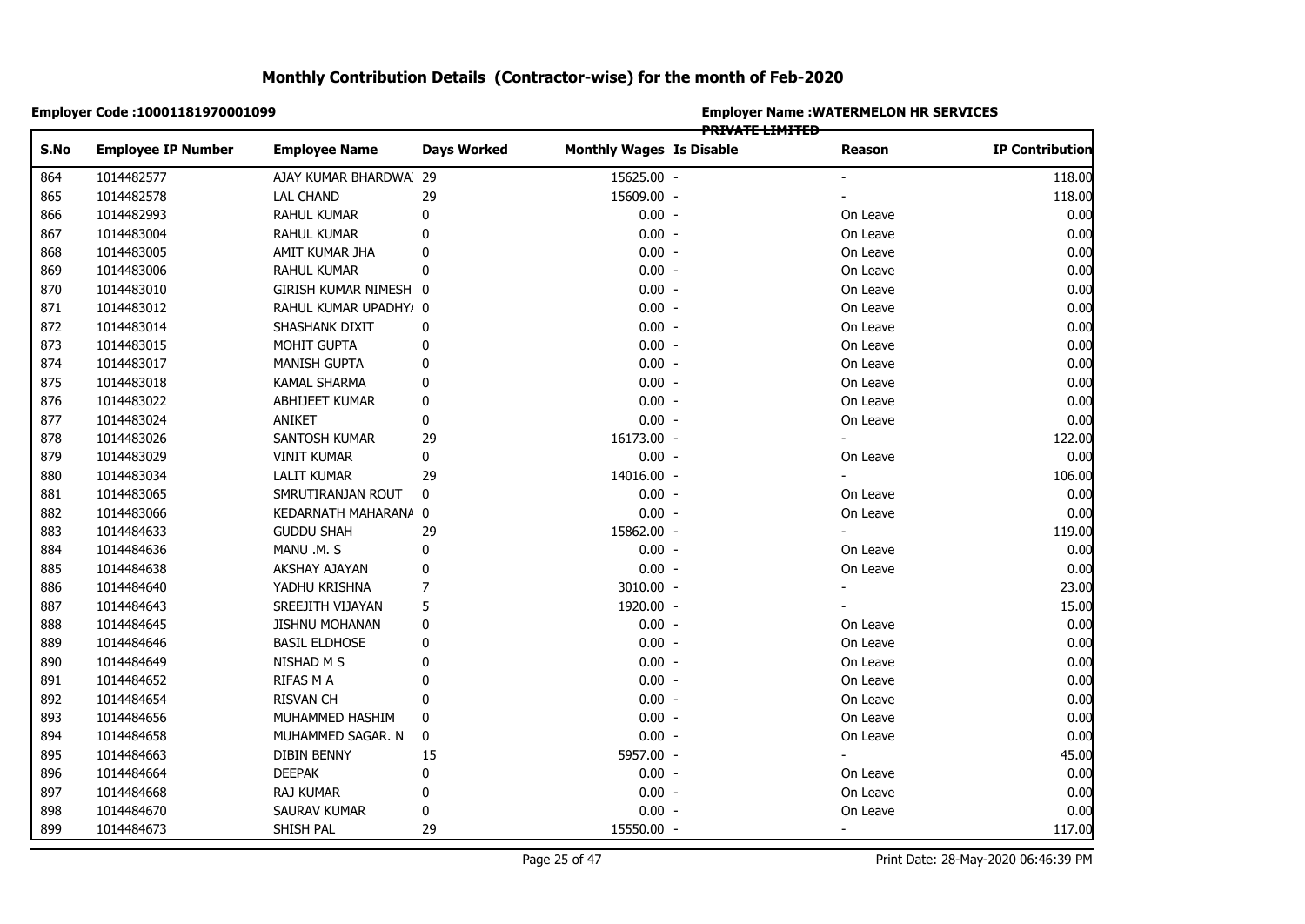|      | Employer Code: 10001181970001099 |                                |                    | <b>Employer Name: WATERMELON HR SERVICES</b> |                        |                          |                        |  |  |
|------|----------------------------------|--------------------------------|--------------------|----------------------------------------------|------------------------|--------------------------|------------------------|--|--|
| S.No | <b>Employee IP Number</b>        | <b>Employee Name</b>           | <b>Days Worked</b> | <b>Monthly Wages Is Disable</b>              | <b>PRIVATE LIMITED</b> | Reason                   | <b>IP Contribution</b> |  |  |
|      |                                  |                                |                    |                                              |                        |                          |                        |  |  |
| 900  | 1014484675                       | ARUN KUMAR                     | 0                  | $0.00 -$                                     |                        | On Leave                 | 0.00                   |  |  |
| 901  | 1014484677                       | <b>VIKAS VERMA</b>             | 0                  | $0.00 -$                                     |                        | On Leave                 | 0.00                   |  |  |
| 902  | 1014484679                       | SANDEEP THAKUR                 | 0                  | $0.00 -$                                     |                        | On Leave                 | 0.00                   |  |  |
| 903  | 1014484682                       | DHARMENDRA KUMAR               | 0                  | $0.00 -$                                     |                        | On Leave                 | 0.00                   |  |  |
| 904  | 1014484684                       | <b>RAKIB</b>                   | 0                  | $0.00 -$                                     |                        | On Leave                 | 0.00                   |  |  |
| 905  | 1014484685                       | KAUSHLENDER KUMAR              | 0                  | $0.00 -$                                     |                        | On Leave                 | 0.00                   |  |  |
| 906  | 1014484686                       | <b>KRISHN CHAND</b>            | 0                  | $0.00 -$                                     |                        | On Leave                 | 0.00                   |  |  |
| 907  | 1014485010                       | <b>BHAIRA RAM</b>              | 0                  | $0.00 -$                                     |                        | On Leave                 | 0.00                   |  |  |
| 908  | 1014485015                       | <b>CHIMAN LAL</b>              | 3                  | 1081.00 -                                    |                        | ÷.                       | 9.00                   |  |  |
| 909  | 1014485018                       | DHARMENDRA SHRIVAS 0           |                    | $0.00 -$                                     |                        | On Leave                 | 0.00                   |  |  |
| 910  | 1014485024                       | <b>KRISHAN SINGH</b>           | 29                 | 12774.00 -                                   |                        | $\overline{\phantom{0}}$ | 96.00                  |  |  |
| 911  | 1014485026                       | <b>BALWANT SINGH</b>           | 0                  | $0.00 -$                                     |                        | On Leave                 | 0.00                   |  |  |
| 912  | 1014485029                       | RAHUL KUMAR BAIRWA 26          |                    | 10021.00 -                                   |                        | $\overline{\phantom{0}}$ | 76.00                  |  |  |
| 913  | 1014485032                       | KARAN SINGH DEV                | 28                 | 10793.00 -                                   |                        |                          | 81.00                  |  |  |
| 914  | 1014485035                       | PREM SINGH                     | 0                  | $0.00 -$                                     |                        | On Leave                 | 0.00                   |  |  |
| 915  | 1014485036                       | PAWAN KUMAR                    | 0                  | $0.00 -$                                     |                        | On Leave                 | 0.00                   |  |  |
| 916  | 1014485038                       | <b>RAN SINGH</b>               | 26                 | 10021.00 -                                   |                        |                          | 76.00                  |  |  |
| 917  | 1014485040                       | <b>RAHUL</b>                   | 0                  | $0.00 -$                                     |                        | On Leave                 | 0.00                   |  |  |
| 918  | 1014485041                       | <b>RISHPAL</b>                 | 0                  | $0.00 -$                                     |                        | On Leave                 | 0.00                   |  |  |
| 919  | 1014485047                       | <b>INDERPAL</b>                | 29                 | 12378.00 -                                   |                        |                          | 93.00                  |  |  |
| 920  | 1014486457                       | <b>GAUTAM SINGH CHAUH</b> , 12 |                    | 6329.00 -                                    |                        |                          | 48.00                  |  |  |
| 921  | 1014486464                       | RAVENDRA SINGH                 | 0                  | $0.00 -$                                     |                        | On Leave                 | 0.00                   |  |  |
| 922  | 1014486465                       | <b>UMAR HANIF</b>              | 29                 | 15296.00 -                                   |                        |                          | 115.00                 |  |  |
| 923  | 1014487279                       | ANJALI VAID                    | 0                  | $0.00 -$                                     |                        | On Leave                 | 0.00                   |  |  |
| 924  | 1014488203                       | SHARPDEO KUMAR                 | 0                  | $0.00 -$                                     |                        | On Leave                 | 0.00                   |  |  |
| 925  | 1014489288                       | VAKA LEELA PRASAD              | 27                 | 18762.00 -                                   |                        |                          | 141.00                 |  |  |
| 926  | 1014489292                       | YALAKALA NAGA RAJU             | 16                 | 11119.00 -                                   |                        |                          | 84.00                  |  |  |
| 927  | 1014489294                       | SAMBA RAO SATYA MAN 29         |                    | 20152.00 -                                   |                        |                          | 152.00                 |  |  |
| 928  | 1014489296                       | SHAIK KAHLEEL                  | 0                  | $0.00 -$                                     |                        | On Leave                 | 0.00                   |  |  |
| 929  | 1014489299                       | JODDUMAHANTHI S SAR 0          |                    | $0.00 -$                                     |                        | On Leave                 | 0.00                   |  |  |
| 930  | 1014489308                       | SUBHAM KUMAR                   | 0                  | $0.00 -$                                     |                        | On Leave                 | 0.00                   |  |  |
| 931  | 1014489310                       | RAHUL KUMAR                    | 0                  | $0.00 -$                                     |                        | On Leave                 | 0.00                   |  |  |
| 932  | 1014489311                       | SUMIT KUMAR SINGH              | 0                  | $0.00 -$                                     |                        | On Leave                 | 0.00                   |  |  |
| 933  | 1014489313                       | RAHUL KUMAR                    | 29                 | 20454.00 -                                   |                        |                          | 154.00                 |  |  |
| 934  | 1014489316                       | AMIT KUMAR JHA                 | 0                  | $0.00 -$                                     |                        | On Leave                 | 0.00                   |  |  |
| 935  | 1014489318                       | <b>RAHUL KUMAR</b>             | $\mathbf 0$        | $0.00 -$                                     |                        | On Leave                 | 0.00                   |  |  |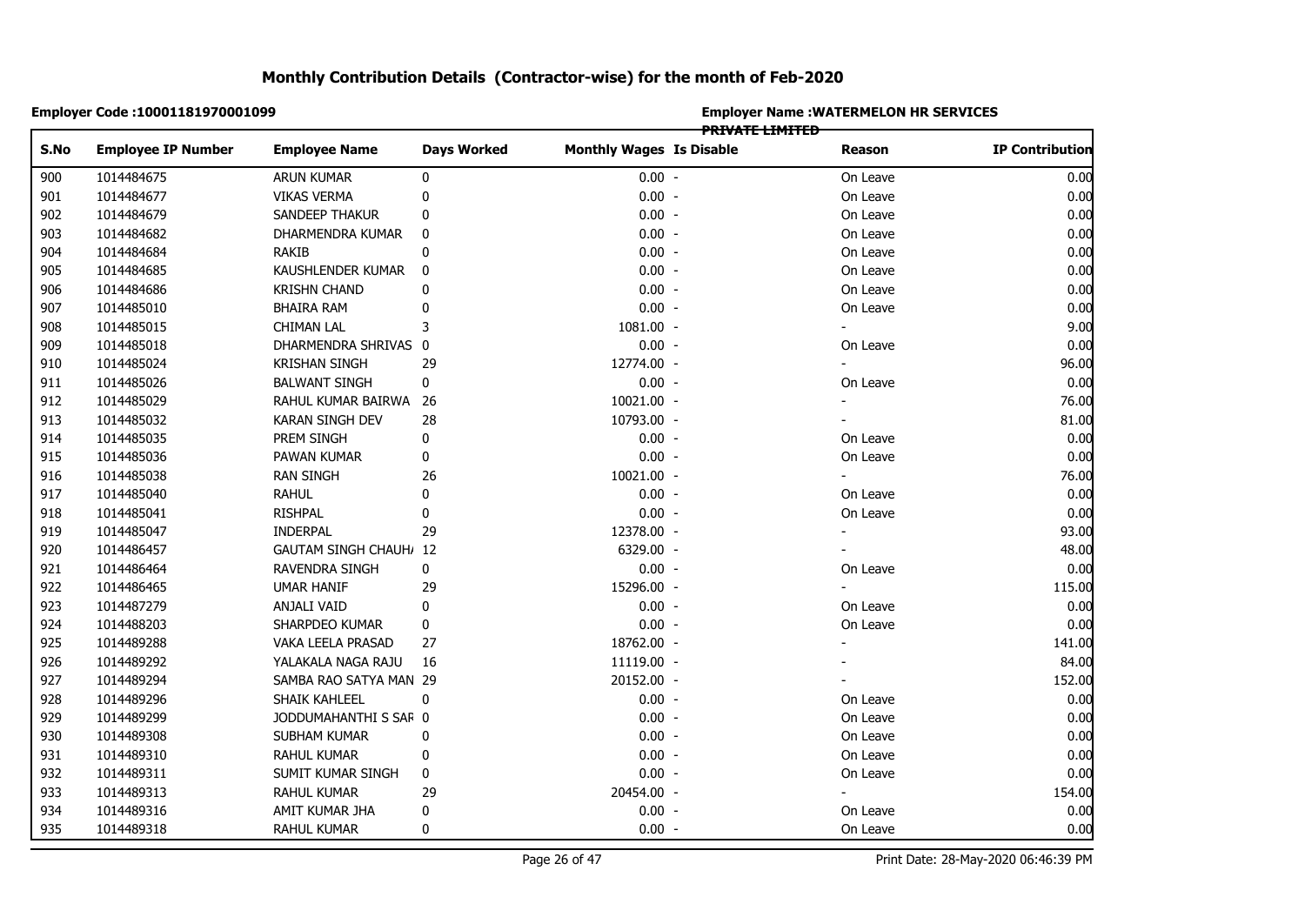|      | Employer Code: 10001181970001099 |                        |                    | <b>Employer Name: WATERMELON HR SERVICES</b><br>PRIVATE LIMITED |  |                          |                        |  |  |
|------|----------------------------------|------------------------|--------------------|-----------------------------------------------------------------|--|--------------------------|------------------------|--|--|
| S.No | <b>Employee IP Number</b>        | <b>Employee Name</b>   | <b>Days Worked</b> | <b>Monthly Wages Is Disable</b>                                 |  | Reason                   | <b>IP Contribution</b> |  |  |
| 936  | 1014489321                       | GIRISH KUMAR NIMESH 0  |                    | $0.00 -$                                                        |  | On Leave                 | 0.00                   |  |  |
| 937  | 1014489324                       | RAHUL KUMAR UPADHY/ 24 |                    | 16138.00 -                                                      |  | $\blacksquare$           | 122.00                 |  |  |
| 938  | 1014489326                       | MOHIT GUPTA            | 0                  | $0.00 -$                                                        |  | On Leave                 | 0.00                   |  |  |
| 939  | 1014489327                       | <b>MANISH GUPTA</b>    | 0                  | $0.00 -$                                                        |  | On Leave                 | 0.00                   |  |  |
| 940  | 1014489329                       | KAMAL SHARMA           | 0                  | $0.00 -$                                                        |  | On Leave                 | 0.00                   |  |  |
| 941  | 1014489333                       | ANIKET                 | 0                  | $0.00 -$                                                        |  | On Leave                 | 0.00                   |  |  |
| 942  | 1014489337                       | DHEERAJ SINGH          | 29                 | 19950.00 -                                                      |  |                          | 150.00                 |  |  |
| 943  | 1014489342                       | AJAY                   | 29                 | 19499.00 -                                                      |  |                          | 147.00                 |  |  |
| 944  | 1014489345                       | SHASHANK DIXIT         | 29                 | 20454.00 -                                                      |  |                          | 154.00                 |  |  |
| 945  | 1014489385                       | RAJMOHAN SHARMA        | 0                  | $0.00 -$                                                        |  | On Leave                 | 0.00                   |  |  |
| 946  | 1014489387                       | PRAJAPATI NAGINBHAI    | 0                  | $0.00 -$                                                        |  | On Leave                 | 0.00                   |  |  |
| 947  | 1014489407                       | ABHIJEET KUMAR         | 29                 | 19499.00 -                                                      |  | $\overline{\phantom{0}}$ | 147.00                 |  |  |
| 948  | 1014489410                       | <b>VARUN SHARMA</b>    | 29                 | 20454.00 -                                                      |  |                          | 154.00                 |  |  |
| 949  | 1014489413                       | AJAY KHAN              | 0                  | $0.00 -$                                                        |  | On Leave                 | 0.00                   |  |  |
| 950  | 1014489415                       | SANDEEP KUMAR          | 0                  | $0.00 -$                                                        |  | On Leave                 | 0.00                   |  |  |
| 951  | 1014489416                       | JOGINDER SINGH         | 0                  | $0.00 -$                                                        |  | On Leave                 | 0.00                   |  |  |
| 952  | 1014489424                       | <b>KULDEEP</b>         | 0                  | $0.00 -$                                                        |  | On Leave                 | 0.00                   |  |  |
| 953  | 1014489425                       | SATENDRA KUMAR         | 29                 | 19950.00 -                                                      |  |                          | 150.00                 |  |  |
| 954  | 1014489426                       | <b>NABEEL HASAN</b>    | 29                 | 19499.00 -                                                      |  |                          | 147.00                 |  |  |
| 955  | 1014489428                       | <b>TARIK AHMAD</b>     | 29                 | 19499.00 -                                                      |  |                          | 147.00                 |  |  |
| 956  | 1014489429                       | <b>UPENDER</b>         | 0                  | $0.00 -$                                                        |  | On Leave                 | 0.00                   |  |  |
| 957  | 1014489430                       | <b>BAJRANG KUMAR</b>   | 0                  | $0.00 -$                                                        |  | On Leave                 | 0.00                   |  |  |
| 958  | 1014489431                       | SATENDRA SINGH RAJPI 0 |                    | $0.00 -$                                                        |  | On Leave                 | 0.00                   |  |  |
| 959  | 1014489432                       | LOVELY KUKREJA         | 0                  | $0.00 -$                                                        |  | On Leave                 | 0.00                   |  |  |
| 960  | 1014489433                       | <b>DEEPAK</b>          | 0                  | $0.00 -$                                                        |  | On Leave                 | 0.00                   |  |  |
| 961  | 1014489435                       | RAVI KUMAR             | $\mathbf{0}$       | $0.00 -$                                                        |  | On Leave                 | 0.00                   |  |  |
| 962  | 1014489436                       | <b>SUNIL</b>           | 0                  | $0.00 -$                                                        |  | On Leave                 | 0.00                   |  |  |
| 963  | 1014489437                       | SHUBHAM KUMAR          | $\mathbf{0}$       | $0.00 -$                                                        |  | On Leave                 | 0.00                   |  |  |
| 964  | 1014489439                       | SUNIL KUMAR            | $\mathbf{0}$       | $0.00 -$                                                        |  | On Leave                 | 0.00                   |  |  |
| 965  | 1014489440                       | MASOOD RAZA            | 0                  | $0.00 -$                                                        |  | On Leave                 | 0.00                   |  |  |
| 966  | 1014489441                       | <b>KUMAR SANJEEV</b>   | 0                  | $0.00 -$                                                        |  | On Leave                 | 0.00                   |  |  |
| 967  | 1014489442                       | VIMAL KUMAR TRIVEDI    | 0                  | $0.00 -$                                                        |  | On Leave                 | 0.00                   |  |  |
| 968  | 1014489443                       | RAUSHAN KUMAR          | 0                  | $0.00 -$                                                        |  | On Leave                 | 0.00                   |  |  |
| 969  | 1014489445                       | <b>NEM SINGH</b>       | 0                  | $0.00 -$                                                        |  | On Leave                 | 0.00                   |  |  |
| 970  | 1014489446                       | MOHD SAIYAD            | $\mathbf{0}$       | $0.00 -$                                                        |  | On Leave                 | 0.00                   |  |  |
| 971  | 1014489447                       | RAVINDRA KUMAR VISH 0  |                    | $0.00 -$                                                        |  | On Leave                 | 0.00                   |  |  |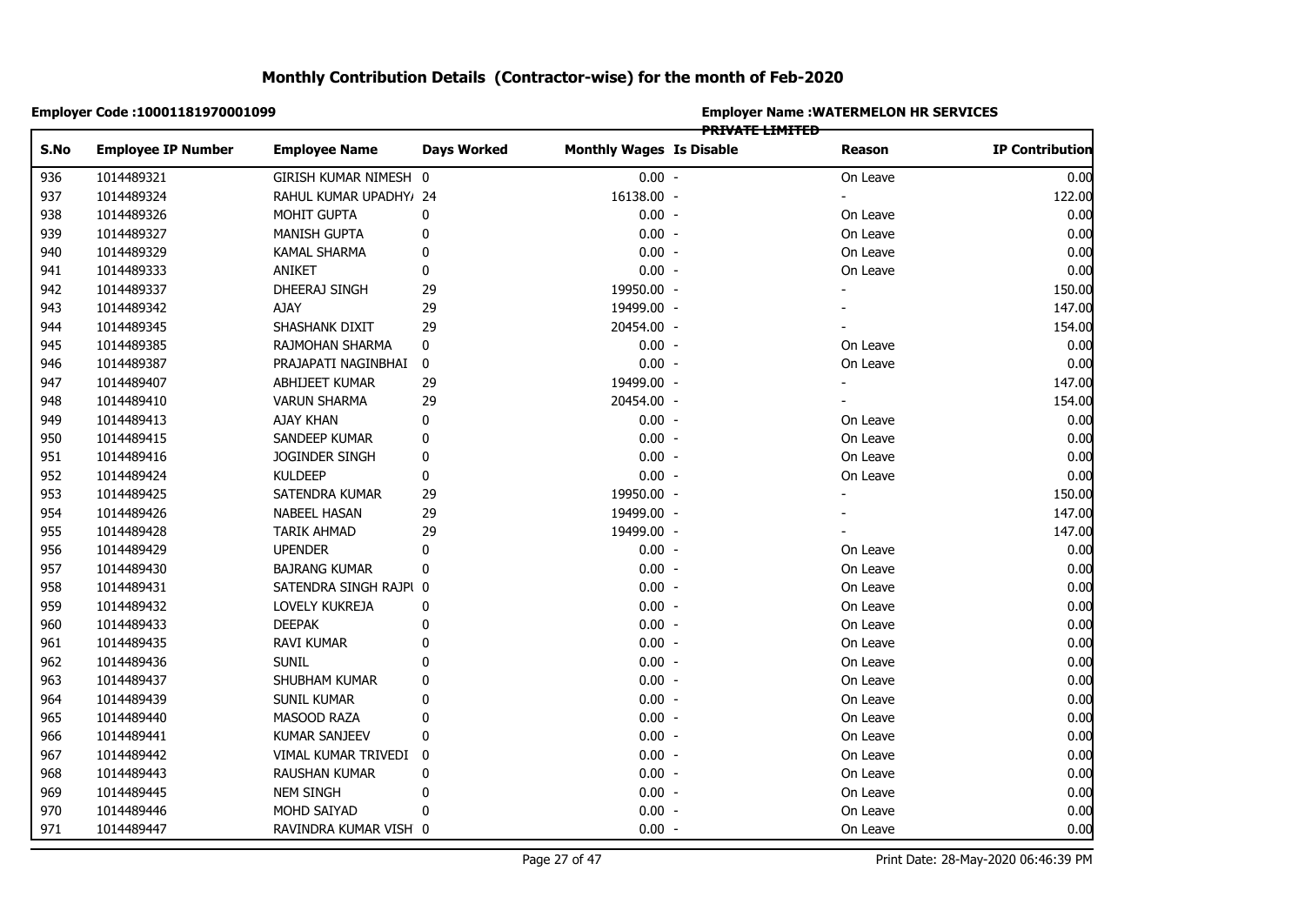|                | Employer Code: 10001181970001099 |                         |                    | <b>Employer Name: WATERMELON HR SERVICES</b><br>PRIVATE LIMITED |  |          |                        |  |  |
|----------------|----------------------------------|-------------------------|--------------------|-----------------------------------------------------------------|--|----------|------------------------|--|--|
| S.No           | <b>Employee IP Number</b>        | <b>Employee Name</b>    | <b>Days Worked</b> | <b>Monthly Wages Is Disable</b>                                 |  | Reason   | <b>IP Contribution</b> |  |  |
| 972            | 1014489448                       | JITENDER KUMAR          | 0                  | $0.00 -$                                                        |  | On Leave | 0.00                   |  |  |
| 973            | 1014489449                       | KULPREET SINGH          | 0                  | $0.00 -$                                                        |  | On Leave | 0.00                   |  |  |
| 974            | 1014489451                       | PUSHPENDER SINGH CH 0   |                    | $0.00 -$                                                        |  | On Leave | 0.00                   |  |  |
| 975            | 1014489453                       | MOHIT NAGAR             | 0                  | $0.00 -$                                                        |  | On Leave | 0.00                   |  |  |
| 976            | 1014489455                       | <b>BHUPENDER SHARMA</b> | 29                 | 19950.00 -                                                      |  |          | 150.00                 |  |  |
| 977            | 1014489457                       | MD IMROZ HASSAN         | 0                  | $0.00 -$                                                        |  | On Leave | 0.00                   |  |  |
|                | 1014489458                       | PAWAN KUMAR MANDAL 0    |                    | $0.00 -$                                                        |  | On Leave | 0.00                   |  |  |
| 978<br>979     | 1014489526                       | ROHIT JATWA             | 28                 | 18296.00 -                                                      |  | ÷.       | 138.00                 |  |  |
|                | 1014489528                       | RAJKUMAR DUBEY          | 0                  | $0.00 -$                                                        |  | On Leave | 0.00                   |  |  |
|                | 1014489530                       | SMRUTIRANJAN ROUT       | 0                  | $0.00 -$                                                        |  | On Leave | 0.00                   |  |  |
|                | 1014489532                       | KEDARNATH MAHARANA 0    |                    | $0.00 -$                                                        |  | On Leave | 0.00                   |  |  |
|                | 1014489699                       | AMIT KUMAR              | 0                  | $0.00 -$                                                        |  | On Leave | 0.00                   |  |  |
|                | 1014489706                       | WAHEGURUPAL SINGH       | 29                 | 18720.00 -                                                      |  |          | 141.00                 |  |  |
|                | 1014489709                       | MAYANK SINGH            | 29                 | 19933.00 -                                                      |  |          | 150.00                 |  |  |
|                | 1014489710                       | VITTAADI ARJUN REDD\ 29 |                    | 15103.00 -                                                      |  |          | 114.00                 |  |  |
|                | 1014489714                       | <b>RAHUL</b>            | 0                  | $0.00 -$                                                        |  | On Leave | 0.00                   |  |  |
|                | 1014489715                       | PANUGANTI VENKATESH 0   |                    | $0.00 -$                                                        |  | On Leave | 0.00                   |  |  |
|                | 1014489725                       | Y SHIVA KUMAR           | 0                  | $0.00 -$                                                        |  | On Leave | 0.00                   |  |  |
|                | 1014489727                       | ENABONIA SNADEEP KU 0   |                    | $0.00 -$                                                        |  | On Leave | 0.00                   |  |  |
|                | 1014489730                       | VADLAKONDA SHIVA KU 0   |                    | $0.00 -$                                                        |  | On Leave | 0.00                   |  |  |
|                | 1014489732                       | <b>BESTA.AKHIL</b>      | 0                  | $0.00 -$                                                        |  | On Leave | 0.00                   |  |  |
|                | 1014489736                       | SHUBHAM KUMAR SONI 0    |                    | $0.00 -$                                                        |  | On Leave | 0.00                   |  |  |
|                | 1014489744                       | MOHAMMED SOHAIL         | 29                 | 15043.00 -                                                      |  |          | 113.00                 |  |  |
|                | 1014489747                       | AVUTHALA SAI KUMAR \ 0  |                    | $0.00 -$                                                        |  | On Leave | 0.00                   |  |  |
|                | 1014489750                       | AVUTHALA SAI KUMAR \ 0  |                    | $0.00 -$                                                        |  | On Leave | 0.00                   |  |  |
|                | 1014490706                       | <b>BALWANT SINGH</b>    | 0                  | $0.00 -$                                                        |  | On Leave | 0.00                   |  |  |
|                | 1014490708                       | BHAIRA RAM              | 0                  | $0.00 -$                                                        |  | On Leave | 0.00                   |  |  |
|                | 1014490710                       | <b>CHIMAN LAL</b>       | 0                  | $0.00 -$                                                        |  | On Leave | 0.00                   |  |  |
|                | 1014490712                       | DHARMENDRA SHRIVAS 0    |                    | $0.00 -$                                                        |  | On Leave | 0.00                   |  |  |
|                | 1014490713                       | KARAN SINGH DEV         | 0                  | $0.00 -$                                                        |  | On Leave | 0.00                   |  |  |
|                | 1014490715                       | PAWAN KUMAR             | 0                  | $0.00 -$                                                        |  | On Leave | 0.00                   |  |  |
| 1,002          | 1014490716                       | PREM SINGH              | 0                  | $0.00 -$                                                        |  | On Leave | 0.00                   |  |  |
| 1,003<br>1,004 | 1014490717                       | RAHUL KUMAR BAIRWA 0    |                    | $0.00 -$                                                        |  | On Leave | 0.00                   |  |  |
| 1,005          | 1014490719                       | <b>RAHUL</b>            | 0                  | $0.00 -$                                                        |  | On Leave | 0.00                   |  |  |
| 1,006          | 1014490720                       | <b>RANSINGH</b>         | 0                  | $0.00 -$                                                        |  | On Leave | 0.00                   |  |  |
| 1,007          | 1014490721                       | <b>RISHPAL</b>          | $\mathbf{0}$       | $0.00 -$                                                        |  | On Leave | 0.00                   |  |  |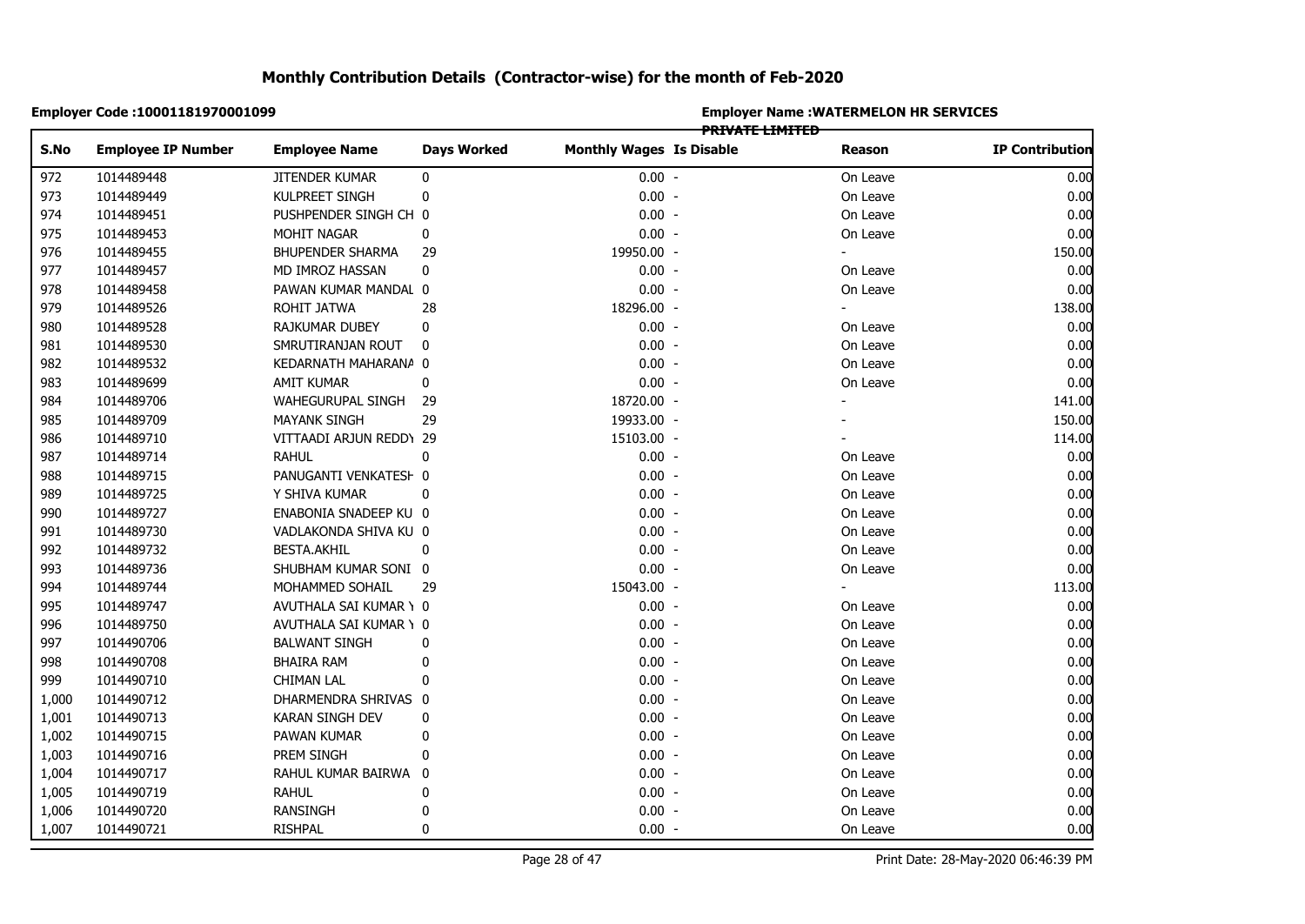|       | Employer Code: 10001181970001099 |                         |                    | <b>Employer Name: WATERMELON HR SERVICES</b><br>PRIVATE LIMITED |  |          |                        |  |  |  |
|-------|----------------------------------|-------------------------|--------------------|-----------------------------------------------------------------|--|----------|------------------------|--|--|--|
| S.No  | <b>Employee IP Number</b>        | <b>Employee Name</b>    | <b>Days Worked</b> | <b>Monthly Wages Is Disable</b>                                 |  | Reason   | <b>IP Contribution</b> |  |  |  |
| 1,008 | 1014491873                       | CHHOTU KUMARA           | 29                 | 10989.00 -                                                      |  |          | 83.00                  |  |  |  |
| 1,009 | 1014491876                       | RAJEEV KUMAR            | 0                  | $0.00 -$                                                        |  | On Leave | 0.00                   |  |  |  |
| 1,010 | 1014491879                       | SUMIT KUMAR RAGHAV      | 0                  | $0.00 -$                                                        |  | On Leave | 0.00                   |  |  |  |
| 1,011 | 1014491880                       | PANKAJ DWIVEDI          | 0                  | $0.00 -$                                                        |  | On Leave | 0.00                   |  |  |  |
| 1,012 | 1014491883                       | <b>VIJAY BURMAN</b>     | 29                 | 17892.00 -                                                      |  |          | 135.00                 |  |  |  |
| 1,013 | 1014491884                       | <b>BADAL BARMAN</b>     | 29                 | 17812.00 -                                                      |  |          | 134.00                 |  |  |  |
| 1,014 | 1014491885                       | RAVINDRA PAL            | 29                 | 19950.00 -                                                      |  |          | 150.00                 |  |  |  |
| 1,015 | 1014491889                       | YADUNANDAN              | 29                 | 19950.00 -                                                      |  |          | 150.00                 |  |  |  |
| 1,016 | 1014491890                       | LAKSHYA PRAKASH         | 0                  | $0.00 -$                                                        |  | On Leave | 0.00                   |  |  |  |
| 1,017 | 1014491891                       | BHASKAR JHA             | 0                  | $0.00 -$                                                        |  | On Leave | 0.00                   |  |  |  |
| 1,018 | 1014491894                       | RAJEEV ROY              | 0                  | $0.00 -$                                                        |  | On Leave | 0.00                   |  |  |  |
| 1,019 | 1014491896                       | <b>JITENDRA</b>         | 0                  | $0.00 -$                                                        |  | On Leave | 0.00                   |  |  |  |
| 1,020 | 1014491899                       | JITENDRA KUMAR          | 0                  | $0.00 -$                                                        |  | On Leave | 0.00                   |  |  |  |
| 1,021 | 1014491902                       | <b>GOVIND GUPTA</b>     | 0                  | $0.00 -$                                                        |  | On Leave | 0.00                   |  |  |  |
| 1,022 | 1014491904                       | AKASH KUMAR             | 0                  | $0.00 -$                                                        |  | On Leave | 0.00                   |  |  |  |
| 1,023 | 1014491906                       | <b>KUNAL</b>            | 0                  | $0.00 -$                                                        |  | On Leave | 0.00                   |  |  |  |
| 1,024 | 1014491946                       | PARAG DILIP DAVE        | 0                  | $0.00 -$                                                        |  | On Leave | 0.00                   |  |  |  |
| 1,025 | 1014491948                       | <b>JADAV DHAVAL</b>     | 0                  | $0.00 -$                                                        |  | On Leave | 0.00                   |  |  |  |
| 1,026 | 1014491952                       | UMA SHANKAR BARIK       | 0                  | $0.00 -$                                                        |  | On Leave | 0.00                   |  |  |  |
| 1,027 | 1014491954                       | BALARAM PADHI           | 29                 | 21417.00 -                                                      |  | ÷,       | 161.00                 |  |  |  |
| 1,028 | 1014491956                       | <b>HIMAN PAL</b>        | 29                 | 13913.00 -                                                      |  |          | 105.00                 |  |  |  |
| 1,029 | 1014492075                       | <b>G KARTHIK</b>        | 0                  | $0.00 -$                                                        |  | On Leave | 0.00                   |  |  |  |
| 1,030 | 1014492079                       | AAKASH MARAIYA          | 29                 | 13734.00 -                                                      |  |          | 103.00                 |  |  |  |
| 1,031 | 1014492081                       | GOLLEPELLI KUMARASW 29  |                    | 13734.00 -                                                      |  |          | 103.00                 |  |  |  |
| 1,032 | 1014492083                       | MOGELIPAKA KUMARAS\ 25  |                    | 11952.00 -                                                      |  |          | 90.00                  |  |  |  |
| 1,033 | 1014492084                       | SANKATI SURESH          | 29                 | 15034.00 -                                                      |  |          | 113.00                 |  |  |  |
| 1,034 | 1014492086                       | ALWALA VAMSHI           | $\pmb{0}$          | $0.00 -$                                                        |  | On Leave | 0.00                   |  |  |  |
| 1,035 | 1014492087                       | KANCHANAPALLY RAJU ( 0  |                    | $0.00 -$                                                        |  | On Leave | 0.00                   |  |  |  |
| 1,036 | 1014492089                       | <b>G KUMAR GOUD</b>     | 0                  | $0.00 -$                                                        |  | On Leave | 0.00                   |  |  |  |
| 1,037 | 1014492091                       | AKSHAY MISHRA           | 0                  | $0.00 -$                                                        |  | On Leave | 0.00                   |  |  |  |
| 1,038 | 1014492092                       | MANDIYA PADMANO         | 0                  | $0.00 -$                                                        |  | On Leave | 0.00                   |  |  |  |
| 1,039 | 1014492094                       | SAI KIRAN G R A         | 29                 | 19058.00 -                                                      |  |          | 143.00                 |  |  |  |
| 1,040 | 1014492095                       | MOHD ARBAZ AMEER KH 0   |                    | $0.00 -$                                                        |  | On Leave | 0.00                   |  |  |  |
| 1,041 | 1014492767                       | MOHD AKHTAR HUSSAII 0   |                    | $0.00 -$                                                        |  | On Leave | 0.00                   |  |  |  |
| 1,042 | 1014492770                       | MUCHIMPULA SRIKANTI 0   |                    | $0.00 -$                                                        |  | On Leave | 0.00                   |  |  |  |
| 1,043 | 1014492771                       | <b>GANDASIRI SRAVAN</b> | $\mathbf 0$        | $0.00 -$                                                        |  | On Leave | 0.00                   |  |  |  |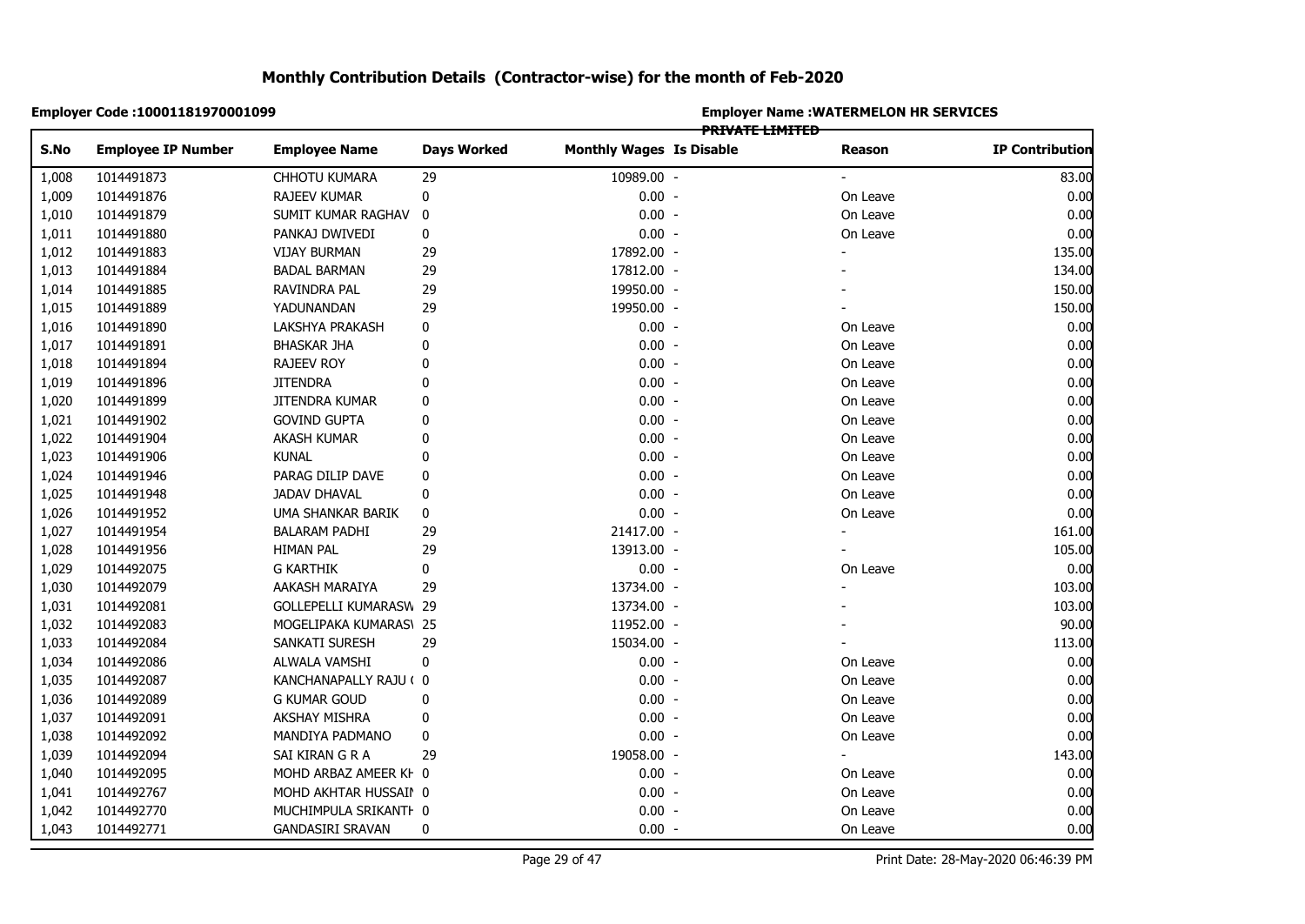|       | Employer Code: 10001181970001099 |                         |                    |                                 |                        | <b>Employer Name: WATERMELON HR SERVICES</b> |                        |
|-------|----------------------------------|-------------------------|--------------------|---------------------------------|------------------------|----------------------------------------------|------------------------|
| S.No  | <b>Employee IP Number</b>        | <b>Employee Name</b>    | <b>Days Worked</b> | <b>Monthly Wages Is Disable</b> | <b>PRIVATE LIMITED</b> | <b>Reason</b>                                | <b>IP Contribution</b> |
| 1,044 | 1014492772                       | GANKIDI JALENDER REC 0  |                    | $0.00 -$                        |                        | On Leave                                     | 0.00                   |
| 1,045 | 1014493087                       | BEZAWADA CHIRANJEE\ 0   |                    | $0.00 -$                        |                        | On Leave                                     | 0.00                   |
| 1,046 | 1014493088                       | PAPOLU SAI SANTOSH E 0  |                    | $0.00 -$                        |                        | On Leave                                     | 0.00                   |
| 1,047 | 1014493089                       | M ARJUN GOUD            | 0                  | $0.00 -$                        |                        | On Leave                                     | 0.00                   |
| 1,048 | 1014493090                       | RASTHAPURAM SHIVA K 0   |                    | $0.00 -$                        |                        | On Leave                                     | 0.00                   |
| 1,049 | 1014493091                       | KONAPURAM SRIPADH       | 0                  | $0.00 -$                        |                        | On Leave                                     | 0.00                   |
| 1,050 | 1014493658                       | MANASH GOHAIN           | 29                 | 26746.00 -                      |                        |                                              | 201.00                 |
| 1,051 | 1014493662                       | <b>NAVAL RAY</b>        | 29                 | 11680.00 -                      |                        |                                              | 88.00                  |
| 1,052 | 1014493664                       | <b>RAM RAJ</b>          | 0                  | $0.00 -$                        |                        | On Leave                                     | 0.00                   |
| 1,053 | 1014493669                       | SARFARAJ HUSEN          | 29                 | 20152.00 -                      |                        | $\blacksquare$                               | 152.00                 |
| 1,054 | 1014493671                       | <b>MOHAN</b>            | 29                 | 17712.00 -                      |                        |                                              | 133.00                 |
| 1,055 | 1014493673                       | PARDEEP KUMAR           | 0                  | $0.00 -$                        |                        | On Leave                                     | 0.00                   |
| 1,056 | 1014493674                       | <b>MAYANK SARASWAT</b>  | 0                  | $0.00 -$                        |                        | On Leave                                     | 0.00                   |
| 1,057 | 1014493679                       | <b>HORI LAL</b>         | 8                  | 3362.00 -                       |                        |                                              | 26.00                  |
| 1,058 | 1014493682                       | <b>BANDELA RAVI</b>     | 0                  | $0.00 -$                        |                        | On Leave                                     | 0.00                   |
| 1,059 | 1014495224                       | SHAIK MOHAMMED MUZ 29   |                    | 16800.00 -                      |                        |                                              | 126.00                 |
| 1,060 | 1014495225                       | NUTAKKI BHVANI SANK/ 29 |                    | 16800.00 -                      |                        |                                              | 126.00                 |
| 1,061 | 1014495226                       | SEELAM NAGA PRASANT 29  |                    | 16800.00 -                      |                        |                                              | 126.00                 |
| 1,062 | 1014495267                       | MATTA HEMANTH           | 29                 | 17947.00 -                      |                        |                                              | 135.00                 |
| 1,063 | 1014495769                       | HAIDER ALI              | 7                  | 3690.00 -                       |                        |                                              | 28.00                  |
| 1,064 | 1014495771                       | SHAHABUDIN ANSARI       | 0                  | $0.00 -$                        |                        | On Leave                                     | 0.00                   |
| 1,065 | 1014495773                       | AKASH                   | 29                 | 16341.00 -                      |                        |                                              | 123.00                 |
| 1,066 | 1014495775                       | ASHISH CHADDHA          | 0                  | $0.00 -$                        |                        | On Leave                                     | 0.00                   |
| 1,067 | 1014495777                       | <b>GURMEET SINGH</b>    | 0                  | $0.00 -$                        |                        | On Leave                                     | 0.00                   |
| 1,068 | 1014495778                       | <b>RAKESH</b>           | 0                  | $0.00 -$                        |                        | On Leave                                     | 0.00                   |
| 1,069 | 1014495780                       | MOHIT GUPTA             | 0                  | $0.00 -$                        |                        | On Leave                                     | 0.00                   |
| 1,070 | 1014495782                       | SALEEJ N                | 29                 | 11547.00 -                      |                        |                                              | 87.00                  |
| 1,071 | 1014495785                       | <b>MIDHUN T S</b>       | 29                 | 12464.00 -                      |                        |                                              | 94.00                  |
| 1,072 | 1014495788                       | ABHEESHNA ASHRAFNK 14   |                    | 5183.00 -                       |                        |                                              | 39.00                  |
| 1,073 | 1014495789                       | ANANTHU BABURAJ         | 0                  | $0.00 -$                        |                        | On Leave                                     | 0.00                   |
| 1,074 | 1014495791                       | YESUDAS THOMAS          | 6                  | 2457.00 -                       |                        |                                              | 19.00                  |
| 1,075 | 1014495792                       | MIDHUN K B              | 15                 | 5740.00 -                       |                        |                                              | 44.00                  |
| 1,076 | 1014495794                       | AMAL SANTHOSH           | 0                  | $0.00 -$                        |                        | On Leave                                     | 0.00                   |
| 1,077 | 1014495796                       | LINTO JOSEPH            | 29                 | 11684.00 -                      |                        |                                              | 88.00                  |
| 1,078 | 1014495798                       | KANTE GNANA PRASANN 29  |                    | 9390.00 -                       |                        |                                              | 71.00                  |
| 1,079 | 1014495800                       | AMAL P M                | 0                  | $0.00 -$                        |                        | On Leave                                     | 0.00                   |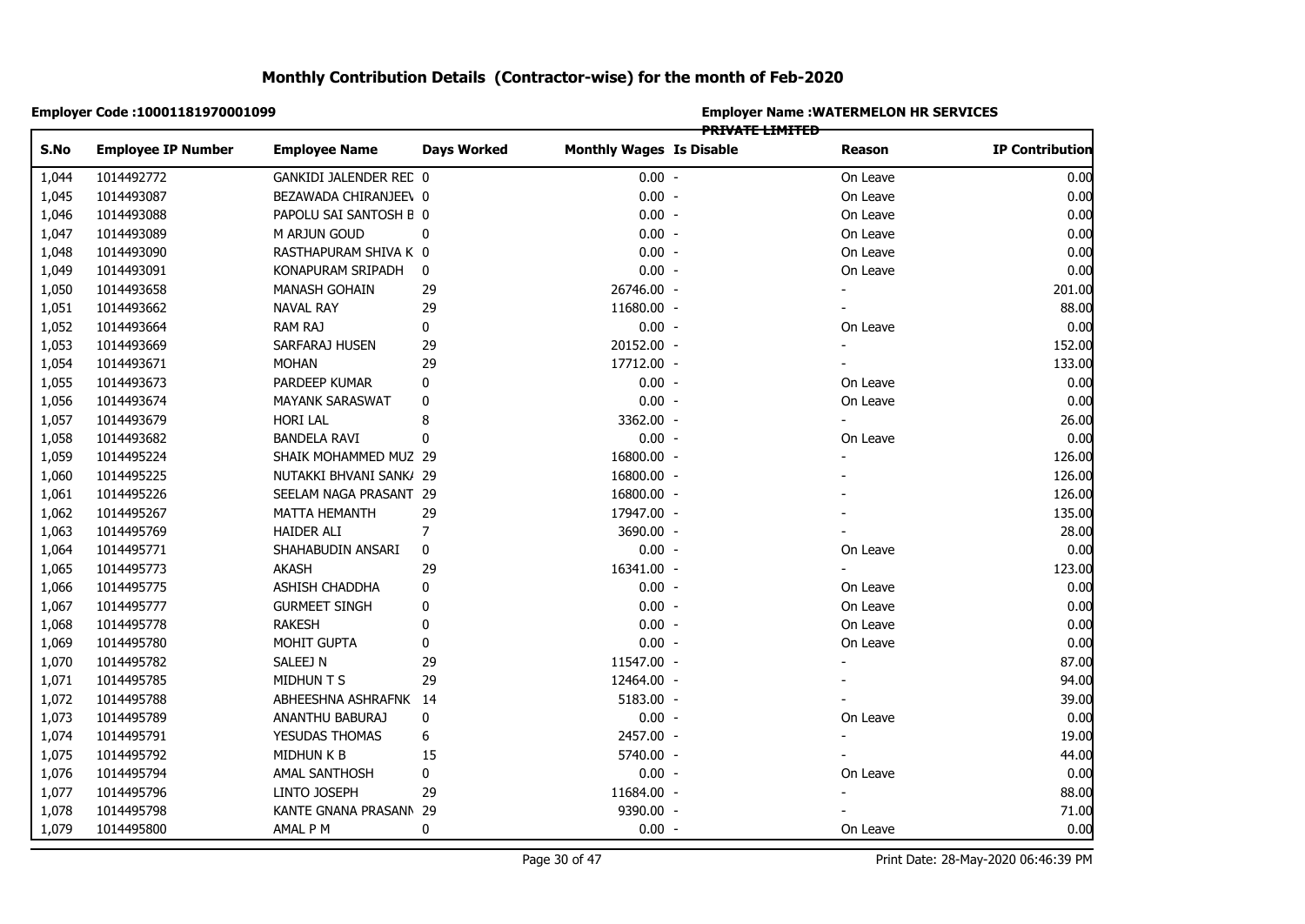|       | Employer Code: 10001181970001099 |                        |                    |                                 |                        | <b>Employer Name: WATERMELON HR SERVICES</b> |                        |
|-------|----------------------------------|------------------------|--------------------|---------------------------------|------------------------|----------------------------------------------|------------------------|
| S.No  | <b>Employee IP Number</b>        | <b>Employee Name</b>   | <b>Days Worked</b> | <b>Monthly Wages Is Disable</b> | <b>PRIVATE LIMITED</b> | Reason                                       | <b>IP Contribution</b> |
| 1,080 | 1014495802                       | ADALJITHP RAJEEV       | 0                  | $0.00 -$                        |                        | On Leave                                     | 0.00                   |
| 1,081 | 1014495804                       | ARUN GOPAL SV          | 0                  | $0.00 -$                        |                        | On Leave                                     | 0.00                   |
| 1,082 | 1014495953                       | <b>UTTAM KUMAR</b>     | 29                 | 11592.00 -                      |                        |                                              | 87.00                  |
| 1,083 | 1014495955                       | <b>MAJOR SINGH</b>     | 0                  | $0.00 -$                        |                        | On Leave                                     | 0.00                   |
| 1,084 | 1014495956                       | SUDARSHAN              | 0                  | $0.00 -$                        |                        | On Leave                                     | 0.00                   |
| 1,085 | 1014498172                       | NUNNA APPALARAJU       | 29                 | 18992.00 -                      |                        |                                              | 143.00                 |
| 1,086 | 1014498175                       | D V S N SUDHAKAR       | $\bf{0}$           | $0.00 -$                        |                        | On Leave                                     | 0.00                   |
| 1,087 | 1014498176                       | PRASANGI SANTOSH KU 29 |                    | 13276.00 -                      |                        |                                              | 100.00                 |
| 1,088 | 1014498181                       | <b>BIDYUT LAHON</b>    | 29                 | 20946.00 -                      |                        |                                              | 158.00                 |
| 1,089 | 1014498186                       | MANJIT KUMAR           | 0                  | $0.00 -$                        |                        | On Leave                                     | 0.00                   |
| 1,090 | 1014498188                       | MANJIT KUMAR           | 0                  | $0.00 -$                        |                        | On Leave                                     | 0.00                   |
| 1,091 | 1014498189                       | SUNNY KUMAR            | 29                 | 13204.00 -                      |                        | ٠                                            | 100.00                 |
| 1,092 | 1014498192                       | ANIL KUMAR             | 0                  | $0.00 -$                        |                        | On Leave                                     | 0.00                   |
| 1,093 | 1014498194                       | SANJAY KUMAR SAINI     | 29                 | 16581.00 -                      |                        |                                              | 125.00                 |
| 1,094 | 1014498196                       | RAMJEET KUMAR          | 0                  | $0.00 -$                        |                        | On Leave                                     | 0.00                   |
| 1,095 | 1014498199                       | MD SHAHNAWAZ ALAM      | 0                  | $0.00 -$                        |                        | On Leave                                     | 0.00                   |
| 1,096 | 1014498202                       | RAHUL KUMAR            | 0                  | $0.00 -$                        |                        | On Leave                                     | 0.00                   |
| 1,097 | 1014498203                       | RAVI KUMAR             | 0                  | $0.00 -$                        |                        | On Leave                                     | 0.00                   |
| 1,098 | 1014498205                       | RAVI RANJAN KUMAR      | 29                 | 13204.00 -                      |                        |                                              | 100.00                 |
| 1,099 | 1014498207                       | ABHISHEK KUMAR         | 29                 | 11188.00 -                      |                        |                                              | 84.00                  |
| 1,100 | 1014498208                       | PANKAJ KUMAR JHA       | 0                  | $0.00 -$                        |                        | On Leave                                     | 0.00                   |
| 1,101 | 1014498227                       | ASHISH RAJ             | 29                 | 13204.00 -                      |                        |                                              | 100.00                 |
| 1,102 | 1014498229                       | PRASHANT KUMAR         | 0                  | $0.00 -$                        |                        | On Leave                                     | 0.00                   |
| 1,103 | 1014498239                       | <b>DILPREET SINGH</b>  | 0                  | $0.00 -$                        |                        | On Leave                                     | 0.00                   |
| 1,104 | 1014498242                       | ROSHAN KUMAR GENDR 29  |                    | 11334.00 -                      |                        |                                              | 85.00                  |
| 1,105 | 1014498270                       | <b>SUNIL KUMAR</b>     | 29                 | 17712.00 -                      |                        |                                              | 133.00                 |
| 1,106 | 1014498272                       | UPENDER KUMAR          | 0                  | $0.00 -$                        |                        | On Leave                                     | 0.00                   |
| 1,107 | 1014498274                       | RAJESH KUMAR           | 0                  | $0.00 -$                        |                        | On Leave                                     | 0.00                   |
| 1,108 | 1014498275                       | PRAMOD KUMAR           | 0                  | $0.00 -$                        |                        | On Leave                                     | 0.00                   |
| 1,109 | 1014498278                       | SONU                   | 0                  | $0.00 -$                        |                        | On Leave                                     | 0.00                   |
| 1,110 | 1014498279                       | ANIL JAIN              | 0                  | $0.00 -$                        |                        | On Leave                                     | 0.00                   |
| 1,111 | 1014498280                       | <b>RAJAN PAL</b>       | 0                  | $0.00 -$                        |                        | On Leave                                     | 0.00                   |
| 1,112 | 1014498281                       | PRASHANT KUMAR SING 0  |                    | $0.00 -$                        |                        | On Leave                                     | 0.00                   |
| 1,113 | 1014498284                       | MOHD MURAD ALAM        | 0                  | $0.00 -$                        |                        | On Leave                                     | 0.00                   |
| 1,114 | 1014498285                       | <b>SUNIL</b>           | 0                  | $0.00 -$                        |                        | On Leave                                     | 0.00                   |
| 1,115 | 1014498286                       | SHUBHAM KUMAR          | 0                  | $0.00 -$                        |                        | On Leave                                     | 0.00                   |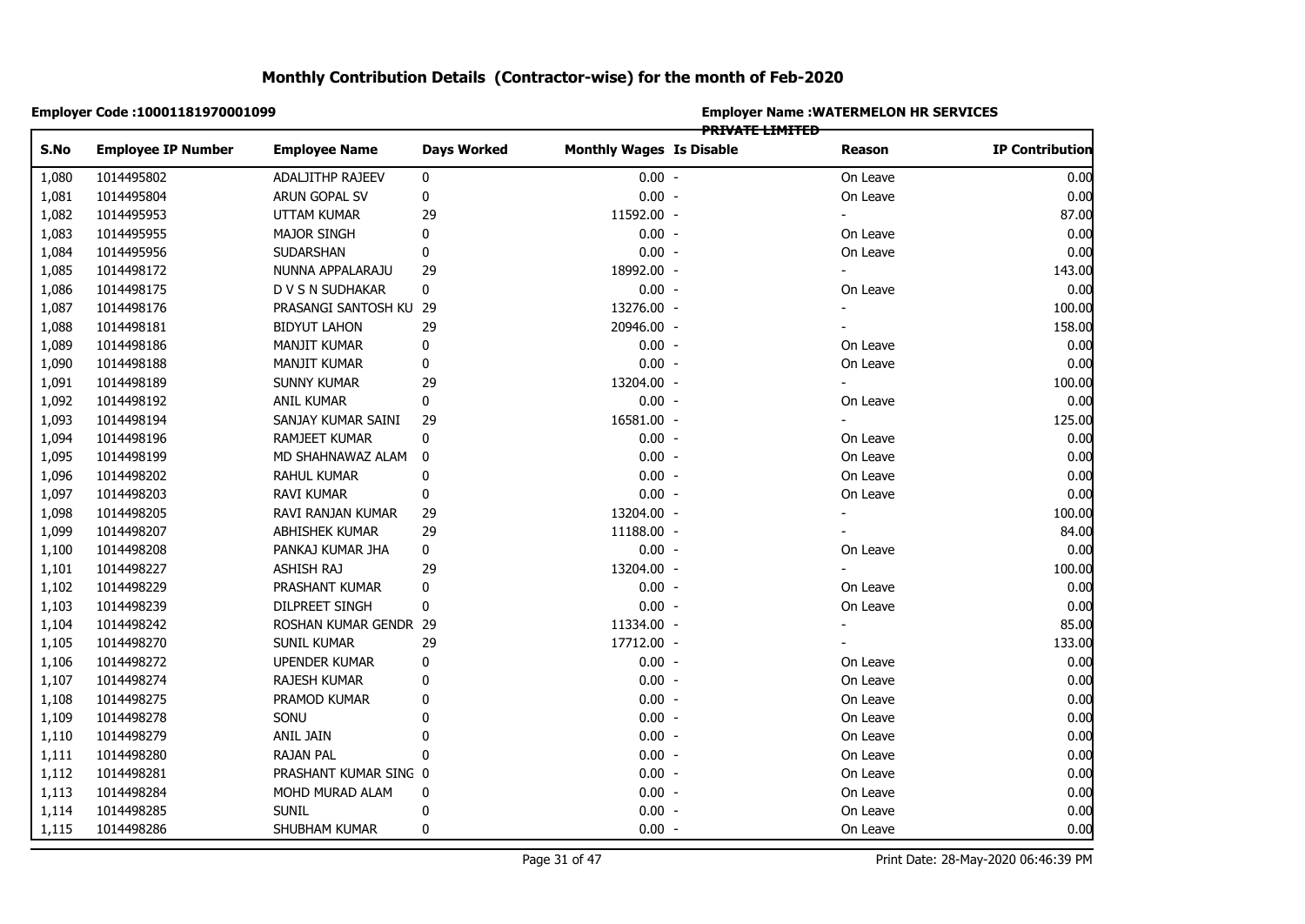|       | Employer Code: 10001181970001099 |                         |                    | <b>Employer Name: WATERMELON HR SERVICES</b><br>PRIVATE LIMITED |  |          |                        |  |  |
|-------|----------------------------------|-------------------------|--------------------|-----------------------------------------------------------------|--|----------|------------------------|--|--|
| S.No  | <b>Employee IP Number</b>        | <b>Employee Name</b>    | <b>Days Worked</b> | <b>Monthly Wages Is Disable</b>                                 |  | Reason   | <b>IP Contribution</b> |  |  |
| 1,116 | 1014498287                       | SATYENDRA KUMAR         | 23                 | 15823.00 -                                                      |  |          | 119.00                 |  |  |
| 1,117 | 1014498289                       | KRISHAN KUMAR THAKL 28  |                    | 20235.00 -                                                      |  |          | 152.00                 |  |  |
| 1,118 | 1014498293                       | ROHITRANJAN             | 0                  | $0.00 -$                                                        |  | On Leave | 0.00                   |  |  |
| 1,119 | 1014498294                       | NISHANT KUMAR           | 0                  | $0.00 -$                                                        |  | On Leave | 0.00                   |  |  |
| 1,120 | 1014498296                       | ROHIT RANJAN            | 0                  | $0.00 -$                                                        |  | On Leave | 0.00                   |  |  |
| 1,121 | 1014498300                       | <b>RAHUL</b>            | 0                  | $0.00 -$                                                        |  | On Leave | 0.00                   |  |  |
| 1,122 | 1014498304                       | ROSHAN KUMAR            | 0                  | $0.00 -$                                                        |  | On Leave | 0.00                   |  |  |
| 1,123 | 1014498305                       | HIMANSHU                | 0                  | $0.00 -$                                                        |  | On Leave | 0.00                   |  |  |
| 1,124 | 1014498307                       | VIRENDRA KUMAR GAUT 0   |                    | $0.00 -$                                                        |  | On Leave | 0.00                   |  |  |
| 1,125 | 1014498309                       | MUKESH KUMAR            | 0                  | $0.00 -$                                                        |  | On Leave | 0.00                   |  |  |
| 1,126 | 1014498310                       | <b>DEEPAK</b>           | 0                  | $0.00 -$                                                        |  | On Leave | 0.00                   |  |  |
| 1,127 | 1014498313                       | <b>DEEPAK</b>           | 29                 | 20958.00 -                                                      |  | ÷.       | 158.00                 |  |  |
| 1,128 | 1014498399                       | MUKESH KAPOOR           | 0                  | $0.00 -$                                                        |  | On Leave | 0.00                   |  |  |
| 1,129 | 1014498400                       | VISHAL TOMAR            | 0                  | $0.00 -$                                                        |  | On Leave | 0.00                   |  |  |
| 1,130 | 1014498402                       | <b>ANUPAM TOMAR</b>     | 0                  | $0.00 -$                                                        |  | On Leave | 0.00                   |  |  |
| 1,131 | 1014498404                       | DEVENDER SINGH          | 29                 | 19499.00 -                                                      |  |          | 147.00                 |  |  |
| 1,132 | 1014498405                       | <b>MALKEET KUMAR</b>    | 29                 | 19499.00 -                                                      |  |          | 147.00                 |  |  |
| 1,133 | 1014498406                       | SANYAM                  | 28                 | 19261.00 -                                                      |  |          | 145.00                 |  |  |
| 1,134 | 1014498408                       | KASHISH SEGHAL          | 0                  | $0.00 -$                                                        |  | On Leave | 0.00                   |  |  |
| 1,135 | 1014498410                       | JAIWINDER KUMAR         | 0                  | $0.00 -$                                                        |  | On Leave | 0.00                   |  |  |
| 1,136 | 1014498413                       | DEVANAND                | 0                  | $0.00 -$                                                        |  | On Leave | 0.00                   |  |  |
| 1,137 | 1014498415                       | honey                   | 29                 | 20958.00 -                                                      |  |          | 158.00                 |  |  |
| 1,138 | 1014498418                       | SARVAIYA JAYESHBHAI 29  |                    | 11231.00 -                                                      |  |          | 85.00                  |  |  |
| 1,139 | 1014498419                       | ZAMPADIYA JAYSUKHA \ 17 |                    | 6584.00 -                                                       |  |          | 50.00                  |  |  |
| 1,140 | 1014498420                       | KAMLESH KUMAR           | 0                  | $0.00 -$                                                        |  | On Leave | 0.00                   |  |  |
| 1,141 | 1014498421                       | TADVI ASHOKBHAI         | 0                  | $0.00 -$                                                        |  | On Leave | 0.00                   |  |  |
| 1,142 | 1014498424                       | PRAVEEN KUMAR           | 0                  | $0.00 -$                                                        |  | On Leave | 0.00                   |  |  |
| 1,143 | 1014498471                       | SUNJEET SINGH SARNA 0   |                    | $0.00 -$                                                        |  | On Leave | 0.00                   |  |  |
| 1,144 | 1014498475                       | NAND KISHOR MAHTO       | 29                 | 17560.00 -                                                      |  |          | 132.00                 |  |  |
| 1,145 | 1014498682                       | MOHD FAIZAN             | 29                 | 10000.00 -                                                      |  |          | 75.00                  |  |  |
| 1,146 | 1014499537                       | SHIVKANT PATEL          | 0                  | $0.00 -$                                                        |  | On Leave | 0.00                   |  |  |
| 1,147 | 1014499539                       | KUNAL JOSHI             | 29                 | 20076.00 -                                                      |  | ۰        | 151.00                 |  |  |
| 1,148 | 1014499540                       | <b>BHAVESH BHOR</b>     | 29                 | 20076.00 -                                                      |  |          | 151.00                 |  |  |
| 1,149 | 1014499542                       | AMAR SHIVHARE           | 29                 | 16514.00 -                                                      |  |          | 124.00                 |  |  |
| 1,150 | 1014499544                       | MANOJ MUJAWADYIA        | 0                  | $0.00 -$                                                        |  | On Leave | 0.00                   |  |  |
| 1,151 | 1014499545                       | <b>CHETAN PRAJAPATI</b> | 0                  | $0.00 -$                                                        |  | On Leave | 0.00                   |  |  |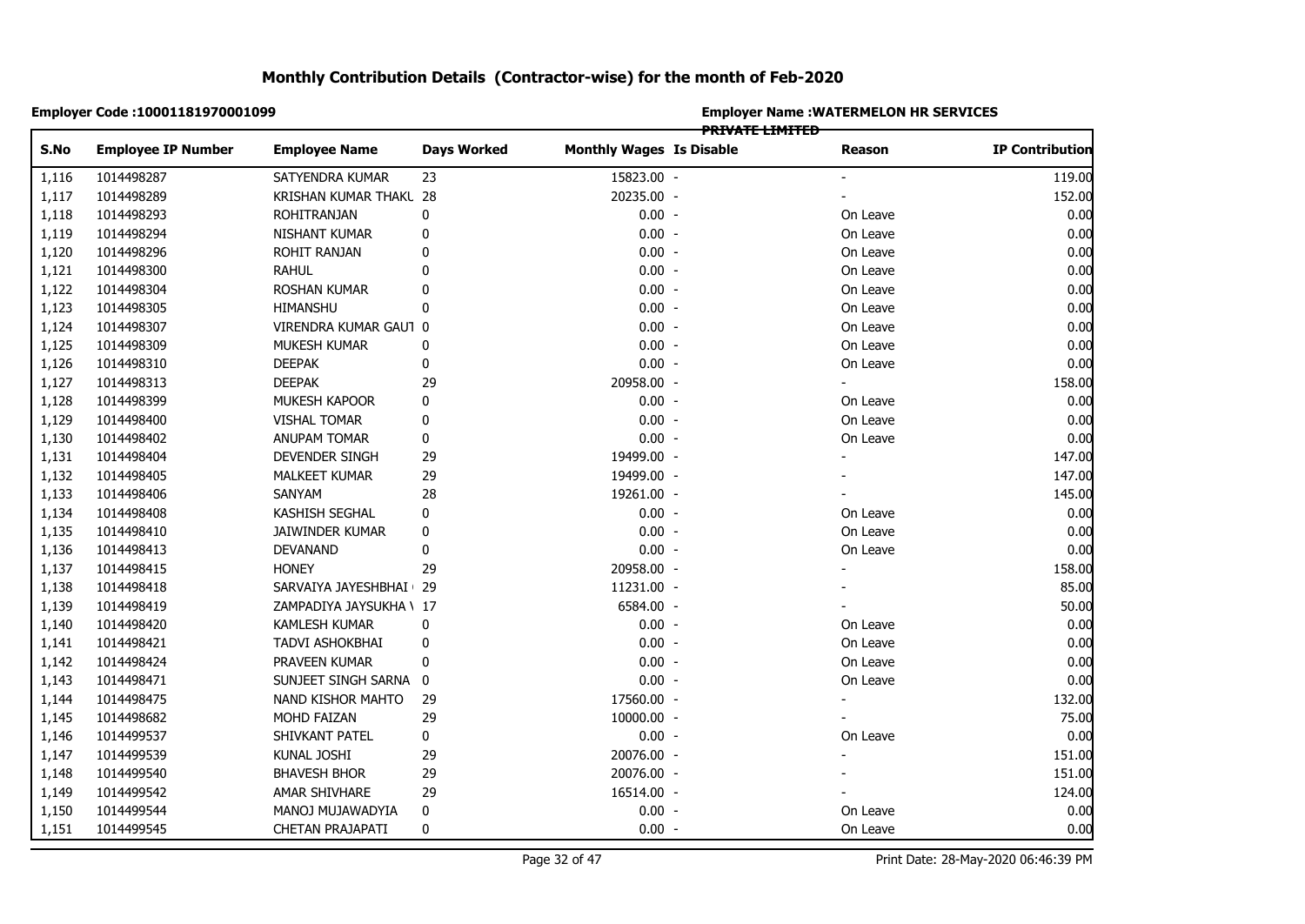|                | Employer Code : 10001181970001099 |                        |                    | <b>Employer Name : WATERMELON HR SERVICES</b><br><b>PRIVATE LIMITED</b> |  |                |                        |  |  |
|----------------|-----------------------------------|------------------------|--------------------|-------------------------------------------------------------------------|--|----------------|------------------------|--|--|
| S.No           | <b>Employee IP Number</b>         | <b>Employee Name</b>   | <b>Days Worked</b> | <b>Monthly Wages Is Disable</b>                                         |  | Reason         | <b>IP Contribution</b> |  |  |
| 1,152          | 1014499547                        | NEERAJ SHARMA          | 0                  | $0.00 -$                                                                |  | On Leave       | 0.00                   |  |  |
| 1,153          | 1014499548                        | <b>HARSH PAL</b>       | 29                 | 20076.00 -                                                              |  |                | 151.00                 |  |  |
| 1,154          | 1014499549                        | HOKAM SINGH PATIDAR 29 |                    | 20162.00 -                                                              |  |                | 152.00                 |  |  |
| 1,155          | 1014499550                        | PRATEEK PINDAWALA      | 0                  | $0.00 -$                                                                |  | On Leave       | 0.00                   |  |  |
| 1,156          | 1014499551                        | ABINASH PANIGRAHI      | 13                 | 4994.00 -                                                               |  |                | 38.00                  |  |  |
| 1,157          | 1014499552                        | SAROJ PRADHAN          | 29                 | 11140.00 -                                                              |  |                | 84.00                  |  |  |
| 1,158          | 1014499553                        | <b>DEBARATA DASH</b>   | 0                  | $0.00 -$                                                                |  | On Leave       | 0.00                   |  |  |
| 1,159          | 1014499555                        | <b>BUDDHADEV SAHOO</b> | 0                  | $0.00 -$                                                                |  | On Leave       | 0.00                   |  |  |
| 1,160          | 1014499556                        | RAM GOPAL DASH         | 0                  | $0.00 -$                                                                |  | On Leave       | 0.00                   |  |  |
| 1,161          | 1014499629                        | KULLA MAHENDER         | 29                 | 22813.00 -                                                              |  | $\blacksquare$ | 172.00                 |  |  |
| 1,162          | 1014499630                        | DUMPALA PRASHNTH RE 0  |                    | $0.00 -$                                                                |  | On Leave       | 0.00                   |  |  |
| 1,163          | 1014499631                        | VENNU NARESH KUMAR 29  |                    | 14842.00 -                                                              |  | $\blacksquare$ | 112.00                 |  |  |
| 1,164          | 1014499634                        | E LAXMINARAYANA        | 0                  | $0.00 -$                                                                |  | On Leave       | 0.00                   |  |  |
| 1,165          | 1014499635                        | TRIMUKHE RAMESH        | 0                  | $0.00 -$                                                                |  | On Leave       | 0.00                   |  |  |
| 1,166          | 1014499636                        | KALVA SUDHAKAR         | 0                  | $0.00 -$                                                                |  | On Leave       | 0.00                   |  |  |
|                | 1014499637                        | AMIT RAJBHAR           | 1                  | 427.00 -                                                                |  |                | 4.00                   |  |  |
|                | 1014499638                        | RAJIV WADHWA           | 0                  | $0.00 -$                                                                |  | On Leave       | 0.00                   |  |  |
|                | 1014499640                        | DIDAR SINGH            | 0                  | $0.00 -$                                                                |  | On Leave       | 0.00                   |  |  |
| 1,170          | 1014499642                        | DILBAR SINGH           | 29                 | 17041.00 -                                                              |  |                | 128.00                 |  |  |
|                | 1014499645                        | <b>JASKIRAT SINGH</b>  | 0                  | $0.00 -$                                                                |  | On Leave       | 0.00                   |  |  |
|                | 1014499646                        | PARMVEER SINGH         | 29                 | 16494.00 -                                                              |  |                | 124.00                 |  |  |
| 1,172<br>1,173 | 1014499647                        | JATINDERPAL SINGH      | 29                 | 16494.00 -                                                              |  |                | 124.00                 |  |  |
|                | 1014499648                        | LAKHVIR SINGH          | 29                 | 17641.00 -                                                              |  |                | 133.00                 |  |  |
|                | 1014499649                        | <b>JATIN KUMAR</b>     | 0                  | $0.00 -$                                                                |  | On Leave       | 0.00                   |  |  |
| 1,176          | 1014499650                        | SATVIR SINGH           | 29                 | 19907.00 -                                                              |  |                | 150.00                 |  |  |
|                | 1014499651                        | RAJWINDER SINGH        | 0                  | $0.00 -$                                                                |  | On Leave       | 0.00                   |  |  |
| 1,178          | 1014499653                        | <b>GAURAV KUMAR</b>    | $\pmb{0}$          | $0.00 -$                                                                |  | On Leave       | 0.00                   |  |  |
| 1,179          | 1014499654                        | RAMANDEEP SINGH        | 29                 | 15908.00 -                                                              |  |                | 120.00                 |  |  |
|                | 1014499655                        | MUKESH KANT            | 29                 | 15928.00 -                                                              |  |                | 120.00                 |  |  |
|                | 1014499656                        | PRITAM SINGH           | 29                 | 13409.00 -                                                              |  |                | 101.00                 |  |  |
|                | 1014499657                        | KUSUMACHI MUKESH       | 0                  | $0.00 -$                                                                |  | On Leave       | 0.00                   |  |  |
| 1,183          | 1014500539                        | RAHUL SINGH            | 0                  | $0.00 -$                                                                |  | On Leave       | 0.00                   |  |  |
| 1,184          | 1014500540                        | AAMIR KHAN             | 0                  | $0.00 -$                                                                |  | On Leave       | 0.00                   |  |  |
| 1,185          | 1014500542                        | BHUPENDRA JAIN         | 0                  | $0.00 -$                                                                |  | On Leave       | 0.00                   |  |  |
| 1,186          | 1014501137                        | RAVINDER SINGH         | 0                  | $0.00 -$                                                                |  | On Leave       | 0.00                   |  |  |
| 1,187          | 1014501715                        | <b>RAKESH</b>          | $\mathbf 0$        | $0.00 -$                                                                |  | On Leave       | 0.00                   |  |  |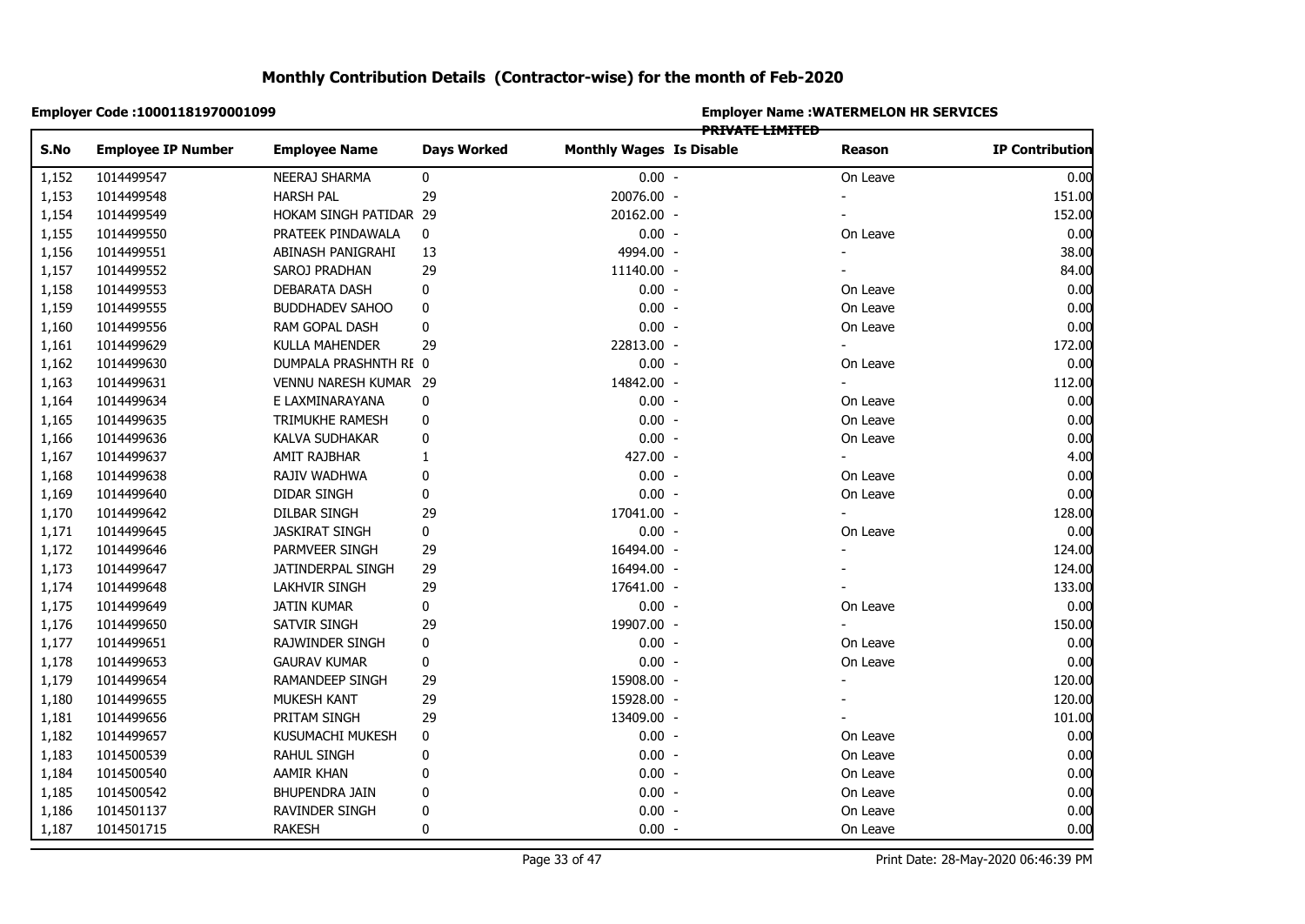|       | Employer Code: 10001181970001099 |                          |                    | <b>Employer Name: WATERMELON HR SERVICES</b><br><del>PRIVATE LIMITED</del> |  |                          |                        |  |  |
|-------|----------------------------------|--------------------------|--------------------|----------------------------------------------------------------------------|--|--------------------------|------------------------|--|--|
| S.No  | <b>Employee IP Number</b>        | <b>Employee Name</b>     | <b>Days Worked</b> | <b>Monthly Wages Is Disable</b>                                            |  | Reason                   | <b>IP Contribution</b> |  |  |
| 1,188 | 1014501716                       | <b>ABDUL SATTAR</b>      | 29                 | 18439.00 -                                                                 |  | $\overline{\phantom{a}}$ | 139.00                 |  |  |
| 1,189 | 1014501717                       | BIKSHALA ANITHA          | 0                  | $0.00 -$                                                                   |  | On Leave                 | 0.00                   |  |  |
| 1,190 | 1014502206                       | R V PAVAN KUMAR REDI 29  |                    | 13450.00 -                                                                 |  |                          | 101.00                 |  |  |
| 1,191 | 1014502208                       | VENNAPUSA SREEKANTI 29   |                    | 14285.00 -                                                                 |  |                          | 108.00                 |  |  |
| 1,192 | 1014502209                       | TAVVA YUGANDER REDI 29   |                    | 13450.00 -                                                                 |  |                          | 101.00                 |  |  |
| 1,193 | 1014502211                       | KAPILDEV SHISHPAL TAI 29 |                    | 17600.00 -                                                                 |  |                          | 132.00                 |  |  |
| 1,194 | 1014502213                       | ANANDKUMAR PATHAK 29     |                    | 13750.00 -                                                                 |  |                          | 104.00                 |  |  |
| 1,195 | 1014502215                       | DHIRAJKUMAR SHANTIL 29   |                    | 17600.00 -                                                                 |  |                          | 132.00                 |  |  |
| 1,196 | 1014502216                       | KRISHANPAL               | 29                 | 16160.00 -                                                                 |  |                          | 122.00                 |  |  |
| 1,197 | 1014502217                       | SUDHA MADAN MOHAN 29     |                    | 15760.00 -                                                                 |  |                          | 119.00                 |  |  |
| 1,198 | 1014502218                       | SHUBHAM MALTARE          | 29                 | 16900.00 -                                                                 |  |                          | 127.00                 |  |  |
| 1,199 | 1014502219                       | <b>UMAKANT BIRLA</b>     | 29                 | 15500.00 -                                                                 |  |                          | 117.00                 |  |  |
| 1,200 | 1014502220                       | AMIT KUMAR MISHRA        | 29                 | 15500.00 -                                                                 |  |                          | 117.00                 |  |  |
| 1,201 | 1014502423                       | MANDAPALLI LOHITH Kl 0   |                    | $0.00 -$                                                                   |  | On Leave                 | 0.00                   |  |  |
| 1,202 | 1014502424                       | VELLORE P SRINIVAS       | $\pmb{0}$          | $0.00 -$                                                                   |  | On Leave                 | 0.00                   |  |  |
| 1,203 | 1014502535                       | RAM KRISHAN GUPTA        | 29                 | 15369.00 -                                                                 |  |                          | 116.00                 |  |  |
| 1,204 | 1014502538                       | KULDEEP BARANWAL         | 23                 | 7998.00 -                                                                  |  |                          | 60.00                  |  |  |
| 1,205 | 1014502545                       | <b>BABBU CHAUHAN</b>     | 29                 | 11060.00 -                                                                 |  |                          | 83.00                  |  |  |
| 1,206 | 1014502546                       | TUNTUN RAM               | 29                 | 10940.00 -                                                                 |  |                          | 83.00                  |  |  |
| 1,207 | 1014502547                       | <b>CHETRAM</b>           | 29                 | 11020.00 -                                                                 |  |                          | 83.00                  |  |  |
| 1,208 | 1014502548                       | AMIT KUMAR               | 29                 | 15409.00 -                                                                 |  |                          | 116.00                 |  |  |
| 1,209 | 1014502549                       | SHIVRAM KUMAR SUTIH 29   |                    | 20613.00 -                                                                 |  |                          | 155.00                 |  |  |
| 1,210 | 1014502550                       | AVINASH KUMAR PANDE 29   |                    | 13774.00 -                                                                 |  |                          | 104.00                 |  |  |
| 1,211 | 1014502552                       | <b>GUDDU</b>             | 29                 | 13494.00 -                                                                 |  |                          | 102.00                 |  |  |
| 1,212 | 1014502553                       | AMIT KUMAR OJHA          | 29                 | 13454.00 -                                                                 |  |                          | 101.00                 |  |  |
| 1,213 | 1014502554                       | SURAJ PRATAP SINGH       | 29                 | 20280.00 -                                                                 |  |                          | 153.00                 |  |  |
| 1,214 | 1014502555                       | <b>VIRENDRA SINGH</b>    | 29                 | 20320.00 -                                                                 |  |                          | 153.00                 |  |  |
| 1,215 | 1014502819                       | RANJAN KUMAR JENA        | 29                 | 11140.00 -                                                                 |  |                          | 84.00                  |  |  |
| 1,216 | 1014502826                       | <b>ATUL RAI</b>          | 28                 | 15944.00 -                                                                 |  |                          | 120.00                 |  |  |
| 1,217 | 1014502827                       | LINGALA ESHWAR CHEN 29   |                    | 18389.00 -                                                                 |  |                          | 138.00                 |  |  |
| 1,218 | 1014502830                       | MEDIPALLY SRIKANTH       | 29                 | 18389.00 -                                                                 |  |                          | 138.00                 |  |  |
| 1,219 | 1014503135                       | CHALAMBARKI NARESH 0     |                    | $0.00 -$                                                                   |  | On Leave                 | 0.00                   |  |  |
| 1,220 | 1014503136                       | MARAAJU HEMANTH          | 4                  | 1232.00 -                                                                  |  |                          | 10.00                  |  |  |
| 1,221 | 1014504669                       | <b>UPENDER KUMAR</b>     | 28                 | 15760.00 -                                                                 |  |                          | 119.00                 |  |  |
| 1,222 | 1014504670                       | RAJESH KUMAR             | 29                 | 17323.00 -                                                                 |  |                          | 130.00                 |  |  |
| 1,223 | 1014504671                       | PRAMOD KUMAR             | 29                 | 17323.00 -                                                                 |  | $\blacksquare$           | 130.00                 |  |  |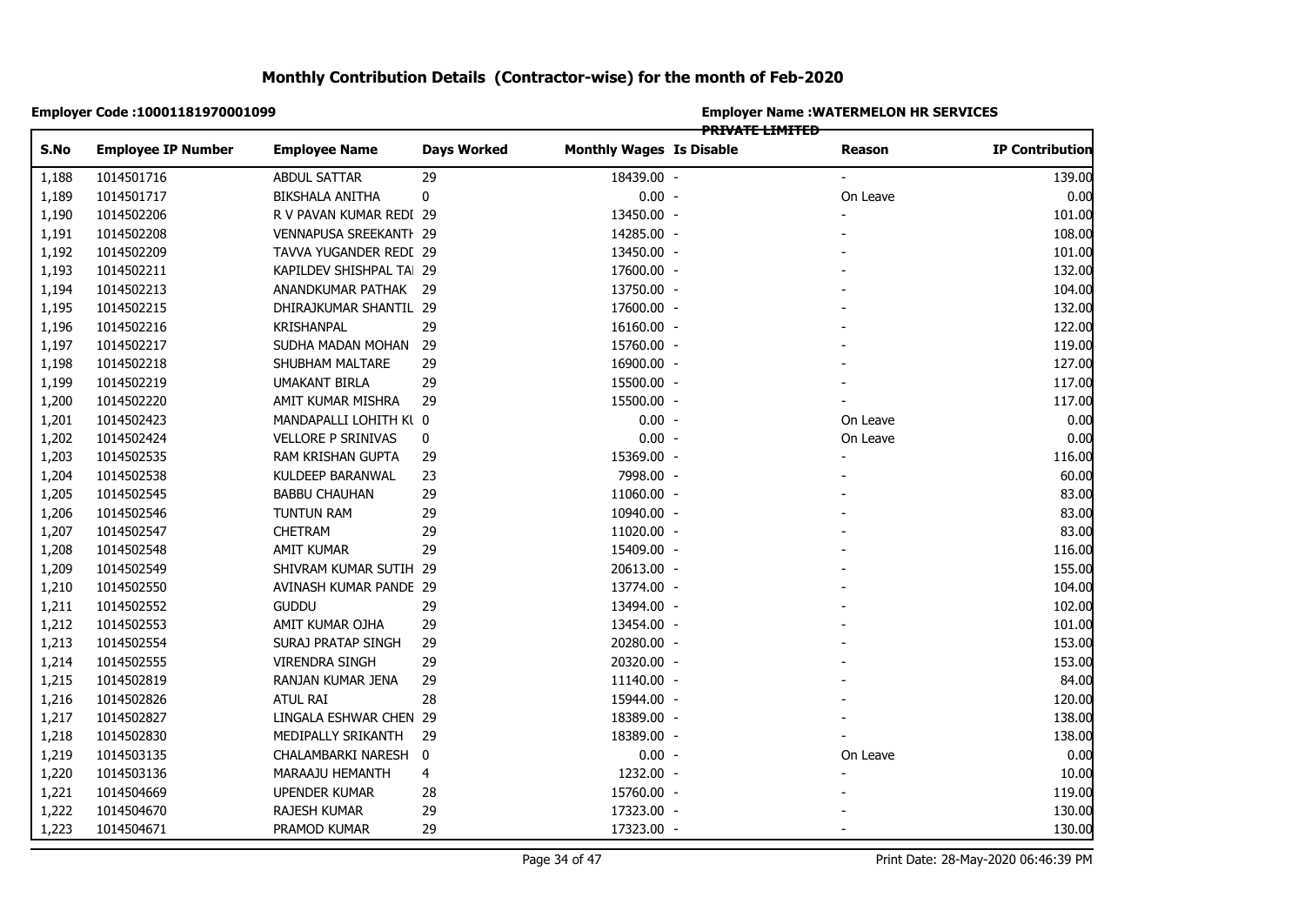|       | Employer Code: 10001181970001099 |                         |                    | <b>Employer Name: WATERMELON HR SERVICES</b><br><del>PRIVATE LIMITED</del> |  |                          |                        |  |  |
|-------|----------------------------------|-------------------------|--------------------|----------------------------------------------------------------------------|--|--------------------------|------------------------|--|--|
| S.No  | <b>Employee IP Number</b>        | <b>Employee Name</b>    | <b>Days Worked</b> | <b>Monthly Wages Is Disable</b>                                            |  | Reason                   | <b>IP Contribution</b> |  |  |
| 1,224 | 1014504672                       | RAHUL KUMAR             | 29                 | 21263.00 -                                                                 |  |                          | 160.00                 |  |  |
| 1,225 | 1014504673                       | <b>RAMESH KUMAR</b>     | 0                  | $0.00 -$                                                                   |  | On Leave                 | 0.00                   |  |  |
| 1,226 | 1014505539                       | SUDHEESH KUMAR S        | 0                  | $0.00 -$                                                                   |  | On Leave                 | 0.00                   |  |  |
| 1,227 | 1014506182                       | MOHD RIZWAN             | 25                 | 13362.00 -                                                                 |  |                          | 101.00                 |  |  |
| 1,228 | 1014506186                       | S VINOD                 | 0                  | $0.00 -$                                                                   |  | On Leave                 | 0.00                   |  |  |
| 1,229 | 1014506188                       | GUNREDDY MANOJKUM/ 28   |                    | 15449.00 -                                                                 |  |                          | 116.00                 |  |  |
| 1,230 | 1014506191                       | ABITHA                  | 19                 | 8190.00 -                                                                  |  |                          | 62.00                  |  |  |
| 1,231 | 1014506632                       | ASAKAPALLI KIRAN        | 11                 | 5257.00 -                                                                  |  |                          | 40.00                  |  |  |
| 1,232 | 1014506633                       | VIJJAPU HARISH KUMAR 0  |                    | $0.00 -$                                                                   |  | On Leave                 | 0.00                   |  |  |
| 1,233 | 1014506635                       | KANDHULA SANTOSH        | 19                 | 12444.00 -                                                                 |  | $\overline{\phantom{0}}$ | 94.00                  |  |  |
| 1,234 | 1014506637                       | PUSARLA KAMESWARAR 0    |                    | $0.00 -$                                                                   |  | On Leave                 | 0.00                   |  |  |
| 1,235 | 1014506638                       | RONGALI JANAKIRAM       | 0                  | $0.00 -$                                                                   |  | On Leave                 | 0.00                   |  |  |
| 1,236 | 1014506640                       | TANGUDU PAVAN KUMA 0    |                    | $0.00 -$                                                                   |  | On Leave                 | 0.00                   |  |  |
| 1,237 | 1014506641                       | KOKKIRIPATI NIRMAL K 0  |                    | $0.00 -$                                                                   |  | On Leave                 | 0.00                   |  |  |
| 1,238 | 1014506643                       | VIJAYA BABU KARANAPL 0  |                    | $0.00 -$                                                                   |  | On Leave                 | 0.00                   |  |  |
| 1,239 | 1014506646                       | NALLABILLI HEM KUMAF 29 |                    | 21988.00 -                                                                 |  |                          | 165.00                 |  |  |
| 1,240 | 1014506656                       | GRANDHI SAI DEEPAK K 0  |                    | $0.00 -$                                                                   |  | On Leave                 | 0.00                   |  |  |
| 1,241 | 1014506657                       | MIRTHIPATI MANIKANT, 0  |                    | $0.00 -$                                                                   |  | On Leave                 | 0.00                   |  |  |
| 1,242 | 1014506658                       | RAJANA HARISH           | 0                  | $0.00 -$                                                                   |  | On Leave                 | 0.00                   |  |  |
| 1,243 | 1014506659                       | NEMALA MURALI RAJ       | 0                  | $0.00 -$                                                                   |  | On Leave                 | 0.00                   |  |  |
| 1,244 | 1014506663                       | MOTURI SANTHOSH KUI 0   |                    | $0.00 -$                                                                   |  | On Leave                 | 0.00                   |  |  |
| 1,245 | 1014506664                       | SANAPALA NAGU           | 0                  | $0.00 -$                                                                   |  | On Leave                 | 0.00                   |  |  |
| 1,246 | 1014506666                       | PANILA TEJESWARA RA(29  |                    | 21988.00 -                                                                 |  |                          | 165.00                 |  |  |
| 1,247 | 1014506667                       | BANDANA JAYACHANDR. 0   |                    | $0.00 -$                                                                   |  | On Leave                 | 0.00                   |  |  |
| 1,248 | 1014506669                       | BHAVIRISETTI GANGADI 1  |                    | 1333.00 -                                                                  |  |                          | 10.00                  |  |  |
| 1,249 | 1014506670                       | LIMMADA VAMSI           | 0                  | $0.00 -$                                                                   |  | On Leave                 | 0.00                   |  |  |
| 1,250 | 1014506671                       | G VIJAYAKANTH           | 29                 | 15418.00 -                                                                 |  |                          | 116.00                 |  |  |
| 1,251 | 1014506674                       | <b>BISHWAJIT CHETIA</b> | 29                 | 17827.00 -                                                                 |  |                          | 134.00                 |  |  |
| 1,252 | 1014506676                       | <b>NUR ALOM</b>         | 29                 | 12116.00 -                                                                 |  |                          | 91.00                  |  |  |
| 1,253 | 1014506680                       | AMAN KUMAR CHAUDHA 29   |                    | 21918.00 -                                                                 |  |                          | 165.00                 |  |  |
| 1,254 | 1014506683                       | PRANJAY                 | 29                 | 23169.00 -                                                                 |  |                          | 174.00                 |  |  |
| 1,255 | 1014506685                       | SURAJ BHUIYA            | 29                 | 17650.00 -                                                                 |  |                          | 133.00                 |  |  |
| 1,256 | 1014506686                       | SANJEEV RANJAN          | 0                  | $0.00 -$                                                                   |  | On Leave                 | 0.00                   |  |  |
| 1,257 | 1014506687                       | RITESH KUMAR TIWARI 0   |                    | $0.00 -$                                                                   |  | On Leave                 | 0.00                   |  |  |
| 1,258 | 1014506691                       | SANJEEV KUMAR MISHR 20  |                    | 11512.00 -                                                                 |  |                          | 87.00                  |  |  |
| 1,259 | 1014506692                       | RAHUL KUMAR SINGH       | 18                 | 6865.00 -                                                                  |  |                          | 52.00                  |  |  |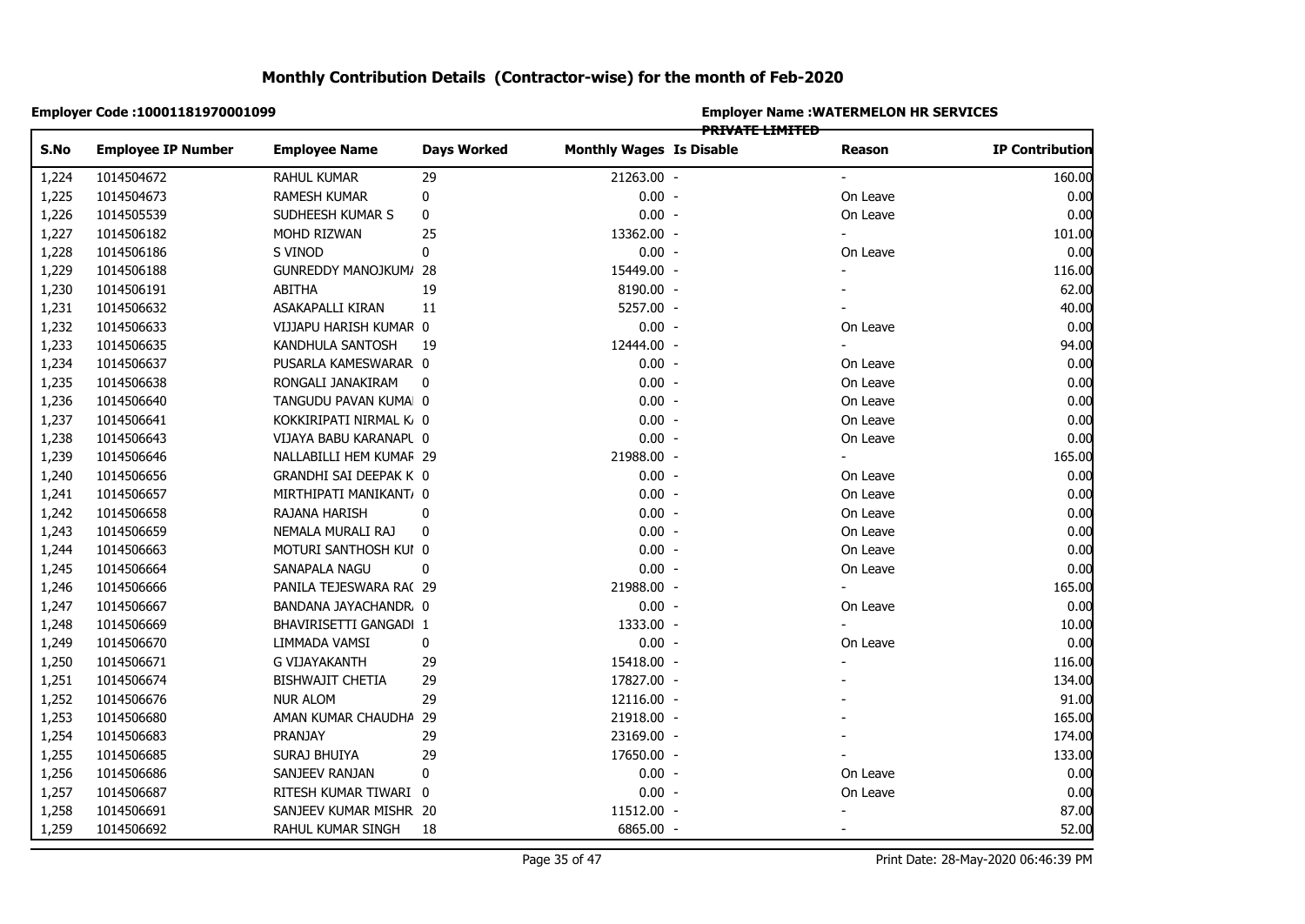|       | Employer Code: 10001181970001099 |                         |                    | <b>Employer Name: WATERMELON HR SERVICES</b><br><del>PRIVATE LIMITED</del> |  |                          |                        |  |  |
|-------|----------------------------------|-------------------------|--------------------|----------------------------------------------------------------------------|--|--------------------------|------------------------|--|--|
| S.No  | <b>Employee IP Number</b>        | <b>Employee Name</b>    | <b>Days Worked</b> | <b>Monthly Wages Is Disable</b>                                            |  | Reason                   | <b>IP Contribution</b> |  |  |
| 1,260 | 1014506693                       | <b>VIPIN SINGH</b>      | 20                 | 11962.00 -                                                                 |  |                          | 90.00                  |  |  |
| 1,261 | 1014506695                       | MANISH KUMAR SINGH 20   |                    | 7573.00 -                                                                  |  |                          | 57.00                  |  |  |
| 1,262 | 1014506697                       | KANNAUJ KUMAR SINHA 20  |                    | 7973.00 -                                                                  |  |                          | 60.00                  |  |  |
| 1,263 | 1014506700                       | ROSHAN KUMAR PODDA 20   |                    | 7873.00 -                                                                  |  |                          | 60.00                  |  |  |
| 1,264 | 1014506701                       | <b>RAVI KUMAR</b>       | 0                  | $0.00 -$                                                                   |  | On Leave                 | 0.00                   |  |  |
| 1,265 | 1014506703                       | DEEPAK KUMAR            | 20                 | 7573.00 -                                                                  |  |                          | 57.00                  |  |  |
| 1,266 | 1014506704                       | <b>RAJU KUMAR</b>       | 20                 | 7573.00 -                                                                  |  |                          | 57.00                  |  |  |
| 1,267 | 1014506705                       | KARAN KUMAR SHARMA 0    |                    | $0.00 -$                                                                   |  | On Leave                 | 0.00                   |  |  |
| 1,268 | 1014506706                       | DHANANJAY KUMAR         | 0                  | $0.00 -$                                                                   |  | On Leave                 | 0.00                   |  |  |
| 1,269 | 1014506707                       | RANJEET VERMA           | $\pmb{0}$          | $0.00 -$                                                                   |  | On Leave                 | 0.00                   |  |  |
| 1,270 | 1014506708                       | RANJEET VERMA           | 27                 | 12462.00 -                                                                 |  | $\overline{\phantom{a}}$ | 94.00                  |  |  |
| 1,271 | 1014506711                       | SURAJ BHARGAV           | 29                 | 13175.00 -                                                                 |  |                          | 99.00                  |  |  |
| 1,272 | 1014506713                       | <b>DHEERSAY</b>         | 29                 | 13162.00 -                                                                 |  |                          | 99.00                  |  |  |
| 1,273 | 1014506723                       | RAVI KANT YADAV         | 0                  | $0.00 -$                                                                   |  | On Leave                 | 0.00                   |  |  |
| 1,274 | 1014506725                       | BIPR KUMAR MALAKAR      | 29                 | 21237.00 -                                                                 |  |                          | 160.00                 |  |  |
| 1,275 | 1014506730                       | <b>KESHAV</b>           | 29                 | 14287.00 -                                                                 |  |                          | 108.00                 |  |  |
| 1,276 | 1014506731                       | PUSHPRAJ SINGH          | 29                 | 21237.00 -                                                                 |  |                          | 160.00                 |  |  |
| 1,277 | 1014506733                       | <b>PUNEET</b>           | 29                 | 21237.00 -                                                                 |  |                          | 160.00                 |  |  |
| 1,278 | 1014506734                       | <b>VIJENDRA SINGH</b>   | 29                 | 21237.00 -                                                                 |  |                          | 160.00                 |  |  |
| 1,279 | 1014506738                       | ABHISHEK SANGAL         | 0                  | $0.00 -$                                                                   |  | On Leave                 | 0.00                   |  |  |
| 1,280 | 1014506739                       | <b>NEERAJ KUMAR</b>     | 29                 | 20757.00 -                                                                 |  |                          | 156.00                 |  |  |
| 1,281 | 1014506741                       | <b>RAJIV KUMAR</b>      | 28                 | 10228.00 -                                                                 |  |                          | 77.00                  |  |  |
| 1,282 | 1014506743                       | <b>RANJAN</b>           | 29                 | 25742.00 -                                                                 |  |                          | 194.00                 |  |  |
| 1,283 | 1014506745                       | <b>TILAK</b>            | 0                  | $0.00 -$                                                                   |  | On Leave                 | 0.00                   |  |  |
| 1,284 | 1014506747                       | ADARSH GUPTA            | 29                 | 25160.00 -                                                                 |  |                          | 189.00                 |  |  |
| 1,285 | 1014506749                       | <b>VISHNU PRASHAD</b>   | 29                 | 25160.00 -                                                                 |  |                          | 189.00                 |  |  |
| 1,286 | 1014506750                       | SIKANDRA AZAM           | 29                 | 25742.00 -                                                                 |  |                          | 194.00                 |  |  |
| 1,287 | 1014506752                       | RAJNISH KUMAR JHA       | 0                  | $0.00 -$                                                                   |  | On Leave                 | 0.00                   |  |  |
| 1,288 | 1014506753                       | DILSHAD KHAN            | 0                  | $0.00 -$                                                                   |  | On Leave                 | 0.00                   |  |  |
| 1,289 | 1014506754                       | VIKASH KUMAR YADAV      | 24                 | 14658.00 -                                                                 |  | $\sim$                   | 110.00                 |  |  |
| 1,290 | 1014506755                       | <b>FIROZ AHMAD</b>      | 0                  | $0.00 -$                                                                   |  | On Leave                 | 0.00                   |  |  |
| 1,291 | 1014506757                       | PARVEEN SHARMA          | 0                  | $0.00 -$                                                                   |  | On Leave                 | 0.00                   |  |  |
| 1,292 | 1014506778                       | HARSH VINODBHAI MIS 29  |                    | 18002.00 -                                                                 |  |                          | 136.00                 |  |  |
| 1,293 | 1014506780                       | SUMIT SINGH BHADAUR 0   |                    | $0.00 -$                                                                   |  | On Leave                 | 0.00                   |  |  |
| 1,294 | 1014506783                       | PADHIYAR VISHAL BHAI 28 |                    | 12655.00 -                                                                 |  |                          | 95.00                  |  |  |
| 1,295 | 1014506784                       | PARMAR AXAYKUMAR R/ 29  |                    | 13042.00 -                                                                 |  | $\blacksquare$           | 98.00                  |  |  |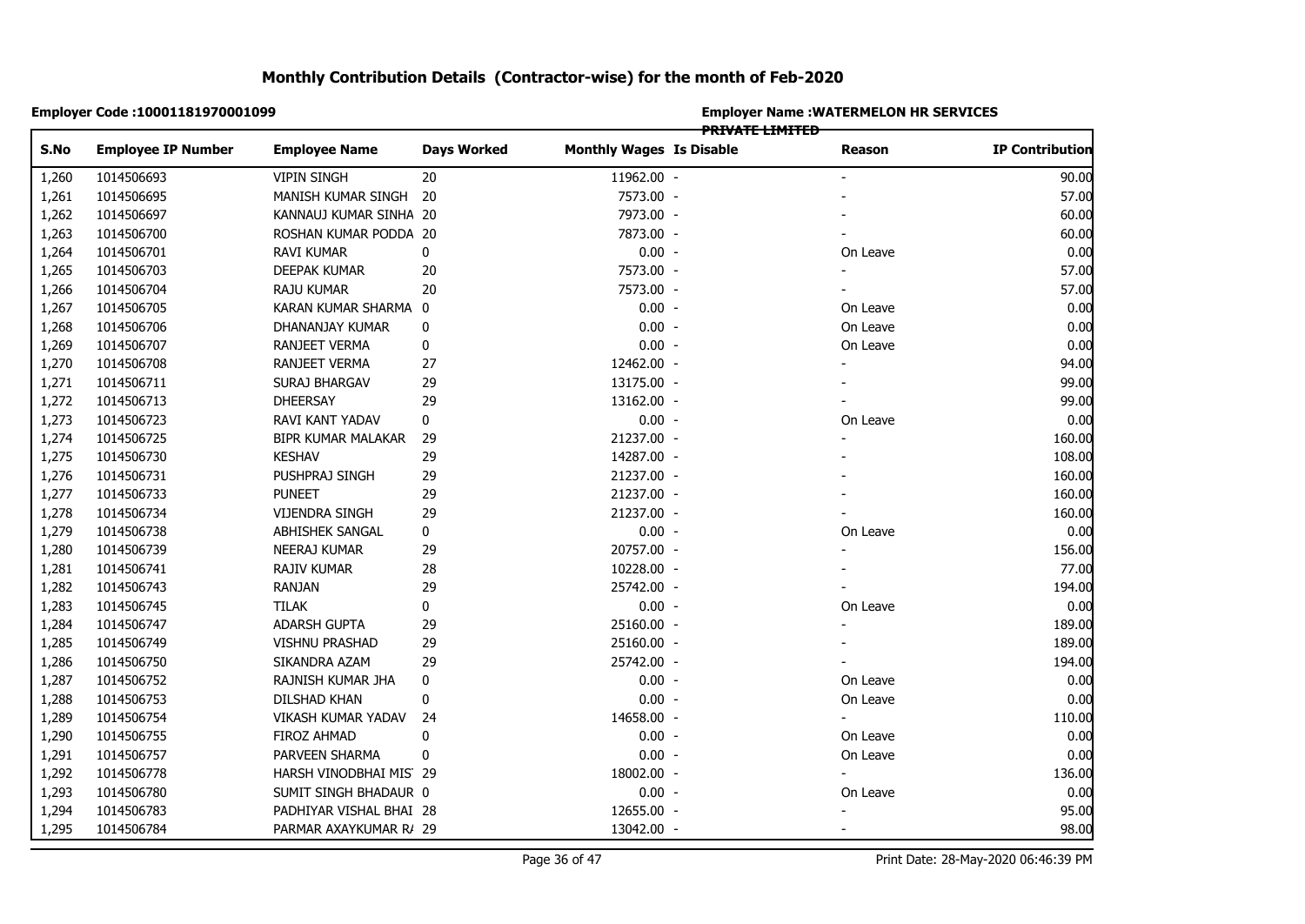|       | <b>Employer Code :10001181970001099</b> |                         |                    | <b>Employer Name: WATERMELON HR SERVICES</b><br><del>PRIVATE LIMITED</del> |  |                          |                        |  |  |
|-------|-----------------------------------------|-------------------------|--------------------|----------------------------------------------------------------------------|--|--------------------------|------------------------|--|--|
| S.No  | <b>Employee IP Number</b>               | <b>Employee Name</b>    | <b>Days Worked</b> | <b>Monthly Wages Is Disable</b>                                            |  | Reason                   | <b>IP Contribution</b> |  |  |
| 1,296 | 1014506786                              | <b>MILAN KAILA</b>      | 0                  | $0.00 -$                                                                   |  | On Leave                 | 0.00                   |  |  |
| 1,297 | 1014506789                              | AKBANI RAMIZ FIROJBH 0  |                    | $0.00 -$                                                                   |  | On Leave                 | 0.00                   |  |  |
| 1,298 | 1014506792                              | DHIRAJKUMAR PATIL       | 27                 | 10479.00 -                                                                 |  |                          | 79.00                  |  |  |
| 1,299 | 1014506793                              | AJAY RAVINDRA THAKAI 27 |                    | 10479.00 -                                                                 |  |                          | 79.00                  |  |  |
| 1,300 | 1014506794                              | HARDEVSINH ZALA         | 0                  | $0.00 -$                                                                   |  | On Leave                 | 0.00                   |  |  |
| 1,301 | 1014506797                              | TIWARI AJAY RAKESH      | $\mathbf 0$        | $0.00 -$                                                                   |  | On Leave                 | 0.00                   |  |  |
| 1,302 | 1014506799                              | MAYURBHAI SHUKKARBI 27  |                    | 10479.00 -                                                                 |  |                          | 79.00                  |  |  |
| 1,303 | 1014506801                              | PANKAJ EAHSWAR MORI 11  |                    | 4269.00 -                                                                  |  |                          | 33.00                  |  |  |
| 1,304 | 1014506802                              | DINESH BIVSANE          | 27                 | 10479.00 -                                                                 |  |                          | 79.00                  |  |  |
| 1,305 | 1014506804                              | SHAKTI KUMAR MANDAL 24  |                    | 9712.00 -                                                                  |  |                          | 73.00                  |  |  |
| 1,306 | 1014506805                              | ROHIT UDYAN             | 0                  | $0.00 -$                                                                   |  | On Leave                 | 0.00                   |  |  |
| 1,307 | 1014506808                              | PATHAN IMAMKHAN         | 20                 | 12009.00 -                                                                 |  | $\overline{\phantom{0}}$ | 91.00                  |  |  |
| 1,308 | 1014506810                              | PAPPU YADAV             | 13                 | 8463.00 -                                                                  |  |                          | 64.00                  |  |  |
| 1,309 | 1014506811                              | NARENDRA KUMAR          | 0                  | $0.00 -$                                                                   |  | On Leave                 | 0.00                   |  |  |
| 1,310 | 1014506813                              | SUDHEESH KUMAR S        | 29                 | 17542.00 -                                                                 |  |                          | 132.00                 |  |  |
| 1,311 | 1014506814                              | <b>FAZIL KT</b>         | 0                  | $0.00 -$                                                                   |  | On Leave                 | 0.00                   |  |  |
| 1,312 | 1014506815                              | NARAYAN KHUNTIA         | 29                 | 11140.00 -                                                                 |  |                          | 84.00                  |  |  |
| 1,313 | 1014506817                              | SIBA PRASAD DAS         | 29                 | 11820.00 -                                                                 |  |                          | 89.00                  |  |  |
| 1,314 | 1014506818                              | PRAVAT KUMAR SAHOO 29   |                    | 13389.00 -                                                                 |  |                          | 101.00                 |  |  |
| 1,315 | 1014507128                              | MURARISHETTY MANJUI 0   |                    | $0.00 -$                                                                   |  | On Leave                 | 0.00                   |  |  |
| 1,316 | 1014507130                              | KAKUMANI KUMARASWA 26   |                    | 18068.00 -                                                                 |  |                          | 136.00                 |  |  |
| 1,317 | 1014507132                              | <b>GANESH DARA</b>      | 0                  | $0.00 -$                                                                   |  | On Leave                 | 0.00                   |  |  |
| 1,318 | 1014507133                              | SUKKA NARSIMHA          | 27                 | 17654.00 -                                                                 |  |                          | 133.00                 |  |  |
| 1,319 | 1014507134                              | JOHN FRANCIS            | 0                  | $0.00 -$                                                                   |  | On Leave                 | 0.00                   |  |  |
| 1,320 | 1014507137                              | PARURAMDI MARTINLU1 0   |                    | $0.00 -$                                                                   |  | On Leave                 | 0.00                   |  |  |
| 1,321 | 1014507138                              | KONDE MADHU             | 0                  | $0.00 -$                                                                   |  | On Leave                 | 0.00                   |  |  |
| 1,322 | 1014507142                              | CHINTALAPUDI KRUSHII 0  |                    | $0.00 -$                                                                   |  | On Leave                 | 0.00                   |  |  |
| 1,323 | 1014507144                              | DEVULAPALLY SANJAY K 0  |                    | $0.00 -$                                                                   |  | On Leave                 | 0.00                   |  |  |
| 1,324 | 1014507147                              | MOHAMMED ABDUL FAI, 0   |                    | $0.00 -$                                                                   |  | On Leave                 | 0.00                   |  |  |
| 1,325 | 1014507148                              | VANGAPELLI SAIROHITI 27 |                    | 13371.00 -                                                                 |  | $\blacksquare$           | 101.00                 |  |  |
| 1,326 | 1014507150                              | KANCHA RANJITH          | 27                 | 18762.00 -                                                                 |  |                          | 141.00                 |  |  |
| 1,327 | 1014507154                              | PEDDOJU SAI CHARAN      | 0                  | $0.00 -$                                                                   |  | On Leave                 | 0.00                   |  |  |
| 1,328 | 1014507158                              | HEREKAR NARSING RAO 0   |                    | $0.00 -$                                                                   |  | On Leave                 | 0.00                   |  |  |
| 1,329 | 1014507161                              | <b>ASHISH</b>           | 12                 | 7888.00 -                                                                  |  |                          | 60.00                  |  |  |
| 1,330 | 1014507166                              | PREETI RANI             | 27                 | 16425.00 -                                                                 |  |                          | 124.00                 |  |  |
| 1,331 | 1014507168                              | HARPREET SINGH          | 0                  | $0.00 -$                                                                   |  | On Leave                 | 0.00                   |  |  |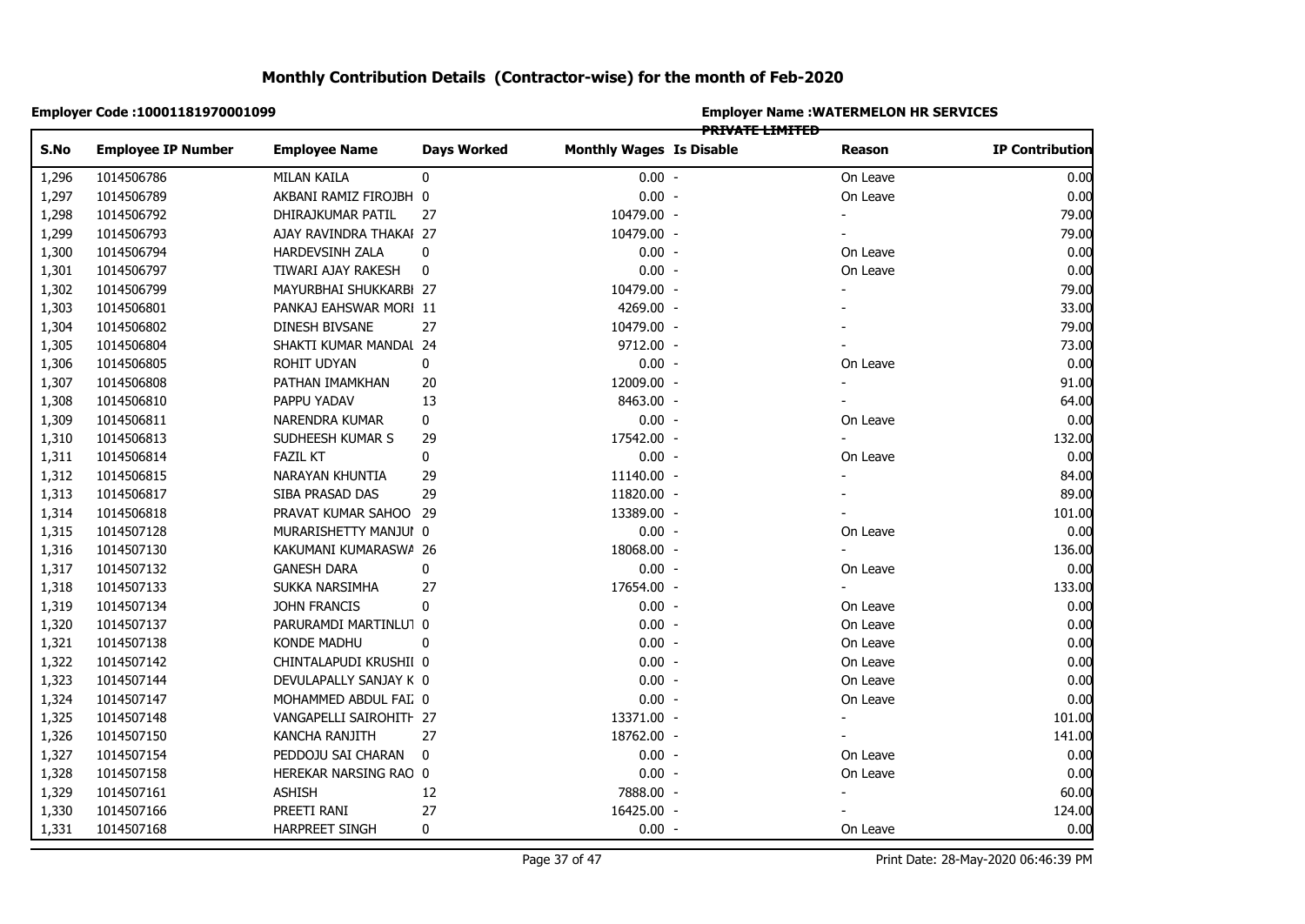|       | Employer Code: 10001181970001099 |                           |                    | <b>Employer Name : WATERMELON HR SERVICES</b><br><del>PRIVATE LIMITED</del> |  |                          |                        |  |
|-------|----------------------------------|---------------------------|--------------------|-----------------------------------------------------------------------------|--|--------------------------|------------------------|--|
| S.No  | <b>Employee IP Number</b>        | <b>Employee Name</b>      | <b>Days Worked</b> | <b>Monthly Wages Is Disable</b>                                             |  | Reason                   | <b>IP Contribution</b> |  |
| 1,332 | 1014507169                       | BHARAT VOHRA              | 29                 | 23117.00 -                                                                  |  |                          | 174.00                 |  |
| 1,333 | 1014507172                       | AMIT KUMAR                | 24                 | 15598.00 -                                                                  |  |                          | 117.00                 |  |
| 1,334 | 1014507174                       | <b>BALJINDERPAL SINGH</b> | 24                 | 10967.00 -                                                                  |  |                          | 83.00                  |  |
| 1,335 | 1014507177                       | CHARANJIT KUMAR SOH 5     |                    | 2111.00 -                                                                   |  |                          | 16.00                  |  |
| 1,336 | 1014507181                       | JATINDER SINGH            | 24                 | 10133.00 -                                                                  |  |                          | 76.00                  |  |
| 1,337 | 1014507182                       | <b>VIJAY PRAKASH</b>      | 20                 | 12120.00 -                                                                  |  |                          | 91.00                  |  |
| 1,338 | 1014507184                       | SUNIL KUMAR               | 20                 | 13393.00 -                                                                  |  |                          | 101.00                 |  |
| 1,339 | 1014507188                       | MADHU KESHAV SHARM 0      |                    | $0.00 -$                                                                    |  | On Leave                 | 0.00                   |  |
| 1,340 | 1014507191                       | MUKESH SINGH RANA         | 20                 | 8059.00 -                                                                   |  | $\blacksquare$           | 61.00                  |  |
| 1,341 | 1014509820                       | SHOAIB ANSARI             | 0                  | $0.00 -$                                                                    |  | On Leave                 | 0.00                   |  |
| 1,342 | 1014510081                       | RADHA VATS                | 29                 | 19499.00 -                                                                  |  | $\overline{\phantom{a}}$ | 147.00                 |  |
| 1,343 | 1014510082                       | MARYAM                    | 0                  | $0.00 -$                                                                    |  | On Leave                 | 0.00                   |  |
| 1,344 | 1014510084                       | RISHIKESH TRIPATHI        | 29                 | 17712.00 -                                                                  |  |                          | 133.00                 |  |
| 1,345 | 1014510085                       | <b>BHARAT</b>             | 29                 | 17712.00 -                                                                  |  |                          | 133.00                 |  |
| 1,346 | 1014510086                       | AMIT                      | $\pmb{0}$          | $0.00 -$                                                                    |  | On Leave                 | 0.00                   |  |
|       | 1014510087                       | <b>UPENDER</b>            | $\pmb{0}$          | $0.00 -$                                                                    |  | On Leave                 | 0.00                   |  |
|       | 1014510097                       | AVNISH TIWARI             | 29                 | 17712.00 -                                                                  |  |                          | 133.00                 |  |
|       | 1014510098                       | <b>SONU KUMAR</b>         | 29                 | 19950.00 -                                                                  |  |                          | 150.00                 |  |
|       | 1014510099                       | KALAM ANSARI              | 29                 | 17712.00 -                                                                  |  |                          | 133.00                 |  |
|       | 1014510100                       | SAILENDER                 | 29                 | 17712.00 -                                                                  |  |                          | 133.00                 |  |
|       | 1014510102                       | DHANANJAY KUMAR           | 29                 | 16658.00 -                                                                  |  |                          | 125.00                 |  |
| 1,353 | 1014510104                       | SAMAR PODDAR              | 29                 | 19804.00 -                                                                  |  |                          | 149.00                 |  |
|       | 1014510105                       | NITIN KUMAR               | 29                 | 17732.00 -                                                                  |  |                          | 133.00                 |  |
| 1,355 | 1014510107                       | <b>VIKAS PANDEY</b>       | 29                 | 19950.00 -                                                                  |  |                          | 150.00                 |  |
| 1,356 | 1014510109                       | MOHSIN KHALID KHAN        | 29                 | 19950.00 -                                                                  |  |                          | 150.00                 |  |
| 1,357 | 1014510110                       | AKASH VISHWAKARMA         | 29                 | 19950.00 -                                                                  |  |                          | 150.00                 |  |
| 1,358 | 1014510111                       | RAVI KUMAR                | $\pmb{0}$          | $0.00 -$                                                                    |  | On Leave                 | 0.00                   |  |
| 1,359 | 1014510112                       | ANUJ SHARMA               | 29                 | 19499.00 -                                                                  |  |                          | 147.00                 |  |
| 1,360 | 1014510114                       | DEEPAK KUMAR              | 0                  | $0.00 -$                                                                    |  | On Leave                 | 0.00                   |  |
|       | 1014510117                       | NEERAJ KUMAR              | 0                  | $0.00 -$                                                                    |  | On Leave                 | 0.00                   |  |
|       | 1014510164                       | DEEPAK KUMAR              | 0                  | $0.00 -$                                                                    |  | On Leave                 | 0.00                   |  |
| 1,363 | 1014510165                       | <b>VIKASH KUMAR</b>       | 29                 | 19499.00 -                                                                  |  | $\overline{\phantom{a}}$ | 147.00                 |  |
|       | 1014510168                       | PRABHAT KUMAR             | $\pmb{0}$          | $0.00 -$                                                                    |  | On Leave                 | 0.00                   |  |
| 1,365 | 1014510169                       | LAKHAN                    | 29                 | 19499.00 -                                                                  |  |                          | 147.00                 |  |
| 1,366 | 1014510170                       | AMIT RANA                 | 14                 | 9414.00 -                                                                   |  |                          | 71.00                  |  |
| 1,367 | 1014510171                       | SUSHEL KUMAR              | $\mathbf 0$        | $0.00 -$                                                                    |  | On Leave                 | 0.00                   |  |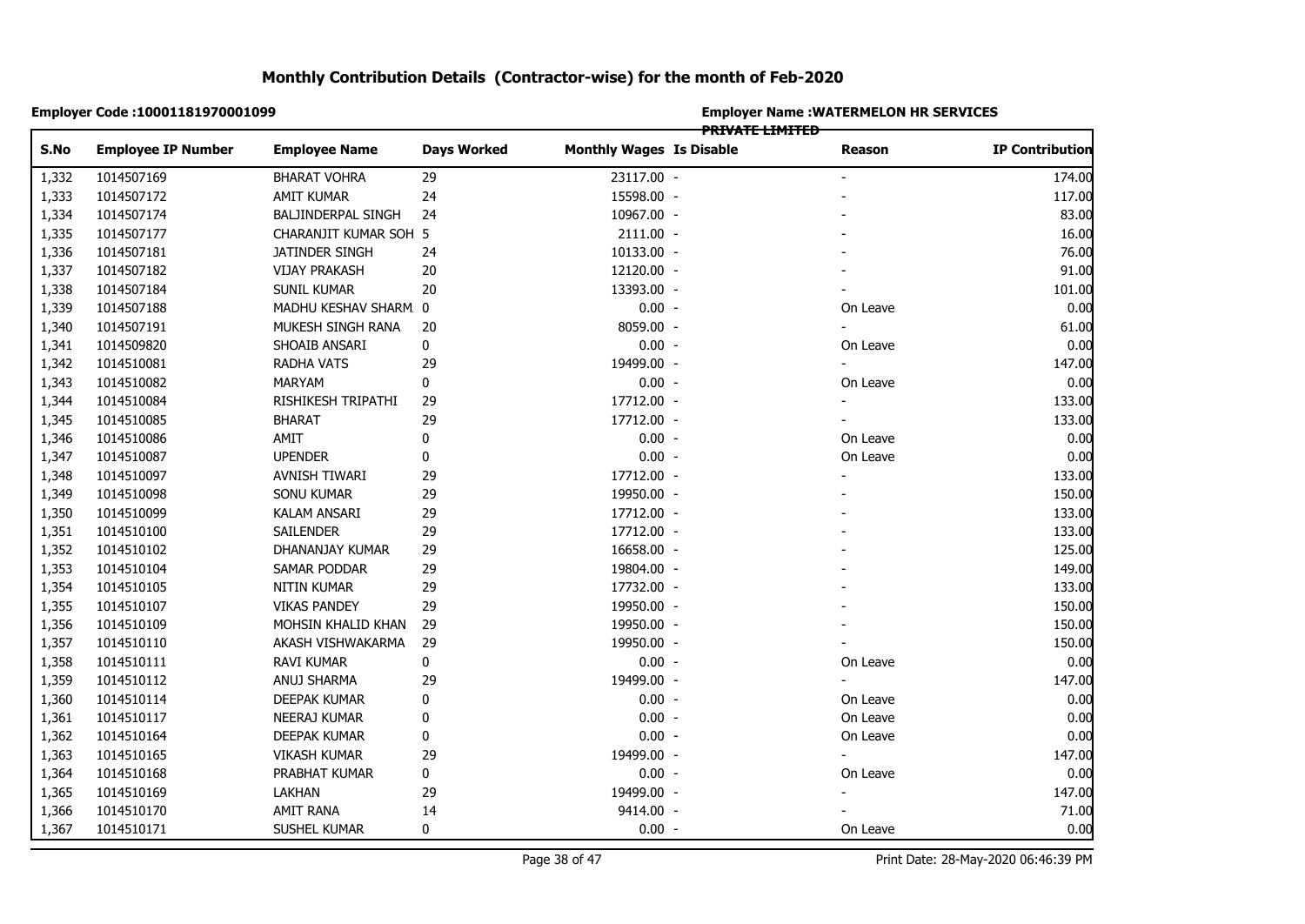|       | Employer Code : 10001181970001099 |                        |                    | <b>Employer Name : WATERMELON HR SERVICES</b><br><b>PRIVATE LIMITED</b> |  |                |                        |  |  |
|-------|-----------------------------------|------------------------|--------------------|-------------------------------------------------------------------------|--|----------------|------------------------|--|--|
| S.No  | <b>Employee IP Number</b>         | <b>Employee Name</b>   | <b>Days Worked</b> | <b>Monthly Wages Is Disable</b>                                         |  | Reason         | <b>IP Contribution</b> |  |  |
| 1,368 | 1014510172                        | SURAJ                  | 0                  | $0.00 -$                                                                |  | On Leave       | 0.00                   |  |  |
| 1,369 | 1014510173                        | <b>KESHAV MISHRA</b>   | 0                  | $0.00 -$                                                                |  | On Leave       | 0.00                   |  |  |
| 1,370 | 1014510175                        | PREM KUMAR BHARDWA 29  |                    | 17732.00 -                                                              |  |                | 133.00                 |  |  |
| 1,371 | 1014510177                        | YOGESH CHAUHAN         | 29                 | 17712.00 -                                                              |  |                | 133.00                 |  |  |
| 1,372 | 1014510185                        | <b>SUNIL YADAV</b>     | 29                 | 17752.00 -                                                              |  |                | 134.00                 |  |  |
| 1,373 | 1014510186                        | SAJJAN KUMAR           | 29                 | 17712.00 -                                                              |  |                | 133.00                 |  |  |
| 1,374 | 1014510187                        | VIJAY                  | 29                 | 18032.00 -                                                              |  |                | 136.00                 |  |  |
| 1,375 | 1014510189                        | HITESH KUMAR           | 29                 | 17712.00 -                                                              |  |                | 133.00                 |  |  |
| 1,376 | 1014510191                        | AKASH RAJPUT           | 29                 | 17912.00 -                                                              |  |                | 135.00                 |  |  |
| 1,377 | 1014510192                        | AJAY                   | 0                  | $0.00 -$                                                                |  | On Leave       | 0.00                   |  |  |
| 1,378 | 1014510193                        | AJAY                   | 29                 | 17872.00 -                                                              |  | $\blacksquare$ | 135.00                 |  |  |
| 1,379 | 1014510194                        | MUKESH PRAKASH         | 29                 | 17712.00 -                                                              |  |                | 133.00                 |  |  |
| 1,380 | 1014510196                        | PRADEEP SINGH          | 29                 | 16087.00 -                                                              |  |                | 121.00                 |  |  |
| 1,381 | 1014510197                        | NITIN KUMAR SINGHAN: 0 |                    | $0.00 -$                                                                |  | On Leave       | 0.00                   |  |  |
| 1,382 | 1014510198                        | MUKESH KUMAR           | 29                 | 17812.00 -                                                              |  |                | 134.00                 |  |  |
| 1,383 | 1014510199                        | ANKUSH CHAUHAN         | 21                 | 12826.00 -                                                              |  |                | 97.00                  |  |  |
| 1,384 | 1014510202                        | <b>VIKAS KUMAR</b>     | 29                 | 19499.00 -                                                              |  |                | 147.00                 |  |  |
| 1,385 | 1014510204                        | NARENDRA RAJ           | 29                 | 17712.00 -                                                              |  |                | 133.00                 |  |  |
| 1,386 | 1014510205                        | SANDEEP                | 0                  | $0.00 -$                                                                |  | On Leave       | 0.00                   |  |  |
| 1,387 | 1014510206                        | MANISH KUMAR           | 24                 | 16138.00 -                                                              |  |                | 122.00                 |  |  |
| 1,388 | 1014510211                        | <b>JAISHREE</b>        | 29                 | 17712.00 -                                                              |  |                | 133.00                 |  |  |
| 1,389 | 1014510213                        | SANDEEP SHARMA         | 29                 | 19499.00 -                                                              |  |                | 147.00                 |  |  |
| 1,390 | 1014510216                        | ABHISHEK MISHRA        | 0                  | $0.00 -$                                                                |  | On Leave       | 0.00                   |  |  |
| 1,391 | 1014510218                        | SHIVSHANKAR            | 29                 | 17712.00 -                                                              |  |                | 133.00                 |  |  |
| 1,392 | 1014510219                        | SANJAY                 | 29                 | 17712.00 -                                                              |  |                | 133.00                 |  |  |
| 1,393 | 1014510222                        | <b>VIVEK PANDEY</b>    | 29                 | 19499.00 -                                                              |  |                | 147.00                 |  |  |
| 1,394 | 1014510224                        | SUSHIL KUMAR PANDEY 24 |                    | 16138.00 -                                                              |  |                | 122.00                 |  |  |
| 1,395 | 1014510226                        | <b>SAGAR</b>           | 29                 | 17712.00 -                                                              |  |                | 133.00                 |  |  |
| 1,396 | 1014510227                        | PANKAJ KUMAR           | 29                 | 19499.00 -                                                              |  |                | 147.00                 |  |  |
| 1,397 | 1014510229                        | DEEPAK PANDEY          | 0                  | $0.00 -$                                                                |  | On Leave       | 0.00                   |  |  |
| 1,398 | 1014510230                        | <b>GAGANDEEP SINGH</b> | 29                 | 19499.00 -                                                              |  |                | 147.00                 |  |  |
| 1,399 | 1014510232                        | <b>JONY</b>            | 29                 | 19499.00 -                                                              |  |                | 147.00                 |  |  |
| 1,400 | 1014510234                        | AMAN KUMAR             | 29                 | 16087.00 -                                                              |  |                | 121.00                 |  |  |
| 1,401 | 1014510235                        | KEDAR DUTT SHARMA      | 29                 | 17712.00 -                                                              |  |                | 133.00                 |  |  |
| 1,402 | 1014510237                        | SUMIT KUMAR SINGH      | $\pmb{0}$          | $0.00 -$                                                                |  | On Leave       | 0.00                   |  |  |
| 1,403 | 1014510239                        | SHAIRAZ KHAN           | $\mathbf 0$        | $0.00 -$                                                                |  | On Leave       | 0.00                   |  |  |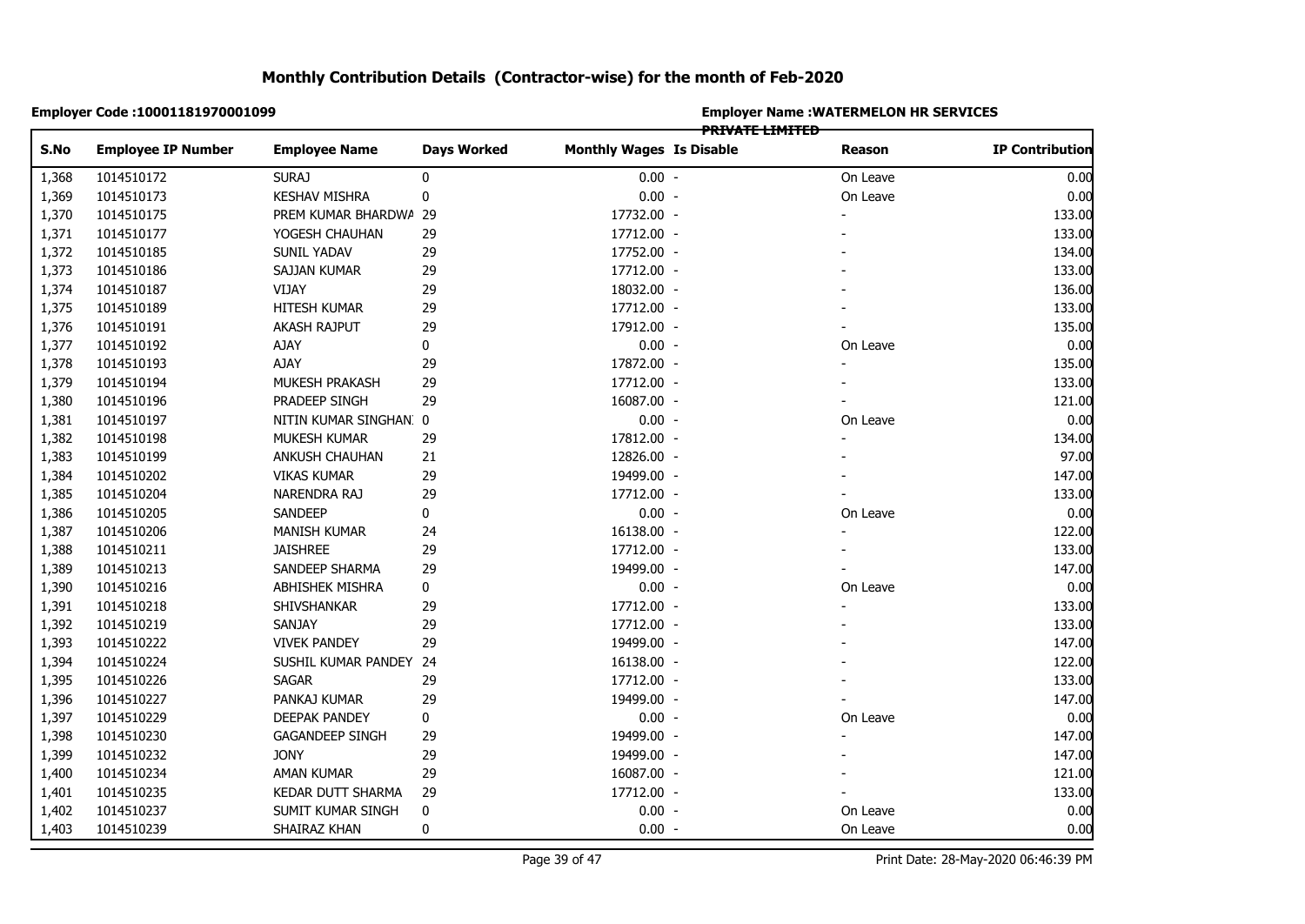|       | Employer Code: 10001181970001099 |                      |                    | <b>Employer Name: WATERMELON HR SERVICES</b><br>PRIVATE LIMITED |  |                |                        |  |  |
|-------|----------------------------------|----------------------|--------------------|-----------------------------------------------------------------|--|----------------|------------------------|--|--|
| S.No  | <b>Employee IP Number</b>        | <b>Employee Name</b> | <b>Days Worked</b> | <b>Monthly Wages Is Disable</b>                                 |  | <b>Reason</b>  | <b>IP Contribution</b> |  |  |
| 1,404 | 1014510243                       | SUBEK DAS            | 0                  | $0.00 -$                                                        |  | On Leave       | 0.00                   |  |  |
| 1,405 | 1014510245                       | RAHUL KUMAR          | 0                  | $0.00 -$                                                        |  | On Leave       | 0.00                   |  |  |
| 1,406 | 1014510247                       | ROHIT KUMAR          | 0                  | $0.00 -$                                                        |  | On Leave       | 0.00                   |  |  |
| 1,407 | 1014510250                       | <b>RAM KUMAR</b>     | 29                 | 17732.00 -                                                      |  |                | 133.00                 |  |  |
| 1,408 | 1014510253                       | SHYAM BABU           | 29                 | 17733.00 -                                                      |  |                | 133.00                 |  |  |
| 1,409 | 1014510255                       | <b>KAMLESH</b>       | 29                 | 19499.00 -                                                      |  |                | 147.00                 |  |  |
| 1,410 | 1014510257                       | <b>MUNISH</b>        | 29                 | 17852.00 -                                                      |  |                | 134.00                 |  |  |
| 1,411 | 1014510258                       | MOHAMMAD SOHAIL      | 29                 | 19499.00 -                                                      |  |                | 147.00                 |  |  |
| 1,412 | 1014510259                       | RAUSHAN KUMAR        | 29                 | 19499.00 -                                                      |  |                | 147.00                 |  |  |
| 1,413 | 1014510261                       | JAGDISH PRASAD       | 0                  | $0.00 -$                                                        |  | On Leave       | 0.00                   |  |  |
| 1,414 | 1014510263                       | SAHEB RAZA           | 29                 | 19499.00 -                                                      |  | $\blacksquare$ | 147.00                 |  |  |
| 1,415 | 1014510266                       | AKSHAY KSHTRIYA      | 29                 | 19499.00 -                                                      |  |                | 147.00                 |  |  |
| 1,416 | 1014510267                       | AJMAT ALI            | 0                  | $0.00 -$                                                        |  | On Leave       | 0.00                   |  |  |
| 1,417 | 1014510270                       | <b>BHANU TOKAS</b>   | 29                 | 19499.00 -                                                      |  |                | 147.00                 |  |  |
| 1,418 | 1014510271                       | DILEEP KUMAR         | 0                  | $0.00 -$                                                        |  | On Leave       | 0.00                   |  |  |
| 1,419 | 1014510272                       | AFJAL                | $\pmb{0}$          | $0.00 -$                                                        |  | On Leave       | 0.00                   |  |  |
| 1,420 | 1014510275                       | ISHU JADON           | 0                  | $0.00 -$                                                        |  | On Leave       | 0.00                   |  |  |
| 1,421 | 1014510277                       | ASEEM AKHTAR         | 29                 | 16087.00 -                                                      |  |                | 121.00                 |  |  |
| 1,422 | 1014510278                       | <b>RAJ KUMAR</b>     | 29                 | 16087.00 -                                                      |  |                | 121.00                 |  |  |
| 1,423 | 1014510280                       | KULDEEP SINGH        | 29                 | 17935.00 -                                                      |  |                | 135.00                 |  |  |
| 1,424 | 1014510281                       | <b>RAJ KUMAR</b>     | 29                 | 16087.00 -                                                      |  |                | 121.00                 |  |  |
| 1,425 | 1014510282                       | JITENDRA KUMAR       | 29                 | 19499.00 -                                                      |  |                | 147.00                 |  |  |
| 1,426 | 1014510283                       | SUNIL KUMAR          | 29                 | 19499.00 -                                                      |  |                | 147.00                 |  |  |
| 1,427 | 1014510287                       | MANISH KUMAR         | 0                  | $0.00 -$                                                        |  | On Leave       | 0.00                   |  |  |
| 1,428 | 1014510289                       | AMIT KUMAR           | 29                 | 19499.00 -                                                      |  |                | 147.00                 |  |  |
| 1,429 | 1014510290                       | VISHAL               | 29                 | 19499.00 -                                                      |  |                | 147.00                 |  |  |
| 1,430 | 1014510291                       | <b>LALIT SHARMA</b>  | 29                 | 19499.00 -                                                      |  |                | 147.00                 |  |  |
| 1,431 | 1014510292                       | <b>AMIT DUBEY</b>    | 0                  | $0.00 -$                                                        |  | On Leave       | 0.00                   |  |  |
| 1,432 | 1014510293                       | <b>VIKAS KUMAR</b>   | 29                 | 20958.00 -                                                      |  |                | 158.00                 |  |  |
| 1,433 | 1014510294                       | <b>AJAY SINGH</b>    | 29                 | 20454.00 -                                                      |  |                | 154.00                 |  |  |
| 1,434 | 1014510296                       | <b>FADF</b>          | 0                  | $0.00 -$                                                        |  | On Leave       | 0.00                   |  |  |
| 1,435 | 1014510297                       | SARFUDDIN            | 0                  | $0.00 -$                                                        |  | On Leave       | 0.00                   |  |  |
| 1,436 | 1014510299                       | <b>ASHISH</b>        | 29                 | 17992.00 -                                                      |  |                | 135.00                 |  |  |
| 1,437 | 1014510300                       | AAKASH               | 29                 | 17712.00 -                                                      |  |                | 133.00                 |  |  |
| 1,438 | 1014510301                       | VINOD                | 29                 | 17812.00 -                                                      |  |                | 134.00                 |  |  |
| 1,439 | 1014510302                       | <b>ARMAN HUSSAIN</b> | 29                 | 17772.00 -                                                      |  |                | 134.00                 |  |  |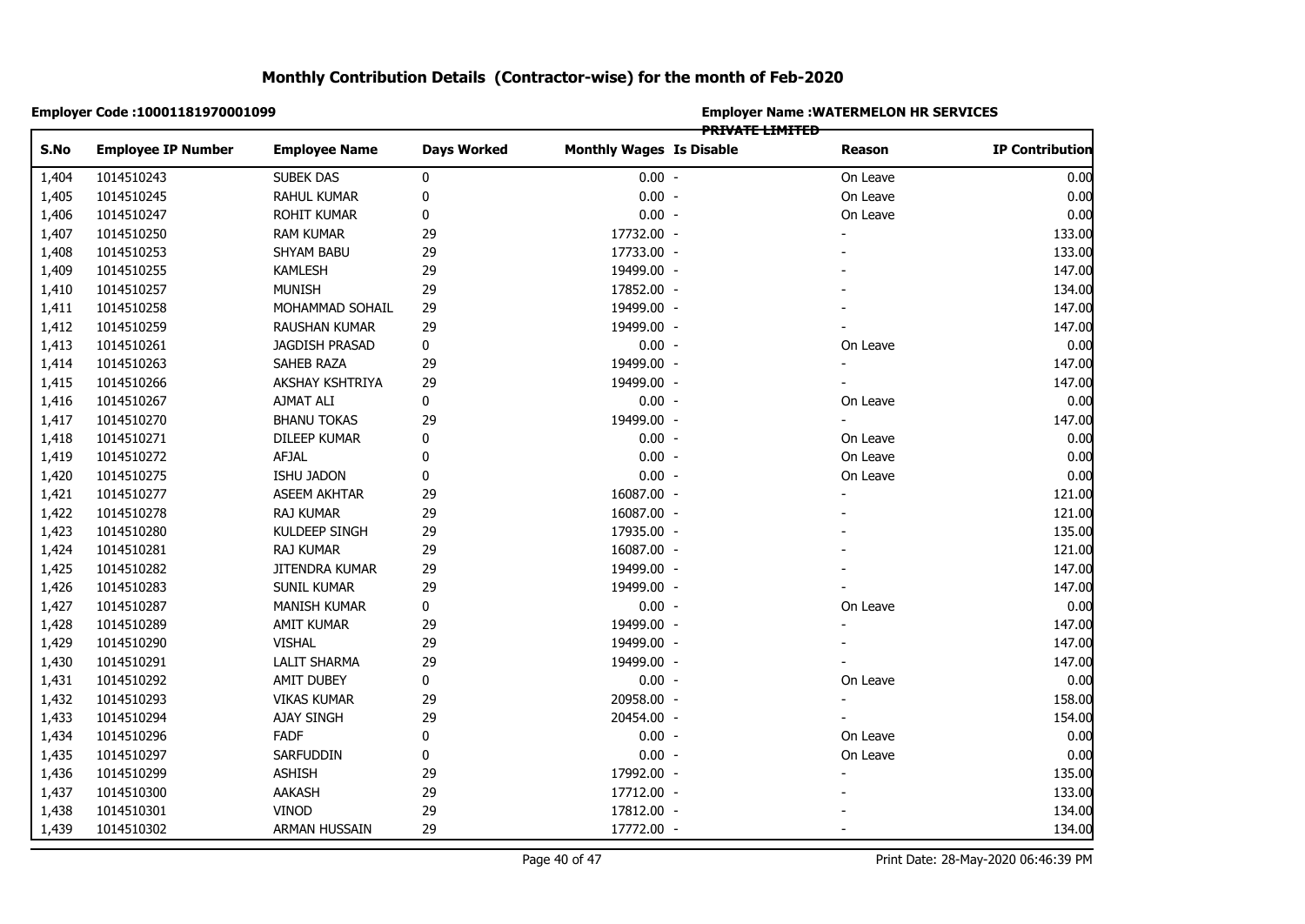|       | Employer Code : 10001181970001099 |                        |                    | <b>Employer Name : WATERMELON HR SERVICES</b><br><b>PRIVATE LIMITED</b> |  |          |                        |  |  |
|-------|-----------------------------------|------------------------|--------------------|-------------------------------------------------------------------------|--|----------|------------------------|--|--|
| S.No  | <b>Employee IP Number</b>         | <b>Employee Name</b>   | <b>Days Worked</b> | <b>Monthly Wages Is Disable</b>                                         |  | Reason   | <b>IP Contribution</b> |  |  |
| 1,440 | 1014510306                        | <b>HARSH KUMAR</b>     | 29                 | 20958.00 -                                                              |  |          | 158.00                 |  |  |
| 1,441 | 1014510308                        | AJAY JHA               | 0                  | $0.00 -$                                                                |  | On Leave | 0.00                   |  |  |
| 1,442 | 1014510311                        | MOHD AJUBAR            | 29                 | 19499.00 -                                                              |  |          | 147.00                 |  |  |
| 1,443 | 1014510313                        | ARUN KUMAR             | 29                 | 20958.00 -                                                              |  |          | 158.00                 |  |  |
| 1,444 | 1014510320                        | <b>ASHISH SAH</b>      | 0                  | $0.00 -$                                                                |  | On Leave | 0.00                   |  |  |
| 1,445 | 1014510323                        | MD RIZWAN              | 29                 | 17712.00 -                                                              |  |          | 133.00                 |  |  |
| 1,446 | 1014510325                        | CHANDRAPAL BHARTI      | 0                  | $0.00 -$                                                                |  | On Leave | 0.00                   |  |  |
| 1,447 | 1014510326                        | PRADEEP KUMAR          | 0                  | $0.00 -$                                                                |  | On Leave | 0.00                   |  |  |
| 1,448 | 1014510328                        | AKASHAY KUMAR PANDI 0  |                    | $0.00 -$                                                                |  | On Leave | 0.00                   |  |  |
| 1,449 | 1014510331                        | <b>CHANDAN</b>         | 29                 | 19499.00 -                                                              |  | $\sim$   | 147.00                 |  |  |
| 1,450 | 1014510332                        | <b>VIKAS</b>           | 0                  | $0.00 -$                                                                |  | On Leave | 0.00                   |  |  |
| 1,451 | 1014510333                        | SUSHEEL KUMAR          | $\mathbf 0$        | $0.00 -$                                                                |  | On Leave | 0.00                   |  |  |
| 1,452 | 1014510339                        | <b>MANISH</b>          | 0                  | $0.00 -$                                                                |  | On Leave | 0.00                   |  |  |
| 1,453 | 1014510343                        | AJAY VERMA             | 0                  | $0.00 -$                                                                |  | On Leave | 0.00                   |  |  |
| 1,454 | 1014510347                        | ABHISHEK ARYA          | 0                  | $0.00 -$                                                                |  | On Leave | 0.00                   |  |  |
| 1,455 | 1014510350                        | ROHIT KUMAR SINGH      | $\pmb{0}$          | $0.00 -$                                                                |  | On Leave | 0.00                   |  |  |
| 1,456 | 1014510353                        | DIPANSHU SHARMA        | 29                 | 20958.00 -                                                              |  |          | 158.00                 |  |  |
| 1,457 | 1014510357                        | AMIT SHARMA            | 0                  | $0.00 -$                                                                |  | On Leave | 0.00                   |  |  |
| 1,458 | 1014510363                        | RACHHPAL SINGH         | 29                 | 12148.00 -                                                              |  |          | 92.00                  |  |  |
| 1,459 | 1014511359                        | <b>NUR ALOM</b>        | 0                  | $0.00 -$                                                                |  | On Leave | 0.00                   |  |  |
| 1,460 | 1014512360                        | <b>HEMRAJ</b>          | 29                 | 17712.00 -                                                              |  |          | 133.00                 |  |  |
| 1,461 | 1014512361                        | MANOJ KUMAR CHAUPAI 29 |                    | 21237.00 -                                                              |  |          | 160.00                 |  |  |
| 1,462 | 1014512362                        | RAJESH KUMAR THAKUR 29 |                    | 21237.00 -                                                              |  |          | 160.00                 |  |  |
| 1,463 | 1014512365                        | RAKESH RANJAN JHA      | 29                 | 21237.00 -                                                              |  |          | 160.00                 |  |  |
| 1,464 | 1014512366                        | <b>HRITIK GARG</b>     | 29                 | 19499.00 -                                                              |  |          | 147.00                 |  |  |
| 1,465 | 1014512367                        | SURAJ SHUKLA           | 29                 | 16088.00 -                                                              |  |          | 121.00                 |  |  |
| 1,466 | 1014512369                        | SACHIN MUKHIA          | 29                 | 17712.00 -                                                              |  |          | 133.00                 |  |  |
| 1,467 | 1014512372                        | SHUBHAM KUMAR GUPT 0   |                    | $0.00 -$                                                                |  | On Leave | 0.00                   |  |  |
| 1,468 | 1014512374                        | DEEPAK KUMAR           | 13                 | 8943.00 -                                                               |  |          | 68.00                  |  |  |
| 1,469 | 1014512376                        | AJAY KUMAR SHUKLA      | 12                 | 8255.00 -                                                               |  |          | 62.00                  |  |  |
| 1,470 | 1014512378                        | PIYUSH PARASHAR        | 0                  | $0.00 -$                                                                |  | On Leave | 0.00                   |  |  |
| 1,471 | 1014512383                        | <b>VIJAY SINGH</b>     | 10                 | 6880.00 -                                                               |  |          | 52.00                  |  |  |
| 1,472 | 1014512385                        | YOGENDER KUMAR         | 9                  | 6191.00 -                                                               |  |          | 47.00                  |  |  |
| 1,473 | 1014512386                        | PAWAN SHARMA           | 10                 | 6880.00 -                                                               |  |          | 52.00                  |  |  |
| 1,474 | 1014512390                        | DEVI PRASAD TIWARI     | 10                 | 6880.00 -                                                               |  |          | 52.00                  |  |  |
| 1,475 | 1014512392                        | monu kumar             | 10                 | 6880.00 -                                                               |  |          | 52.00                  |  |  |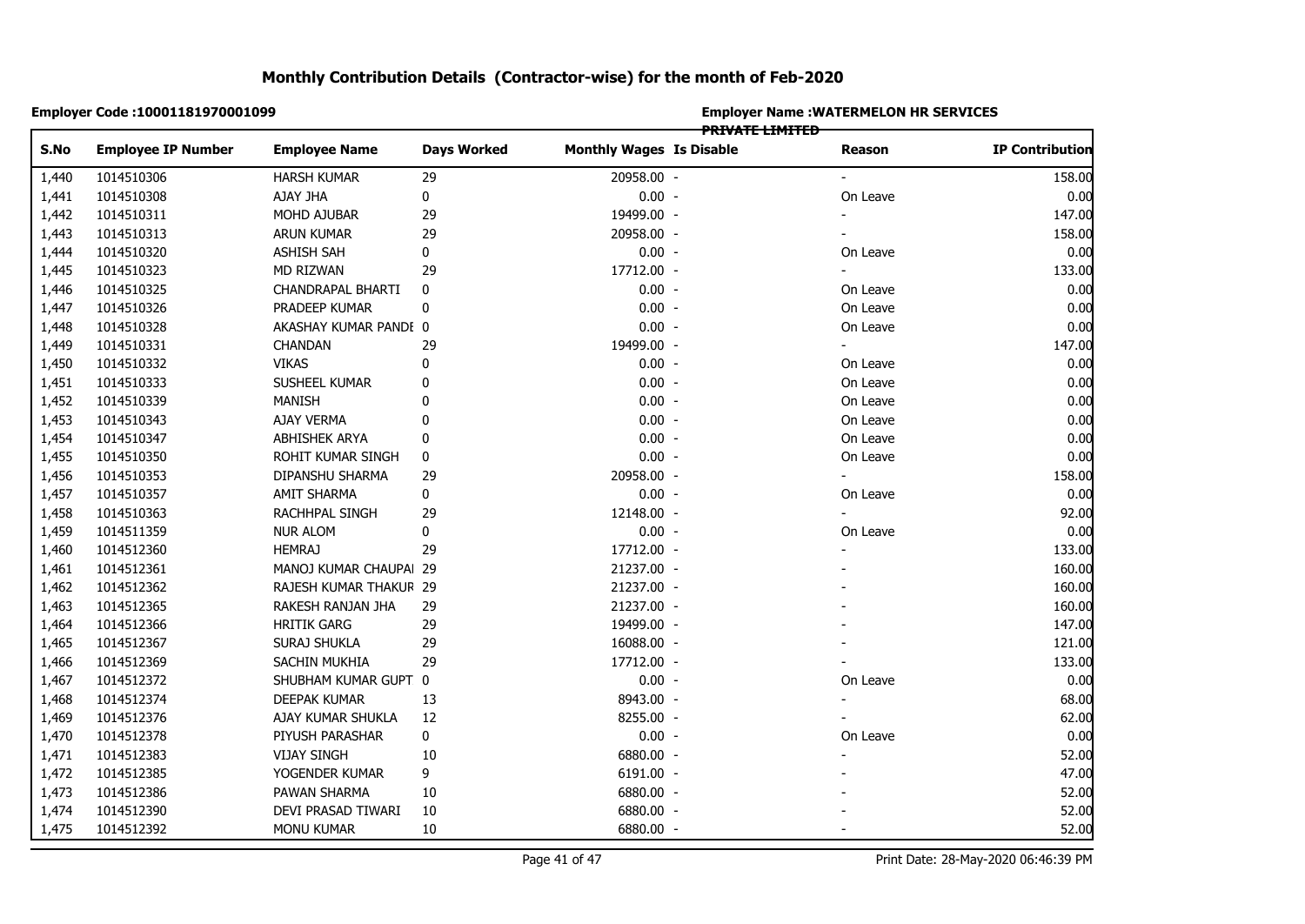|       | Employer Code : 10001181970001099 |                        |                    | <b>Employer Name : WATERMELON HR SERVICES</b><br><b>PRIVATE LIMITED</b> |  |                |                        |  |  |
|-------|-----------------------------------|------------------------|--------------------|-------------------------------------------------------------------------|--|----------------|------------------------|--|--|
| S.No  | <b>Employee IP Number</b>         | <b>Employee Name</b>   | <b>Days Worked</b> | <b>Monthly Wages Is Disable</b>                                         |  | Reason         | <b>IP Contribution</b> |  |  |
| 1,476 | 1014512396                        | AJAY KUMAR             | 0                  | $0.00 -$                                                                |  | On Leave       | 0.00                   |  |  |
| 1,477 | 1014512400                        | SACHIN SUHAG           | 0                  | $0.00 -$                                                                |  | On Leave       | 0.00                   |  |  |
| 1,478 | 1014512401                        | RAKESH KUMAR           | 0                  | $0.00 -$                                                                |  | On Leave       | 0.00                   |  |  |
| 1,479 | 1014512402                        | <b>CHANDRESH KUMAR</b> | 0                  | $0.00 -$                                                                |  | On Leave       | 0.00                   |  |  |
| 1,480 | 1014512408                        | VISHAL KUMAR YADAV     | 13                 | 8943.00 -                                                               |  |                | 68.00                  |  |  |
| 1,481 | 1014512410                        | <b>TARUN SHARMA</b>    | $\pmb{0}$          | $0.00 -$                                                                |  | On Leave       | 0.00                   |  |  |
| 1,482 | 1014512488                        | SHOAIB ANSARI          | 17                 | 7846.00 -                                                               |  | $\blacksquare$ | 59.00                  |  |  |
| 1,483 | 1014512490                        | HARWINDER SINGH        | 0                  | $0.00 -$                                                                |  | On Leave       | 0.00                   |  |  |
| 1,484 | 1014512492                        | <b>BALJINDER SINGH</b> | 0                  | $0.00 -$                                                                |  | On Leave       | 0.00                   |  |  |
| 1,485 | 1014512579                        | <b>MAIKEL BORO</b>     | 15                 | 6409.00 -                                                               |  |                | 49.00                  |  |  |
| 1,486 | 1014512580                        | DIGANTA BANIA          | 10                 | 6515.00 -                                                               |  | $\blacksquare$ | 49.00                  |  |  |
| 1,487 | 1014512581                        | ANUPOM GHOSH           | 0                  | $0.00 -$                                                                |  | On Leave       | 0.00                   |  |  |
| 1,488 | 1014512582                        | JURI MANI DAS          | 9                  | 3442.00 -                                                               |  |                | 26.00                  |  |  |
| 1,489 | 1014512583                        | <b>GOPAJIT BHARALI</b> | 0                  | $0.00 -$                                                                |  | On Leave       | 0.00                   |  |  |
| 1,490 | 1014512585                        | <b>GOPAJIT BHARALI</b> | 0                  | $0.00 -$                                                                |  | On Leave       | 0.00                   |  |  |
| 1,491 | 1014512588                        | SHAMSHAD KHAN          | 0                  | $0.00 -$                                                                |  | On Leave       | 0.00                   |  |  |
| 1,492 | 1014512645                        | BUDDI SRINIVASA RAO    | 0                  | $0.00 -$                                                                |  | On Leave       | 0.00                   |  |  |
| 1,493 | 1014512646                        | <b>VUDI APPARAO</b>    | $\mathbf 0$        | $0.00 -$                                                                |  | On Leave       | 0.00                   |  |  |
| 1,494 | 1014512647                        | <b>TADANA TEJA</b>     | 0                  | $0.00 -$                                                                |  | On Leave       | 0.00                   |  |  |
| 1,495 | 1014512648                        | <b>GURRAM HARISH</b>   | 0                  | $0.00 -$                                                                |  | On Leave       | 0.00                   |  |  |
| 1,496 | 1014512649                        | K SUBRAMANYAM          | 16                 | 7325.00 -                                                               |  |                | 55.00                  |  |  |
| 1,497 | 1014512650                        | MOHAMMED GULAB         | 0                  | $0.00 -$                                                                |  | On Leave       | 0.00                   |  |  |
| 1,498 | 1014512651                        | KADAM MALLIKARJUN R 16 |                    | 11114.00 -                                                              |  |                | 84.00                  |  |  |
| 1,499 | 1014512653                        | DANDASI MOHAN RAO      | 0                  | $0.00 -$                                                                |  | On Leave       | 0.00                   |  |  |
| 1,500 | 1014512654                        | YERRA SURYA TEJA       | 0                  | $0.00 -$                                                                |  | On Leave       | 0.00                   |  |  |
| 1,501 | 1014512655                        | <b>TANDLE HARISH</b>   | 0                  | $0.00 -$                                                                |  | On Leave       | 0.00                   |  |  |
| 1,502 | 1014512657                        | <b>MATCHA HAREESH</b>  | 0                  | $0.00 -$                                                                |  | On Leave       | 0.00                   |  |  |
| 1,503 | 1014512658                        | KARROTHU GOWRI SAI     | - 0                | $0.00 -$                                                                |  | On Leave       | 0.00                   |  |  |
| 1,504 | 1014512660                        | DEVARA JAGADESH        | 0                  | $0.00 -$                                                                |  | On Leave       | 0.00                   |  |  |
| 1,505 | 1014512661                        | PEDAREDLA VENKATAMI 0  |                    | $0.00 -$                                                                |  | On Leave       | 0.00                   |  |  |
| 1,506 | 1014512663                        | <b>CHUKKA HARISH</b>   | 0                  | $0.00 -$                                                                |  | On Leave       | 0.00                   |  |  |
| 1,507 | 1014512665                        | KAMMILI SANDEEP        | 0                  | $0.00 -$                                                                |  | On Leave       | 0.00                   |  |  |
| 1,508 | 1014512667                        | BODEPALLI SAI SINDHU 0 |                    | $0.00 -$                                                                |  | On Leave       | 0.00                   |  |  |
| 1,509 | 1014512668                        | AVINASH YERNEEDI       | 0                  | $0.00 -$                                                                |  | On Leave       | 0.00                   |  |  |
| 1,510 | 1014512669                        | <b>K KISHOR</b>        | $\mathbf{0}$       | $0.00 -$                                                                |  | On Leave       | 0.00                   |  |  |
| 1,511 | 1014512670                        | SIDDI GOWRI SHANKAR 0  |                    | $0.00 -$                                                                |  | On Leave       | 0.00                   |  |  |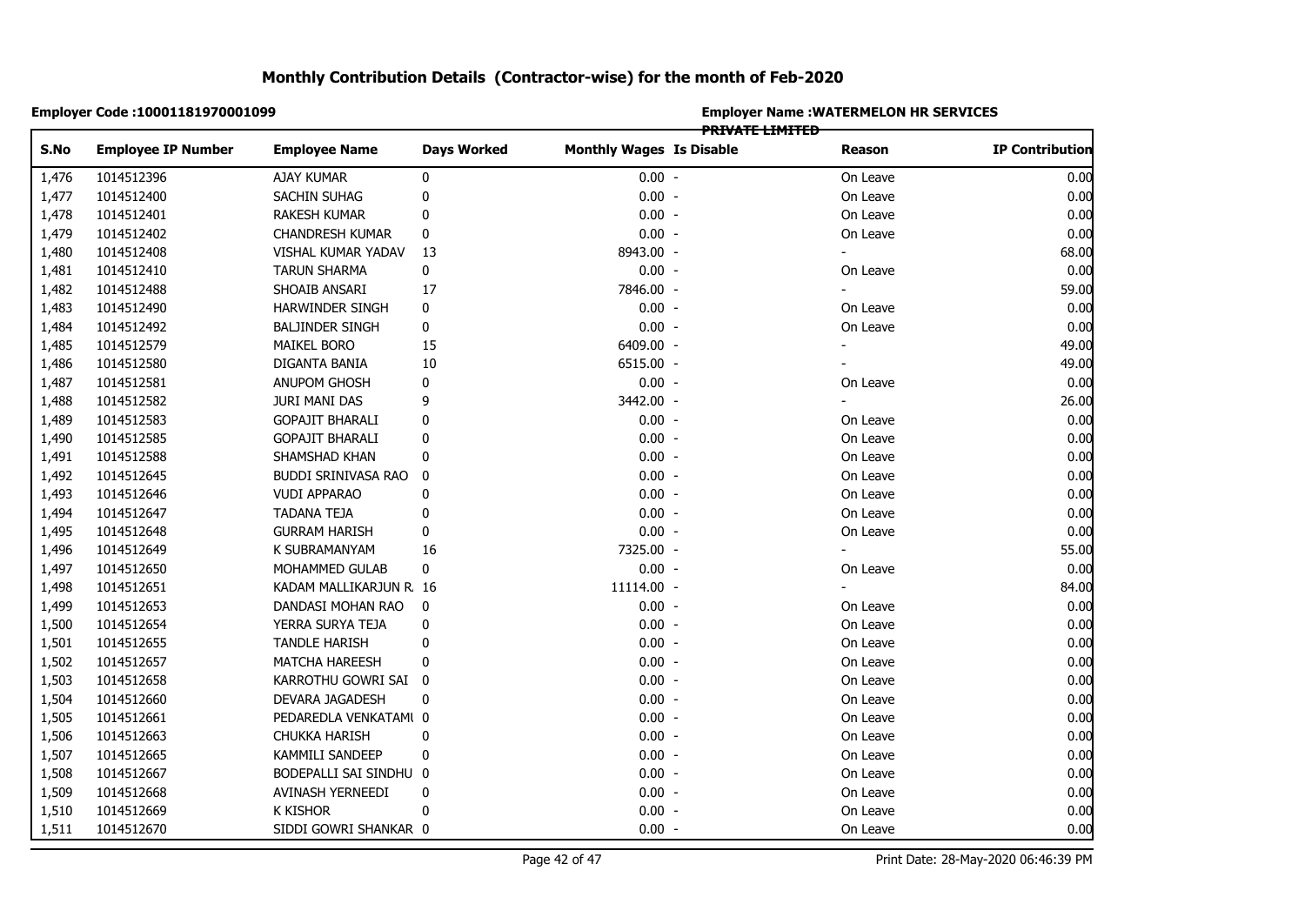|       | Employer Code :10001181970001099 |                          |                    |                                 |                        | <b>Employer Name: WATERMELON HR SERVICES</b> |                        |
|-------|----------------------------------|--------------------------|--------------------|---------------------------------|------------------------|----------------------------------------------|------------------------|
| S.No  | <b>Employee IP Number</b>        | <b>Employee Name</b>     | <b>Days Worked</b> | <b>Monthly Wages Is Disable</b> | <b>PRIVATE LIMITED</b> | Reason                                       | <b>IP Contribution</b> |
| 1,512 | 1014512673                       | PENTAKOTA LOHIT RAJI 0   |                    | $0.00 -$                        |                        | On Leave                                     | 0.00                   |
| 1,513 | 1014512675                       | ROMANI THAVITINAIDU 0    |                    | $0.00 -$                        |                        | On Leave                                     | 0.00                   |
| 1,514 | 1014512676                       | YERNAGULA SURESH KU 0    |                    | $0.00 -$                        |                        | On Leave                                     | 0.00                   |
| 1,515 | 1014512678                       | CHAPPA MOHAN RAO         | 0                  | $0.00 -$                        |                        | On Leave                                     | 0.00                   |
| 1,516 | 1014512679                       | ALAJINGA VAIKUNTAM       | 0                  | $0.00 -$                        |                        | On Leave                                     | 0.00                   |
| 1,517 | 1014512682                       | SHYAM KUMAR              | 0                  | $0.00 -$                        |                        | On Leave                                     | 0.00                   |
| 1,518 | 1014512685                       | NITISH KUMAR             | 0                  | $0.00 -$                        |                        | On Leave                                     | 0.00                   |
| 1,519 | 1014512687                       | SDHAKAR CHAUBEY          | 0                  | $0.00 -$                        |                        | On Leave                                     | 0.00                   |
| 1,520 | 1014512693                       | <b>GUNANAND JHA</b>      | 0                  | $0.00 -$                        |                        | On Leave                                     | 0.00                   |
| 1,521 | 1014512695                       | BOLLAVENI SAMPATH KI 0   |                    | $0.00 -$                        |                        | On Leave                                     | 0.00                   |
| 1,522 | 1014512696                       | NAVAL KISHOR BEHARA 0    |                    | $0.00 -$                        |                        | On Leave                                     | 0.00                   |
| 1,523 | 1014512697                       | <b>BURGU TIMOTHY</b>     | 0                  | $0.00 -$                        |                        | On Leave                                     | 0.00                   |
| 1,524 | 1014512700                       | BAIRAMONI NIRANJAN       | 0                  | $0.00 -$                        |                        | On Leave                                     | 0.00                   |
| 1,525 | 1014512701                       | BHAVESH DEWANGAN         | 0                  | $0.00 -$                        |                        | On Leave                                     | 0.00                   |
| 1,526 | 1014512702                       | PAGILLA VISHNU           | 0                  | $0.00 -$                        |                        | On Leave                                     | 0.00                   |
| 1,527 | 1014512704                       | <b>BALAGONI MAHENDRA</b> | 0                  | $0.00 -$                        |                        | On Leave                                     | 0.00                   |
| 1,528 | 1014512705                       | KATRAVATH MANJYA         | 0                  | $0.00 -$                        |                        | On Leave                                     | 0.00                   |
| 1,529 | 1014512707                       | ARJUN V V                | 16                 | 7501.00 -                       |                        | $\overline{\phantom{0}}$                     | 57.00                  |
| 1,530 | 1014512708                       | ANVAR ALI M A            | 0                  | $0.00 -$                        |                        | On Leave                                     | 0.00                   |
| 1,531 | 1014512711                       | NAWAL AGRAWAL            | 17                 | 9680.00 -                       |                        |                                              | 73.00                  |
| 1,532 | 1014512712                       | <b>KARAN</b>             | 17                 | 6473.00 -                       |                        |                                              | 49.00                  |
| 1,533 | 1014512713                       | <b>BUPATHI SRIKANTH</b>  | 13                 | 8500.00 -                       |                        |                                              | 64.00                  |
| 1,534 | 1014512714                       | AASHISH PATEL            | 0                  | $0.00 -$                        |                        | On Leave                                     | 0.00                   |
| 1,535 | 1014512715                       | AIREDDY PRASHANTH R 0    |                    | $0.00 -$                        |                        | On Leave                                     | 0.00                   |
| 1,536 | 1014512717                       | <b>AVESH GARG</b>        | 0                  | $0.00 -$                        |                        | On Leave                                     | 0.00                   |
| 1,537 | 1014512718                       | <b>GADDAM SRINIVAS</b>   | 0                  | $0.00 -$                        |                        | On Leave                                     | 0.00                   |
| 1,538 | 1014512719                       | MANOJ RAJPUT             | 13                 | 5086.00 -                       |                        | $\blacksquare$                               | 39.00                  |
| 1,539 | 1014512721                       | BOLLINENI SIVAKRISHN 0   |                    | $0.00 -$                        |                        | On Leave                                     | 0.00                   |
| 1,540 | 1014512722                       | <b>BUKHYA VENKATESH</b>  | 0                  | $0.00 -$                        |                        | On Leave                                     | 0.00                   |
| 1,541 | 1014512727                       | GYANA RANJAN MOHAN 0     |                    | $0.00 -$                        |                        | On Leave                                     | 0.00                   |
| 1,542 | 1014512728                       | LAMBODHAR MOHANTY 0      |                    | $0.00 -$                        |                        | On Leave                                     | 0.00                   |
| 1,543 | 1014512729                       | ABHILASH PANDA           | 10                 | 6537.00 -                       |                        |                                              | 50.00                  |
| 1,544 | 1014512730                       | PARAKHITA ROUT           | 0                  | $0.00 -$                        |                        | On Leave                                     | 0.00                   |
| 1,545 | 1014512733                       | PANKAJ NAGPAL            | 0                  | $0.00 -$                        |                        | On Leave                                     | 0.00                   |
| 1,546 | 1014512734                       | <b>HARPREET SINGH</b>    | 10                 | 4569.00 -                       |                        |                                              | 35.00                  |
| 1,547 | 1014512735                       | <b>GURPREET SINGH</b>    | 0                  | $0.00 -$                        |                        | On Leave                                     | 0.00                   |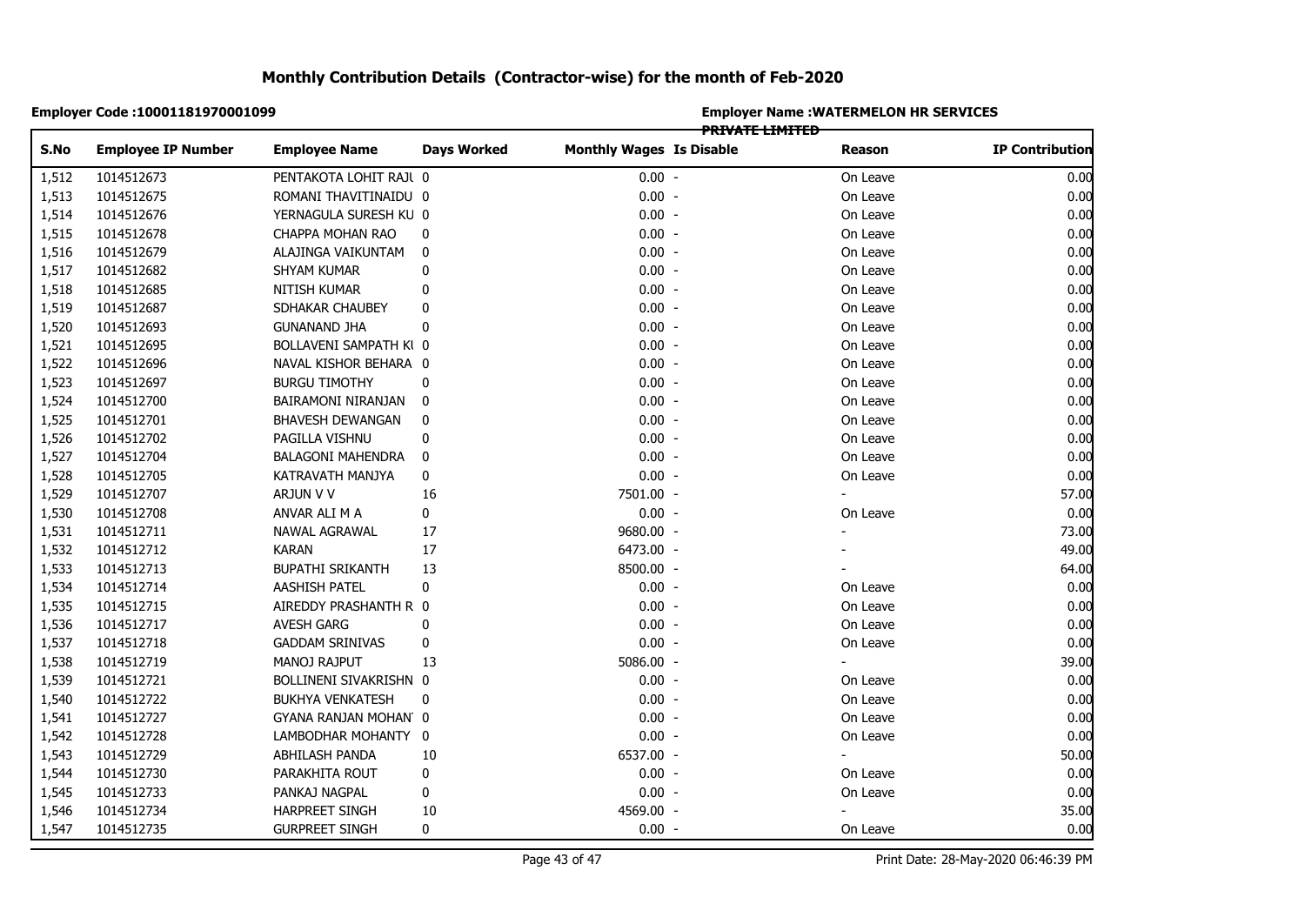|       | Employer Code: 10001181970001099 |                         |                    |                                 |                 | <b>Employer Name: WATERMELON HR SERVICES</b> |                        |
|-------|----------------------------------|-------------------------|--------------------|---------------------------------|-----------------|----------------------------------------------|------------------------|
| S.No  | <b>Employee IP Number</b>        | <b>Employee Name</b>    | <b>Days Worked</b> | <b>Monthly Wages Is Disable</b> | PRIVATE LIMITED | Reason                                       | <b>IP Contribution</b> |
| 1,548 | 1014512740                       | SANTOSH KUMAR VERM. 0   |                    | $0.00 -$                        |                 | On Leave                                     | 0.00                   |
| 1,549 | 1014512741                       | <b>GURWINDER SINGH</b>  | 0                  | $0.00 -$                        |                 | On Leave                                     | 0.00                   |
| 1,550 | 1014512745                       | MORI MANOJ RAVJIBHA 0   |                    | $0.00 -$                        |                 | On Leave                                     | 0.00                   |
| 1,551 | 1014512747                       | RAVALJI AJAYKUMAR BH 0  |                    | $0.00 -$                        |                 | On Leave                                     | 0.00                   |
| 1,552 | 1014512748                       | PRAKASHSINH VAGHELA 0   |                    | $0.00 -$                        |                 | On Leave                                     | 0.00                   |
| 1,553 | 1014512749                       | MAHIPALSINH MAHIDA I 0  |                    | $0.00 -$                        |                 | On Leave                                     | 0.00                   |
| 1,554 | 1014512751                       | JIMESHBHAI TADVI        | 0                  | $0.00 -$                        |                 | On Leave                                     | 0.00                   |
| 1,555 | 1014512754                       | ROHIT SANJAYKUMAR J/ 13 |                    | 5419.00 -                       |                 |                                              | 41.00                  |
| 1,556 | 1014512757                       | PARMAR JIGNESH KUMA 13  |                    | 5419.00 -                       |                 |                                              | 41.00                  |
| 1,557 | 1014512759                       | YOGESHKUMAR BHARAT 13   |                    | 5419.00 -                       |                 |                                              | 41.00                  |
| 1,558 | 1014512763                       | AKSHAYKUMAR BHUPEN 10   |                    | 6948.00 -                       |                 |                                              | 53.00                  |
| 1,559 | 1014512764                       | BARIA HASHMUKHBHAI 13   |                    | 5419.00 -                       |                 |                                              | 41.00                  |
| 1,560 | 1014512766                       | SYED ANIQUL HUSAINI 0   |                    | $0.00 -$                        |                 | On Leave                                     | 0.00                   |
| 1,561 | 1014512769                       | RATHOD RATANSING M/ 0   |                    | $0.00 -$                        |                 | On Leave                                     | 0.00                   |
| 1,562 | 1014512770                       | AMBLIYAR SANJAY         | 0                  | $0.00 -$                        |                 | On Leave                                     | 0.00                   |
| 1,563 | 1014512849                       | NENAVATH GANESH         | 0                  | $0.00 -$                        |                 | On Leave                                     | 0.00                   |
| 1,564 | 1014512850                       | SUDINI RAMAKRISHNA I 0  |                    | $0.00 -$                        |                 | On Leave                                     | 0.00                   |
| 1,565 | 1014512852                       | PAMULA HARISH           | 0                  | $0.00 -$                        |                 | On Leave                                     | 0.00                   |
| 1,566 | 1014512854                       | P ANANTH KRISHNA SAI 0  |                    | $0.00 -$                        |                 | On Leave                                     | 0.00                   |
| 1,567 | 1014512855                       | MUDAVATH KIRAN KUM/ 0   |                    | $0.00 -$                        |                 | On Leave                                     | 0.00                   |
| 1,568 | 1014512856                       | DEVARAKONDA ANURAC 0    |                    | $0.00 -$                        |                 | On Leave                                     | 0.00                   |
| 1,569 | 1014512858                       | <b>GOSHIKA SHANKAR</b>  | 0                  | $0.00 -$                        |                 | On Leave                                     | 0.00                   |
| 1,570 | 1014512860                       | SRIRAM NAVEEN           | 0                  | $0.00 -$                        |                 | On Leave                                     | 0.00                   |
| 1,571 | 1014512861                       | SYED AMEER              | 10                 | 6948.00 -                       |                 |                                              | 53.00                  |
| 1,572 | 1014512868                       | MUKKAMULA SHIVA KUN 0   |                    | $0.00 -$                        |                 | On Leave                                     | 0.00                   |
| 1,573 | 1014512870                       | RATHLAVATH RAVI KUM 10  |                    | 5747.00 -                       |                 |                                              | 44.00                  |
| 1,574 | 1014512871                       | A SAMBASIVA AO          | 0                  | $0.00 -$                        |                 | On Leave                                     | 0.00                   |
| 1,575 | 1014512873                       | GANGALA SAINATH GOU 0   |                    | $0.00 -$                        |                 | On Leave                                     | 0.00                   |
| 1,576 | 1014512892                       | DANGETI YASHWANTH I 10  |                    | 6948.00 -                       |                 |                                              | 53.00                  |
| 1,577 | 1014512902                       | MAMIDALA MURALI         | 10                 | 6948.00 -                       |                 |                                              | 53.00                  |
| 1,578 | 1014512903                       | RUDAVATH KALYAN NAI 10  |                    | 5747.00 -                       |                 |                                              | 44.00                  |
| 1,579 | 1014512906                       | CHERIVELA BRAHMANAN 0   |                    | $0.00 -$                        |                 | On Leave                                     | 0.00                   |
| 1,580 | 1014512907                       | MOHAD KHALEEL           | 10                 | 6538.00 -                       |                 |                                              | 50.00                  |
| 1,581 | 1014512908                       | ZULFEQARALI             | 10                 | 6538.00 -                       |                 |                                              | 50.00                  |
| 1,582 | 1014512941                       | DHARMAPURI JAYA SAI 0   |                    | $0.00 -$                        |                 | On Leave                                     | 0.00                   |
| 1,583 | 1014512945                       | RUDAVATH SHIVA NAYA 10  |                    | 5352.00 -                       |                 | $\blacksquare$                               | 41.00                  |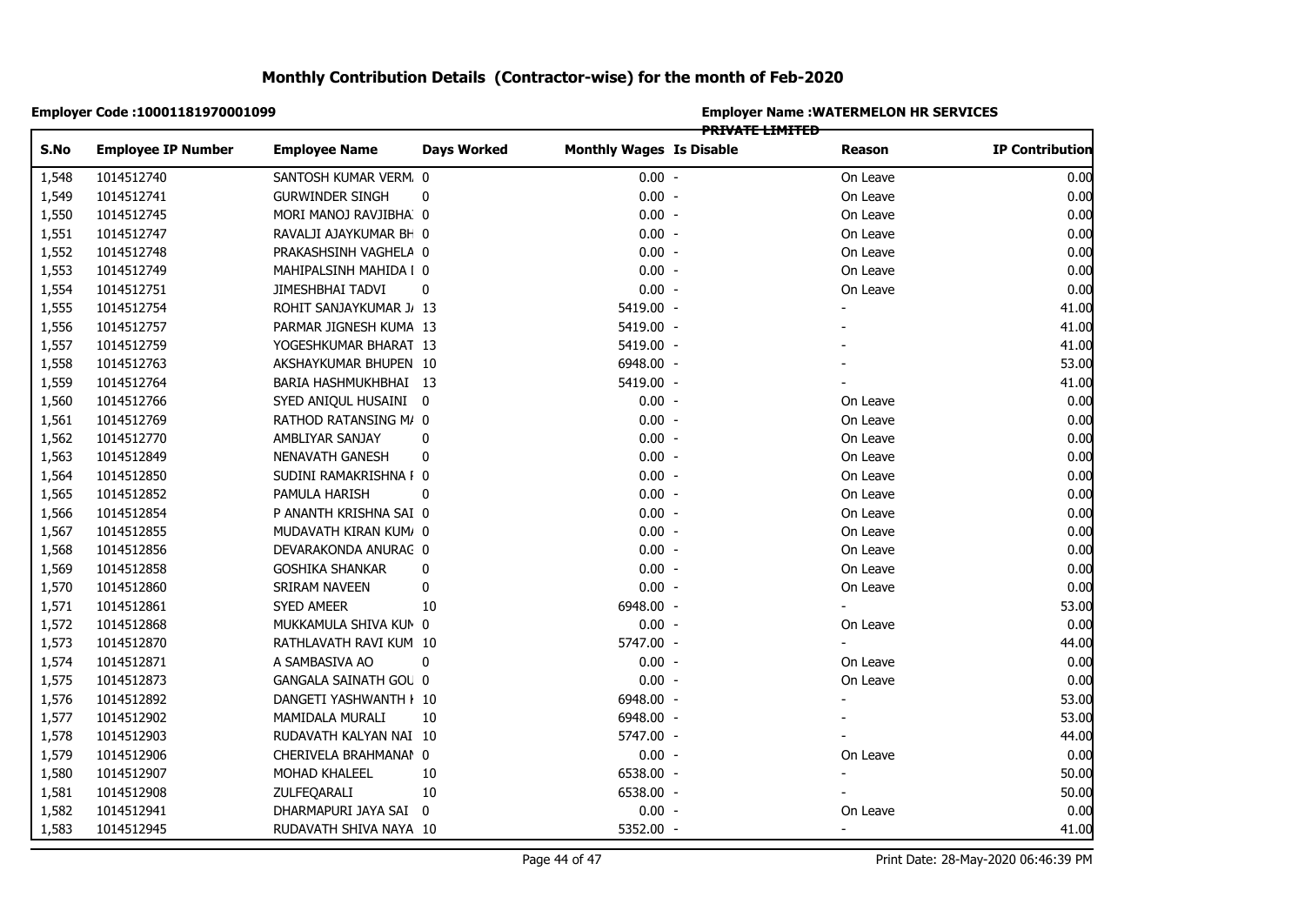|                | Employer Code : 10001181970001099 |                        |                    | <b>Employer Name : WATERMELON HR SERVICES</b><br><del>PRIVATE LIMITED</del> |  |          |                        |  |  |
|----------------|-----------------------------------|------------------------|--------------------|-----------------------------------------------------------------------------|--|----------|------------------------|--|--|
| S.No           | <b>Employee IP Number</b>         | <b>Employee Name</b>   | <b>Days Worked</b> | <b>Monthly Wages Is Disable</b>                                             |  | Reason   | <b>IP Contribution</b> |  |  |
| 1,584          | 1014513266                        | <b>MANISH KUMAR</b>    | 9                  | 3047.00 -                                                                   |  |          | 23.00                  |  |  |
| 1,585          | 1014513268                        | AMRENDRA KUMAR TIW 29  |                    | 13374.00 -                                                                  |  |          | 101.00                 |  |  |
| 1,586          | 1014513302                        | AJAY SHRINAWAS SONI 29 |                    | 17803.00 -                                                                  |  |          | 134.00                 |  |  |
| 1,587          | 1014513349                        | <b>MONU</b>            | 24                 | 14658.00 -                                                                  |  |          | 110.00                 |  |  |
| 1,588          | 1014513352                        | DAYA SHANKAR GUPTA     | 29                 | 16088.00 -                                                                  |  |          | 121.00                 |  |  |
| 1,589          | 1014513353                        | PINTU SINGH            | 29                 | 17712.00 -                                                                  |  |          | 133.00                 |  |  |
| 1,590          | 1014513355                        | GOVIND                 | 29                 | 16088.00 -                                                                  |  |          | 121.00                 |  |  |
| 1,591          | 1014513356                        | <b>PARVEEN</b>         | 29                 | 19499.00 -                                                                  |  |          | 147.00                 |  |  |
| 1,592          | 1014513362                        | <b>BIKSHALA ANITHA</b> | $\mathbf{1}$       | 12772.00 -                                                                  |  |          | 96.00                  |  |  |
| 1,593          | 1014513365                        | MOHD SOHAIL            | 13                 | 7986.00 -                                                                   |  |          | 60.00                  |  |  |
| 1,594          | 1014513370                        | NAGENDER KUMAR         | 4                  | 3941.00 -                                                                   |  |          | 30.00                  |  |  |
| 1,595          | 1014513373                        | HARSH DHIMAN           | 24                 | 15598.00 -                                                                  |  |          | 117.00                 |  |  |
| 1,596          | 1014513409                        | PUNEET KUMAR           | 0                  | $0.00 -$                                                                    |  | On Leave | 0.00                   |  |  |
| 1,597          | 1014513410                        | MAHESHWAR SINGH        | 0                  | $0.00 -$                                                                    |  | On Leave | 0.00                   |  |  |
| 1,598          | 1014513503                        | <b>LALIT KUMAR</b>     | 29                 | 14500.00 -                                                                  |  |          | 109.00                 |  |  |
|                | 1114392341                        | Ashish                 | 29                 | 17000.00 -                                                                  |  |          | 128.00                 |  |  |
|                | 1114646043                        | DINESH KUMAR           | 29                 | 17323.00 -                                                                  |  |          | 130.00                 |  |  |
|                | 1114684922                        | <b>ASHISH CHAUHAN</b>  | 29                 | 17323.00 -                                                                  |  |          | 130.00                 |  |  |
| 1,601<br>1,602 | 1114685274                        | SURESH KUMAR           | 29                 | 17323.00 -                                                                  |  |          | 130.00                 |  |  |
|                | 1114685350                        | RAKESH KUMAR           | 29                 | 15255.00 -                                                                  |  |          | 115.00                 |  |  |
| 1,604          | 1114685363                        | LOKESH KUMAR           | 29                 | 17323.00 -                                                                  |  |          | 130.00                 |  |  |
| 1,605          | 1114710218                        | ASHWANI KUMAR          | 0                  | $0.00 -$                                                                    |  | On Leave | 0.00                   |  |  |
|                | 1713357385                        | KISHNU KUMAR KANOJI 29 |                    | 14593.00 -                                                                  |  |          | 110.00                 |  |  |
|                | 1713357393                        | SUMOD KUMAR            | 29                 | 17216.00 -                                                                  |  |          | 130.00                 |  |  |
| 1,608          | 2012299541                        | <b>GURMEET SINGH</b>   | 28                 | 14769.00 -                                                                  |  |          | 111.00                 |  |  |
| 1,609          | 2015769929                        | <b>NAUSHAD</b>         | 21                 | 9775.00 -                                                                   |  |          | 74.00                  |  |  |
| 1,610          | 2015888475                        | ANIL KUMAR             | 0                  | $0.00 -$                                                                    |  | On Leave | 0.00                   |  |  |
| 1,611          | 4938824493                        | SATISH M               | 29                 | 17364.00 -                                                                  |  |          | 131.00                 |  |  |
| 1,612          | 4939306849                        | S REGU                 | 0                  | $0.00 -$                                                                    |  | On Leave | 0.00                   |  |  |
| 1,613          | 5040592594                        | SAMAR PODDAR           | 0                  | $0.00 -$                                                                    |  | On Leave | 0.00                   |  |  |
|                | 5041202571                        | RAVINDRA KUMAR         | 29                 | 19499.00 -                                                                  |  |          | 147.00                 |  |  |
| 1,615          | 5041221861                        | RAJESH SINGH BHADOR 29 |                    | 18943.00 -                                                                  |  |          | 143.00                 |  |  |
| 1,616          | 5041221979                        | <b>UMESH KUMAR</b>     | 29                 | 17712.00 -                                                                  |  |          | 133.00                 |  |  |
| 1,617          | 5041222002                        | RANJEET KUMAR          | 29                 | 17712.00 -                                                                  |  |          | 133.00                 |  |  |
| 1,618          | 5041240172                        | <b>NOOR ALAM</b>       | 29                 | 16088.00 -                                                                  |  |          | 121.00                 |  |  |
| 1,619          | 5041240178                        | <b>HARVIR SINGH</b>    | 29                 | 16088.00 -                                                                  |  |          | 121.00                 |  |  |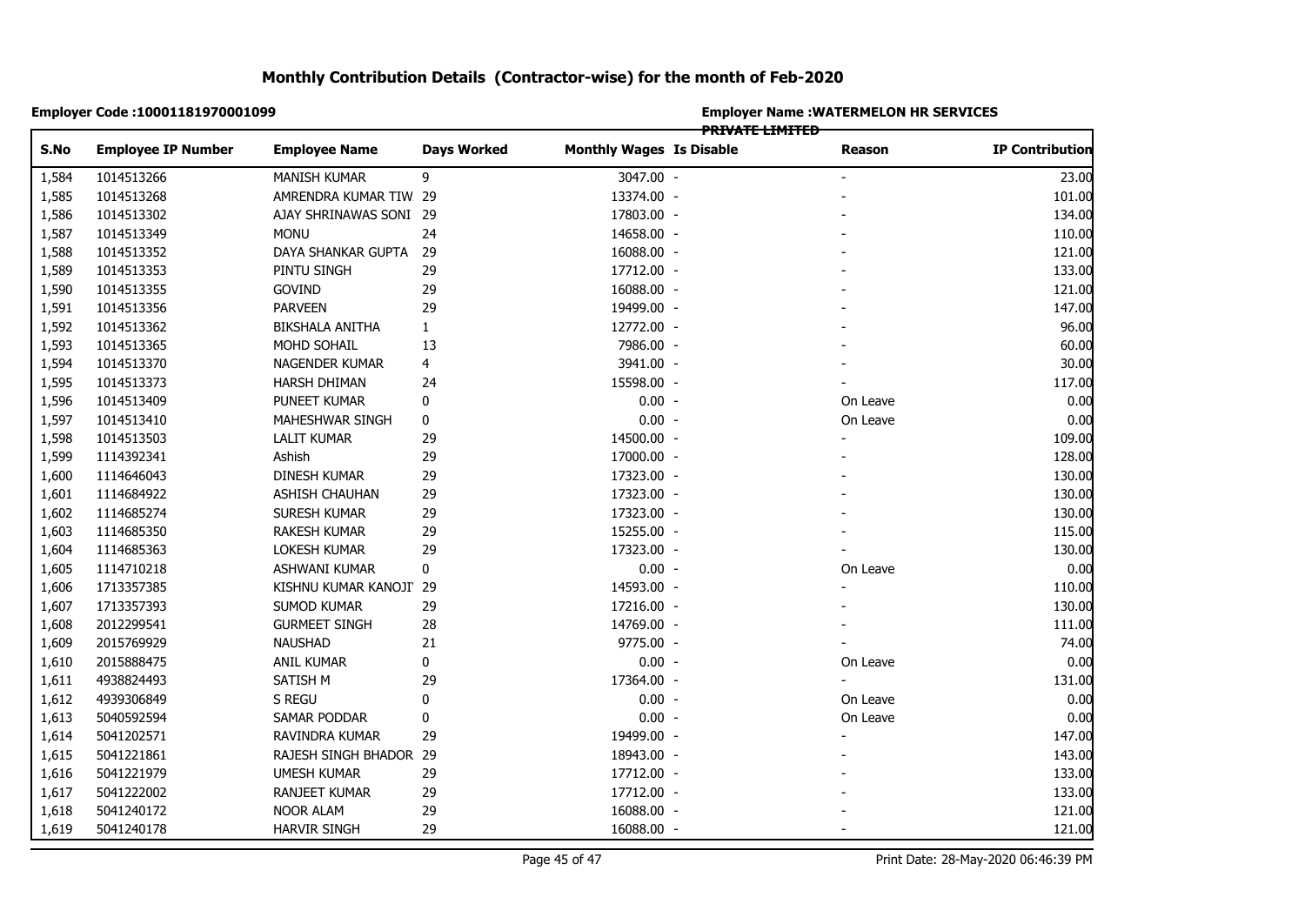|       | Employer Code : 10001181970001099 |                          |                    | <b>Employer Name: WATERMELON HR SERVICES</b><br><del>PRIVATE LIMITED</del> |  |                |                        |  |  |
|-------|-----------------------------------|--------------------------|--------------------|----------------------------------------------------------------------------|--|----------------|------------------------|--|--|
| S.No  | <b>Employee IP Number</b>         | <b>Employee Name</b>     | <b>Days Worked</b> | <b>Monthly Wages Is Disable</b>                                            |  | Reason         | <b>IP Contribution</b> |  |  |
| 1,620 | 5041242248                        | VISHAL OJHA              | 28                 | 18826.00 -                                                                 |  |                | 142.00                 |  |  |
| 1,621 | 5041242423                        | CHANDAN KUMAR JHA        | 29                 | 16088.00 -                                                                 |  |                | 121.00                 |  |  |
| 1,622 | 5041242451                        | MOHAMMAD ISTEKHAR 29     |                    | 16088.00 -                                                                 |  |                | 121.00                 |  |  |
| 1,623 | 5214324462                        | KHATAVAR PUSHPALATI 29   |                    | 14307.00 -                                                                 |  |                | 108.00                 |  |  |
| 1,624 | 5214327679                        | KURUVA LAXMI             | 29                 | 14307.00 -                                                                 |  |                | 108.00                 |  |  |
| 1,625 | 5214702714                        | KALAHASTI NARESH BAI 29  |                    | 14453.00 -                                                                 |  |                | 109.00                 |  |  |
| 1,626 | 6906609149                        | MR.GULAB SINGH           | 29                 | 15341.00 -                                                                 |  |                | 116.00                 |  |  |
| 1,627 | 6926181950                        | PRAKASH CHAND            | 0                  | $0.00 -$                                                                   |  | On Leave       | 0.00                   |  |  |
| 1,628 | 6926284613                        | SURYAJIT GUPTA           | 24                 | 16970.00 -                                                                 |  | $\blacksquare$ | 128.00                 |  |  |
| 1,629 | 6926381756                        | jitender singh           | 29                 | 18779.00 -                                                                 |  |                | 141.00                 |  |  |
| 1,630 | 6926479399                        | <b>SHAMBHU</b>           | 29                 | 13749.00 -                                                                 |  |                | 104.00                 |  |  |
| 1,631 | 6926479442                        | HARGYAN BAIRWA           | 25                 | 14774.00 -                                                                 |  |                | 111.00                 |  |  |
| 1,632 | 6926482011                        | ANIL KUMAR               | $\pmb{0}$          | $0.00 -$                                                                   |  | On Leave       | 0.00                   |  |  |
| 1,633 | 6926628604                        | <b>VINOD KUMAR</b>       | 28                 | 15858.00 -                                                                 |  |                | 119.00                 |  |  |
| 1,634 | 6926713001                        | SAMRATH YADAV            | 29                 | 16740.00 -                                                                 |  |                | 126.00                 |  |  |
| 1,635 | 6926713092                        | MD SHAWWAL               | 23                 | 13342.00 -                                                                 |  |                | 101.00                 |  |  |
| 1,636 | 6926893963                        | NANDAN SHARMA            | 29                 | 21703.00 -                                                                 |  |                | 163.00                 |  |  |
| 1,637 | 6929546206                        | AMIT                     | 29                 | 19499.00 -                                                                 |  |                | 147.00                 |  |  |
| 1,638 | 6929546291                        | <b>SURAJ</b>             | 29                 | 16088.00 -                                                                 |  |                | 121.00                 |  |  |
| 1,639 | 6929546315                        | SATENDRA SINGH           | 29                 | 16088.00 -                                                                 |  |                | 121.00                 |  |  |
| 1,640 | 6929546452                        | BHOLA NATH PRAJAPAT. 29  |                    | 17712.00 -                                                                 |  |                | 133.00                 |  |  |
| 1,641 | 6929546494                        | <b>BIR BAHADUR SINGH</b> | 29                 | 16088.00 -                                                                 |  |                | 121.00                 |  |  |
| 1,642 | 6929546526                        | SHIVAM AWASTHI           | 29                 | 16088.00 -                                                                 |  |                | 121.00                 |  |  |
| 1,643 | 6929546560                        | <b>DHARMENDER</b>        | 29                 | 16088.00 -                                                                 |  |                | 121.00                 |  |  |
| 1,644 | 6929546623                        | <b>ASHOK GUPTA</b>       | 29                 | 16088.00 -                                                                 |  |                | 121.00                 |  |  |
| 1,645 | 6929546646                        | MONU GUPTA               | 29                 | 16088.00 -                                                                 |  |                | 121.00                 |  |  |
| 1,646 | 6929546671                        | SOVARN SINGH             | 29                 | 16088.00 -                                                                 |  |                | 121.00                 |  |  |
| 1,647 | 6929546730                        | SATISH CHANDRA JHA       | 29                 | 16088.00 -                                                                 |  |                | 121.00                 |  |  |
| 1,648 | 6929546763                        | <b>SATYENDRA</b>         | 29                 | 16088.00 -                                                                 |  |                | 121.00                 |  |  |
| 1,649 | 6929546789                        | RISHI KUMAR MISHRA       | 29                 | 21395.00 -                                                                 |  |                | 161.00                 |  |  |
| 1,650 | 6929546820                        | ASHUTOSH KUMAR SINC 29   |                    | 21395.00 -                                                                 |  |                | 161.00                 |  |  |
| 1,651 | 6929546870                        | SANDEEP KUMAR            | 29                 | 21395.00 -                                                                 |  |                | 161.00                 |  |  |
| 1,652 | 6929546886                        | SAURABH KUMAR            | 27                 | 19930.00 -                                                                 |  |                | 150.00                 |  |  |
| 1,653 | 6929547054                        | <b>GURU CHARAN</b>       | 29                 | 16087.00 -                                                                 |  |                | 121.00                 |  |  |
| 1,654 | 6929547081                        | SUMIT KUMAR MAJHI        | 29                 | 20958.00 -                                                                 |  |                | 158.00                 |  |  |
| 1,655 | 6929547162                        | RISHAV VIRAT             | 29                 | 21395.00 -                                                                 |  |                | 161.00                 |  |  |